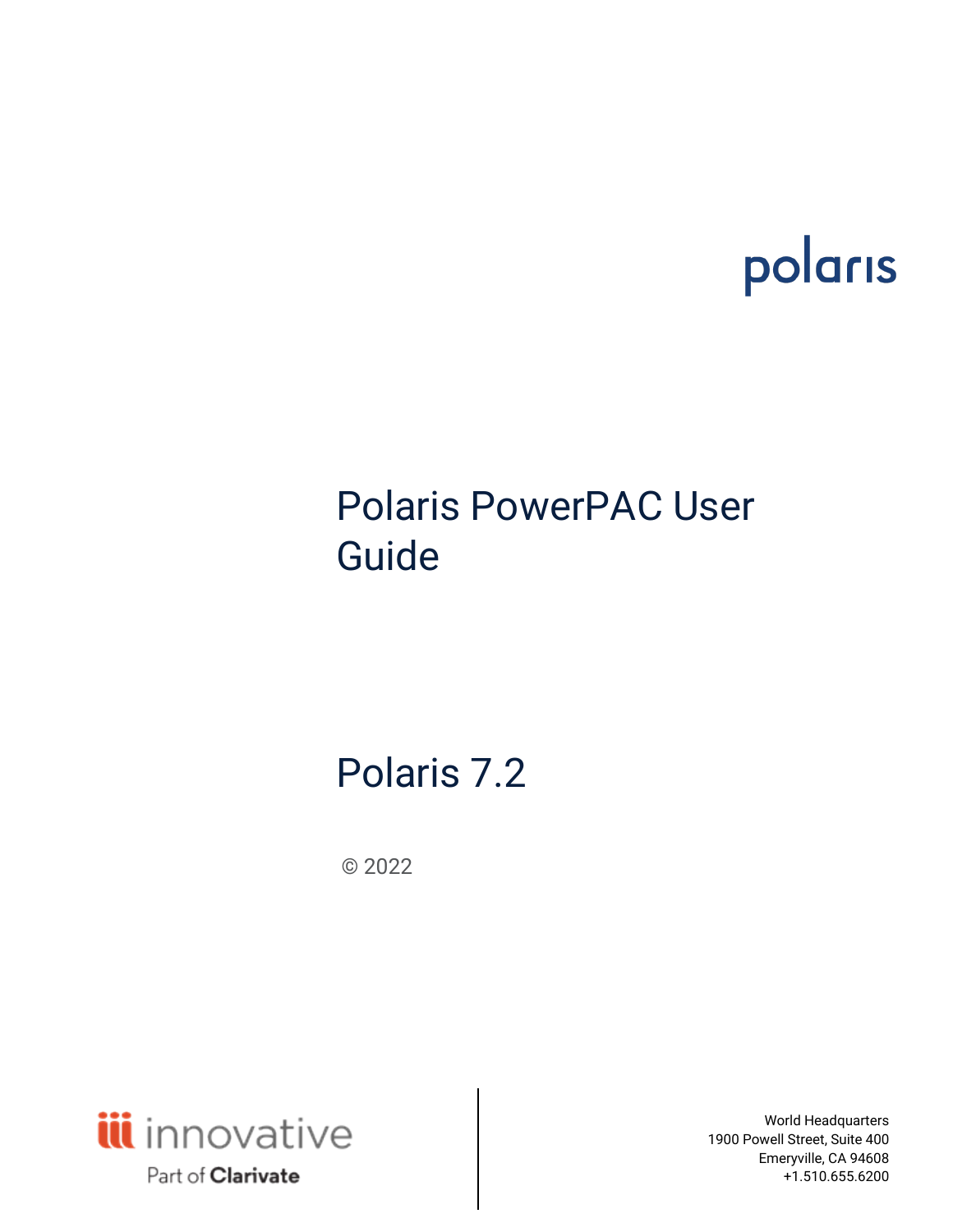# Legal Notices

© Innovative (Part of Clarivate) and/or its affiliates. All rights reserved. All trademarks shown are the property of their respective owners.

The information contained herein is subject to change without notice and is not warranted to be error-free. If you find any errors, please report them to us in writing.

The software and related documentation are provided under an agreement containing restrictions on use and disclosure and are protected by intellectual property laws. Except as expressly permitted in your agreement or allowed by law, you may not use, copy, reproduce, translate, broadcast, modify, license, transmit, distribute, exhibit, perform, publish, or display any part, in any form, or by any means. Reverse engineering, disassembly, or decompilation of the software, unless required by law for interoperability, is prohibited.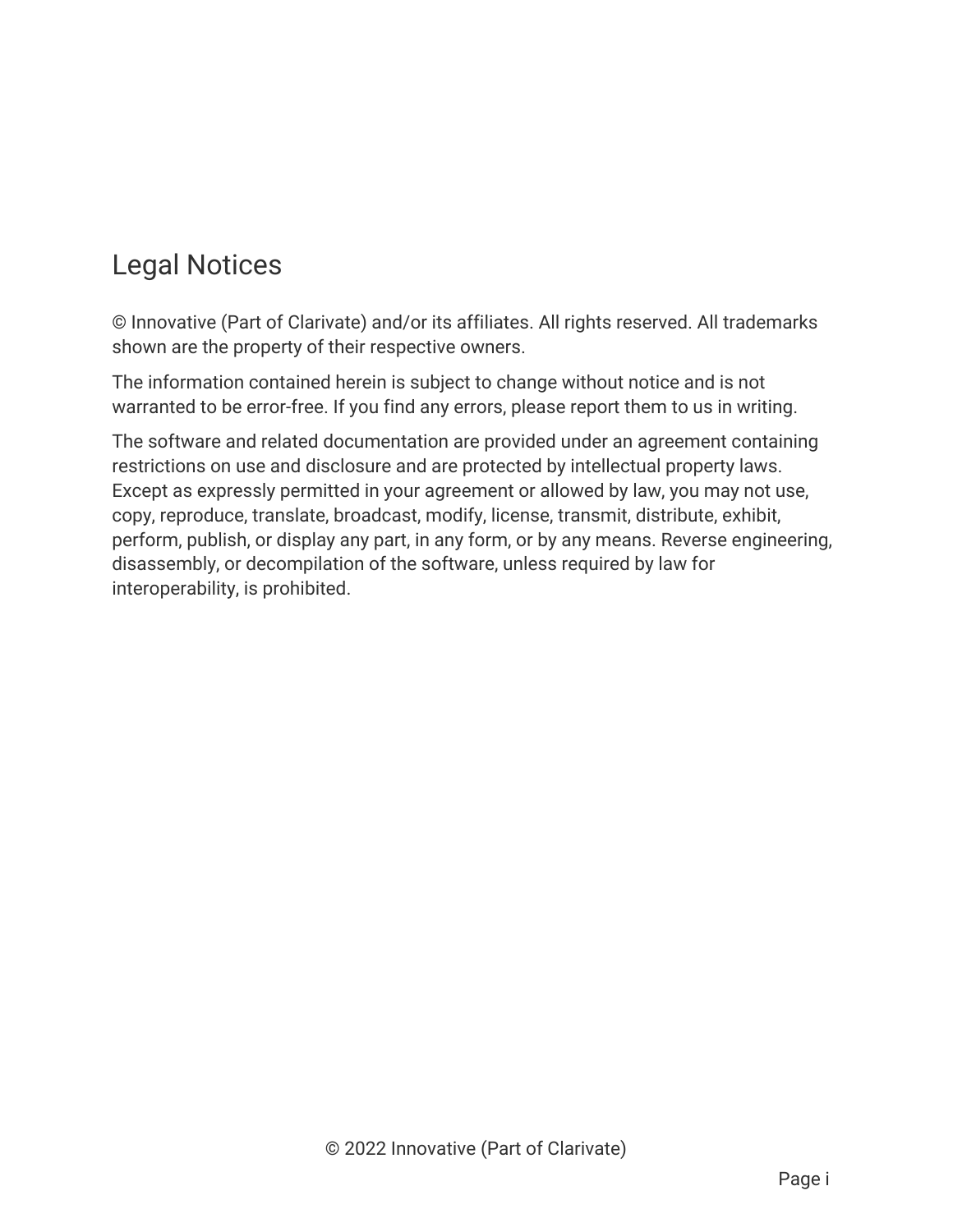# **Contents**

| Getting Started <b>Material Communities</b> 1                                 |  |
|-------------------------------------------------------------------------------|--|
|                                                                               |  |
|                                                                               |  |
|                                                                               |  |
|                                                                               |  |
|                                                                               |  |
|                                                                               |  |
|                                                                               |  |
| Identify Yourself as a Registered Library User [11] Matter Manuscritt, 2014 4 |  |
|                                                                               |  |
|                                                                               |  |
|                                                                               |  |
|                                                                               |  |
|                                                                               |  |
|                                                                               |  |
| Exact Searches 20                                                             |  |
|                                                                               |  |
|                                                                               |  |
|                                                                               |  |
|                                                                               |  |
|                                                                               |  |
|                                                                               |  |
|                                                                               |  |
|                                                                               |  |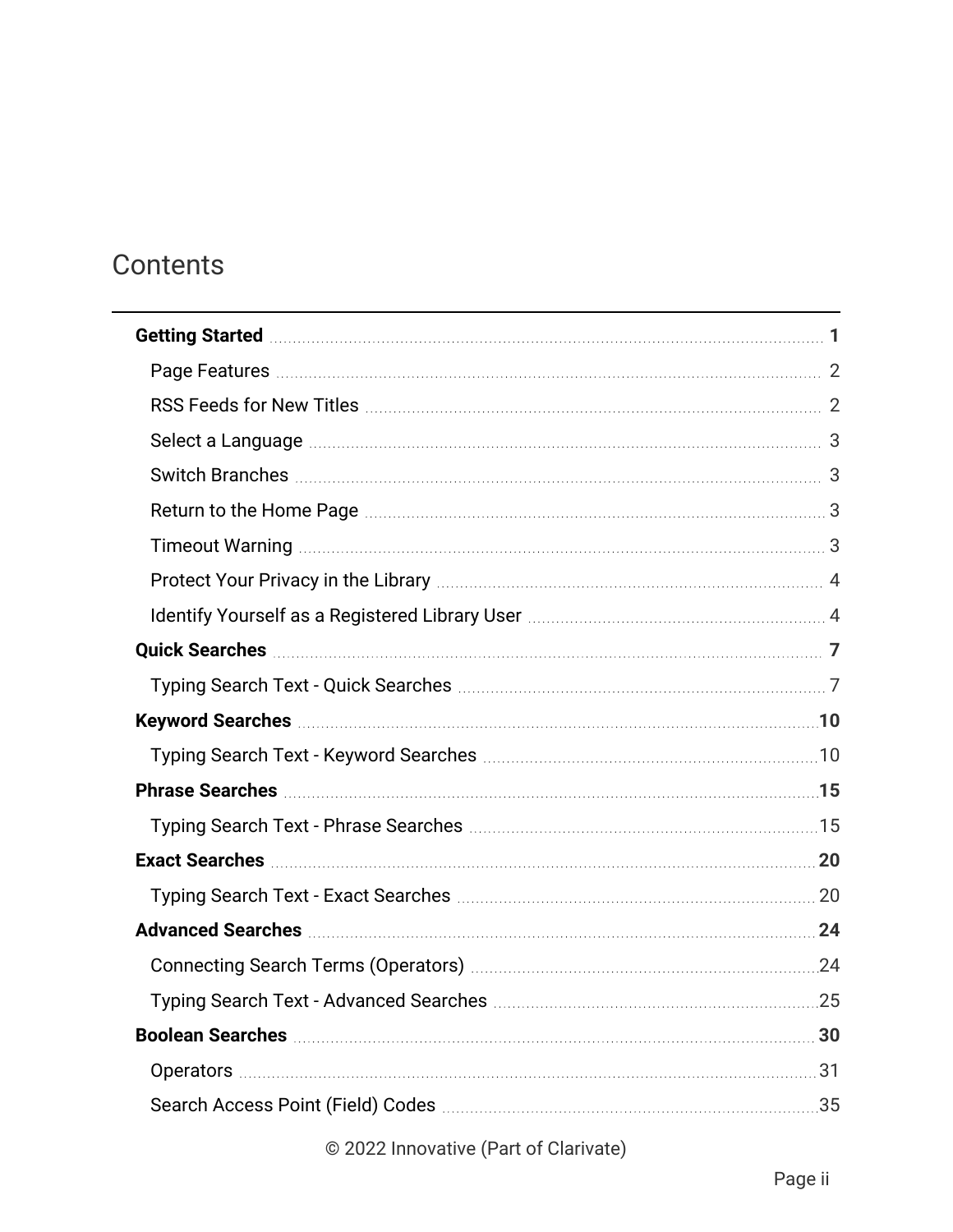| Browse the Catalog <b>Manual Communities</b> and the Catalog <b>Communities</b> and the Catalog <b>Communities</b> and the Catalog <b>Communities</b>                                                                                |  |  |
|--------------------------------------------------------------------------------------------------------------------------------------------------------------------------------------------------------------------------------------|--|--|
| Community Information Searches <b>Manual Accord Community Information</b> 46                                                                                                                                                         |  |  |
|                                                                                                                                                                                                                                      |  |  |
|                                                                                                                                                                                                                                      |  |  |
|                                                                                                                                                                                                                                      |  |  |
|                                                                                                                                                                                                                                      |  |  |
|                                                                                                                                                                                                                                      |  |  |
| Narrowing Results and Related Searches <b>Marrowing Community</b> 53                                                                                                                                                                 |  |  |
|                                                                                                                                                                                                                                      |  |  |
|                                                                                                                                                                                                                                      |  |  |
|                                                                                                                                                                                                                                      |  |  |
| Viewing Title Information <b>Manual Excession Contract 19 and 19 and 19 and 19 and 19 and 19 and 19 and 19 and 19 and 19 and 19 and 19 and 19 and 19 and 19 and 19 and 19 and 19 and 19 and 19 and 19 and 19 and 19 and 19 and 1</b> |  |  |
|                                                                                                                                                                                                                                      |  |  |
|                                                                                                                                                                                                                                      |  |  |
|                                                                                                                                                                                                                                      |  |  |
|                                                                                                                                                                                                                                      |  |  |
|                                                                                                                                                                                                                                      |  |  |
|                                                                                                                                                                                                                                      |  |  |
|                                                                                                                                                                                                                                      |  |  |
|                                                                                                                                                                                                                                      |  |  |
| Saving Results with Title Lists <b>Manual According to the ULIA</b> 70                                                                                                                                                               |  |  |
| Sharing Search Results <b>Manual Accord 2018</b> 77                                                                                                                                                                                  |  |  |
|                                                                                                                                                                                                                                      |  |  |
|                                                                                                                                                                                                                                      |  |  |
|                                                                                                                                                                                                                                      |  |  |
|                                                                                                                                                                                                                                      |  |  |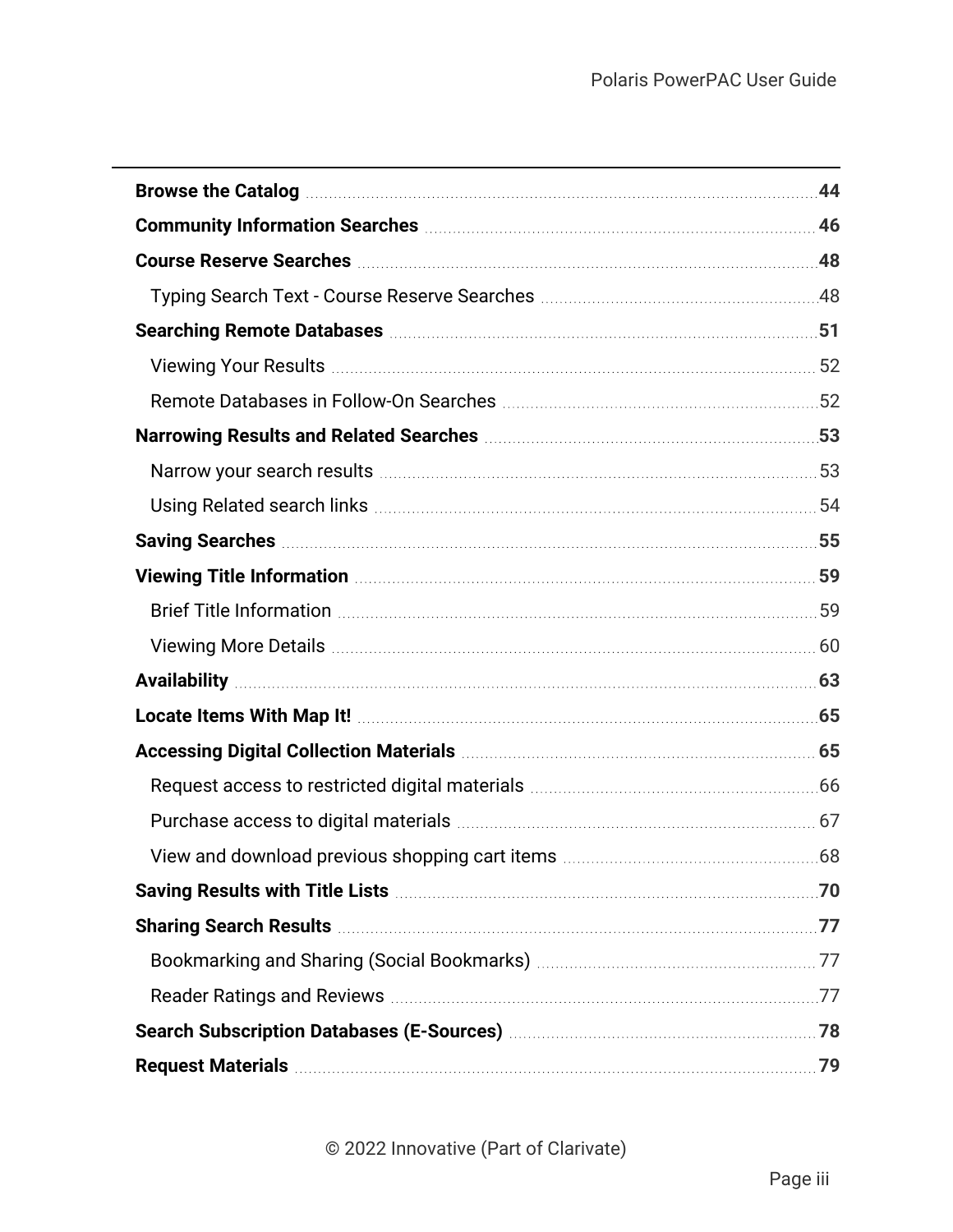| Cancel your hold request manufactured and the cancel with the state of the state of the state of the state of t        |      |
|------------------------------------------------------------------------------------------------------------------------|------|
|                                                                                                                        |      |
|                                                                                                                        |      |
|                                                                                                                        |      |
|                                                                                                                        |      |
|                                                                                                                        |      |
| Creating a Username <b>Manual According to the USA</b> 93                                                              |      |
|                                                                                                                        |      |
|                                                                                                                        |      |
|                                                                                                                        |      |
|                                                                                                                        |      |
| Reset, Recover, or Create a Password Material Accords and the Sea of the Sea of the Sea of the Sea of the Sea o        |      |
| Managing Your Requests <b>Managing Your Requests</b> Managing Managing Your Requests Managing Washington Managing Mana |      |
|                                                                                                                        |      |
|                                                                                                                        |      |
|                                                                                                                        | .103 |
| Viewing and Paying Fines and Fees <b>Manual Accord Paying Accord Paying Street</b> 105                                 |      |
|                                                                                                                        |      |
|                                                                                                                        |      |
|                                                                                                                        |      |
| Making a Donation to the Library <b>Making and Strategie and Strategie and Strategie and Strategie and Strategie a</b> |      |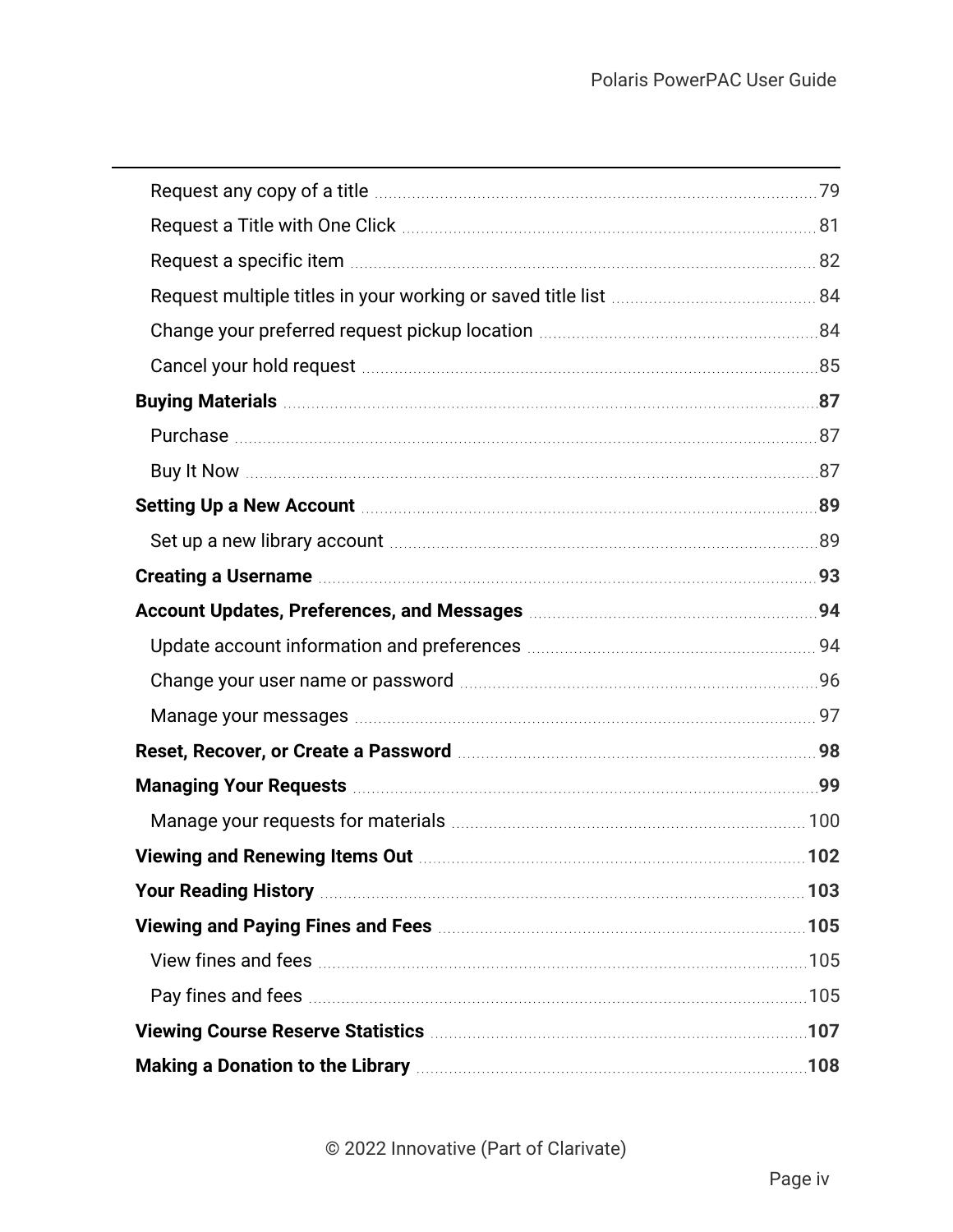# <span id="page-5-0"></span>Getting Started

You can search the library's online catalog from a remote computer, tablet, or smartphone, or from a computer in the library. Your library may offer many additional features; for example:

- Searching other libraries, databases, Internet sites, and community information
- Saving lists of titles and sharing your results
- Opening a new library account, or updating an existing account
- Requesting or purchasing items
- Renewing items
- Paying your fines and fees, or making a donation to the library

The online catalog display adapts to your device, so menu and feature positions may be different on a computer screen, tablet, and phone. However, the same features are generally available for all devices.

The library catalog software has been tested with common operating systems and browsers. If you have problems using the online catalog, contact your library.

See the following topics:

- Page [Features](#page-6-0)
- RSS [Feeds](#page-6-1) for New Titles
- Select a [Language](#page-7-0)
- Switch [Branches](#page-7-1)
- [Return](#page-7-2) to the Home Page
- [Timeout](#page-7-3) Warning
- [Protect](#page-8-0) Your Privacy in the Library
- Identify Yourself as a [Registered](#page-8-1) Library User
- Email a [question](#page-10-0) to a librarian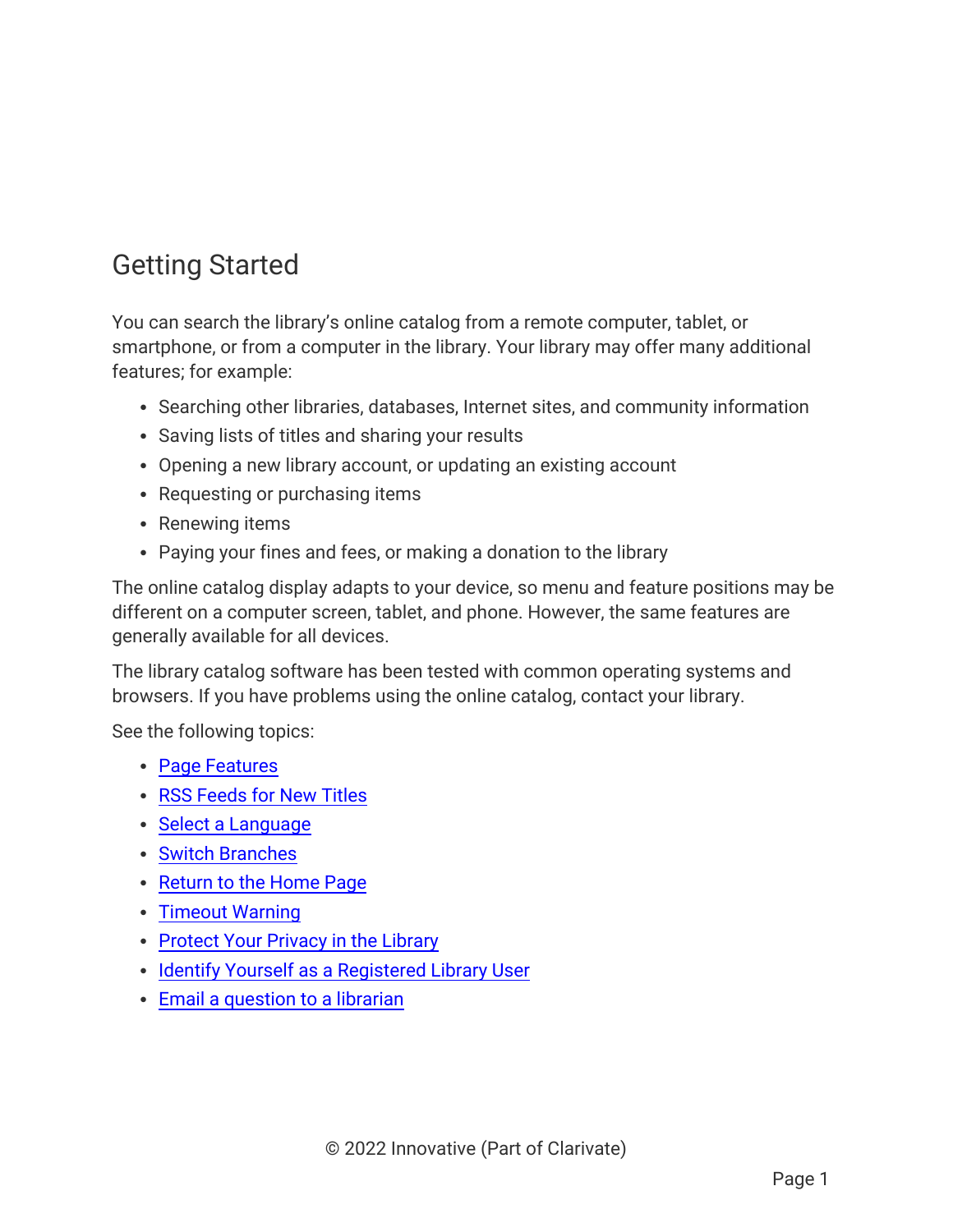# <span id="page-6-0"></span>Page Features

Your library determines the first page you see when you connect to the library website. Many libraries provide a link on the library home page to access the online catalog. Other libraries use the library catalog main page as the home page. The main catalog page offers links to library information, searches, and other features.

**Menus** - Click or tap a menu option such as **My Account** to see choices related to the option.

**Cover images** - Your library may display a picture of a book. The pictured book is taken from current best-seller lists, and changes every time you return to or refresh the portal page. You can click or tap the picture to search for the title in the library catalog, and if the title is not found, a form is displayed so you can ask the library to purchase it. Or you may see a rotating series of cover images that represent materials in the library catalog. You can click or tap any image to search for the item in the catalog.

**Lists** - You may see lists such as new arrivals and seasonal items. Click or tap the name of the list to expand a list. Items on the list are often links. For example, you can click or tap a title on a new titles list to search for the title.

## <span id="page-6-1"></span>RSS Feeds for New Titles

# <u>। ਵਿੱ</u>

Real Simple Syndication (RSS) feeds publish links to content on a website. If your library provides RSS feeds from the New Titles list, an RSS icon appears on the list. To view RSS feeds, you need an RSS reader such as My Yahoo!. The list is updated hourly to show new materials at the library, and the results are sent to your RSS reader. You can click or tap a link to launch a search for the title. (Click **What's RSS** for more information about how to set up RSS feeds and where to find readers.)

Click or tap the RSS icon to list the RSS feeds. If you have a Windows-based reader, you can drag the XML icon in the RSS Feeds list for each feed you want to add to your reader. If you have a web-based RSS news reader such as My Yahoo!, copy the URL for the feed and paste it into the appropriate field on the RSS setup page for your web location. See your reader's instructions for specific procedures.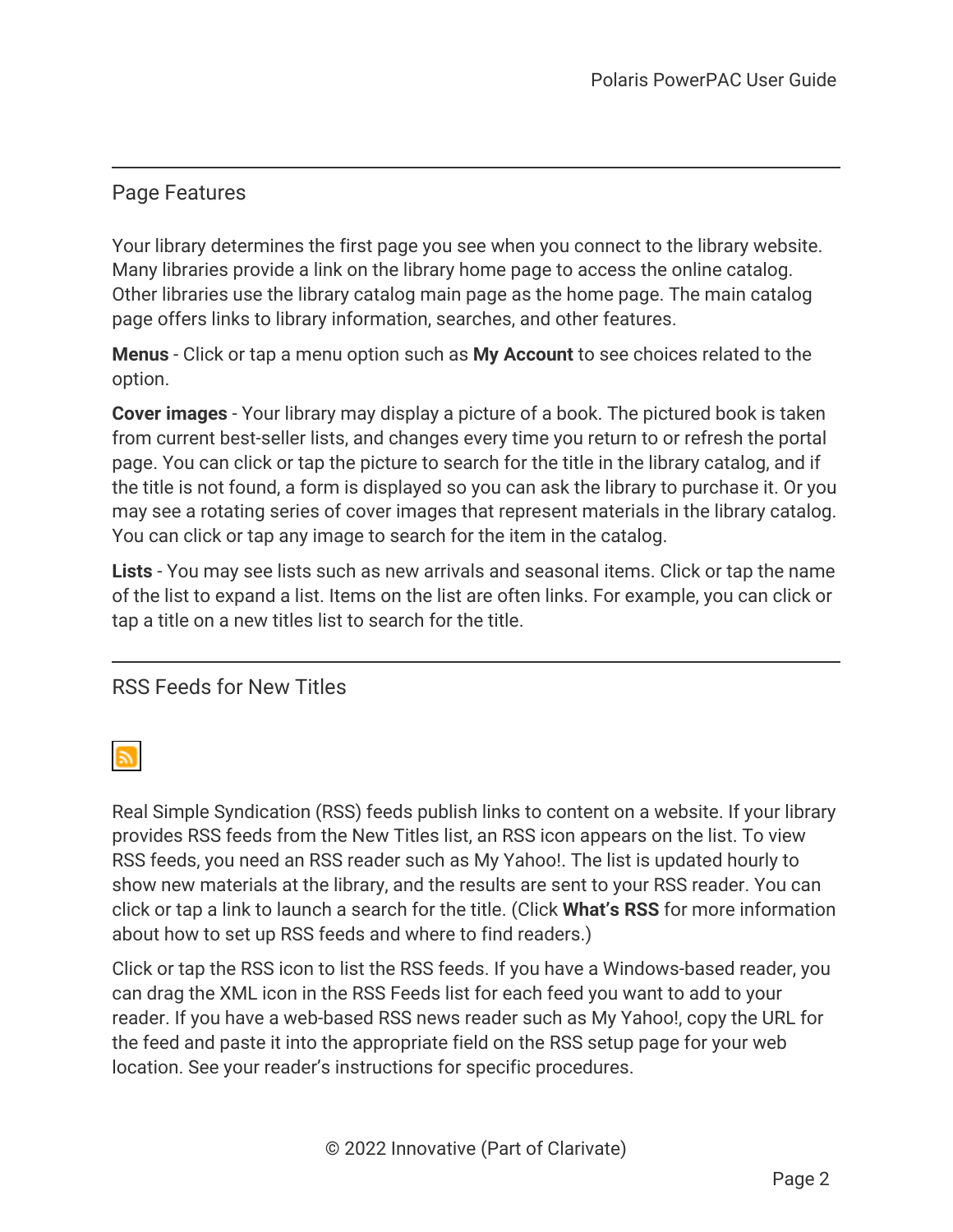<span id="page-7-0"></span>Your feed will supply new titles for the system or branch to which you are currently connected. See Switch [Branches.](#page-7-1)

#### Select a Language

To select a language other than English, if your library offers a choice, select **Language** to display the list, then select a language. The pages are displayed in the language you select. You can select a different language at any time during your session, without losing your place.

#### <span id="page-7-1"></span>Switch Branches

To change the library to which you are currently connected, click or tap **Branch**, and select another library from the list. When you switch to another branch, the page appearance and available features may change. If you switch to another branch while you are searching the catalog, the main page is displayed.

## <span id="page-7-2"></span>Return to the Home Page

<span id="page-7-3"></span>To return to the home page, click or tap the library's logo image or branch name.

## Timeout Warning

A timeout warning is displayed 30 seconds before your session will time out. (Session timeouts usually occur because there has been no activity on the page for a significant length of time.) The session countdown timer continues while the message displays. If you click or tap **Continue session**, the message closes, the session timeout clock is restarted, and you remain on the current page. If you do not click or tap **Continue session**, when the session timeout limit is reached, the session ends.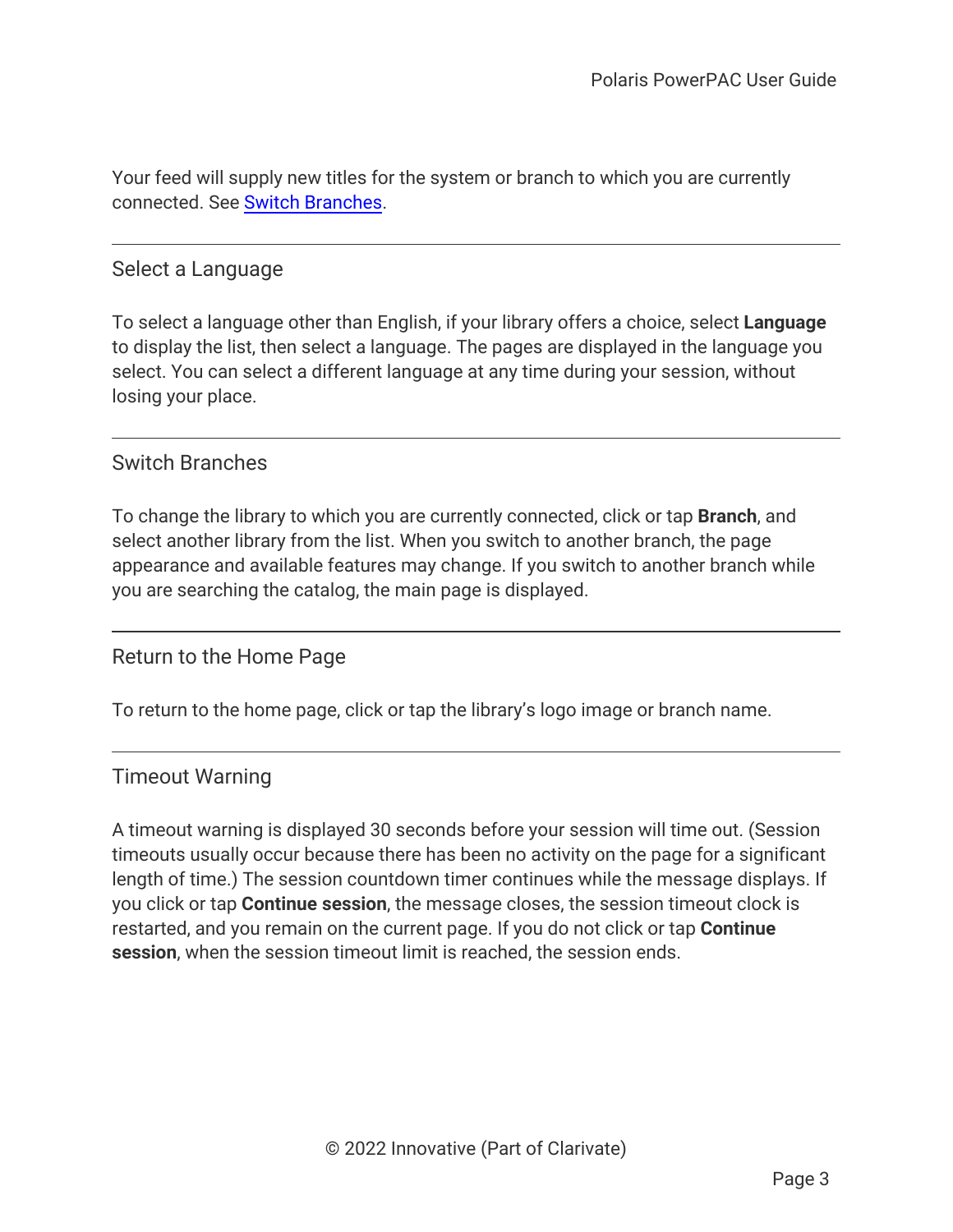## <span id="page-8-0"></span>Protect Your Privacy in the Library

If you are logged in to a library device, click or tap **Log Out** on the **My Account** menu, by your name at the top of the page, or in the My Account section at the side or bottom of the page. If you are not logged in, you can click or tap the library's logo or branch name to end your session.

# <span id="page-8-1"></span>Identify Yourself as a Registered Library User

To use some features, you must identify yourself by logging in. You log in by typing your library account barcode number or user name and your password. Your library may allow you to set up a user name for logging in, instead of requiring the barcode number.

Some libraries require you to log in each time you need to identify yourself. For example, you might need to log in to request a hold, and log in again to view your library account. At other libraries, you log in only once, and you remained logged in until you log out.

If your library provides the single log-in feature, you are logged in for your entire session the first time you use a function that requires log-in. You can also log in for the session by selecting **Log In** at the top of the page or **Log In/Register** from the My Account menu. See Log in using your library account [information.](#page-8-2)

#### <span id="page-8-2"></span>**Log in using your library account information**

#### **To log in for your entire session**

**Note:** If you are working in the library, you may be required to insert a card in a reader and type a password or PIN to use a library workstation. After you log in to the workstation with your card, you may be automatically logged in to the catalog. To log out of the catalog only, but remain logged in at the workstation, click or tap **Log Out** by your name, or click **Log Out** on the My Account menu. To log out of both the catalog and the workstation, remove your card from the reader.

1. Select **Log In/Register** in the My Account menu, or select **Log In** at the top of the page. The log-in form is displayed.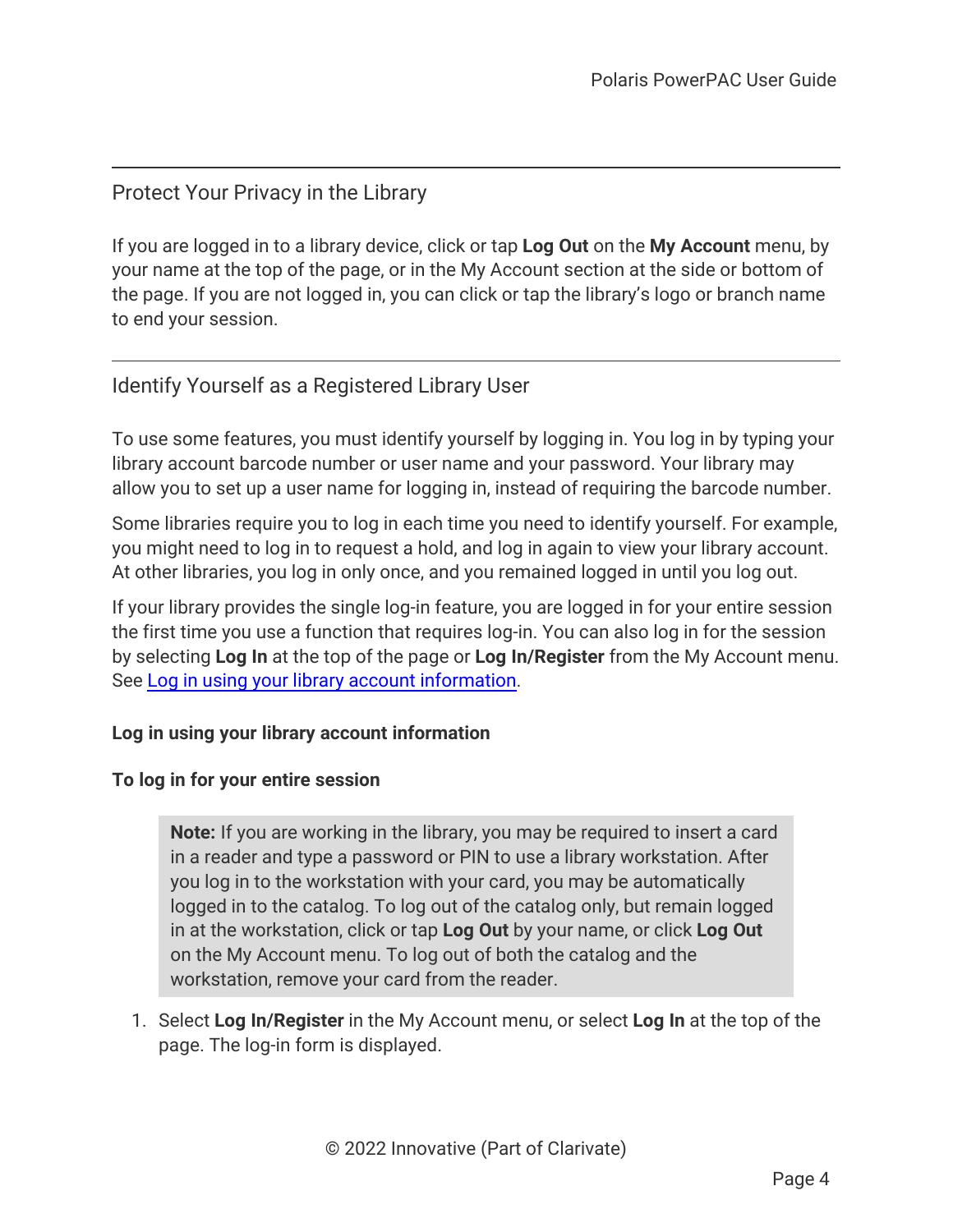2. Enter your barcode number (from your library card) in the **Username or Barcode** box. Your library may require all or only part of the number.

Your library may accept a user name instead of the barcode. To set up a user name, select **Create username**.

**Tip:** If you have an account but have never had a password, you may be able to set up your password online. Click or tap **create a password**. If you need a password but do not see the **create a password** link, contact the library for assistance.

- 3. Type your account password in the **Password** box.
- 4. Click or tap **Log In**.

Your name and the **Log Out** link are displayed at the top of the page when you are logged in, and your Items Out page is displayed. If you have saved title lists, they appear under **My lists**.

5. Click or tap **Log Out** at the top of the page, or click or tap **Log Out** in the My Account menu.

> **Important:** Logging out protects your privacy. If you are using the online catalog in the library, be sure to log out.

# **Security**

Your library may provide a secure connection for any functions that require your library account barcode and password. The lock icon in the status bar indicates a secure connection. You may receive a security alert message when you first select a function that requires transmission of personal information. You can click or tap **Yes** to proceed.

# Failed Log-in Attempts

The library may limit the number of times you can attempt to log in without success. At the first attempt, the system starts timing the attempts to log-in, and a warning message appears at the first unsuccessful attempt. When the limit has been reached or 5 minutes have passed from the first attempt with no successful log-in, a message appears and you must wait 5 minutes before trying to log in again.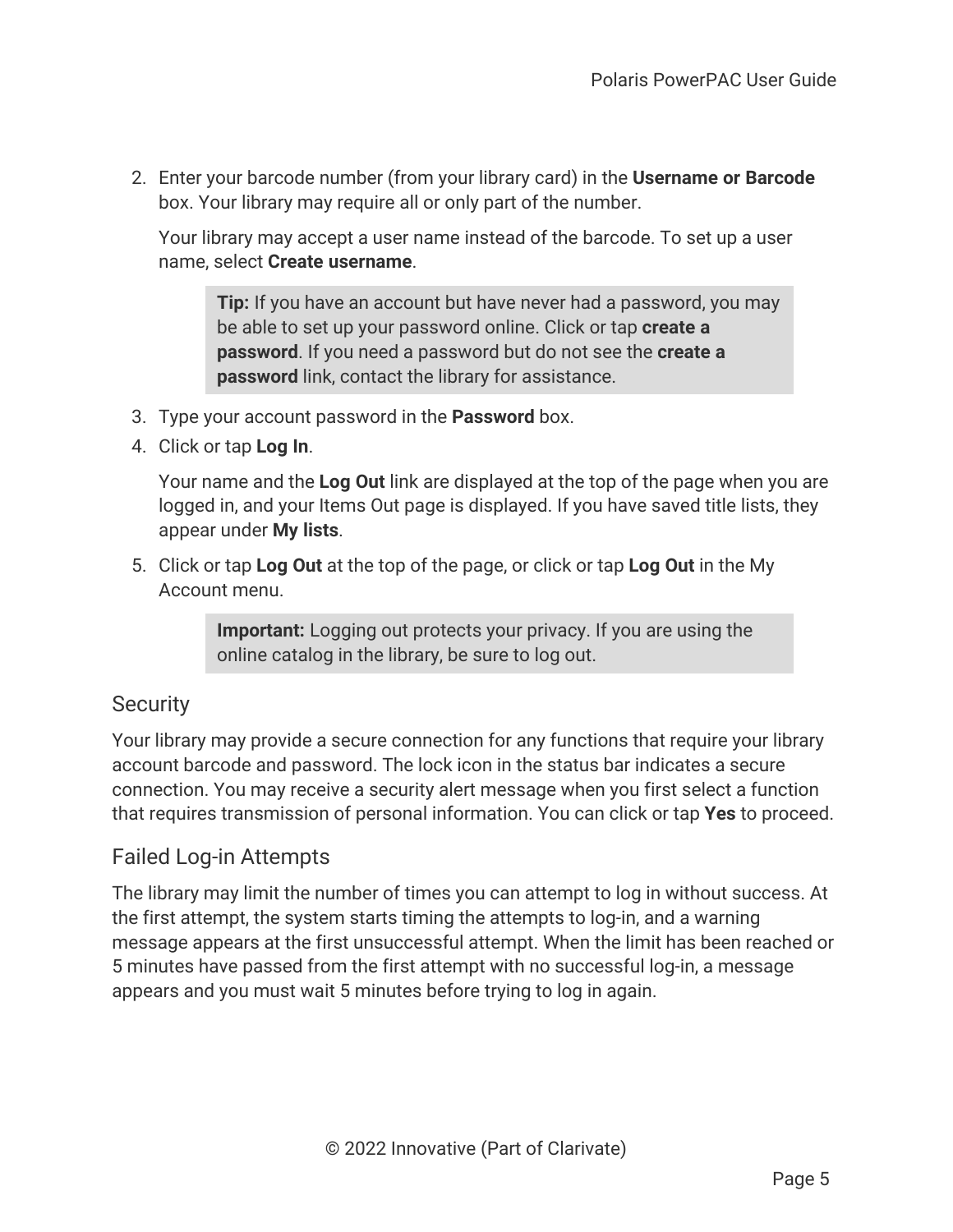## <span id="page-10-0"></span>**Email a question to a librarian**

Your library may allow you to send a question to a librarian by email from the catalog, and receive a response by email. You may need a barcode number or user name and password to use this feature.

## **To email a question to a librarian**

- 1. Select **Ask Us** on the **Library Info** menu.
- 2. If a log-in page appears, type your library account barcode or user name and password in the appropriate boxes, and select **Log In**.

**Note:** Your library may allow you to send a question without logging in. If so, you can select **Guest** on the log-in page to go straight to the form to type your question.

The Ask Us form is displayed. If you logged in, the top part of the form shows information from your library account. If you selected **Guest** to open the form, no barcode field is displayed, and your personal information is blank.

3. Type the email address that should receive the response in the **Your email address** box. Your email address must include the **@** symbol and a period (example: **jsmith@yournet.com**).

You can also supply the date by which you need the response, and (if you did not log in) your name and your telephone number. This information is optional.

4. Type your question in the **What is your question** area, and click **Send**. Your question is sent by email to library staff at the library listed at the top of the page. A staff member responds by email or telephone.

> **Important:** If you see your name and a **Log Out** link at the top or bottom of the page, you are logged in. In the library, be sure to click **Log Out** before you leave the computer.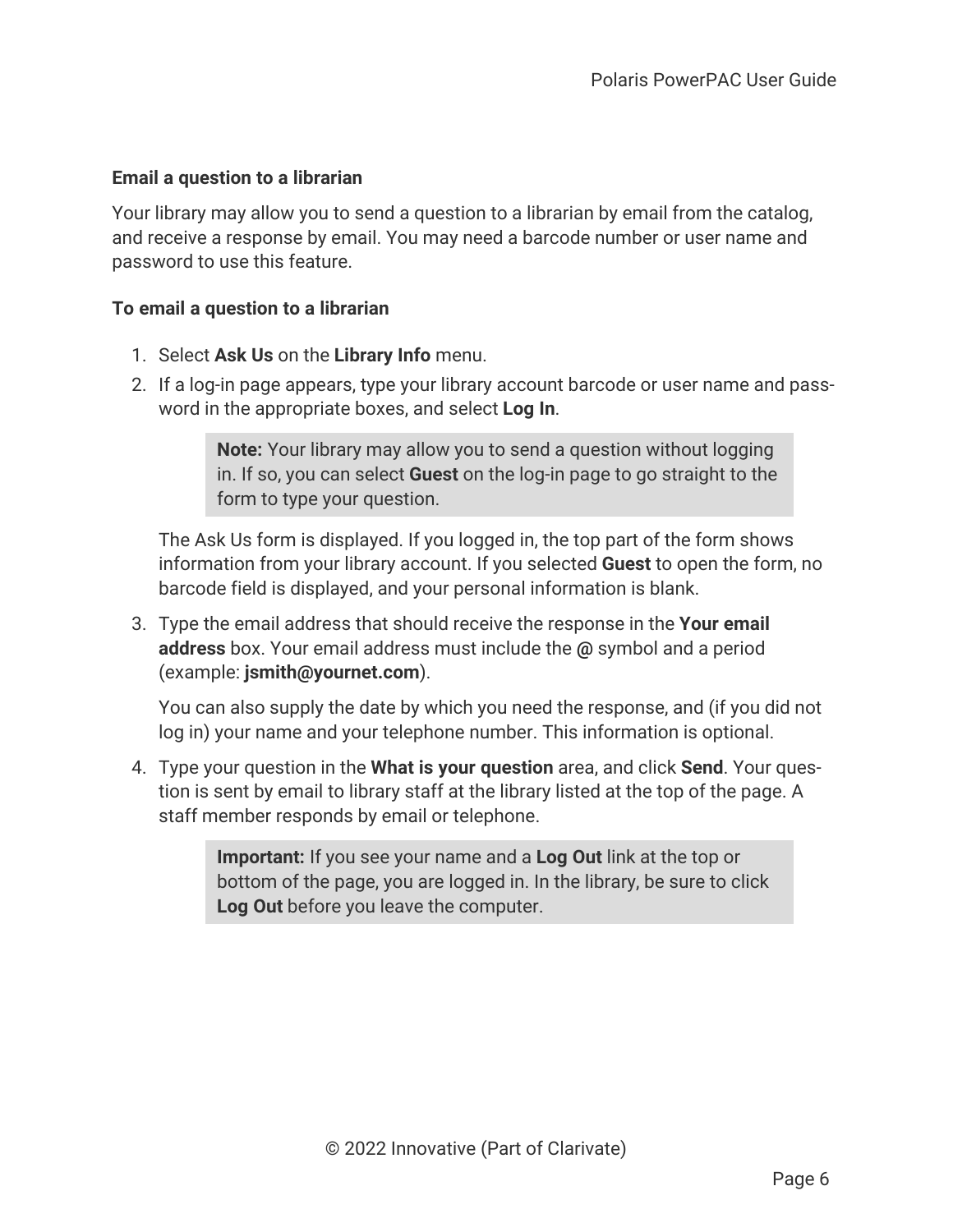# <span id="page-11-0"></span>Quick Searches

<span id="page-11-1"></span>Quick searches look only in the library's own catalog, not in remote databases with the exception of the EDS integration.

# Typing Search Text - Quick Searches

**Multiple words** - If you type more than one word, your results may include materials with the words in any order. If you want to find the words in the exact order, begin the phrase with double quotation marks.

**Wildcard characters** - You can type a part of a word and use a wildcard character. The wildcard character asterisk (\*) represents the rest of the word. For example, if you type **King\***, the results include words such as *King*, *Kingsley*, and *Kingford*. The wildcard character question mark (?) represents exactly one character. For example, **wom?n** finds *woman* and *women*. If the question mark occurs at the end of a word, it does not act as a wildcard character, so you can find titles like **what color is your parachute?** Also, if you type a backslash character (\) before any wildcard character, the wildcard character is treated as text.

**Punctuation** - Punctuation is usually ignored. However, you can include the following characters if they immediately precede or follow a letter or number (no space between): **+ # % \$**

## **Do a quick search with a Limit by Option**

1. Type a word or words in the **Quick Library Search** box. See Typing [Search](#page-11-1) Text - Quick [Searches.](#page-11-1)

If you see suggested search terms as you type, you can ignore the suggestions and continue to type your search term, or you can select a suggestion to search for the term. Select **Hide Suggestions** if you do not want to see search suggestions. Select the small arrow in the search text box to show the suggestions after they have been hidden.

2. Click or tap the search icon  $\Box$ . If the search is successful, you see your search results. If no matches are found, you see a message that no titles were found.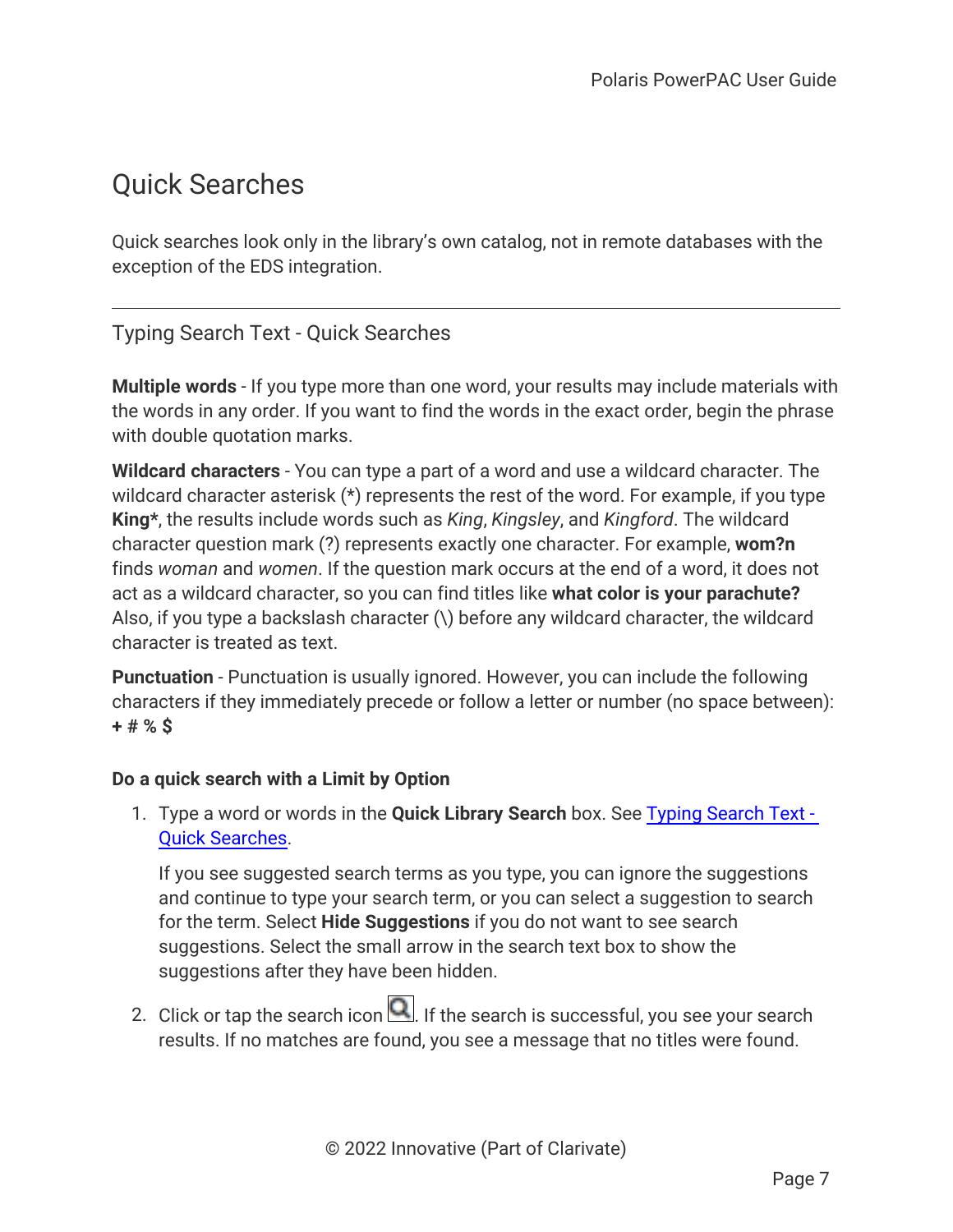Depending on how your library has set up searching, you may see the following options:

- A **Did you mean** suggestion that you can select to search for the suggested term.
- A link to results in remote "follow-on" databases that are searched automatically if no results are found in the local catalog.
- 3. To limit your search, select the **Limit by** box, and select an option from the list. Example: If you want to find only DVDs, select **DVD** in the **Limit by** list.

**Note:** Your library may provide a digital collection that you can search and access in the same way that you search for other materials. Materials in the collection may include images, video clips, sound files, and text files. If you want to restrict your search results to digital collection materials, select **Digital Collection** in the **Limit by** box.

- 4. To see more information about a title in your search results list, click the title or cover image.
- 5. To filter your search results or do related searches, select a **Narrow** or **Related** option at the side or bottom of the page.

## **Using search buttons with Quick library search**

To use the search buttons (**Anywhere, Subject, Title, Author, Series, Fiction, Nonfiction**) with Quick library search:

1. Type a word or words in the **Quick library search** box. See Typing [Search](#page-11-1) Text - Quick [Searches.](#page-11-1)

If you see suggested search terms as you type, you can ignore the suggestions and continue to type your search term, or you can select a suggestion to search for the term. Select **Hide Suggestions** if you do not want to see search suggestions. Select the small arrow in the search text box to show the suggestions after they have been hidden.

**Note:** If you type search text and press **ENTER**, without selecting a search button, a keyword search anywhere in the catalog starts. If you choose to select a term from the list of auto-suggestions, the suggested term will be placed in the search box where you can then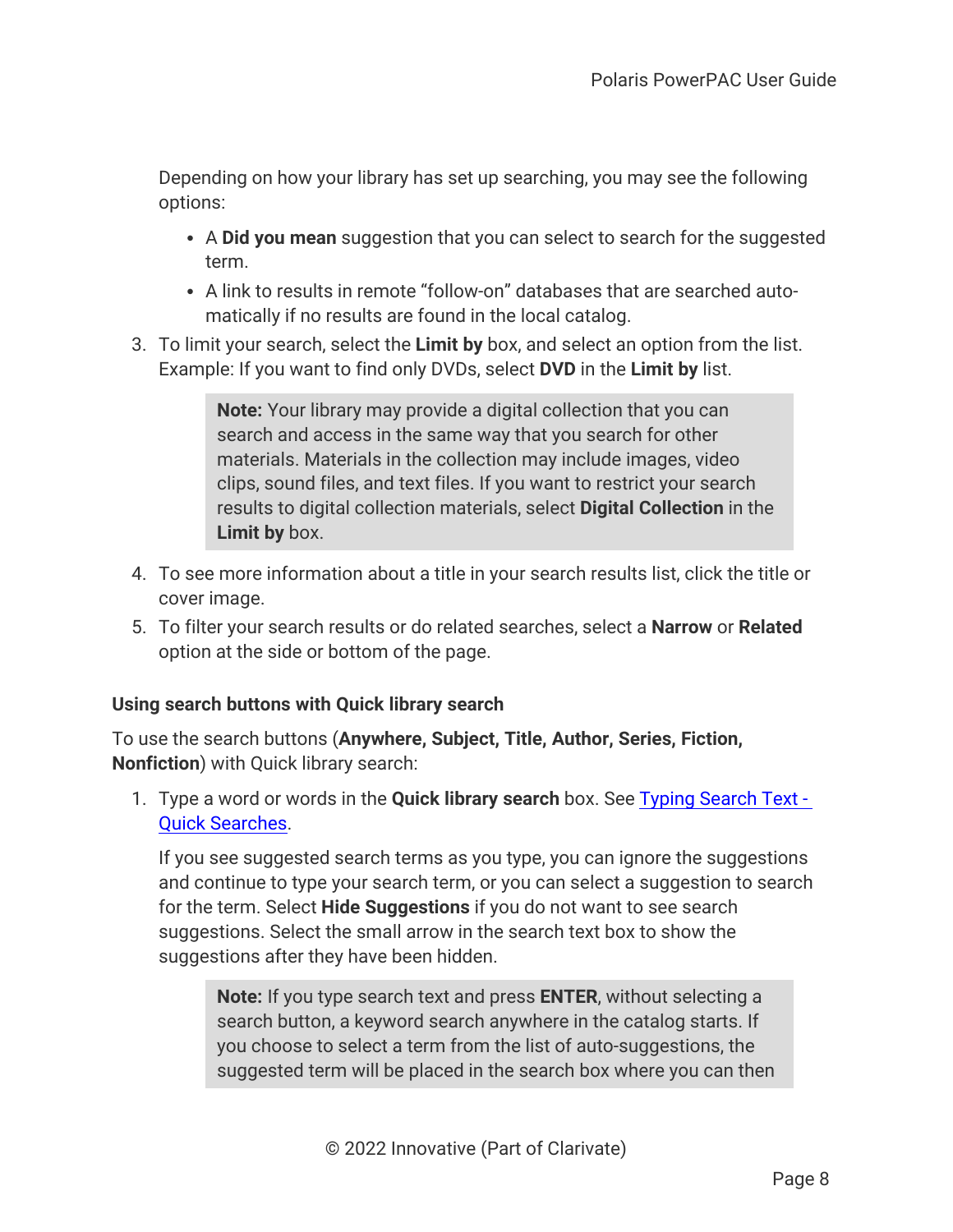either click the search icon, or choose one of the search type buttons.

- 2. Click or tap a search button to start the search for the text you entered:
	- **Anywhere** Looks in all the indexed information fields.
	- **Subject** Looks in the catalog's subject descriptions.
	- **Title** Looks in the titles of works in the library catalog.
	- **Author** Looks in authors' names in the library catalog.
	- **Series** Looks in series names in the library catalog.
	- **Fiction** Looks in fiction titles.
	- **Nonfiction** Looks in nonfiction titles.
	- **My Library + Articles** Searches the Polaris library catalog plus article databases.

If the search is successful, your search results display.

If no matches are found, a message that no titles were found displays.

Depending on how your library has set up searching, you may see the following options:

- A **Did you mean** suggestion that you can select to search for the suggested term.
- A link to results in remote "follow-on" databases that are searched automatically if no results are found in the local catalog.
- 3. To see more information about a title in your search results list, select the title or cover image. If you see a list of titles, authors, subjects, or series, you can scroll through the list and select a list entry to see the associated titles.
- 4. To filter your search results or do related searches, select a **Narrow** or **Related** option at the side or bottom of the page.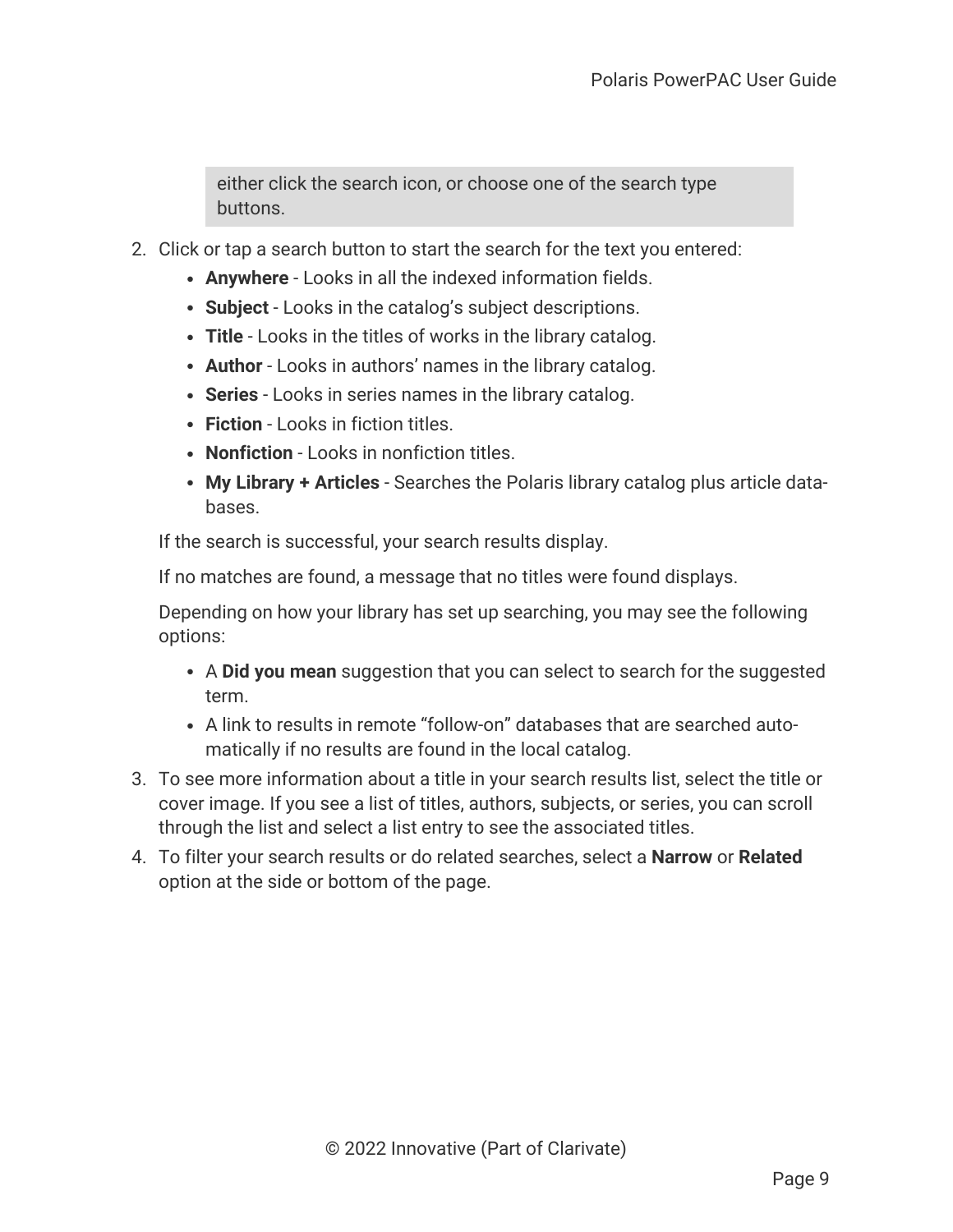# <span id="page-14-0"></span>Keyword Searches

Each record in the library catalog contains specific information about a work, such as the title, author, and subject. You can search these record fields for keywords. A keyword search in any field looks in all the search fields of the library catalog to find your keyword text. Other keyword searches narrow the search for the keyword only in the author, subject, title, or other specific fields. If your library offers other databases to search, they are available to select for a keyword search.

# <span id="page-14-1"></span>Typing Search Text - Keyword Searches

**Case, spaces, punctuation** - Letter case, multiple spaces, and punctuation are ignored. Omit hyphens in numbers. However, you can include the following characters if they immediately precede or follow a letter or number (no space between): **+ # % \$**

**Multiple words** - If you type more than one word, your results may include materials with the words in any order. If you want to find the words in the exact order, begin the phrase with double quotation marks.

**Wildcard characters** - You can type a part of a word and use a wildcard character. The wildcard character asterisk (\*) represents the rest of the word. For example, if you type **King\***, the results include words such as *King*, *Kingsley*, and *Kingford*. The wildcard character question mark (?) represents exactly one character. For example, **wom?n** finds *woman* and *women*. If the question mark occurs at the end of a word, it does not act as a wildcard character, so you can find titles like **what color is your parachute?** Also, if you type a backslash character (\) before any wildcard character, the wildcard character is treated as text.

## **To use the keyword search**

- 1. Select **Keyword** on the **Search** menu.
- 2. Type the text to search for in the **Keyword search for** box. See Typing [Search](#page-14-1) Text - Keyword [Searches.](#page-14-1)

If you see suggested search terms as you type, you can ignore the suggestions and continue to type your search term, or you can select a suggestion to search for the term. Select **Hide Suggestions** if you do not want to see search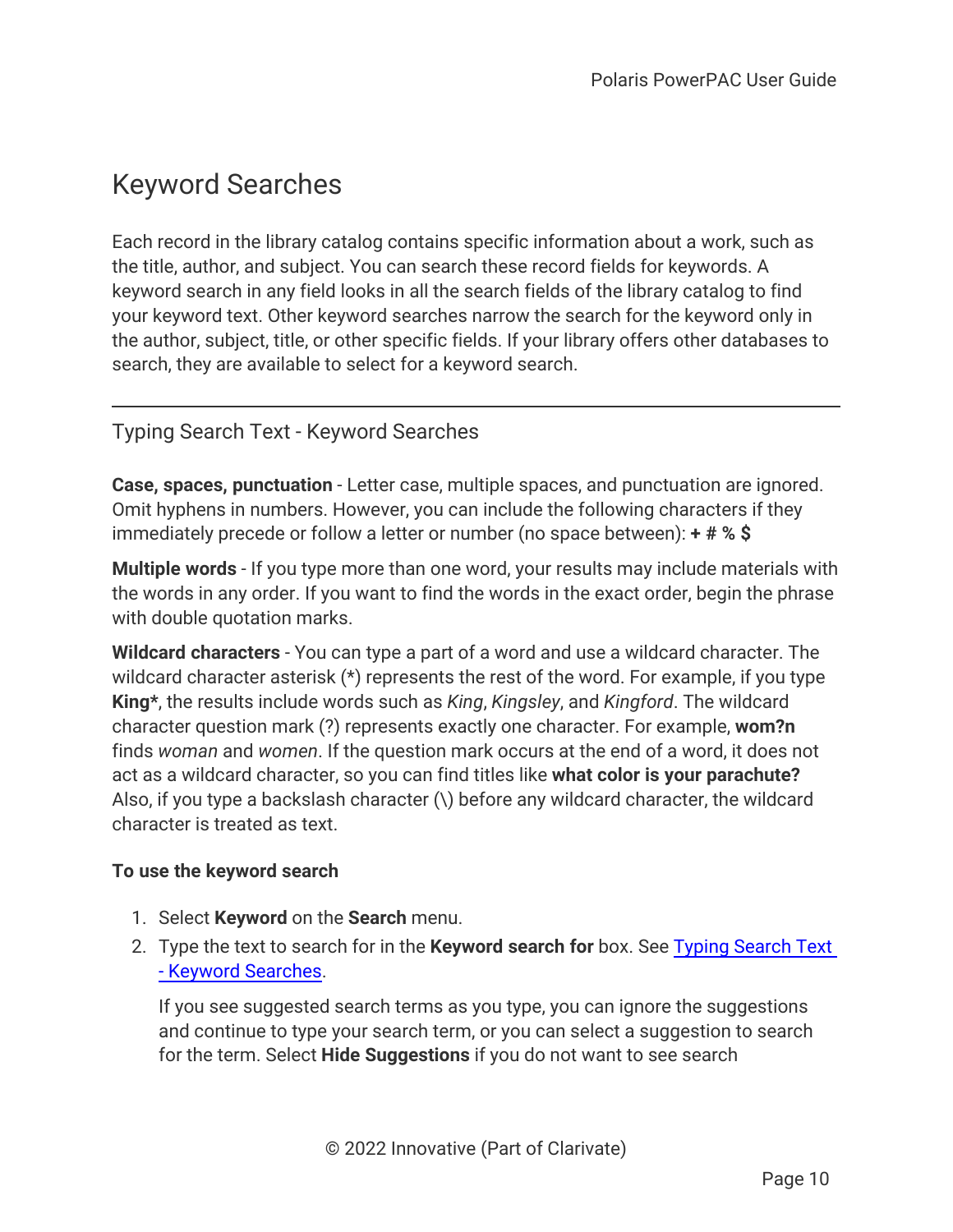suggestions. Select the small arrow in the search text box to show the suggestions after they have been hidden.

- 3. Select the **Search by** arrow symbol, and select a search field from the list:
	- **Any Field** All the indexed information fields
	- **Title** Title fields
	- **Author** Author fields
	- **Subject** Subject fields
	- **General notes** Notes fields
	- **Publisher** Publisher field
	- **Genre** Forms or types of materials, such as science fiction, romance, biography, bibliography, or large type books
	- **Series** Series fields
	- **ISBN** International Standard Book Number, a 13-digit number that is assigned to a specific book or edition of a book when it is published. Type the wildcard character (\*) at the beginning and end of the number you enter for best results.
	- **ISSN** International Standard Serial Number, an 8-digit number with an optional letter code that identifies a serial title. Type the wildcard character (\*) at the beginning and end of the number you enter for best results.
	- LCCN Library of Congress Control Number. Type the wildcard character (\*) at the beginning and end of the number you enter for best results.
	- **Publisher No.** Publisher's number, the unique identifier assigned to the publishers of sound recordings, video recordings, printed sheet music, and other musical works
	- **SuDoc** Superintendent of Documents classification number (identifier) assigned to government documents. The identifier can consist of letters and numbers.
	- **CODEN** Identifier for scientific and technical periodical titles. The six-character identifier can consist of letters and numbers.
	- **STRN** Standard technical report number (identifier) assigned according to ISO 10444 or NISO Z39.23 standards. The identifier can consist of letters and numbers.
- 4. To limit your search, select the **Limit by** box, and select an option from the list. Example: If you want to find only DVDs, select **DVD** in the **Limit by** list.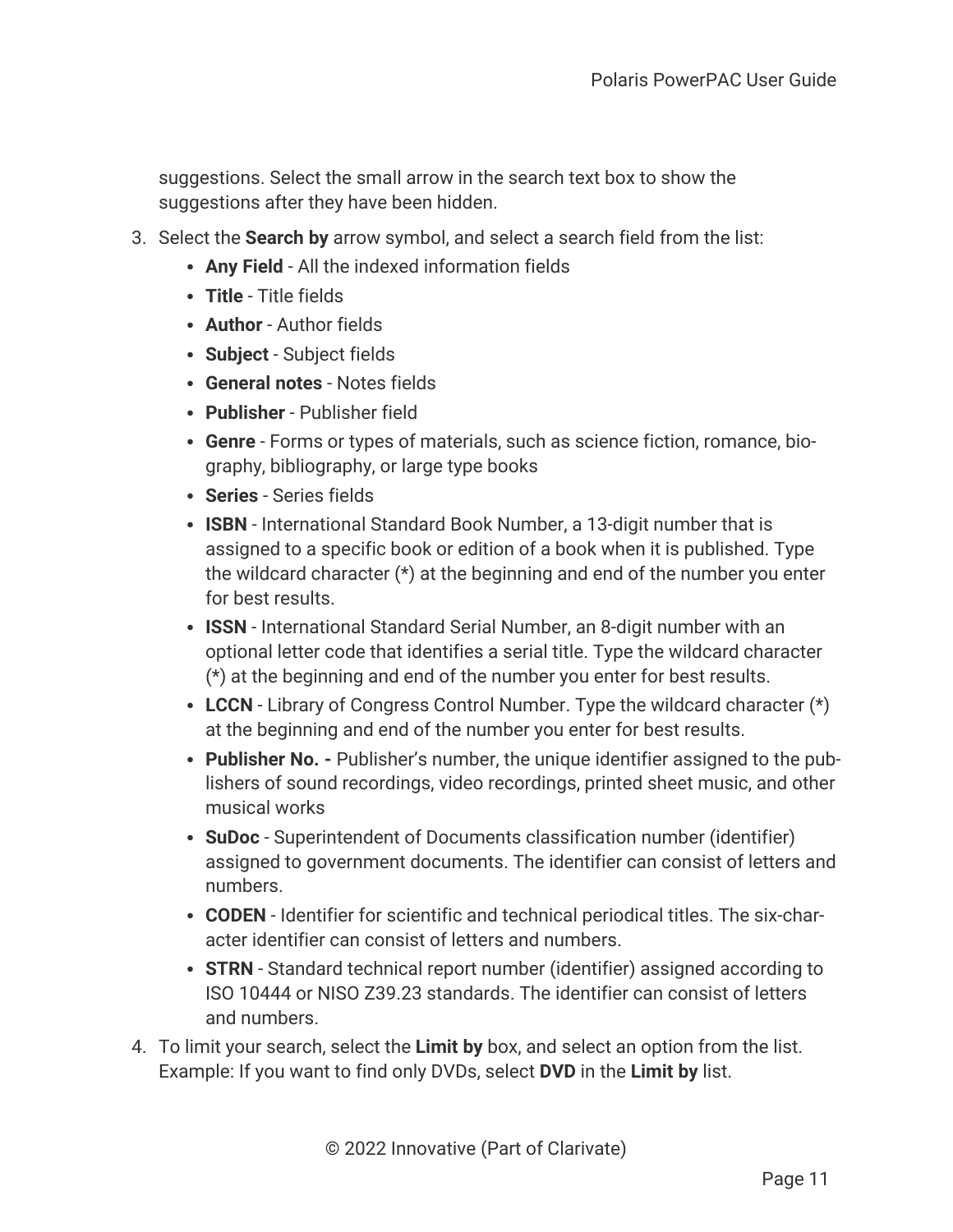**Note:** Your library may provide a digital collection that you can search and access online in the same way that you search for other materials. Materials in the collection may include images, video clips, sound files, and text files. If you want to restrict your search results to digital collection materials, select **Digital Collection** in the **Limit by** box.

- 5. If you want to set additional limits, follow these steps:
- 6. Select **More Search Options**.

The search options window opens.

7. Select the settings you want. On a desktop computer, to select several consecutive items in a list, hold down the **SHIFT** key as you select the items. To select several items that are not listed together, hold down the **CTRL** key as you select the items. On a tablet or smart phone, you can select multiple items but the method depends on your device.

You can also exclude items from a search. Select them from the appropriate list, and select the **Exclude** box below the list.

**Note:** Detailed material types are defined by the library for the physical items the library owns. The formats in the **Limit by** box on the search bar refer to general formats and types of materials associated with title entries in the catalog. You can limit a search by format or detailed material type, but not both. If you selected a format in the **Limit by** box when you set up your search, your format choice is canceled when you set a material type.

8. Select **Set Search Options**.

The search options window closes and the search bar displays a highlighted message that options have been set. To change them, select the **Change** link in the highlighted **Options set** message, set new values and select **Set Search Options**. Then do a new search. (The previous search, if any, is automatically done again using your new options settings.)

To reset the search options to their original values, click the **Clear**link in the highlighted **Options set** message. The search is done again, using the original values.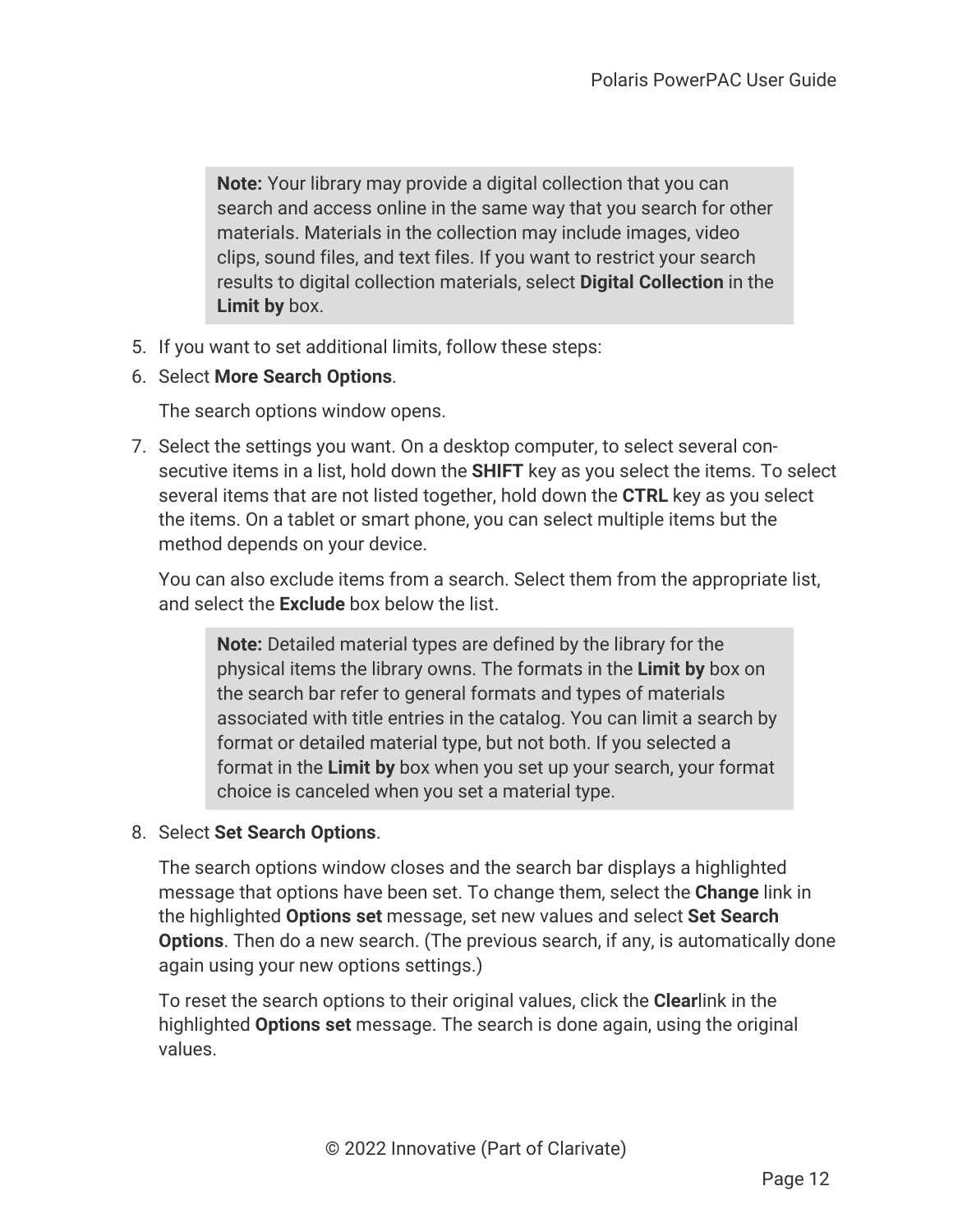**Important:** Search options retain their settings until you reset them or go to the home page. The highlighted message **Options set** on the search bar indicates that search options are set to values different from the usual values.

- 9. To search a database other than the library's catalog, or select multiple databases to search:
- 10. Click or tap **Select Databases**.

The Select Databases window opens with the library's default search databases (the local database and remote databases) selected. If you do not want to search the local catalog along with the remote databases, select the check box next to the local database to clear the check box.

- 11. Select the remote databases. If your library has organized the databases into categories, you can select a category, and the remote databases under that category are selected.
- 12. Select **Set Databases** to save your selections. The window closes. (The previous search, if any, is automatically done again using your new database settings.)

Your selections remain until you reset them. To reset the search databases to the library's default databases, click or tap **Clear**.

13. Click or tap the search icon  $Q$ .

If the search is successful, you see your search results. If no matches are found, you see a message. You may also see a **Did you mean** suggestion. You can select the suggestion to search for the suggested term. You may be able to click or tap **More** to see additional suggestions.

If you selected remote databases to search, a status bar indicates how many results were retrieved and how many results are pending. To load the remainder of the results, select **Add Pending Results**. You can select **Search Status** to see the number of results for all the selected databases. If you have selected or entered a search **Limit by** option that a remote database cannot use, results from this database are returned based on the basic search terms you entered, and a message indicates that the limiters were not used in the remote database search.

You may also see a link to **Include related words**.You can click or tap this link to add records containing related words as well as your literal typed search term to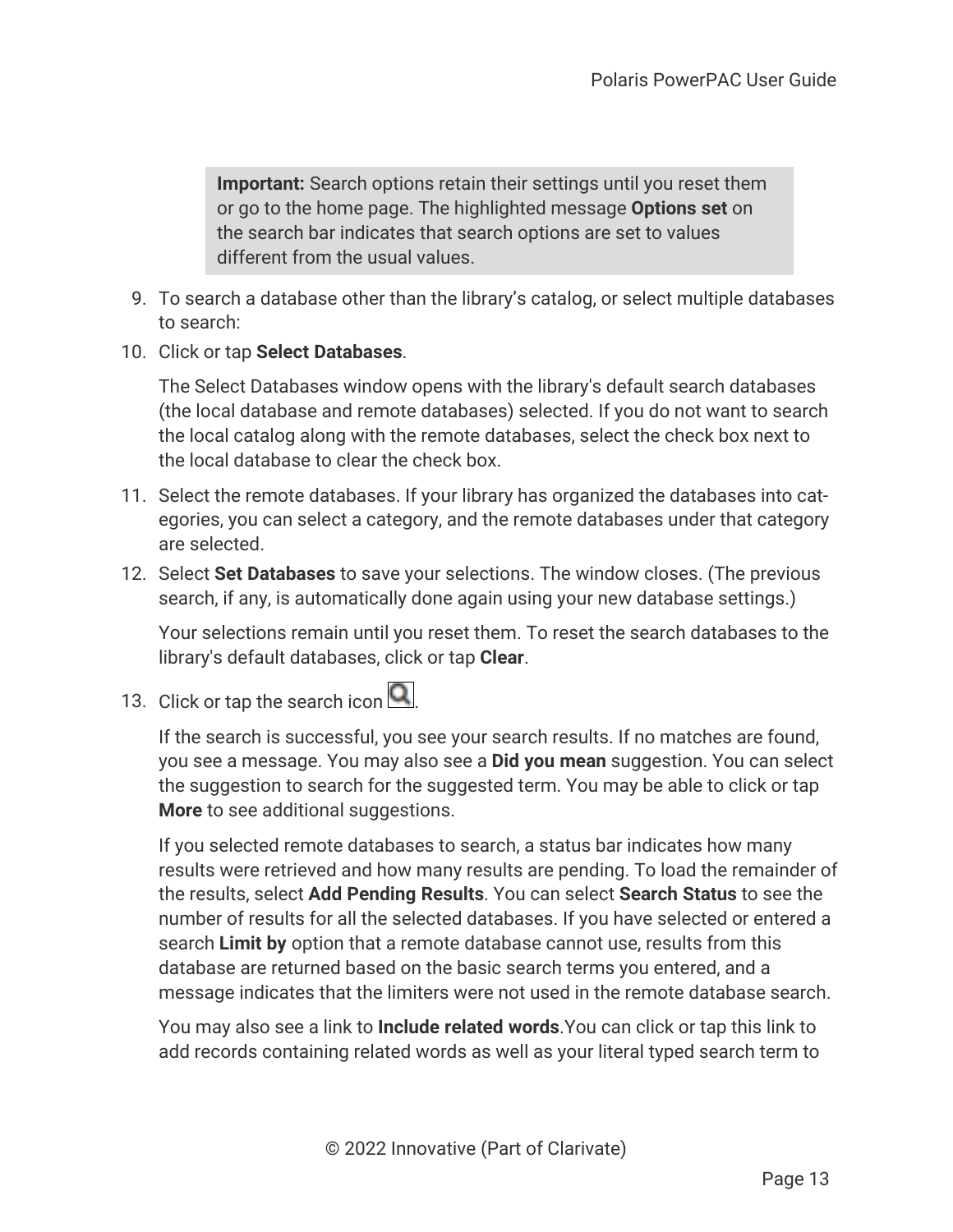your search results. "Related words" include words formed from stemming (for example, regular plurals and verb endings such as walk, walks, walker, walked, walking, but not irregular forms such as mouse/mice or run/ran) and synonyms. Synonyms include common nicknames, proper name variations, and spelling variations.

- 14. To see more information about a title in your search results list, select the title or cover image.
- 15. To filter your search results or do related searches, select a **Narrow** or **Related** option at the side or bottom of the page.

If you selected **Include related words** for your search results, you may see two options under Narrow: **See what was added**, and **See original results**.

- <sup>l</sup> To see only the related words records, select only **See what was added**.
- To see only the original search results without the related words records, select only **See original results**.
- To see the original search results PLUS the related words records, check or clear both checkboxes.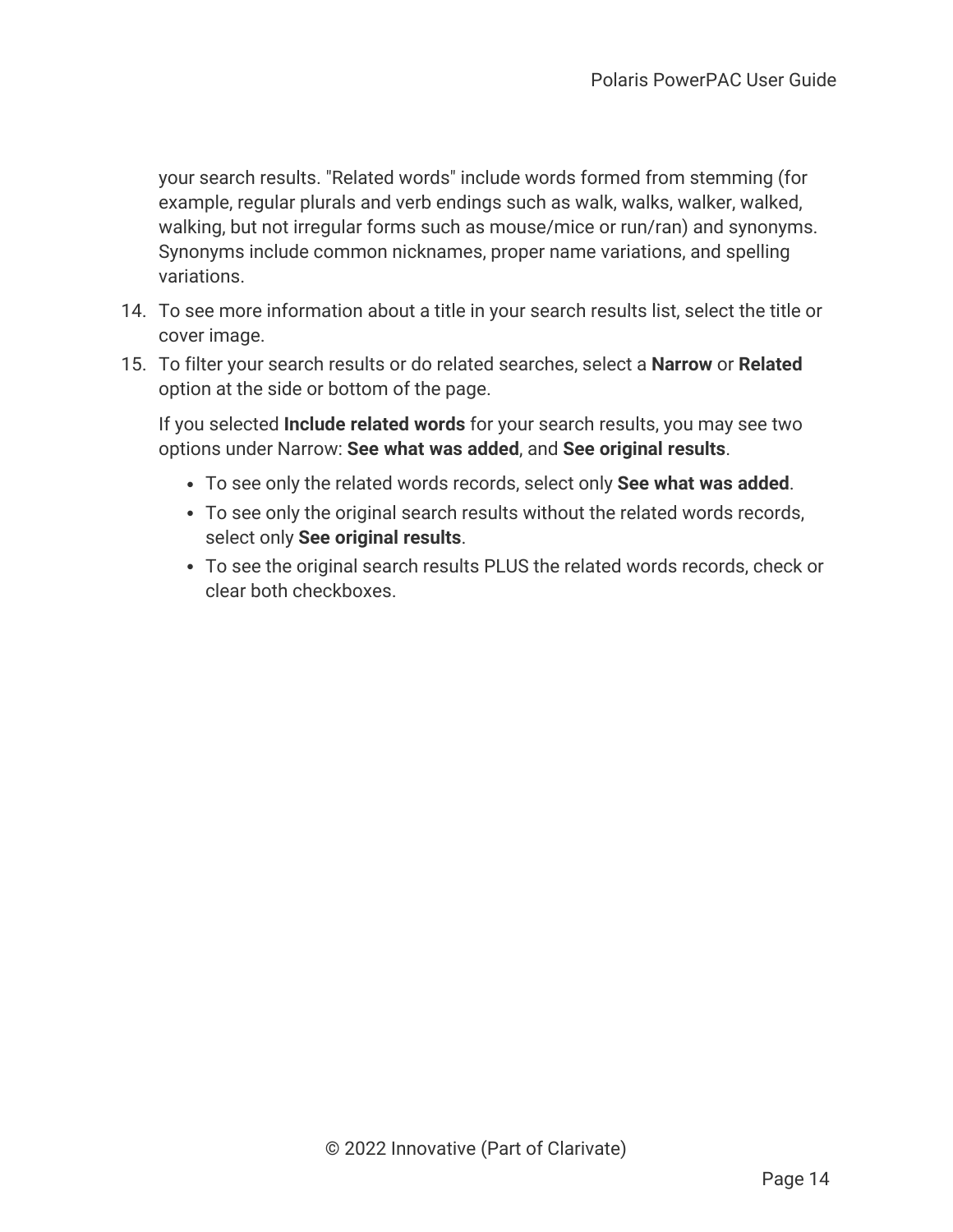# <span id="page-19-0"></span>Phrase Searches

A phrase search looks for matches to multiple words, in the same order you typed them. You might choose a phrase search when you know the phrase is part of a specific title, not necessarily at the beginning of the title. If your library offers other databases to search, they are available to select for a phrase search.

# <span id="page-19-1"></span>Typing Search Text - Phrase Searches

**Case, spaces, punctuation** - Letter case, multiple spaces, and punctuation are ignored. Omit hyphens in numbers. However, you can include the following characters if they immediately precede or follow a letter or number (no space between): **+ # % \$**

**Multiple words** - Word order matters. For example, a phrase series search for **drew nancy** may yield no results. The same search for **nancy drew** lists the titles in the Nancy Drew mystery series. If you are searching for an author, enter the author's name in this format: **last name, first name** because that is the way the name appears in the catalog records.

**Wildcard characters** - You can type a part of a word and use a wildcard character. The wildcard character asterisk (\*) represents the rest of the word. For example, if you type **King\***, the results include words such as *King*, *Kingsley*, and *Kingford*. The wildcard character question mark (?) represents exactly one character. For example, **wom?n** finds *woman* and *women*. If the question mark occurs at the end of a word, it does not act as a wildcard character, so you can find titles like **what color is your parachute?** Also, if you type a backslash character (\) before any wildcard character, the wildcard character is treated as text.

## **To search using a phrase**

- 1. Select **Phrase** on the **Search** menu.
- 2. Type the words to search for in the **Phrase search for** box. See Typing [Search](#page-19-1) Text - Phrase [Searches.](#page-19-1)

If you see suggested search terms as you type, you can ignore the suggestions and continue to type your search term, or you can select a suggestion to search for the term. Select **Hide Suggestions** if you do not want to see search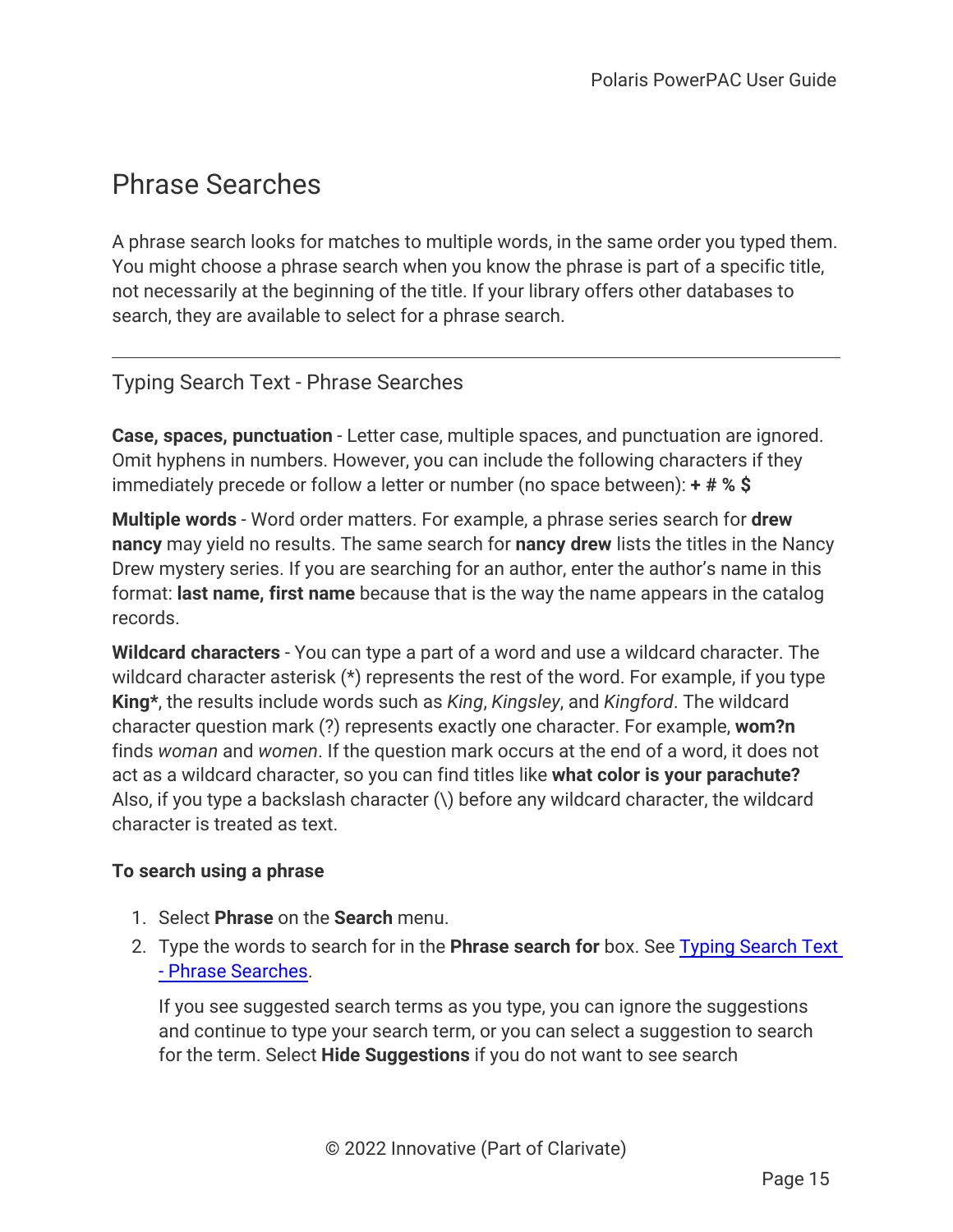suggestions. Select the small arrow in the search text box to show the suggestions after they have been hidden.

- 3. Select a field to search in the **Search by** box:
	- **Any Field** All the indexed information fields
	- **Author** Author fields
	- **Subject** Subject fields
	- **Title** Title fields
	- **General notes** Notes fields
	- **Publisher** Publisher field
	- **Series** Series fields
	- **Genre** Forms or types of materials, such as science fiction, romance, biography, or large type books
- 4. To limit your search, select the **Limit by** box, and select an option from the list. Example: If you want to find only DVDs, select **DVD** in the **Limit by** list.

**Note:** Your library may provide a digital collection that you can search and access online in the same way that you search for other materials. Materials in the collection may include images, video clips, sound files, and text files. If you want to restrict your search results to digital collection materials, select **Digital Collection** in the **Limit by** box.

5. If you want to set additional limits, follow these steps:

**Important:** If you type your search term and then select more search options before clicking or tapping the search icon  $\mathbf{Q}$ , you will need to re-type your search term.

#### 6. Select **More Search Options**.

The search options window opens.

On a desktop computer, to select several consecutive items in a list, hold down the **SHIFT** key as you select the items. To select several items that are not listed together, hold down the **CTRL** key as you select the items. On a tablet or smart phone, you can select multiple items but the method depends on your device. You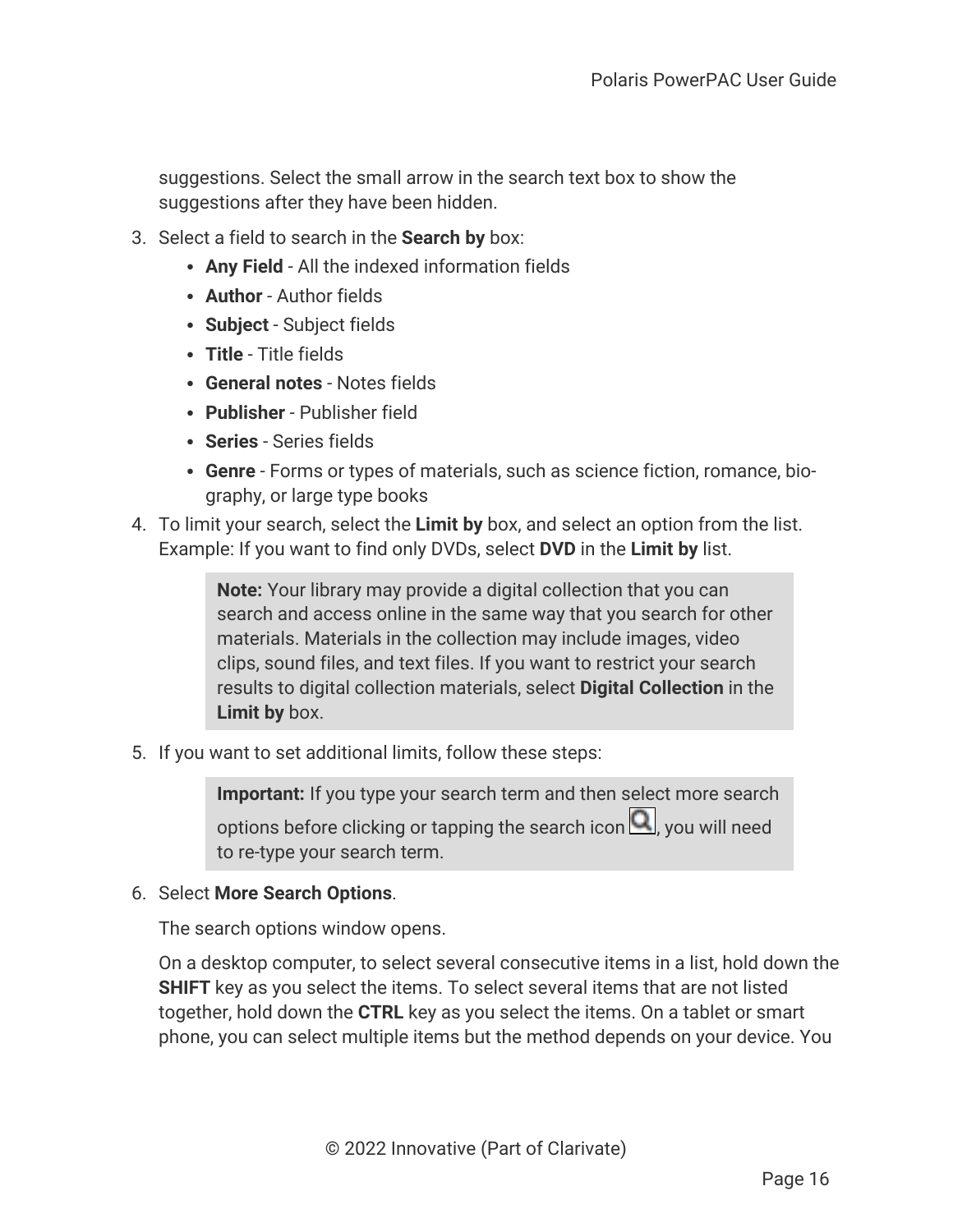can also exclude items from a search. Select them from the appropriate list, and select the **Exclude** box below the list.

**Note:** Detailed material types are defined by the library for the physical items the library owns. The formats in the **Limit by** box on the search bar refer to general formats and types of materials associated with title entries in the catalog. You can limit a search by format or detailed material type, but not both. If you selected a format in the **Limit by** box when you set up your search, your format choice is canceled when you set a material type.

## 7. Select **Set Search Options**.

The search options window closes and the search bar displays a highlighted message that options have been set. To change them, select the **Change** link in the highlighted **Options set** message, set new values and select **Set Search Options**. Then do a new search. (The previous search, if any, is automatically done again using your new options settings.)

To reset the search options to their original values, click the **Clear** link in the highlighted **Options set** message. The search is done again, using the original values.

**Important:** Search options retain their settings until you reset them or go to the home page. The highlighted message **Options set** on the search bar indicates that search options are set to values different from the usual values.

- 8. To search a database other than the library's catalog, or select multiple databases to search:
- 9. Click or tap **Select Databases**.

The Select Databases window opens with the library's default search databases (the local database and remote databases) selected. If you do not want to search the local catalog along with the remote databases, select the check box next to the local database to clear the check box.

10. Select the remote databases. If your library has organized the databases into categories, you can select a category, and the remote databases under that category are selected.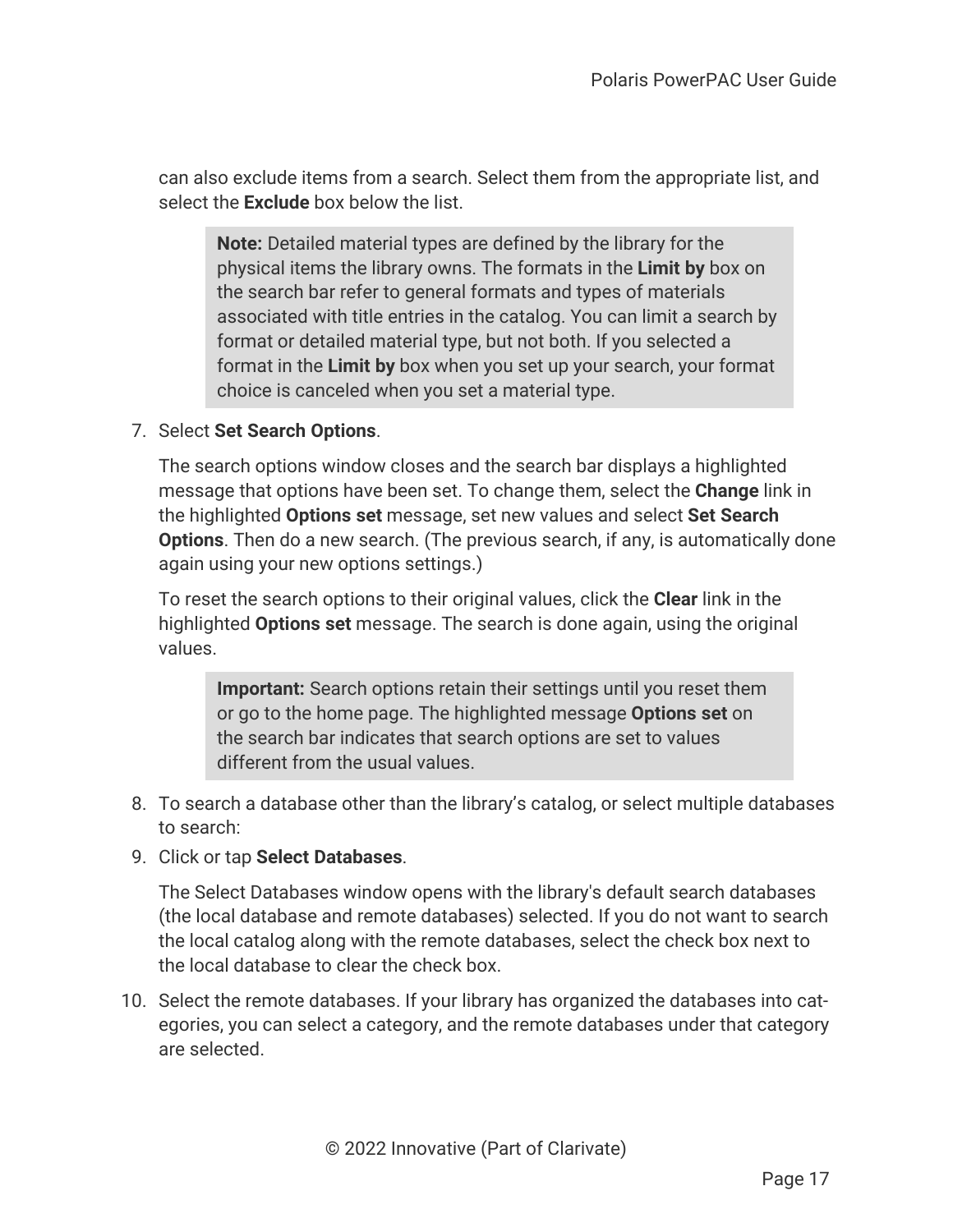11. Select **Set Databases** to save your selections. The window closes. (The previous search, if any, is automatically done again using your new database settings.)

Your selections remain until you reset them. To reset the search databases to the library's default databases, click or tap **Clear**.

# 12. Click or tap the search icon  $\boxed{\mathbf{Q}}$

- If the search is successful, you see your search results. If no matches are found, you see a message. You may also see a **Did you mean** suggestion. You can select the suggestion to search for the suggested term. You may be able to click or tap **More** to see additional suggestions.
- If you selected remote databases to search, a status bar indicates how many results were retrieved and how many results are pending. To load the remainder of the results, select **Add Pending Results**. You can select **Search Status** to see the number of results for all the selected databases. If you have selected or entered a search **Limit by** option that a remote database cannot use, results from this database are returned based on the basic search terms you entered, and a message indicates that the limiters were not used in the remote database search.
- <sup>l</sup> You may also see a link to **Include related words**.You can click or tap this link to add records containing related words as well as your literal typed search term to your search results. "Related words" include words formed from stemming (for example, regular plurals and verb endings such as walk, walks, walker, walked, walking, but not irregular forms such as mouse/mice or run/ran) and synonyms. Synonyms include common nicknames, proper name variations, and spelling variations. Individual words in the phrase are processed for related words separately. For example, a phrase search for "fate and fury" retrieves titles with phrases such as "fate and furies," "fates and furies," and "fates and fury". The system checks synonyms for individual words in the phrase. For example, a phrase search for "colour purple" retrieves titles with "color purple." The phrase as a whole is NOT checked for synonyms.
- 13. To see more information about a title in your search results list, select the title or cover image.
- 14. To filter your search results or do related searches, select a **Narrow** or **Related** option at the side or bottom of the page.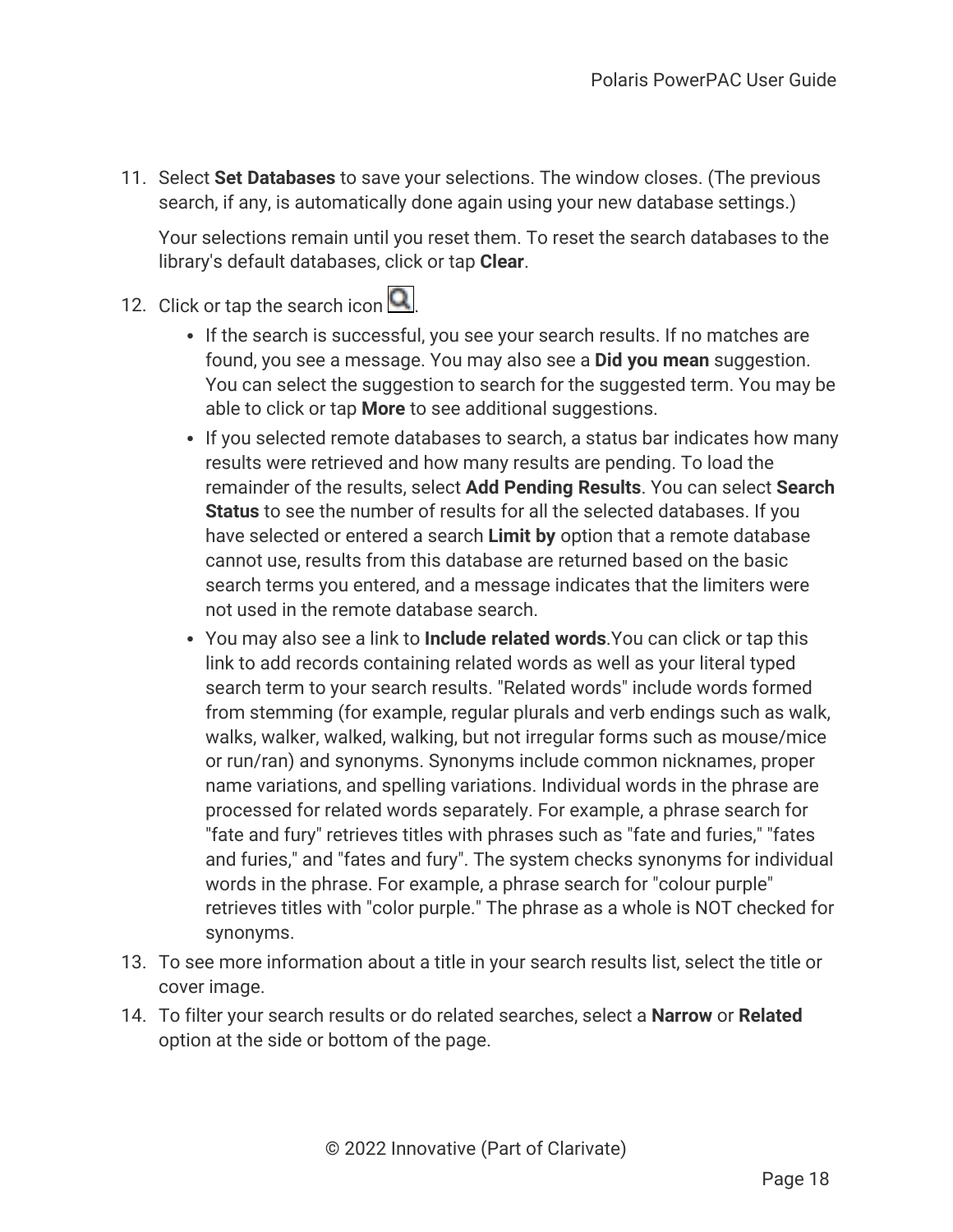If you selected **Include related words** for your search results, you may see two options under Narrow: **See what was added**, and **See original results**.

- <sup>l</sup> To see only the related words records, select only **See what was added**.
- To see only the original search results without the related words records, select only **See original results**.
- To see the original search results PLUS the related words records, check or clear both checkboxes.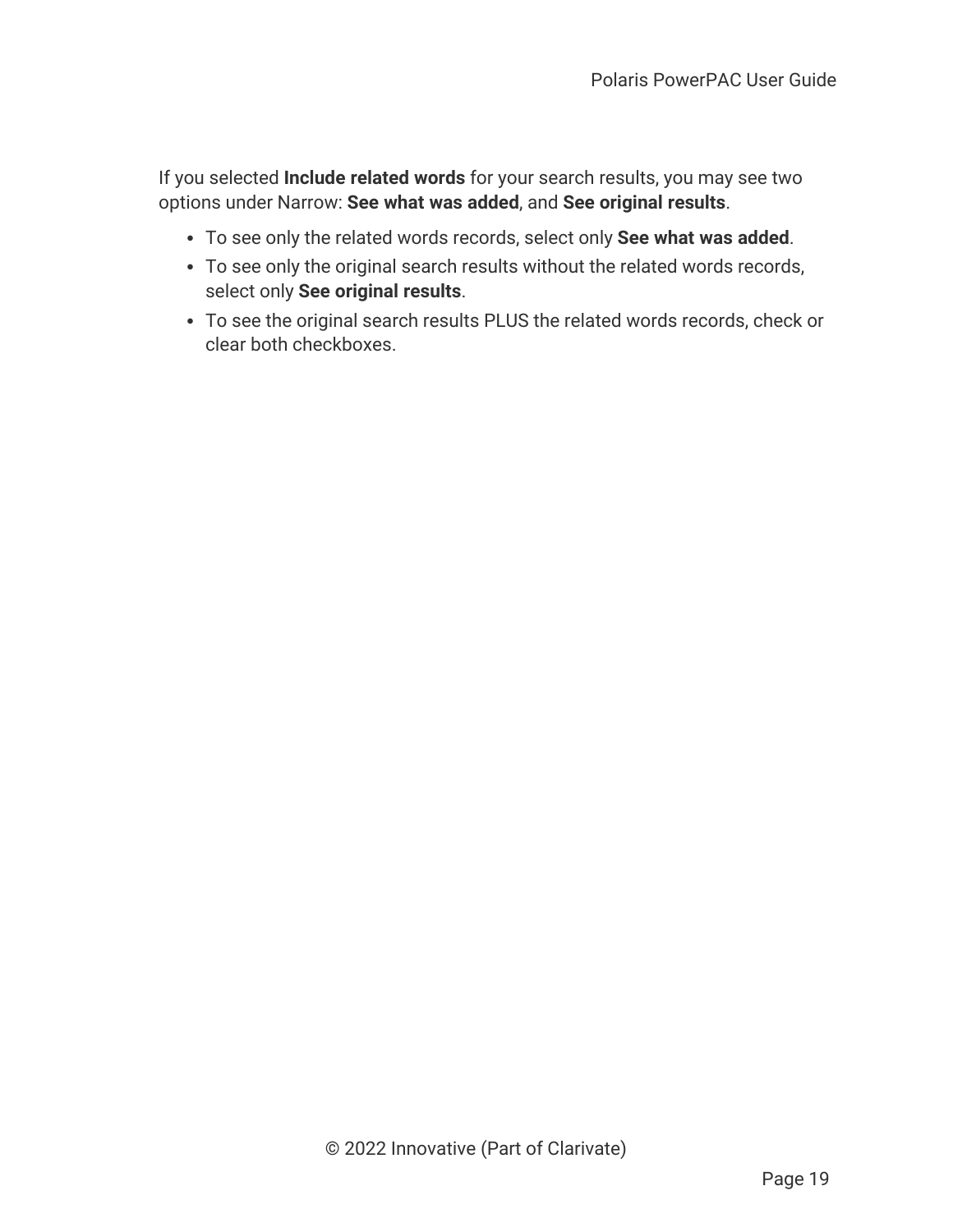# <span id="page-24-0"></span>Exact Searches

An exact search looks for your exact text, from beginning to end, whether your search text is multiple words or just one word. An exact search is useful when you know the text precisely; for example, when searching for titles such as *It* or *Jazz*. If your library offers other databases to search, they are available to select for an exact search.

# <span id="page-24-1"></span>Typing Search Text - Exact Searches

**Case, spaces, punctuation** - Letter case, multiple spaces, and punctuation are ignored. Omit hyphens in numbers. However, you can include the following characters if they immediately precede or follow a letter or number (no space between): **+ # % \$**

**Multiple words** - Word order matters. An exact search looks for your text exactly as you enter it. If you are searching for an author, enter the author's name in this format: **last name, first name\***, because that is the way the name appears in the catalog records. Include the wild card character (\*) (see below) in case the name has more characters, such as a middle initial. As another example, if you search for a title with the search text **gone with**, you will find only **gone with**, not **gone with the wind**. You can use the wildcard character (\*) to represent other characters. If you search for a title with the search text **gone with\***, you might find **gone with the wind** and **gone without a trace**.

**Wildcard characters** - You can type a part of a word and use a wildcard character. The wildcard character asterisk (\*) represents the rest of the word. For example, if you type **King\***, the results include words such as *King*, *Kingsley*, and *Kingford*. The wildcard character question mark (?) represents exactly one character. For example, **wom?n** finds *woman* and *women*. If the question mark occurs at the end of a word, it does not act as a wildcard character, so you can find titles like **what color is your parachute?** Also, if you type a backslash character (\) before any wildcard character, the wildcard character is treated as text.

## **To use Exact search**

- 1. Select **Exact** on the **Search** menu.
- 2. Type the exact words to search for in the **Exact search for** box. See Typing [Search](#page-24-1) Text - Exact [Searches](#page-24-1).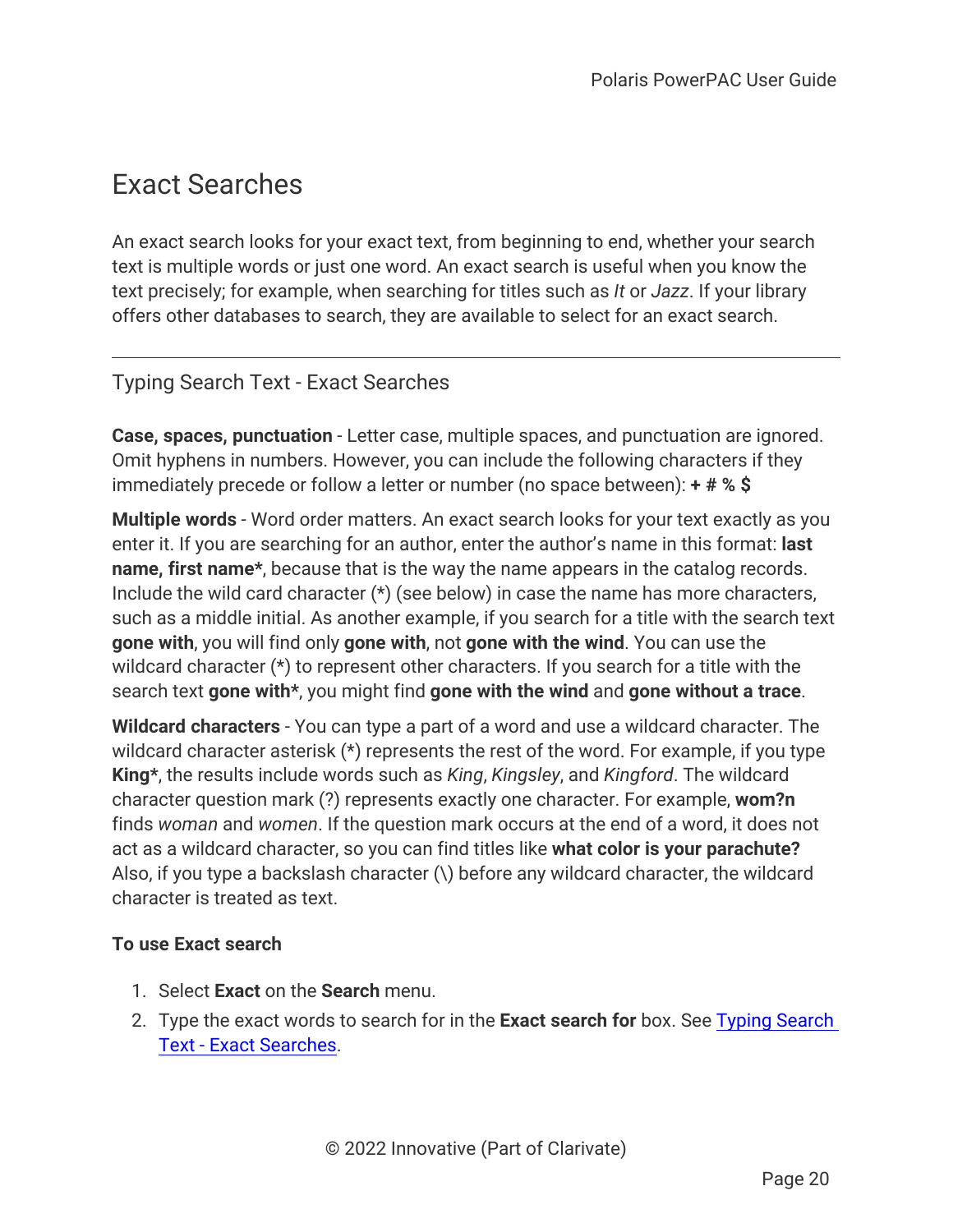- 3. Select a field to search in the **Search by** box:
	- **Author** Author fields
	- **Title** Title fields
	- **Subject** Subject fields
	- **Series** Series fields
- 4. To limit your search, sekect the **Limit by** box, and select an option from the list. Example: If you want to find only DVDs, select **DVD** in the **Limit by** list.

**Note:** Your library may provide a digital collection that you can search and access online in the same way that you search for other materials. Materials in the collection may include images, video clips, sound files, and text files. If you want to restrict your search results to digital collection materials, select **Digital Collection** in the **Limit by** box.

5. If you want to set additional limits, follow these steps:

**Important:** If you type your search term and then select more search options before clicking or tapping the search icon  $\mathbf{Q}$ , you will need to re-type your search term.

- a. Select **More Search Options**. The search options window opens.
- b. Select the settings you want. On a desktop computer, to select several consecutive items in a list, hold down the **SHIFT** key as you select the items. To select several items that are not listed together, hold down the **CTRL** key as you select the items. On a tablet or smart phone, you can select multiple items but the method depends on your device. You can also exclude items from a search. Select them from the appropriate list, and select the **Exclude** box below the list.

## **Note:**

Detailed material types are defined by the library for the physical items the library owns. The formats in the **Limit by** box on the search bar refer to general formats and types of materials associated with title entries in the catalog. You can limit a search by format or detailed material type, but not both. If you selected a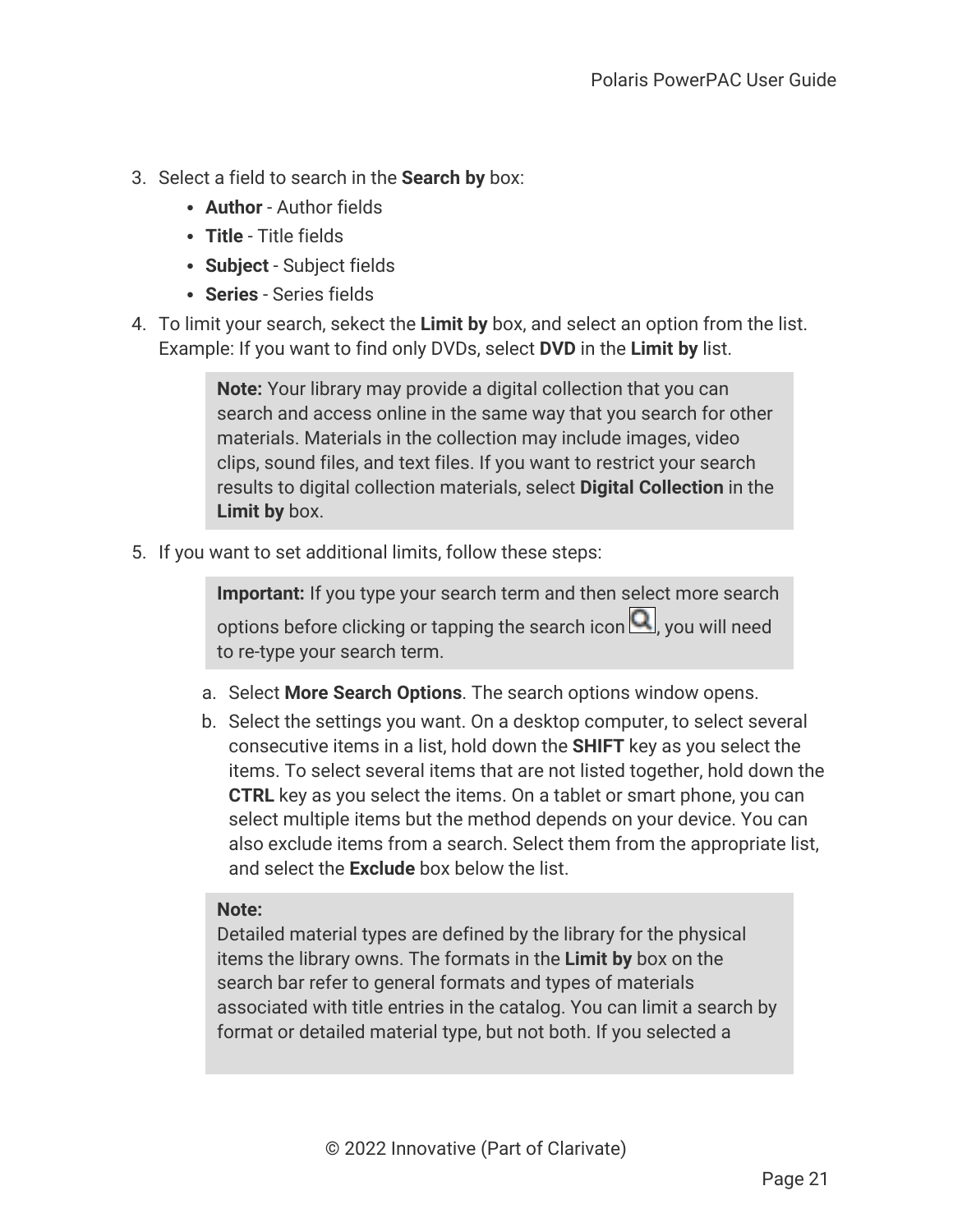format in the **Limit by** box when you set up your search, your format choice is canceled when you set a material type.

6. Select **Set Search Options**.

The search options window closes and the search bar displays a highlighted message that options have been set. To change them, select the **Change** link in the highlighted **Options set** message, set new values and select **Set Search Options**. Then do a new search. (The previous search, if any, is automatically done again using your new options settings.)

To reset the search options to their original values, select the **Clear**link in the highlighted **Options set** message. The search is done again, using the original values.

**Important:** Search options retain their settings until you reset them or go to the home page. The highlighted message **Options set** on the search bar indicates that search options are set to values different from the usual values.

- 7. To search a database other than the library's catalog, or select multiple databases to search:
	- a. Click or tap **Select Databases**. The Select Databases window opens with the library's default search databases (the local database and remote databases) selected. If you do not want to search the local catalog along with the remote databases, select the check box next to the local database to clear the check box.
	- b. Select the remote databases. If your library has organized the databases into categories, you can select a category, and the remote databases under that category are selected.
	- c. Select **Set Databases** to save your selections. The window closes. (The previous search, if any, is automatically done again using your new database settings.)

Your selections remain until you reset them. To reset the search databases to the library's default databases, click or tap **Clear**.

8. Click or tap the search icon  $Q$ .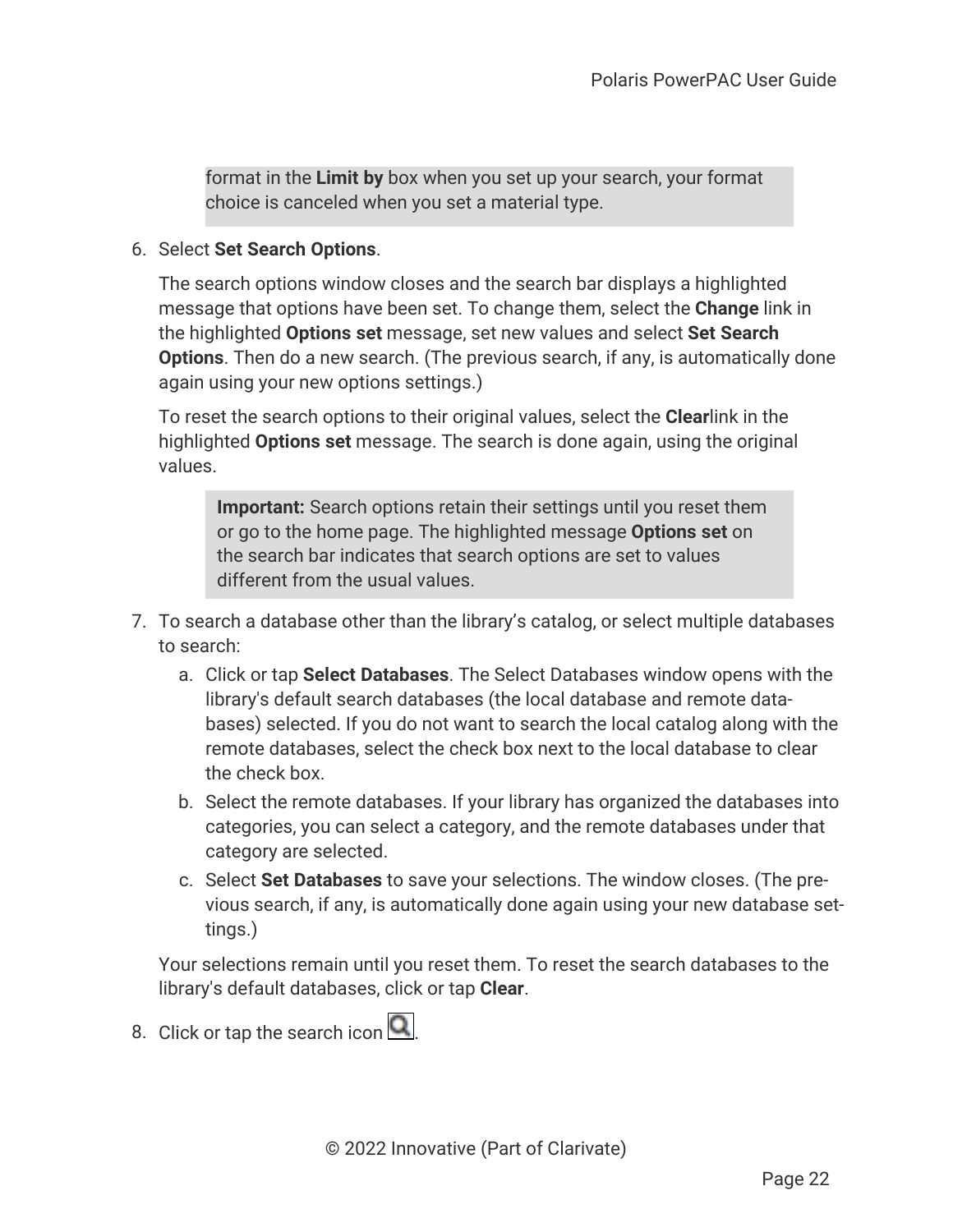If the search is successful, you see your search results. If no matches are found, you see a message. You may also see a **Did you mean** suggestion. You can click the suggestion to search for the suggested term. You may be able to click or tap **More** to see additional suggestions.

If you selected remote databases to search, a status bar indicates how many results were retrieved and how many results are pending. To load the remainder of the results, click **Add Pending Results**. You can click **Search Status** to see the number of results for all the selected databases. If you have selected or entered a search **Limit by** option that a remote database cannot use, results from this database are returned based on the basic search terms you entered, and a message indicates that the limiters were not used in the remote database search.

- 9. To see more information about a title in your search results list, click the title or cover image.
- 10. To filter your search results or do related searches, click a **Narrow** or **Related** option at the side or bottom of the page.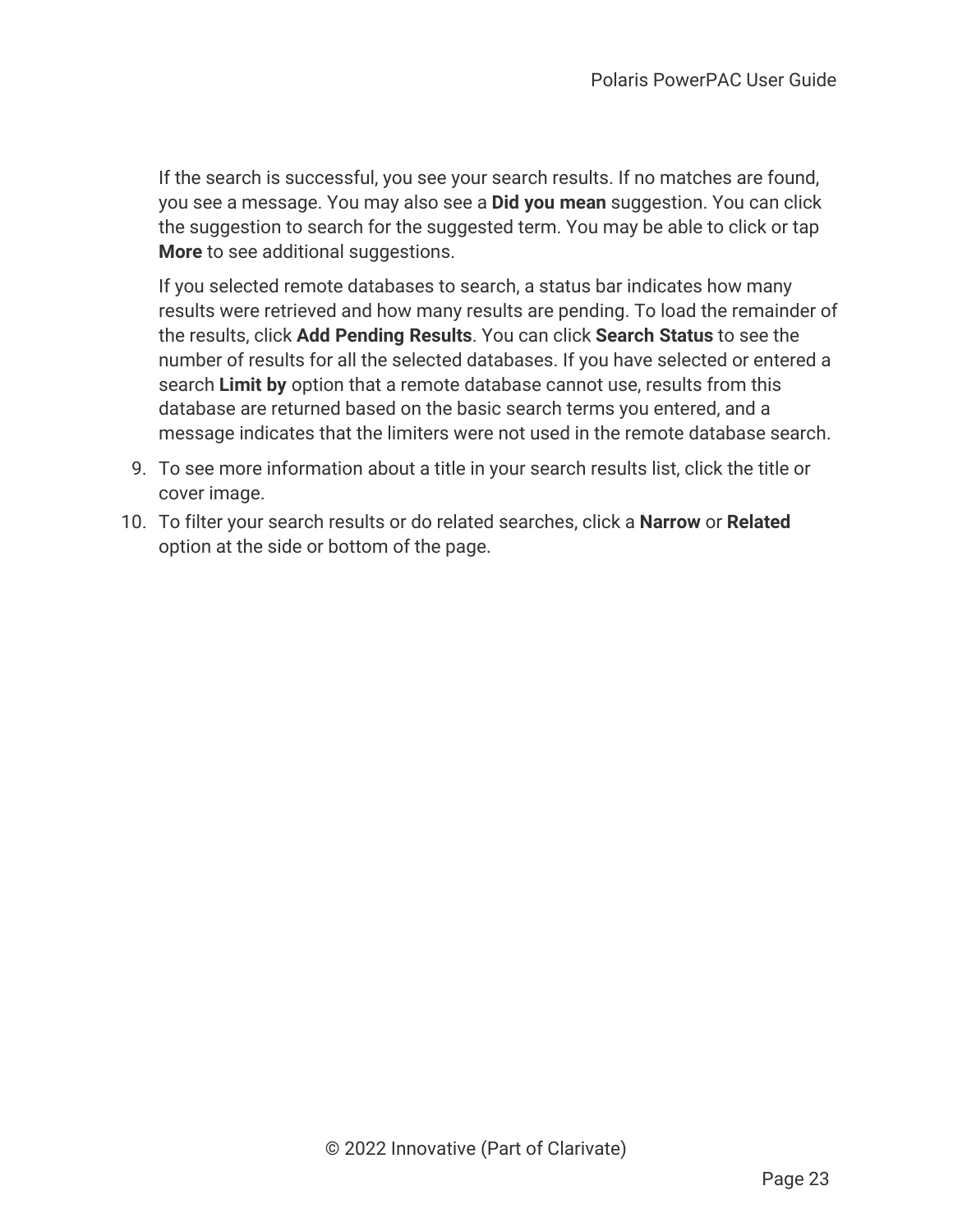# <span id="page-28-0"></span>Advanced Searches

With advanced searching, you can do a complex, focused keyword search, combining several search terms and selecting a search field for each one. You do not need to know any special commands to do advanced searching. If your library offers other databases to search, they are available to select for an advanced search.

# <span id="page-28-1"></span>Connecting Search Terms (Operators)

You can combine search terms with the following connector words (also called logical operators, or Boolean operators):

**And** - Search results must match the search text before **And,** and the search text after **And**.

#### **Example:**

A search for Subject: planets And Author: Asimov finds only the works written by Asimov about planets. Any works about planets by other writers and any works by Asimov about other subjects are not found.

**Or** - Search results can match the search text before **Or**, the search text after **Or**, or both search terms.

## **Example:**

The search Any field: planets Or Author: Asimov finds all works written by Asimov, as well as all works containing the word planets in any search field regardless of the author.

**Not** - Search results must match the search text before **Not**, but must not include the search text after **Not**.

#### **Example:**

A search that specifies Any field: planets Not Author: Asimov finds works containing the word planets in any search field, except works by Asimov.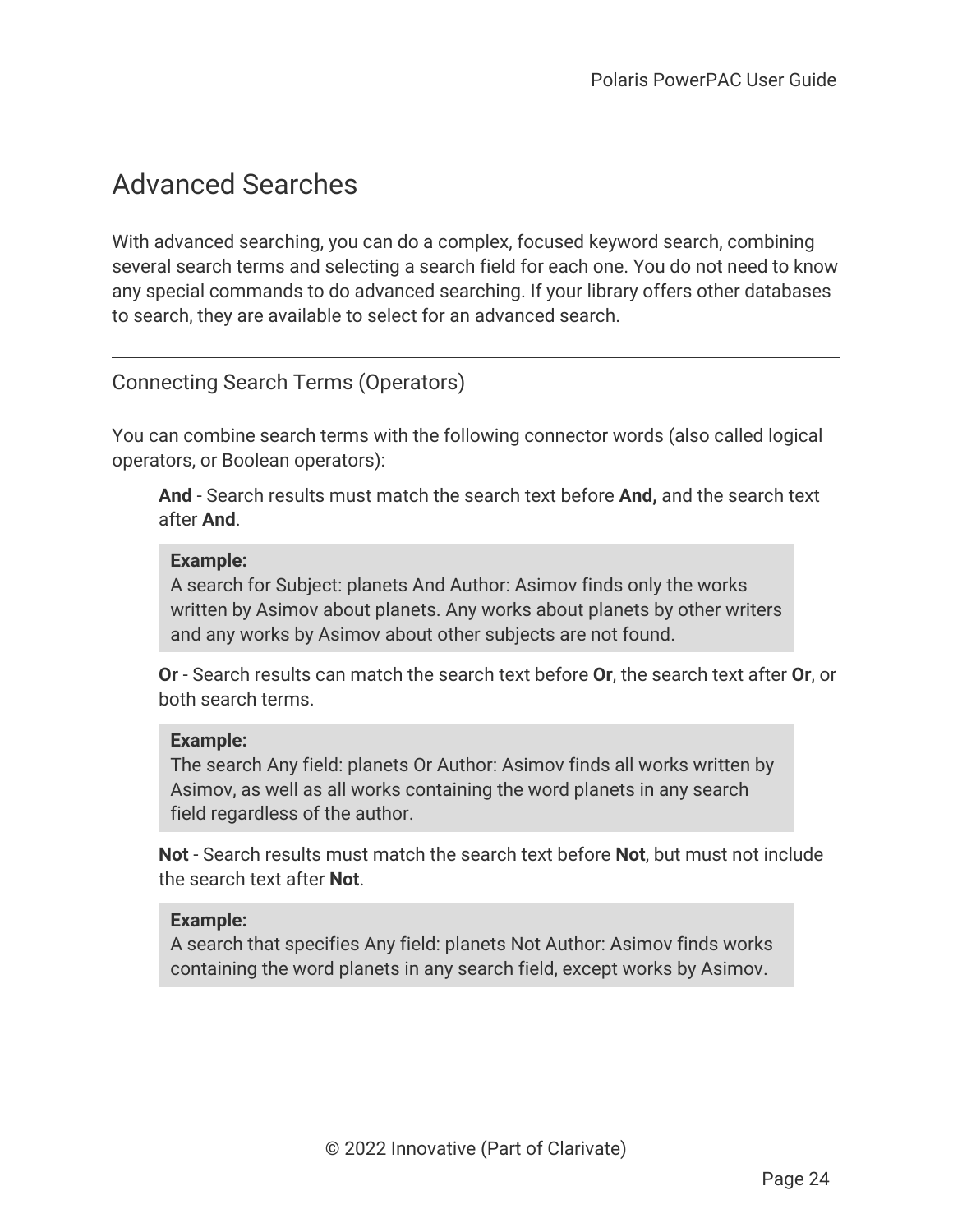# <span id="page-29-0"></span>Typing Search Text - Advanced Searches

**Case, spaces, punctuation** - Letter case, multiple spaces, and punctuation are ignored. Omit hyphens in numbers. However, you can include the following characters if they immediately precede or follow a letter or number (no space between): **+ # % \$**

**Multiple words** - If you type multiple words in the box, the search usually looks for all the words you entered (**Keyword ALL** search). However, your library may offer a list of options next to each text box, where you can choose how multiple words should be handled. The table shows the access points for each option, and the effect on search results:

| <b>Option</b>    | <b>Access Points</b>                                           | <b>Search Effect</b>                                                                                                                   |
|------------------|----------------------------------------------------------------|----------------------------------------------------------------------------------------------------------------------------------------|
| Keyword<br>(ALL) | AU, GENRE, KW (Any<br>Field), NOTE, PUB, SE,<br>SU, TI         | All of the keywords in the search term must exist.                                                                                     |
| Keyword<br>(ANY) | AU, GENRE, KW (Any<br>Field), NOTE, PUB, SE,<br>SU, TI         | Any one of the keywords in the search term must<br>exist.                                                                              |
| Phrase<br>(ADJ)  | AU, GENRE, KW (Any<br>Field), NOTE, PUB, SE,<br>SU, TI         | All of the keywords in the search term must exist,<br>and must be adjacent to each other in the order<br>specified in the search term. |
| Exact<br>$(==)$  | AU, CODEN, ISBN, ISSN,<br>LCCN, PN, SE, STRN,<br>SU, SUDOC, TI | The search term must be an exact match.                                                                                                |

**Wildcard characters** - You can type a part of a word and use a wildcard character. The wildcard character asterisk (\*) represents the rest of the word. For example, if you type **King\***, the results include words such as *King*, *Kingsley*, and *Kingford*. The wildcard character question mark (?) represents exactly one character. For example, **wom?n** finds *woman* and *women*. If the question mark occurs at the end of a word, it does not act as a wildcard character, so you can find titles like **what color is your parachute?** Also, if you type a backslash character (\) before any wildcard character, the wildcard character is treated as text.

**Note:** For the number fields **CODEN**, **ISBN**, **ISSN**, **Publisher No.**, **STRN**, and **SuDoc**, enter the complete number for best results.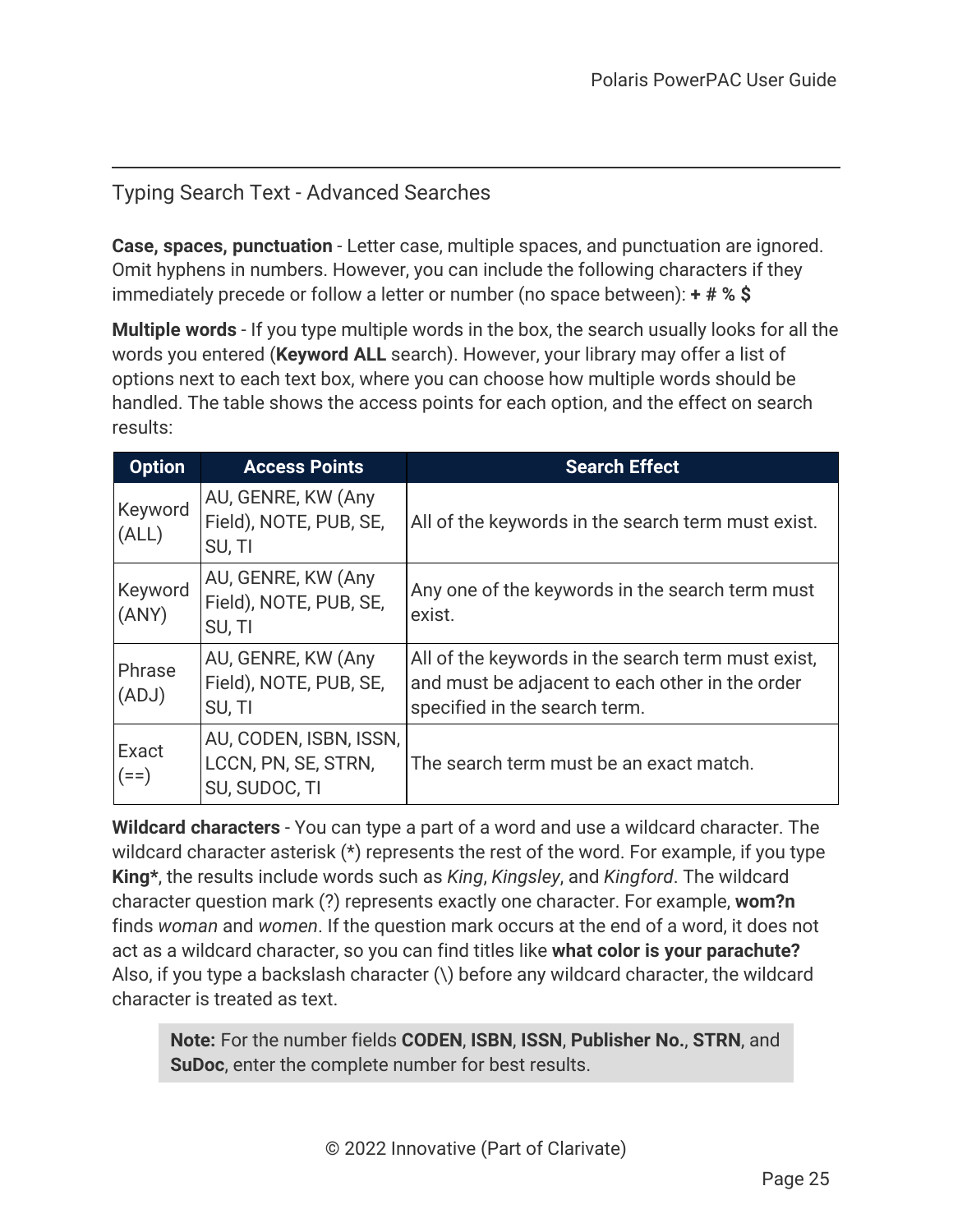## **Do an advanced search**

To do an advanced search:

- 1. Select **Advanced** on the **Search** menu. The Advanced search bar appears.
- 2. Select the first Find **Any field** box, and select a search field from the list.
- 3. Type the search text in the empty box next to the first field. See Typing [Search](#page-29-0) Text - [Advanced](#page-29-0) Searches. You must type a search term in the first **Find** field.
- 4. Select the first **And** box, and select an operator (And, Or, Not) to combine the first term with the next term. See Connecting Search Terms [\(Operators\)](#page-28-1).

**Note:** If you type one of these operators in a search term box, it is treated as search text, not as an operator.

- 5. Select the second **Any field** box, select a search field from the list, and type the second term in the empty box next to the second field. You can select **Clear** to clear your search terms and start again.
- 6. If you want to add more search terms, repeat steps 2-5.

As you add search terms, the bar at the top of the page displays your search command. The terms you entered are displayed in normal type. The search commands, operators, and punctuation that the program creates are displayed in bold type.

When the search is launched, the operators will be processed according to the following order of precedence (lower values take precedence over higher values):

- $\cdot$  AND = 1
- $\cdot$  OR = 2
- $\cdot$  **NOT** = 3

The search bar at the top of the page shows the order of precedence by placing nesting parentheses where appropriate. Terms within parentheses are processed first.

**Tip:** If you leave a text entry box empty, the operator and search field associated with the text box are ignored. As you construct your search, the form shows the active boxes in a contrasting color.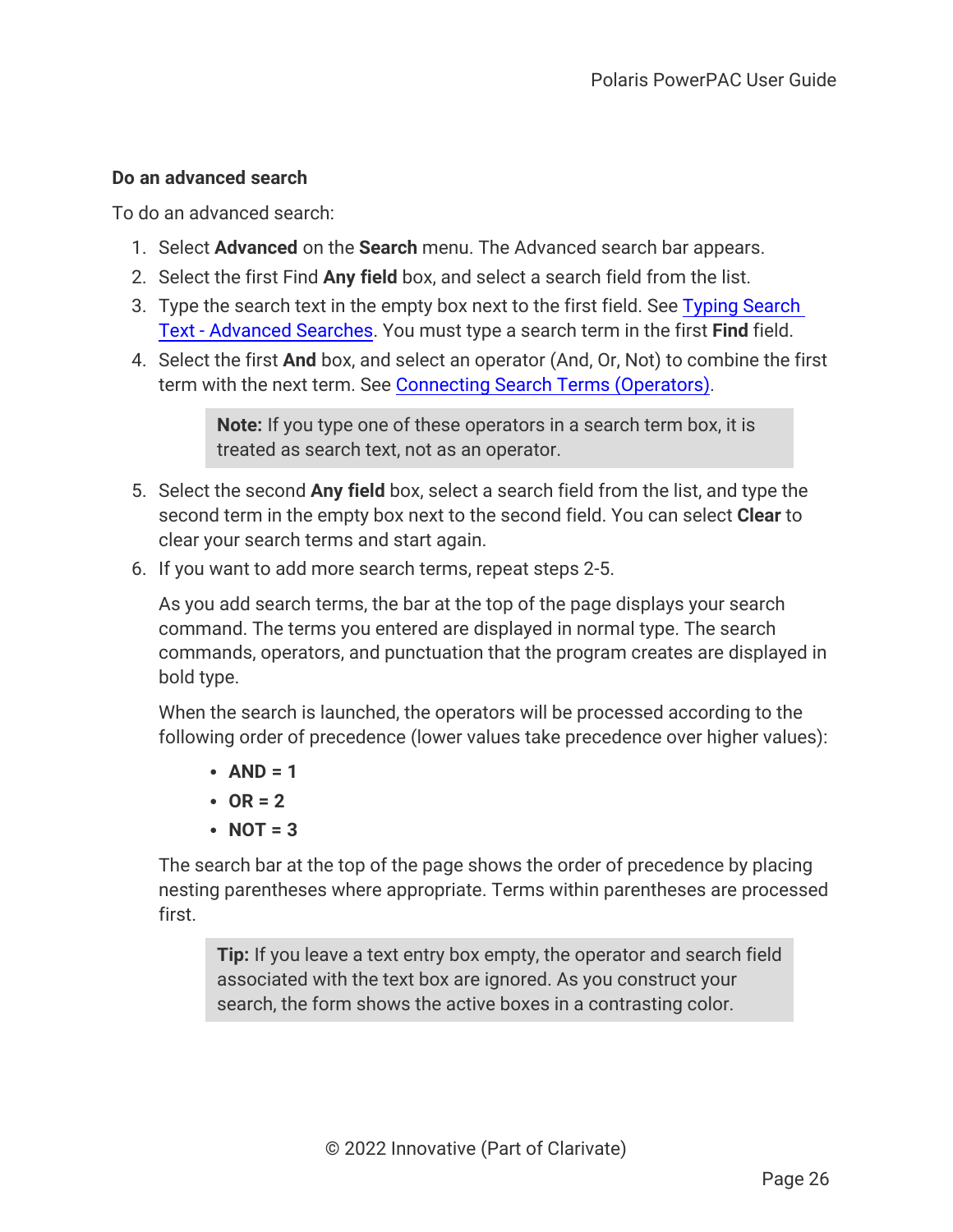- 7. To add another set of search terms, follow these steps:
	- a. Select **Add or exclude another set of search terms**. The plus sign next to this link changes to a minus sign, and the page expands to display another set of four search fields. (You can select the minus sign to collapse the page again.)
	- b. By the **Add or exclude** link, select an operator (**And**, **Or**, **Not**) to connect the two sets of search terms.
	- c. Type the second set of search terms.

As you type, you see your search command in the bar at the top of the page. Your search command cannot be greater than 1,000 characters total.

When the search starts, terms in the top portion are placed in parentheses and processed in order of precedence (see step 6), the terms in the bottom portion are placed in parentheses and processed in order of precedence, then the top and bottom sections are combined according to the operator that separates them.

8. To limit your search, select the **Limit by** box, and select an option from the list. Example: If you want to find only DVDs, select **DVD** in the **Limit by** list.

> **Note:** Your library may provide a digital collection that you can search and access online in the same way that you search for other materials. Materials in the collection may include images, video clips, sound files, and text files. If you want to restrict your search results to digital collection materials, select **Digital Collection** in the **Limit by** box.

- 9. If you want to set additional limits, follow these steps:
	- a. Select **More Search Options**. The search options window opens.
	- b. Select the settings you want. On a desktop computer, to select several consecutive items in a list, hold down the **SHIFT** key as you select the items. To select several items that are not listed together, hold down the **CTRL** key as you select the items. On a tablet or smart phone, you can select multiple items but the method depends on your device. You can also exclude items from a search. Select them from the appropriate list, and select the **Exclude** box below the list.

**Note:** Detailed material types are defined by the library for the physical items the library owns. The formats in the **Limit by** box on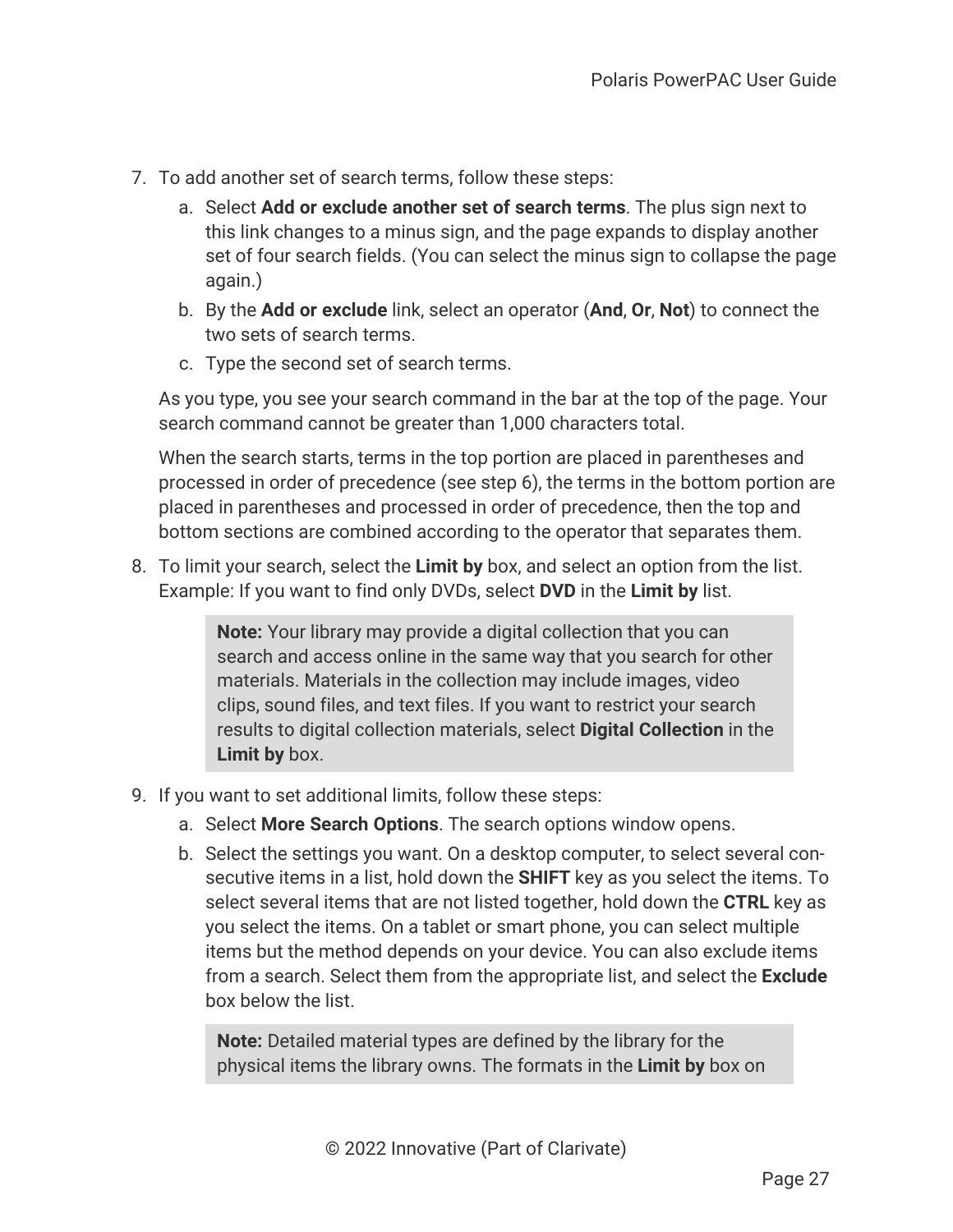the search bar refer to general formats and types of materials associated with title entries in the catalog. You can limit a search by format or detailed material type, but not both. If you selected a format in the **Limit by** box when you set up your search, your format choice is canceled when you set a material type.

10. Select **Set Search Options**. The search options window closes and the search bar displays a highlighted message that options have been set. To change them, select the **Change** link in the highlighted **Options set** message, set new values and select **Set Search Options**. Then do a new search. (The previous search, if any, is automatically done again using your new options settings.)

To reset the search options to their original values, select the **Clear**link in the highlighted **Options set** message. The search is done again, using the original values.

**Important:** Search options retain their settings until you reset them or go to the home page. The highlighted message **Options set** on the search bar indicates that search options are set to values different from the default values.

- 11. To search a database other than the library's catalog, or select multiple databases to search:
	- a. Select **Select Databases**. The Select Databases window opens with the library's default search databases (the local database and remote databases) selected. If you do not want to search the local catalog along with the remote databases, select the check box next to the local database to clear the check box.
	- b. Select the remote databases. If your library has organized the databases into categories, you can select a category, and the remote databases under that category are selected.
	- c. Select **Set Databases** to save your selections to save your selections. The window closes. (The previous search, if any, is automatically done again using your new database settings.).

Your selections remain until you reset them. To reset the search databases to the library's default databases, click or tap **Clear**.

12. Click or tap the search icon  $\Box$ .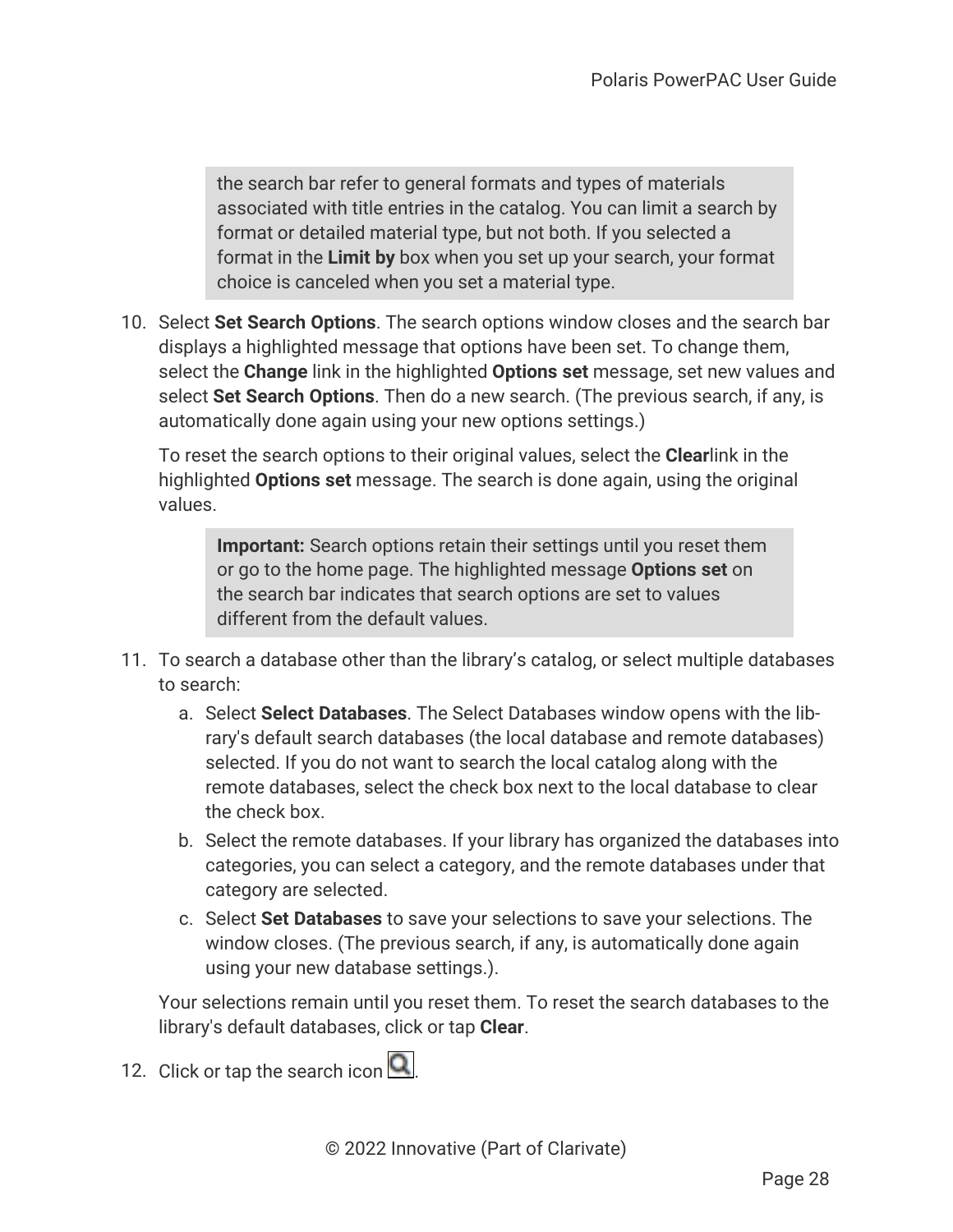- If the search is successful, you see your search results. If no matches are found, you see a message. You may also see a **Did you mean** suggestion. You can select the suggestion to search for the suggested term. You may be able to click or tap **More** to see additional suggestions.
- If you selected remote databases to search, a status bar indicates how many results were retrieved and how many results are pending. To load the remainder of the results, click **Add Pending Results**. You can click **Search Status** to see the number of results for all the selected databases.If you have selected or entered a search **Limit by** option that a remote database cannot use, results from this database are returned based on the basic search terms you entered, and a message indicates that the limiters were discarded in the remote database search.
- <sup>l</sup> You may also see a link to **Include related words**.You can click or tap this link to add records containing related words as well as your literal typed search term to your search results. "Related words" include words formed from stemming (for example, regular plurals and verb endings such as walk, walks, walker, walked, walking, but not irregular forms such as mouse/mice or run/ran) and synonyms. Synonyms include common nicknames, proper name variations, and spelling variations.
- 13. To see more information about a title in your search results list, select the title or cover image.
- 14. To filter your search results or do related searches, click a **Narrow** or **Related** option at the side or bottom of the page.

If you selected **Include related words** for your search results, you may see two options under Narrow: **See what was added**, and **See original results**.

- <sup>l</sup> To see only the related words records, select only **See what was added**.
- To see only the original search results without the related words records, select only **See original results**.
- To see the original search results PLUS the related words records, check or clear both checkboxes.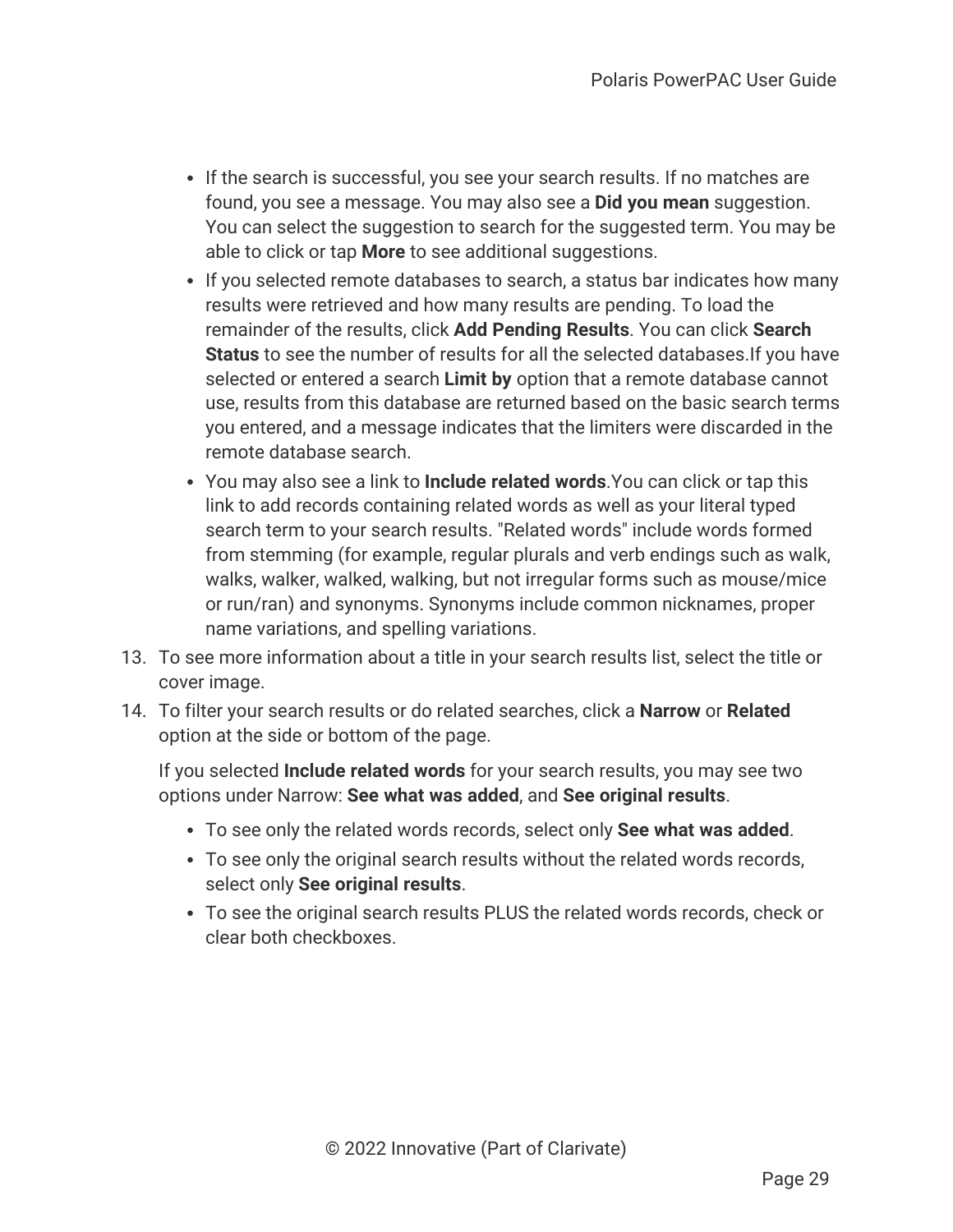# <span id="page-34-0"></span>Boolean Searches

With a Boolean search, you can do complex, precise searches by typing CQL (Common Query Language) search commands. The search command can include the following parts:

- The text for which you are searching
- The access points (fields) you want to search; for example, author or title (see Search [Access](#page-39-0) Point (Field) Codes)
- Operators (connectors) that link one part of the search with another (see [Oper](#page-35-0)[ators\)](#page-35-0)

**Example:** To find the works of author Asimov published in or after 1970, you type the following command:

#### **AU=asimov AND PD >= 1970**

**AU** specifies the access point Author. The search text for this access point is **asimov**.

**AND** is the Boolean operator connecting the two conditions of this search (the author and the date).

**PD** specifies the access point Publication Date. The search text for this access point is **1970**.

The symbol **>=** is the relative operator **greater than or equal to**.

If your library offers other databases to search, they are available to select for a Boolean search.

Fields that can be searched with CQL search commands fall into one of three categories:

- **Keyword-indexed fields** (for example, author, title, subject, notes) A record must contain all the keywords entered in the field selected for search, in any order. Other words may be present, or the words may be present in different fields of the same type. To retrieve only records that contain the search words in a specific order with no words in between (that is, to do a phrase search), enter the words in double quotation marks. For example, a search for **TI=french cooking** finds the title French Provincial Cooking while **TI="french cooking"** does not.
- <sup>l</sup> **Fields that are searched with string searches** A record must contain an exact match on the search characters (for example, a call number or publisher number search). If the field typically includes spacing or punctuation, and you want to find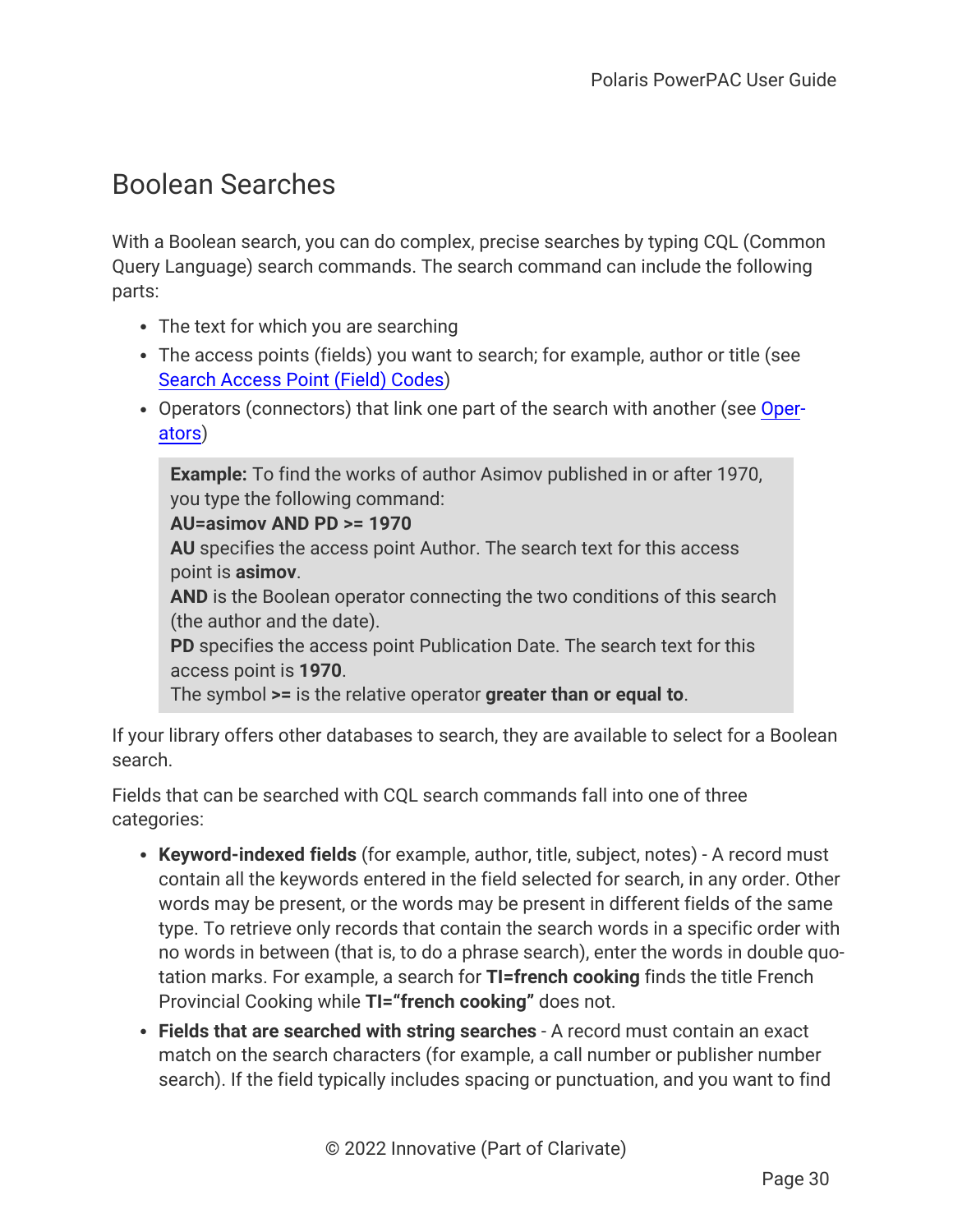an exact match on the entire string, enter the text within double quotation marks. For example, when searching for a call number: **CALL="641.5944 Dia"**

<span id="page-35-0"></span><sup>l</sup> **Fields that require library-specific or Polaris-specific codes** - For example, language, target audience, type of material.

## **Operators**

Operators link one part of a search command to another, and direct how the parts are related.

#### **Boolean Operators**

The Boolean operators And, Or, and Not combine search terms:

**And** - A record must match both the term before and the term after the operator to be included in the search results.

#### **Example:**

#### **AU="isaac asimov" AND TI=planets**

Finds only the items written by Isaac Asimov that have the word planets in the title.

**• Or** - A record can match either the term before or the term after the operator, or both, to be included in the search results.

#### **Example:**

#### **AU="isaac asimov" OR TI=planets**

Finds all items written by Isaac Asimov and all items with the word planets in the title by any author, including Asimov.

If you have a number of terms to combine with OR, type the command this way:

**AU={list}asimov, dick, ballard, lem, capek{/list}**

You can insert as many terms as you need between **{list}** and **{/list}**

• **Not** - A record must match the term before the operator, but not the term after the operator, to be included in the search results.

#### **Example: AU="isaac asimov" NOT TI=planets**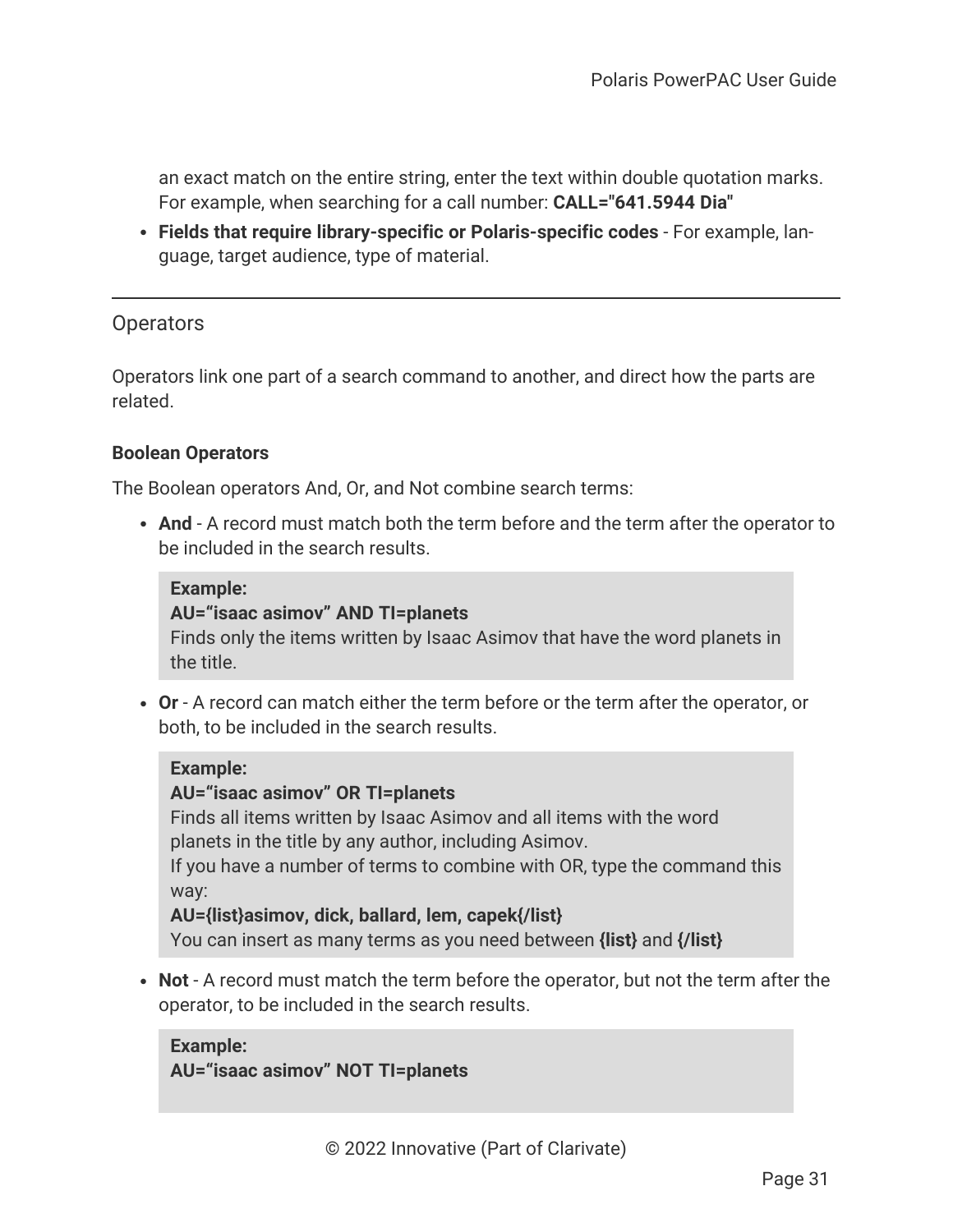Finds only those items written by Isaac Asimov that do not have the word planets in the title.

If you use multiple operators in the same search command, use parentheses to group (nest) the operations to be performed.

### **Example:**

**(AU=rowling AND TI=potter) NOT (AU=rowling AND TI=phoenix)** Finds items by Rowling with the word **Potter** in the title, but not titles by Rowling with the word **Phoenix** in the title.

If you use multiple operators in the same search command but do not group the operations, the operators are processed according to the following precedence (lower values have higher precedence):

- PROX = 1 (see [Proximity](#page-37-0) Operator)
- $\bullet$  AND = 2
- $\cdot$  OR = 3
- $\cdot$  NOT = 4

## **Relative Operators**

Relative operators are symbols that compare search terms:

| <b>Symbol</b>  | <b>Relative Operation</b>                                                                                                |
|----------------|--------------------------------------------------------------------------------------------------------------------------|
|                | Equal to search term                                                                                                     |
| <>             | Not equal to a single search term:<br>$PD \Leftrightarrow 1970$<br>For a range of dates, use NOT:<br>NOT PD = 1970-1980. |
| >=             | Greater than or equal to search term                                                                                     |
|                | Greater than search term                                                                                                 |
| $\leq$         | Less than or equal to search term                                                                                        |
| $\overline{a}$ | Less than search term                                                                                                    |

## **Example: PD >= 1987** This example finds items published in or after 1987. **PD** specifies the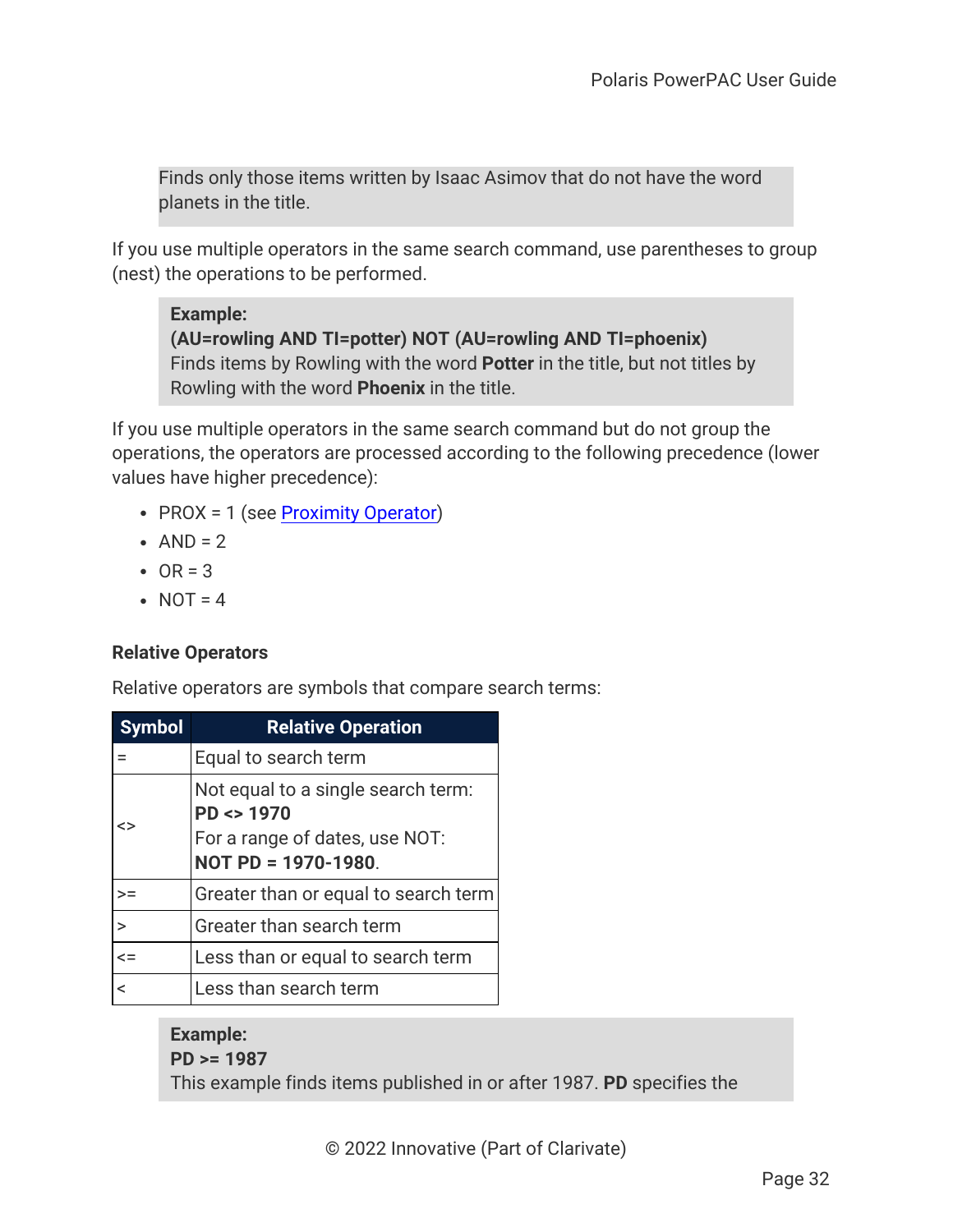publication date access point. See Search [Access](#page-39-0) Point (Field) Codes for access point codes.

#### **Example:**

#### **KW=solar system AND PD < 1932**

This example finds items published before 1932 that have the words "solar system" in any record field. **KW** specifies the keyword access point. See Search [Access](#page-39-0) Point (Field) Codes for access point codes.

### <span id="page-37-0"></span>**Proximity Operator**

With proximity searching, you specify the allowable distance between two terms, which can be keywords or phrases. The proximity-distance operator is **PROX/distance**. The proximity-distance is the difference between the positions of the left and right terms. The distance is never negative, and adjacent terms have a proximity-distance equal to 1. You can use the operator with the relative operators **<** (less than), **<=** (less than or equal to), **=** (equals), **>=** (greater than or equal to), **>** (greater than), or **<>** (not equal to).

You can use the following modifiers:

**/ordered** - The order of the two terms in the search results must be the same as the order of the terms in the query.

**/unordered** - The order of the two terms does not matter in the search results.

You can use keyword or phrase search access points (such as **KW**, **AU**, **TI**) but the access point must be the same for both terms. If no access point is specified, **KW** (keyword) is assumed. See Search [Access](#page-39-0) Point (Field) Codes.

### **Example:**

### **"cat" PROX/distance<=5 "the hat"**

Find the keyword cat where it appears less than or equal to 5 words before or after the phrase **the hat**. That is, between 0 and 4 words exist between the keyword **cat** and the phrase **the hat**.

### **Example:**

### **"Harry Potter" PROX/distance<10/ordered "J. K. Rowling"**

Find the phrase **Harry Potter** where it appears less than 10 words before the phrase **J. K. Rowling**. That is, between 0 and 8 words must exist between the phrase **Harry Potter** and the phrase **J. K. Rowling**, counting from the first word in each phrase.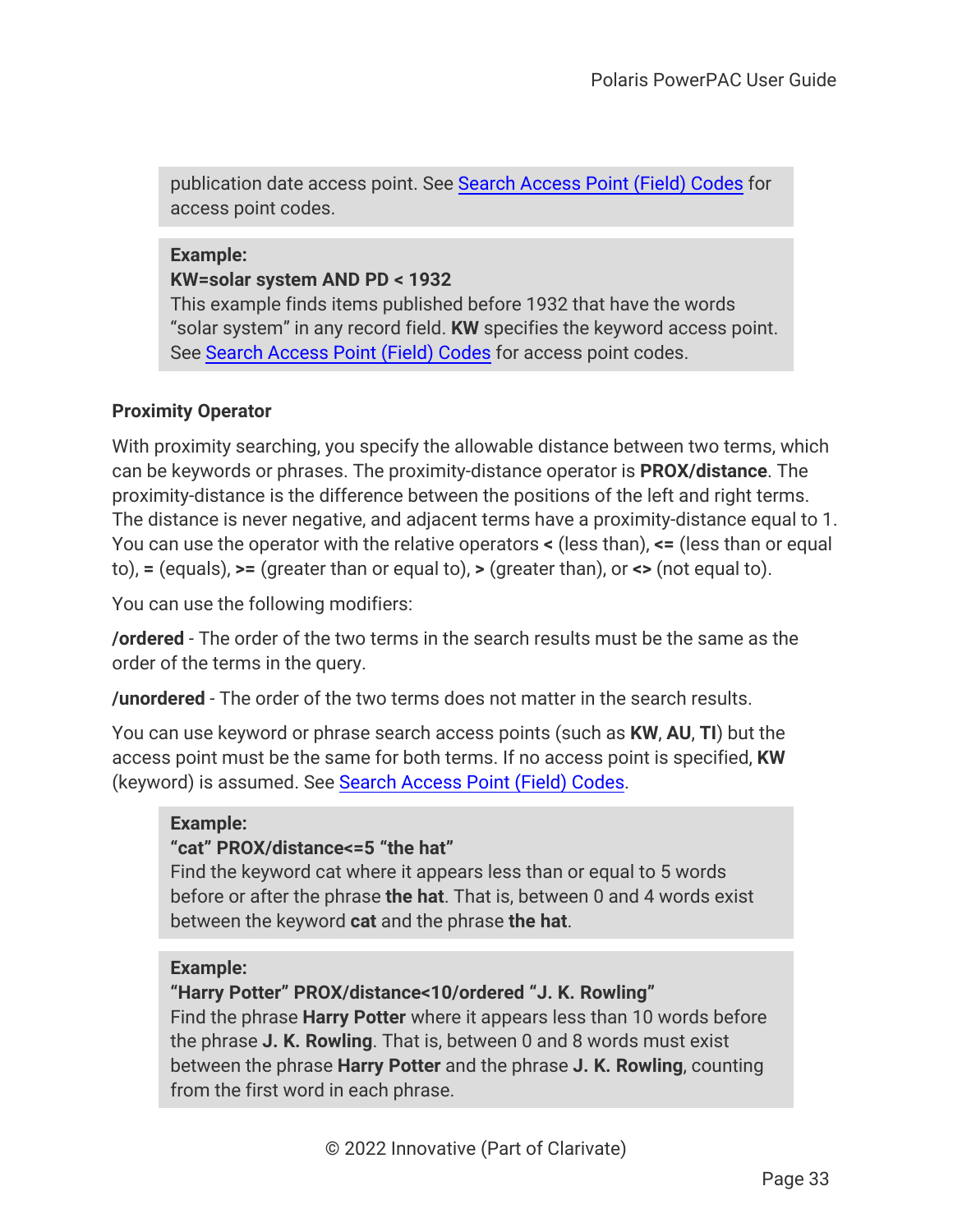## **Example:**

### **"United States" PROX/distance=2 "Union"**

Find the phrase **United States** where it appears exactly 2 words before or after the keyword **Union**. That is, exactly 1 word must exist between the phrase **United States** and the keyword **Union**.

### **Restrictions on the proximity operator:**

• The proximity operator does not support nested Boolean expressions in either the left or right terms. For example, **((Dog OR Cat) PROX/distance=5 Food) PROX/distance=6 Kennel** is not sup-

ported.

- The maximum proximity-distance is 1024. If the proximity-distance in the query is greater than 1024, the search process changes it to 1024.
- The total maximum number of keywords in a proximity expression is 16. That is, the number of keywords on the left side of the proximity operator plus the number of keywords on the right side of the proximity operator is limited to 16. If a proximity expression contains more than 16 words, then the proximity operator will be ignored but up to the first 16 words on the left and the right will be checked for adjacency.
- The keyword or phrase access point (such as **KW, AU, TI**) used in the left and right terms must be the same. For example, the query **SU=HARRY PROX/distance<=5 AU=POTTER** is not supported and will produce an **Unsupported search** error.
- The left and right terms for each proximity operator must be a keyword or phrase and not a Boolean expression, but there is no limit to the number of proximity operators in a query. For example, this query is valid: **(AU="J. K." PROX/distance<10 AU="Rowling") AND (TI="Conversations With" PROX/distance<10 TI="Rowling") AND MAT=BKS**

## <span id="page-38-0"></span>**Search Text That Includes Operators, Reserved Words, or Special Characters**

To search for text that includes an operator or other reserved word, or special characters, as part of the search text, put the text in double quotation marks.

For example, to find the title *Bud, Not Buddy*, type this command:

## **TI = "bud not buddy"**

Put this text in quotation marks because **not** is ordinarily a Boolean operator.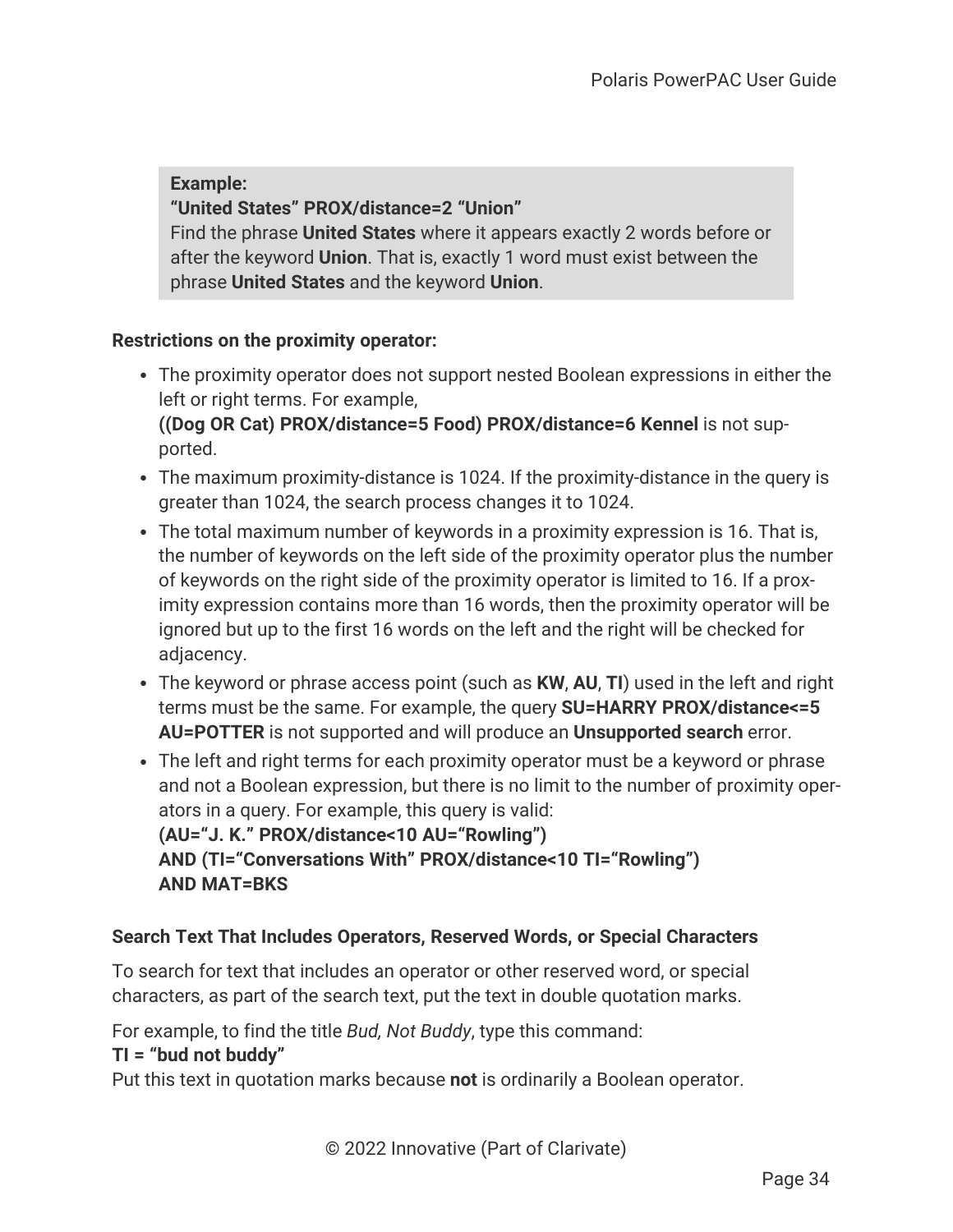As another example, to find the title *Tim O'Toole and the Wee Folk*, type this command: **TI="tim o'toole"**

Put this text in quotation marks because the apostrophe in the word **o'toole** is a special character.

The following text must be placed in double quotation marks when used as part of the search text:

- $\bullet$  ADJ
- $ALL$
- AND
- ANY
- NOT
- PROX
- $\cdot$  OR
- <span id="page-39-0"></span>• SORTBY

## Search Access Point (Field) Codes

Use these access point codes to specify what fields to search:

| <b>Access Point</b> | <b>Description</b>                                                                                                                                                                                                                                                                                                                                     |
|---------------------|--------------------------------------------------------------------------------------------------------------------------------------------------------------------------------------------------------------------------------------------------------------------------------------------------------------------------------------------------------|
| AB                  | Assigned branch (requires library-specific codes)                                                                                                                                                                                                                                                                                                      |
| <b>AU</b>           | Author                                                                                                                                                                                                                                                                                                                                                 |
| <b>AVAILABILITY</b> | Filters search results to titles that have at least one available item.<br>Type <b>AVAILABILITY &gt; 0.</b> Example: To find Harry Potter titles with at<br>least one available item, type TI = Harry Potter AND AVAILABILITY ><br><b>0. The AVAILABILITY</b> access point works only for values greater than<br>$0.$ (AVAILABILITY = 0 is not valid.) |
| <b>BRS</b>          | Polaris bibliographic record set - control number (requires library-<br>specific number)                                                                                                                                                                                                                                                               |
| <b>BRSN</b>         | Polaris bibliographic record set - record set name (requires library-<br>specific name)                                                                                                                                                                                                                                                                |
| CALL                | Call number                                                                                                                                                                                                                                                                                                                                            |
| <b>CODEN</b>        | Identifier for scientific and technical periodicals                                                                                                                                                                                                                                                                                                    |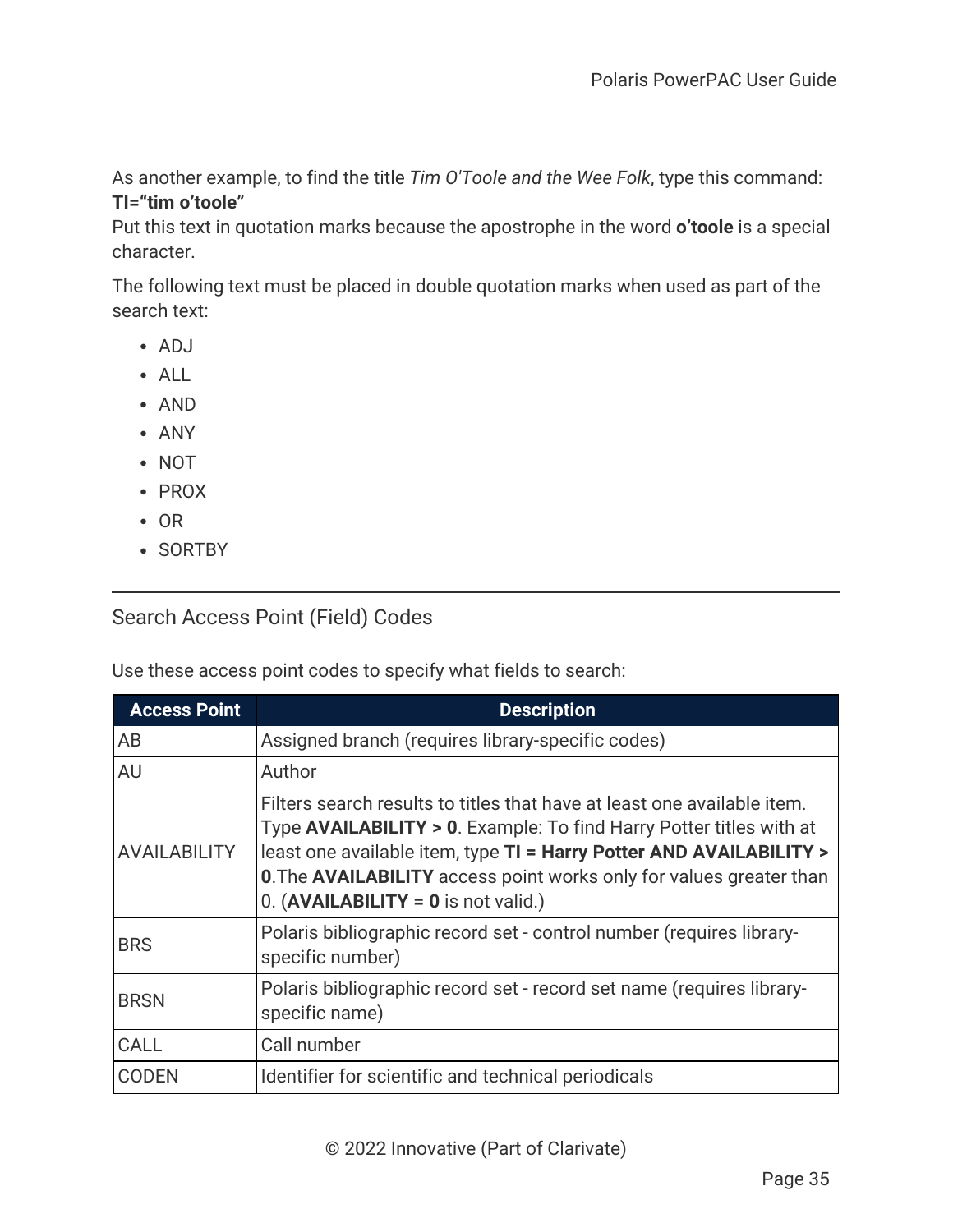| <b>Access Point</b> | <b>Description</b>                                                                                                                                                        |
|---------------------|---------------------------------------------------------------------------------------------------------------------------------------------------------------------------|
| COL                 | Collection (requires library-specific codes)                                                                                                                              |
| <b>DD</b>           | Dewey classification                                                                                                                                                      |
| <b>GENRE</b>        | Genre (keyword)                                                                                                                                                           |
| GOV                 | Superintendent of Documents classification number for government<br>documents                                                                                             |
| <b>ISBN</b>         | International Standard Book Number. Type the wildcard character (*)<br>at the beginning and end of the number you enter for best results.                                 |
| <b>ISSN</b>         | International Standard Serial Number. Type the wildcard character (*)<br>at the beginning and end of the number you enter for best results.                               |
| <b>KW</b>           | Keyword (any field) (keyword)                                                                                                                                             |
| LA                  | Language (see LA (Language) Codes)                                                                                                                                        |
| <b>LC</b>           | Library of Congress classification                                                                                                                                        |
| <b>LCCN</b>         | Library of Congress Control Number. Type the wildcard character (*)<br>at the beginning and end of the number you enter for best results.                                 |
| <b>MAT</b>          | Material type of physical items (requires library-specific codes)                                                                                                         |
| <b>NAL</b>          | National Agricultural Library classification                                                                                                                              |
| <b>NLC</b>          | National Library of Canada classification                                                                                                                                 |
| <b>NLM</b>          | National Library of Medicine classification                                                                                                                               |
| <b>NOTE</b>         | General notes (keyword)                                                                                                                                                   |
| <b>OCLC</b>         | Online Computer Library Center (OCLC) control number. Type the<br>wildcard character (*) at the beginning and end of the number you<br>enter for best results.            |
| <b>OCN</b>          | Other system control number (requires library-specific codes). Type<br>the wildcard character $(*)$ at the beginning and end of the number you<br>enter for best results. |
| <b>OWN</b>          | Record owner (requires library-specific codes)                                                                                                                            |
| PD                  | <b>Publication date</b>                                                                                                                                                   |
| PN                  | Publisher's number                                                                                                                                                        |
| <b>PUB</b>          | Publisher (keyword)                                                                                                                                                       |
| <b>SE</b>           | Series (keyword)                                                                                                                                                          |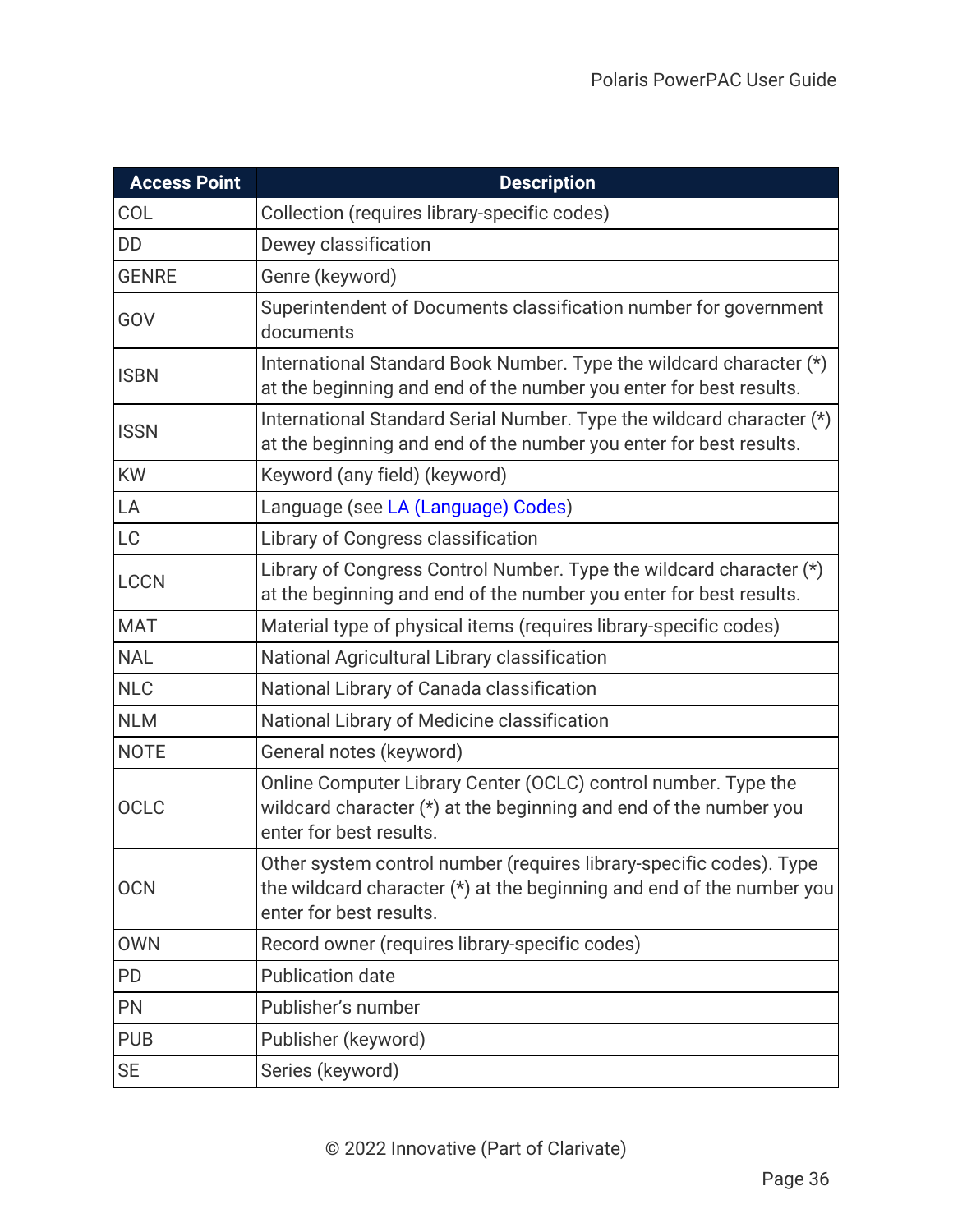| <b>Access Point</b> | <b>Description</b>                                                                                                                 |
|---------------------|------------------------------------------------------------------------------------------------------------------------------------|
| <b>STATB</b>        | Record status (requires library-specific codes)                                                                                    |
| <b>STRN</b>         | <b>Standard Technical Report Number</b>                                                                                            |
| <b>SU</b>           | Subject (keyword)                                                                                                                  |
| <b>TA</b>           | Target audience (see TA (Target Audience) Codes)                                                                                   |
| TI                  | Title (keyword)                                                                                                                    |
| <b>TOM</b>          | Format/Type of Material (see TOM (Format/Type of Material) Codes)                                                                  |
| <b>UDC</b>          | Universal Decimal classification                                                                                                   |
| <b>UPC</b>          | Universal Price Code number. Type the wildcard character (*) at the<br>beginning and end of the number you enter for best results. |

## <span id="page-41-0"></span>**LA (Language) Codes**

These are some common codes to use with the language access point (LA) in a Boolean (CQL) search. Use the code, not the language name. For example, to specify English, type **LA=ENG.**

**Tip:** You can see a complete list of language codes at the Library of Congress website: <http://www.loc.gov/marc/languages>

| Language      | <b>Code</b> |
|---------------|-------------|
| Arabic        | ARA         |
| Bosnian       | <b>BOS</b>  |
| Chinese       | <b>CHI</b>  |
| Czech         | <b>CZE</b>  |
| Danish        | <b>DAN</b>  |
| Dutch         | DUT         |
| English       | <b>ENG</b>  |
| French        | <b>FRE</b>  |
| German        | <b>GER</b>  |
| Modern Greek  | <b>GRE</b>  |
| <b>Hebrew</b> | HEB         |
| Hindi         | HIN         |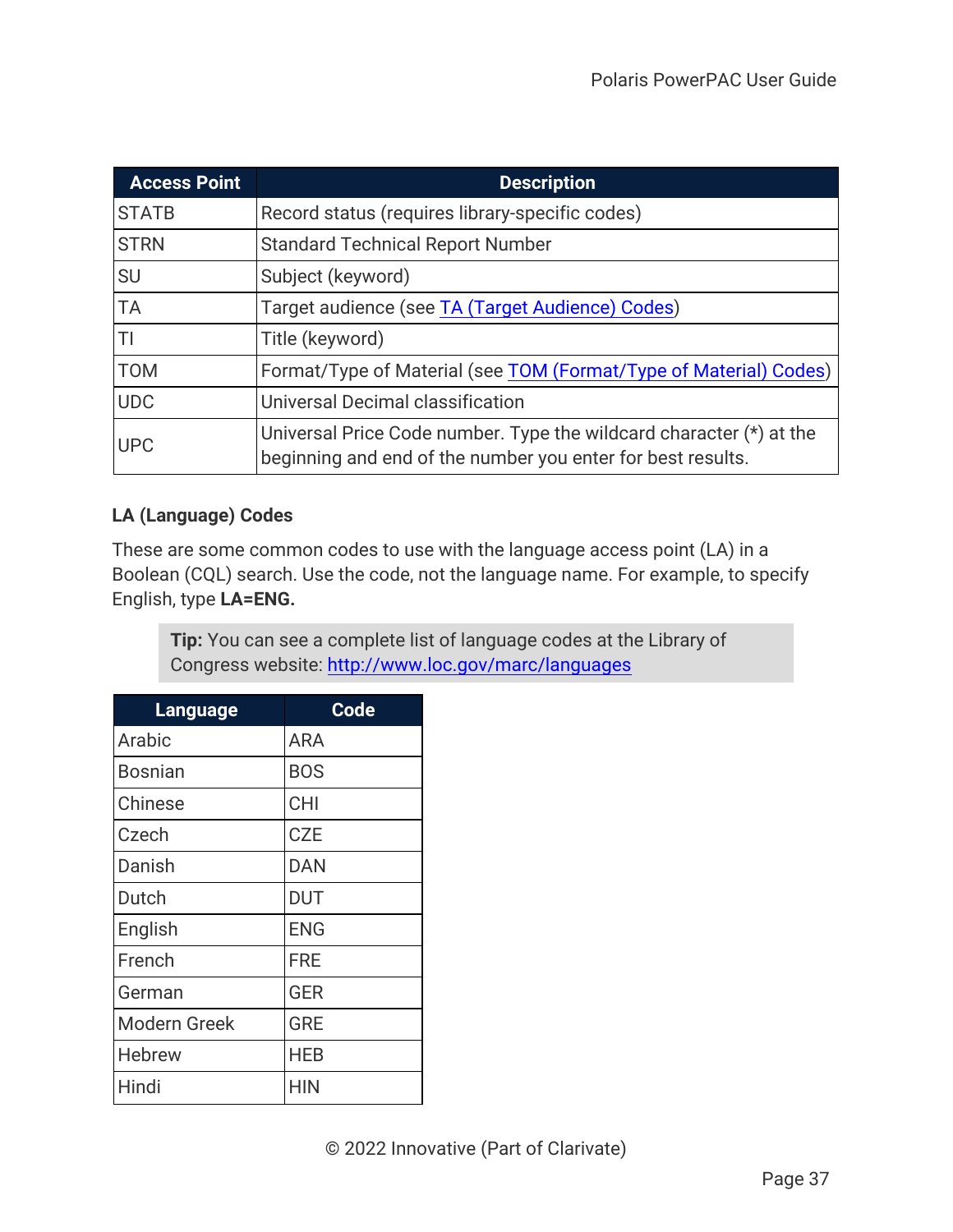| <b>Language</b>    | <b>Code</b> |
|--------------------|-------------|
| Italian            | <b>ITA</b>  |
| Japanese           | <b>JPN</b>  |
| Korean             | <b>KOR</b>  |
| Latin              | LAT         |
| Multiple Languages | <b>MUL</b>  |
| Polish             | POL         |
| Portuguese         | <b>POR</b>  |
| Romanian           | <b>RUM</b>  |
| <b>Russian</b>     | <b>RUS</b>  |
| Serbian            | <b>SCC</b>  |
| Sign               | <b>SGN</b>  |
| Spanish            | <b>SPA</b>  |
| <b>Ukrainian</b>   | UKR         |
| <b>Vietnamese</b>  | VIE         |
| Yiddish            | YID         |

## <span id="page-42-0"></span>**TA (Target Audience) Codes**

Use these codes with the target audience (TA) access point in a Boolean (CQL) search. Use the code, not the target audience name. For example, to specify a preschool audience, type **TA=a**.

**Note:** Not all bibliographic records include target audience information.

| <b>Target Audience</b>              | Code |
|-------------------------------------|------|
| Preschool                           | a    |
| Primary school                      | b    |
| Elementary and junior high school c |      |
| Secondary (senior high) school      | d    |
| Adult                               | e    |
| Specialized                         | f    |
| General                             |      |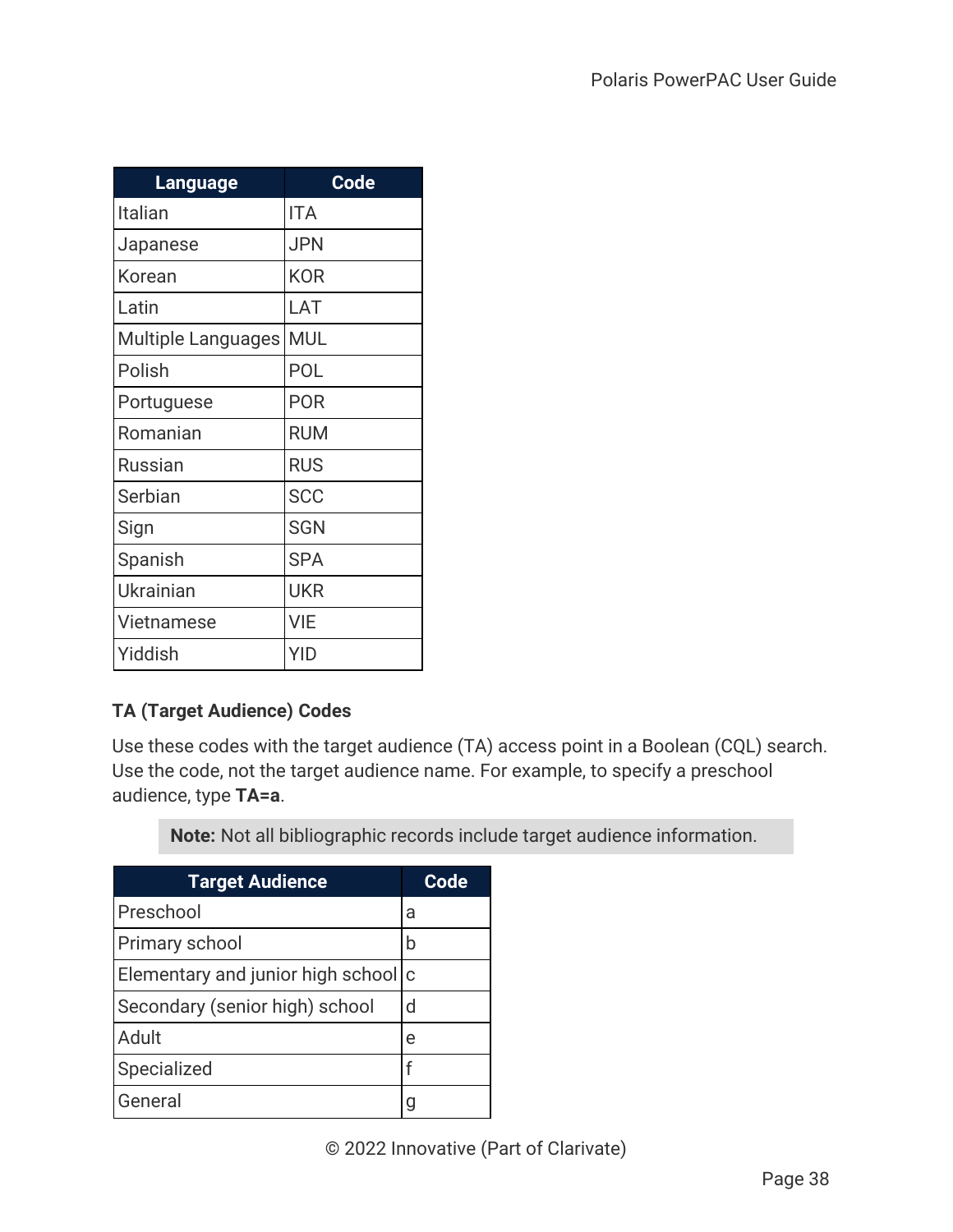| <b>Target Audience</b> | <b>Code</b> |
|------------------------|-------------|
| Juvenile               |             |

## <span id="page-43-0"></span>**TOM (Format/Type of Material) Codes**

Use these codes with the Type of Material access point (TOM) in a Boolean (CQL) search. Use the format/type of material code, not the name. For example, to specify DVDs, type **TOM=DVD**.

| <b>Format/Type of Material</b> | <b>Code</b> |
|--------------------------------|-------------|
| Abstract                       | abs         |
| Archival/mixed materials       | mix         |
| Atlas                          | atl         |
| <b>Audio books</b>             | abk         |
| Audio book on cassette         | abt         |
| Audio book on CD               | abc         |
| <b>Blu-Ray Disc</b>            | brd         |
| Blu-Ray + DVD                  | bdv         |
| <b>Book</b>                    | bks         |
| <b>Book + Cassette</b>         | bcs         |
| Book + CD                      | bcd         |
| Book + DVD                     | bky         |
| <b>Braille</b>                 | brl         |
| Cartographic material          | cmt         |
| Digital collection             | dmc         |
| <b>DVD</b>                     | dvd         |
| <b>EAudioBook</b>              | aeb         |
| Ebooks                         | ebk         |
| <b>Electronic resources</b>    | elr         |
| Emagazine                      | emg         |
| Globe                          | glb         |
| Kit                            | kit         |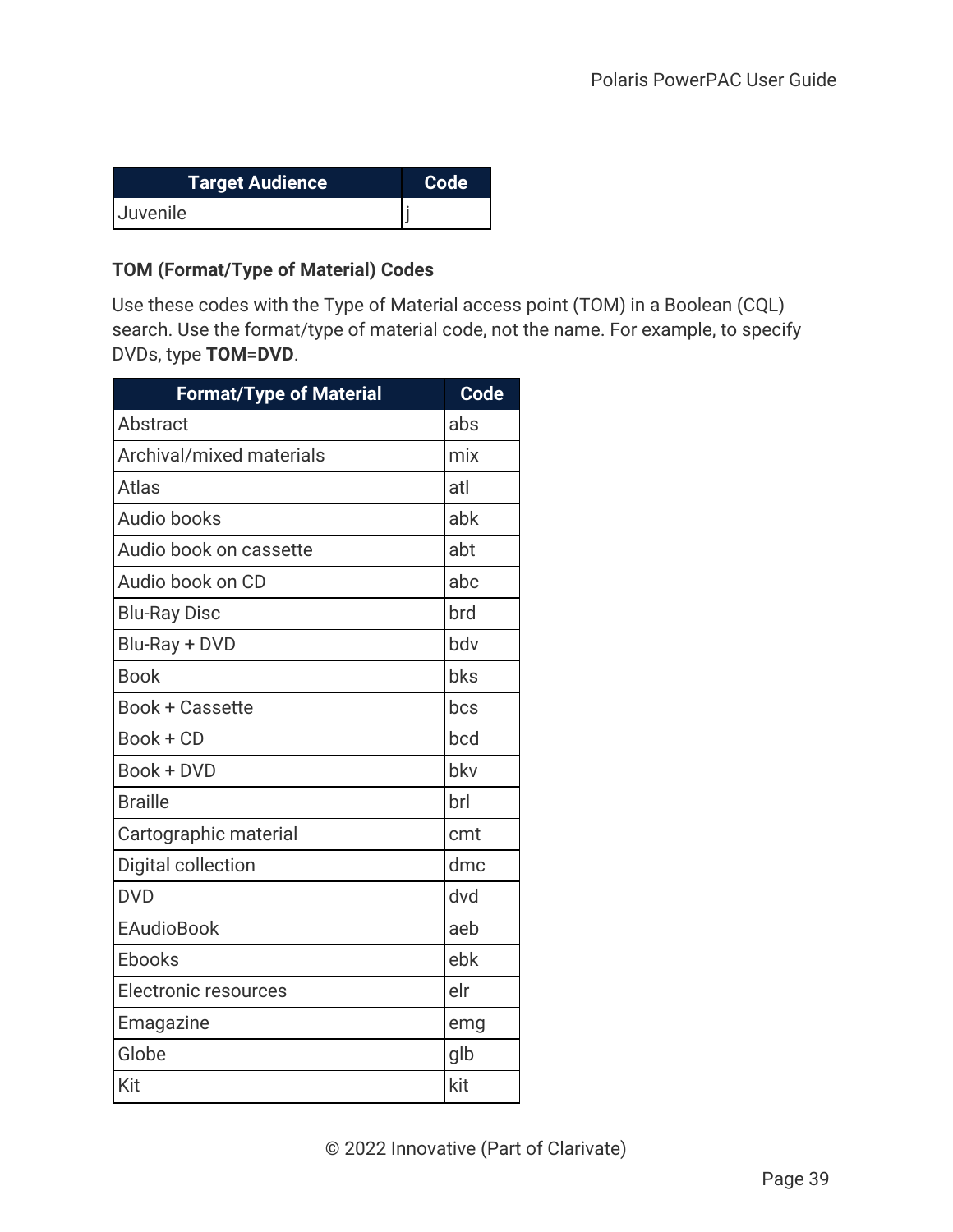| <b>Format/Type of Material</b>       | <b>Code</b> |
|--------------------------------------|-------------|
| Large print                          | lpt         |
| Manuscript cartographic material     | mcm         |
| Manuscript material                  | mss         |
| <b>Manuscript music</b>              | mmu         |
| Map                                  | map         |
| Microform                            | mic         |
| Motion picture                       | mot         |
| Music CD                             | mcd         |
| Musical sound recording              | msr         |
| Newspaper                            | new         |
| Nonmusical sound recording           | nsr         |
| Periodical                           | per         |
| Printed cartographic material        | pcm         |
| <b>Printed music</b>                 | pmu         |
| Printed or manuscript music          | mus         |
| Projected medium                     | pgr         |
| <b>Serial</b>                        | ser         |
| Sound recording                      | rec         |
| <b>Streaming music</b>               | stm         |
| Streaming video                      | stv         |
| Three-dimensional object (artifact)  | art         |
| Two-dimensional nonprojected graphic | ngr         |
| Video game                           | vgm         |
| Videorecording                       | vid         |
| Videotape                            | vcr         |
| Vinyl                                | vyl         |
| <b>Visual materials</b>              | vis         |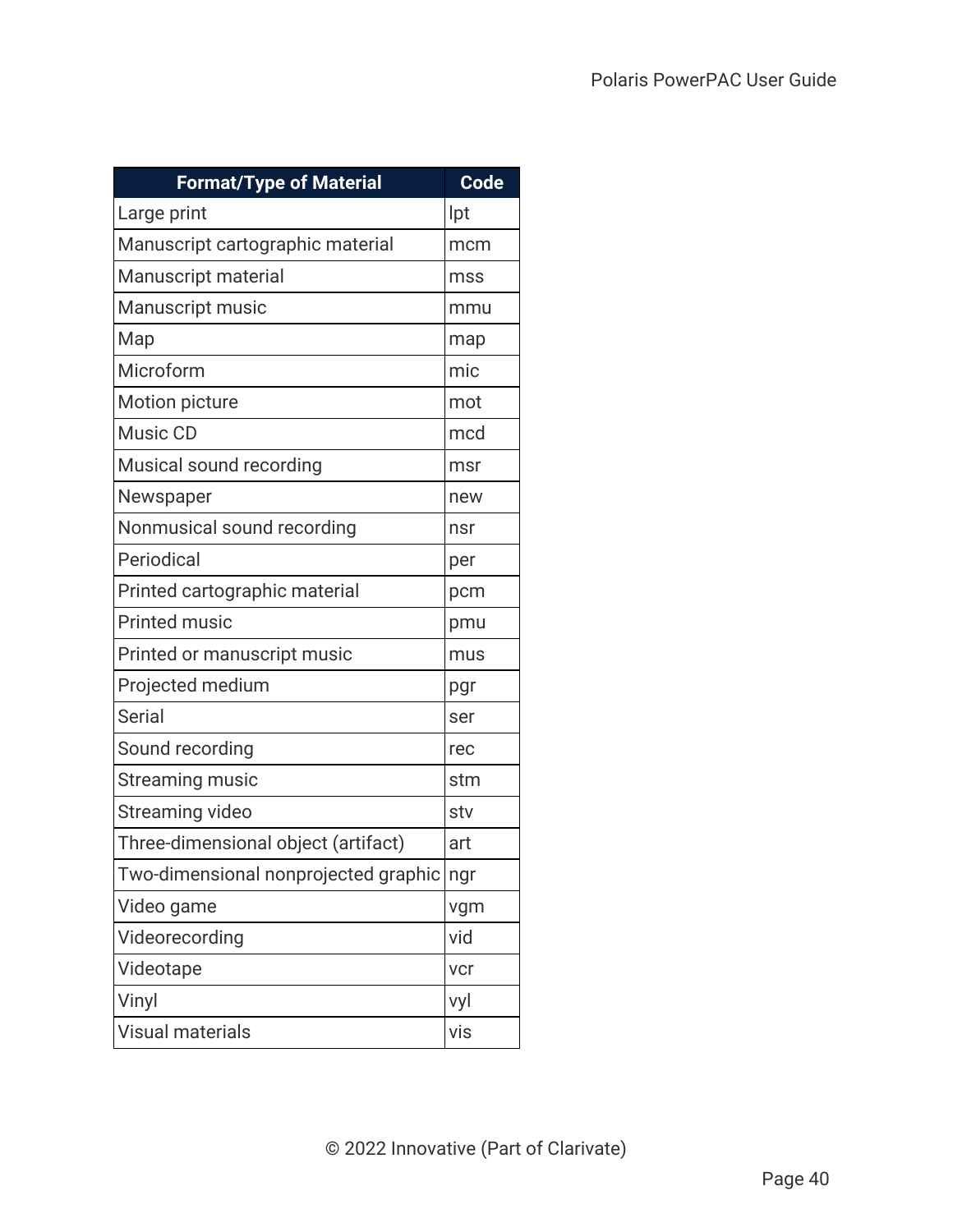### **Do a Boolean search by typing a CQL command**

### **To search by typing a Common Query Language (CQL) command**

**Note:** For more information about CQL commands, see [Operators](#page-35-0), [Search](#page-38-0) Text That Includes Operators, Reserved Words, or Special [Characters,](#page-38-0) and Search [Access](#page-39-0) Point (Field) Codes.

- 1. Select **Boolean** from the **Search** menu.
- 2. Type the CQL command in the **Boolean search for** box, keeping the following tips in mind:
	- Letter case is ignored.
	- You can type a part of a word and use a wildcard character. The wildcard character asterisk (\*) represents the rest of the word. For example, if you type **King\***, the results include words such as *King*, *Kingsley*, and *Kingford*. The wildcard character question mark (?) represents exactly one character. For example, **wom?n** finds *woman* and *women*. If the question mark occurs at the end of a word, it does not act as a wildcard character, so you can find titles like **what color is your parachute?** Also, if you type a backslash character (\) before any wildcard character, the wildcard character is treated as text.
	- Use parentheses to group search terms.

#### **Example:**

The following command finds works of the author Asimov which have titles with the word foundation, except audio books published after 1990:

**(AU=asimov AND TI=foundation) NOT (TOM=abk and PD>1990)** Terms inside the parentheses are processed first, then the entire command.

• To include text that is ordinarily ignored, such as punctuation or Boolean command words in the search text, place the search text in quotation marks.

#### **Example:**

To find the title Bud, Not Buddy, type the following command: **TI = "bud not buddy"**

3. If you want to set additional limits, follow these steps: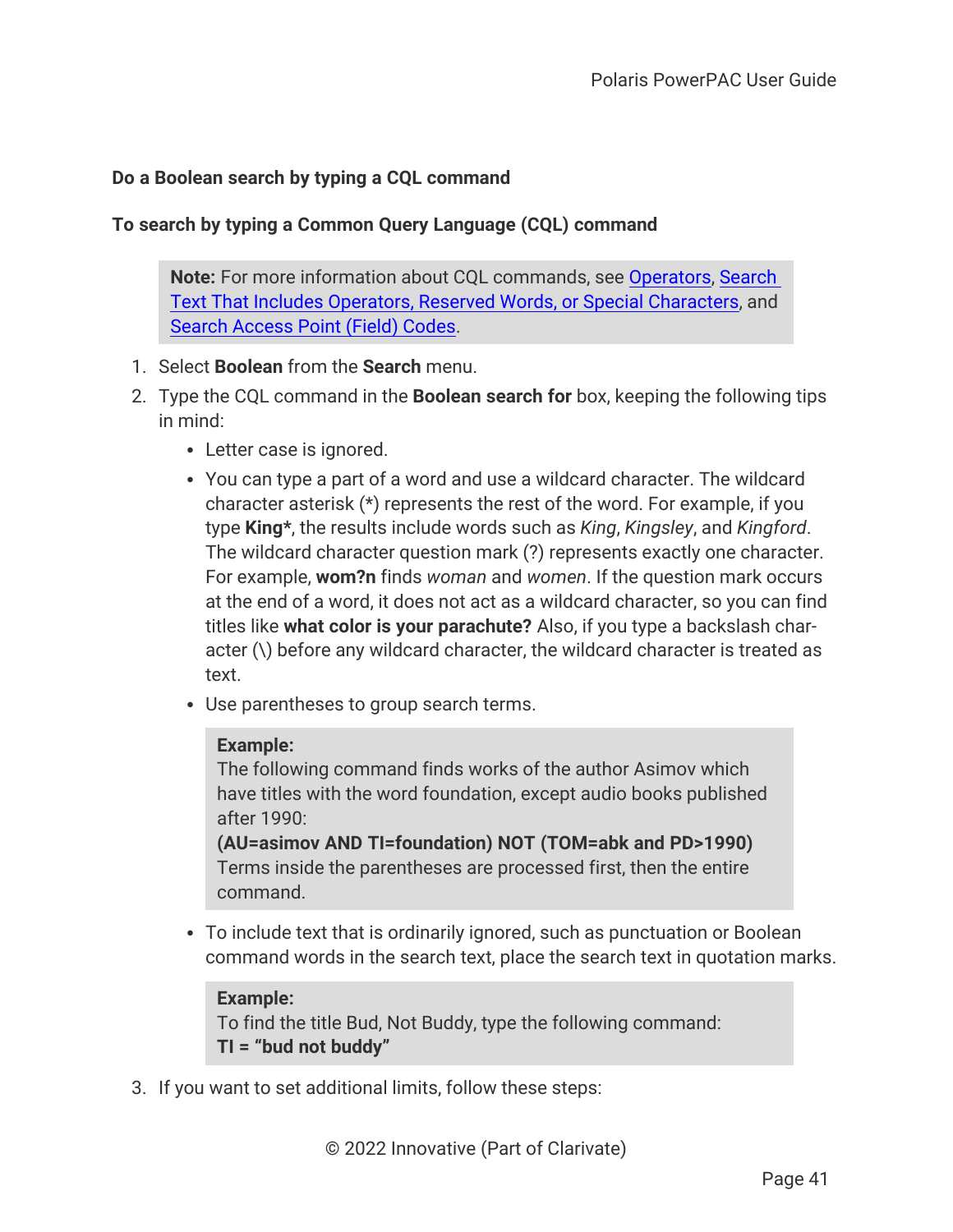**Important:** If you type your search term and then select more search

options before clicking or tapping the search icon  $\Box$ , you will need to re-type your search term.

- a. Select **More Search Options**. The search options window opens.
- b. Select the settings you want. On a desktop computer, to select several consecutive items in a list, hold down the **SHIFT** key as you select the items. To select several items that are not listed together, hold down the **CTRL** key as you select the items. On a tablet or smart phone, you can select multiple items but the method depends on your device. You can also exclude items from a search. Select them from the appropriate list, and select the **Exclude** box below the list.

**Note:** Detailed material types are defined by the library for the physical items the library owns. The formats in the **Limit by** box on the search bar refer to general formats and types of materials associated with title entries in the catalog. You can limit a search by format or detailed material type, but not both. If you selected a format in the **Limit by** box when you set up your search, your format choice is canceled when you set a material type.

4. Select **Set Search Options**. The search options window closes and the search bar displays a highlighted message that options have been set. To change them, select the **Change** link in the highlighted **Options set** message, set new values and select **Set Search Options**. Then do a new search. (The previous search, if any, is automatically done again using your new options settings.)

To reset the search options to their original values, select the **Clear** link in the highlighted **Options set** message. The search is done again, using the original values.

**Important:** Search options retain their settings until you reset them or go to the home page.

To search a database other than the library's catalog, or select multiple databases to search:

1. Select **Select Databases**. The Select Databases window opens with the library's default search databases (the local database and remote databases) selected. If you do not want to search the local catalog along with the remote databases,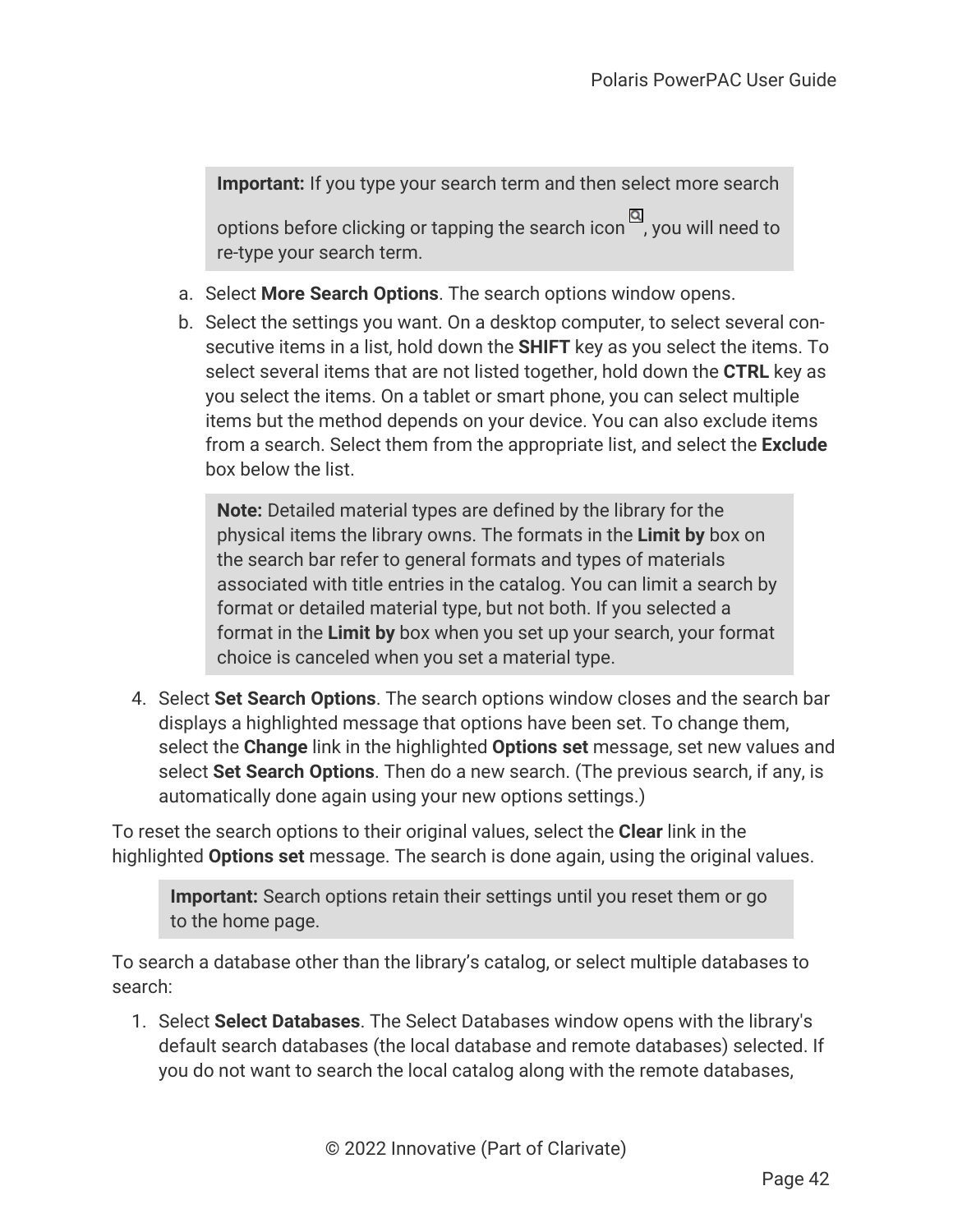select the check box next to the local database to clear the check box.

- 2. Select the remote databases. If your library has organized the databases into categories, you can select a category, and the remote databases under that category are selected.
- 3. Select **Set Databases** to save your selections. The window closes. (The previous search, if any, is automatically done again using your new database settings.) Your selections remain until you reset them. To reset the search databases to the library's default databases, click or tap **Clear**.

Click or tap the search icon  $\Box$ . If the search is successful, you see your search results. If no matches are found, you see a message.

If you selected remote databases to search, a status bar indicates how many results were retrieved and how many results are pending. To load the remainder of the results, select **Add Pending Results**. You can select **Search Status** to see the number of results for all the selected databases. If you have selected or entered a search **Limit by** option that a remote database cannot use, results from this database are returned based on the basic search terms you entered, and a message indicates that the limiters were not used in the remote database search.

To see more information about a title in your search results list, select the title or cover image.

To filter your search results or do related searches, select a **Narrow** or **Related** option at the side or bottom of the page.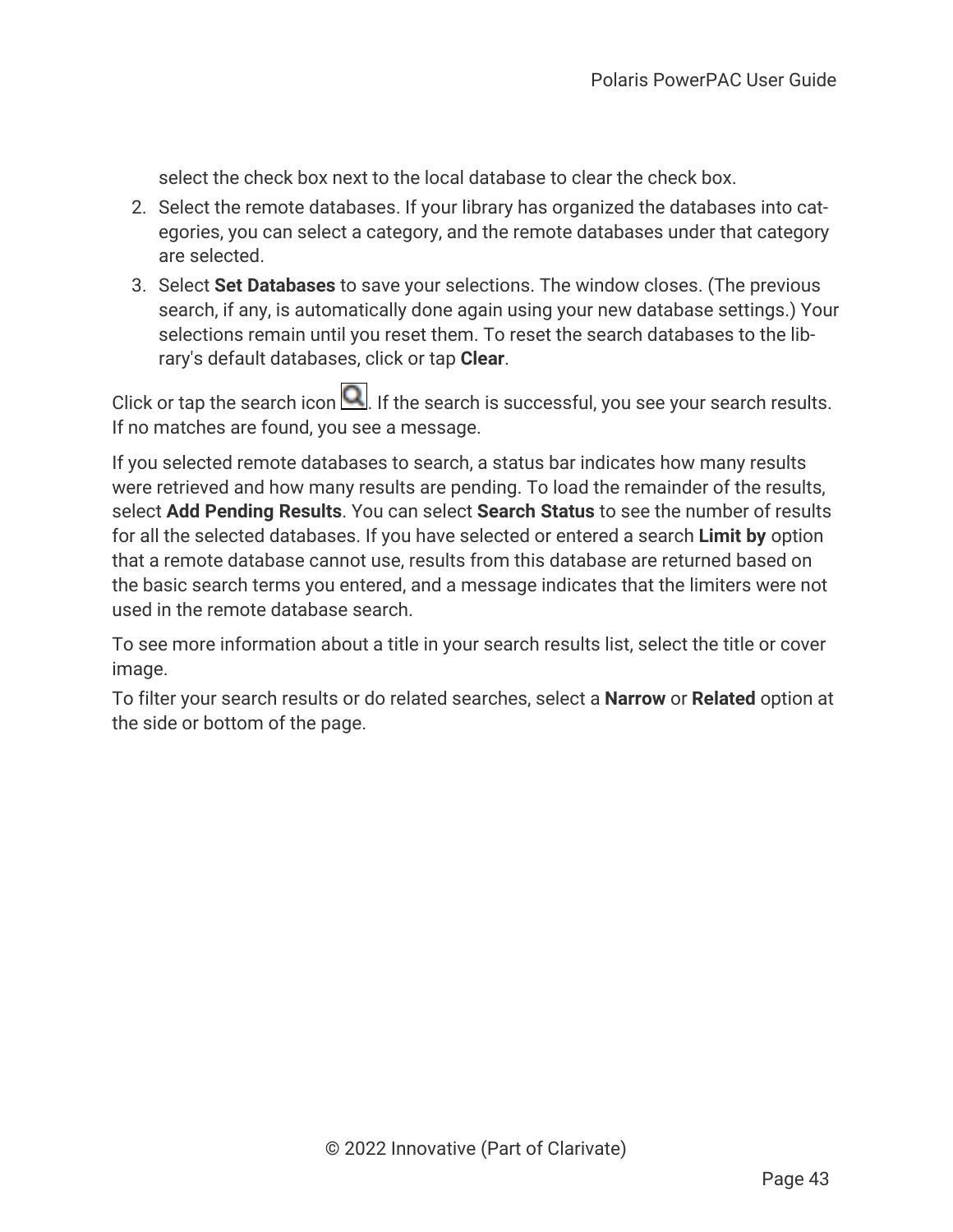# Browse the Catalog

When you browse the library catalog, you can type just the first few letters or numbers of your search term—an author's name, a subject, a series name, a title, or a call number. The results list shows the portion of the catalog index that *begins with* the text you have typed. You can scroll through the index to see more headings or listings. You may also find useful links to related headings or listings. When you select a heading or listing in the index, you see information about the titles associated with the heading or listing. Remote databases are not available for browse searching.

### **To do a browse search**

- 1. On the **Search** menu select **Browse**.
- 2. In the **Search for** list, select an index option (**Title, Author, Subject, Series,** or **Call Number**).

**Note:** Call number options may differ depending on the library to which you are currently connected. **LC** (Library of Congress) and **Dewey** options display the corresponding call number index drawn from the bibliographic records of the catalog. LC call numbers begin with one or two alphabetic characters (letters). Dewey call numbers begin with numbers. Omit any prefix, such as *Ref*. **Call Number** displays the call number index of the individual items on the library shelves, so your results are like a shelf list for the local branch. This option is available only when you are connected to a branch, not the library system.

- 3. In the **that begins with** box, type the first few letters or numbers of the title, author's last name, the subject word, the series name, or the call number.
- 4. Click or tap the search icon  $\Box$

The results list displays the catalog headings or listings, and the number of titles associated with each heading or listing.

- 5. Navigate the index using one of these methods:
	- <sup>l</sup> Select **<Previous 10 Listings** or **Next 10 Listings>** to browse through the index. If you want to change the number of headings or listings to display on a page, use the **per page** box to select the number.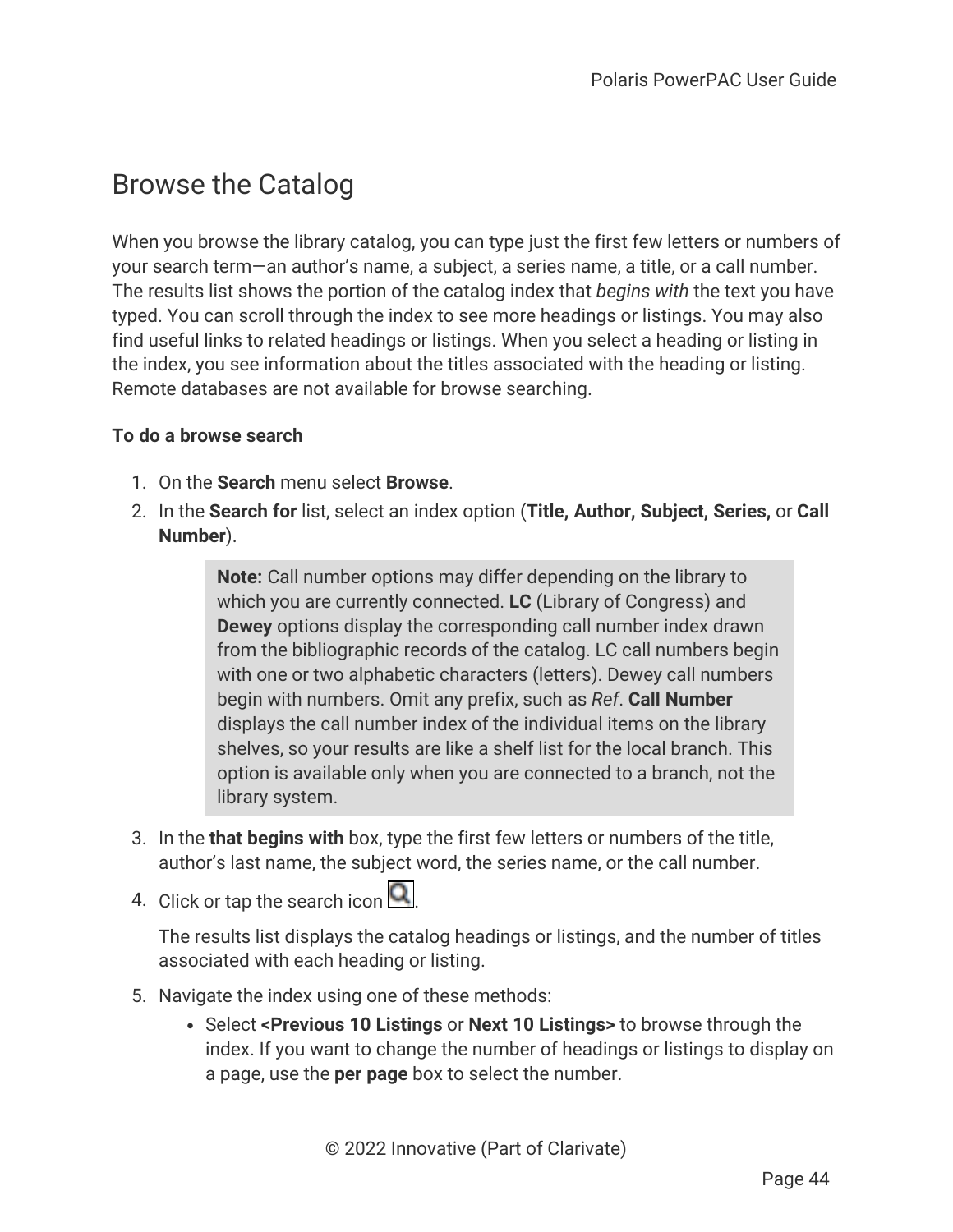- Title listings may show different types of material for the same title, such as **Book**, **DVD**, and **Videotape**. You can click or tap a type of material to see the titles of that type.
- <sup>l</sup> The headings may include cross-reference links such as **see** and **see also** that refer to related headings. Click or tap a cross-reference link to go to the portion of the index that includes the related heading. Cross-references are very useful when you browse the subject index. You can easily go to related subjects by clicking the cross-reference links.
- 6. Select a heading or listing to display the associated titles.
- 7. To return to the headings list, select **Go Back to Browse Results**.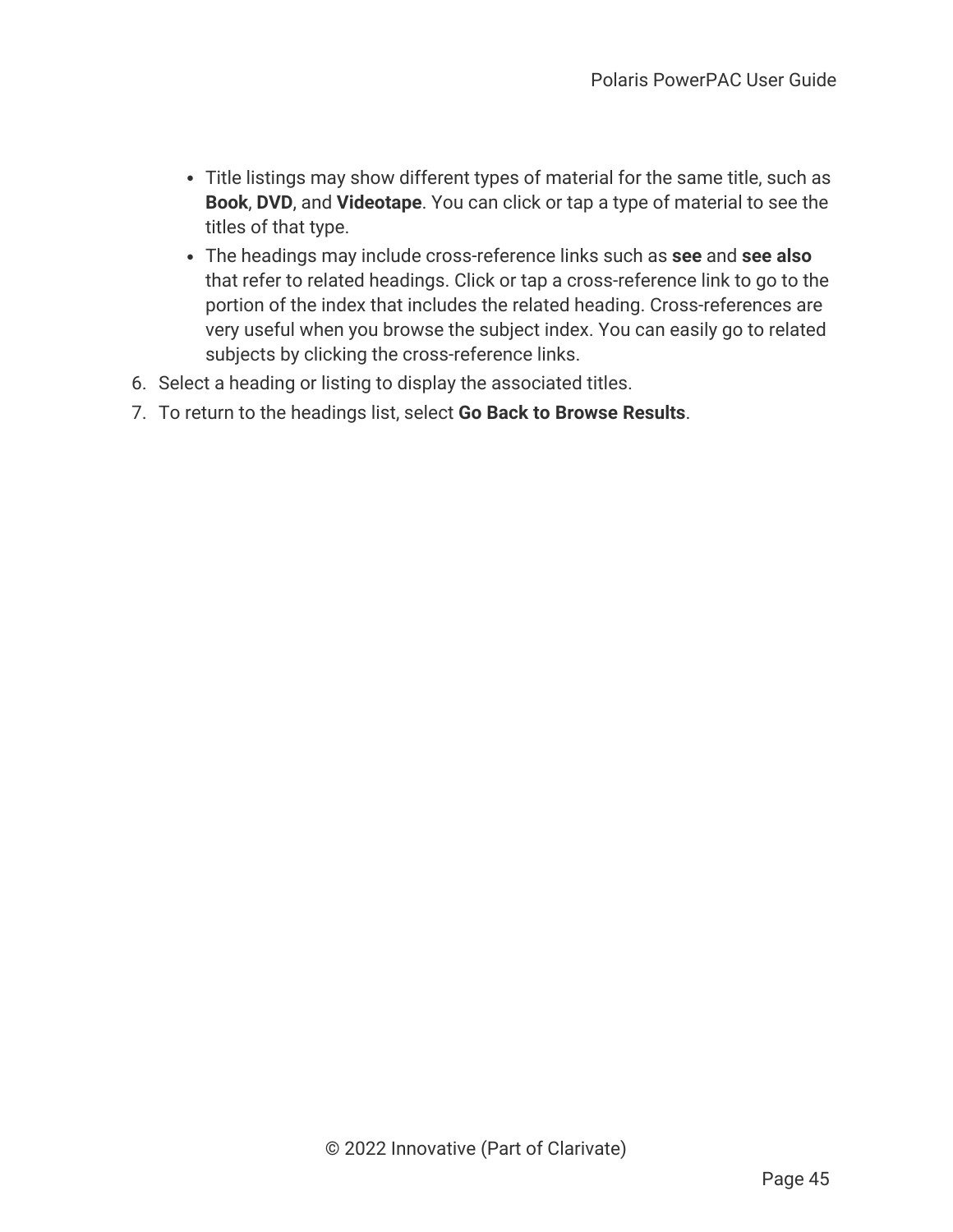# Community Information Searches

If your library catalog includes information about community organizations, events, and services, you can search for community information just as you search for books and other materials.

## **To search using the Community Keyword search**

A Community Keyword search looks in the community profiles database for matches to your word or words (in any order).

- 1. On the **Community** menu select **Community Keyword**.
- 2. Type the text to search for in the **Search my community for** box.

You can type a part of a word and use the wildcard (\*) character to represent the remainder of a word. For example, if you type **boy\***, you might find **boy scouts**, **boyfriend**, and **boys and girls clubs**.

- 3. In the **Search by** list select a search field:
	- **Any Field** All the community profile information fields
	- <sup>l</sup> **Organization Name**
	- <sup>l</sup> **Event Name**
	- **Services**
	- <sup>l</sup> **Address and contact person**
	- <sup>l</sup> **Postal code**
	- <sup>l</sup> **Subject**
	- <sup>l</sup> **Notes**
- 4. To limit your search, select an option in the **Limit by** list.

For example, you can limit your search to events or people.

5. Click or tap the search icon  $\Box$ . The search results list shows all the community records that matched your search. Hover the cursor over the community icon (desktop computer) or tap the icon (touchscreen device) to see more information, or select the record name to see more details.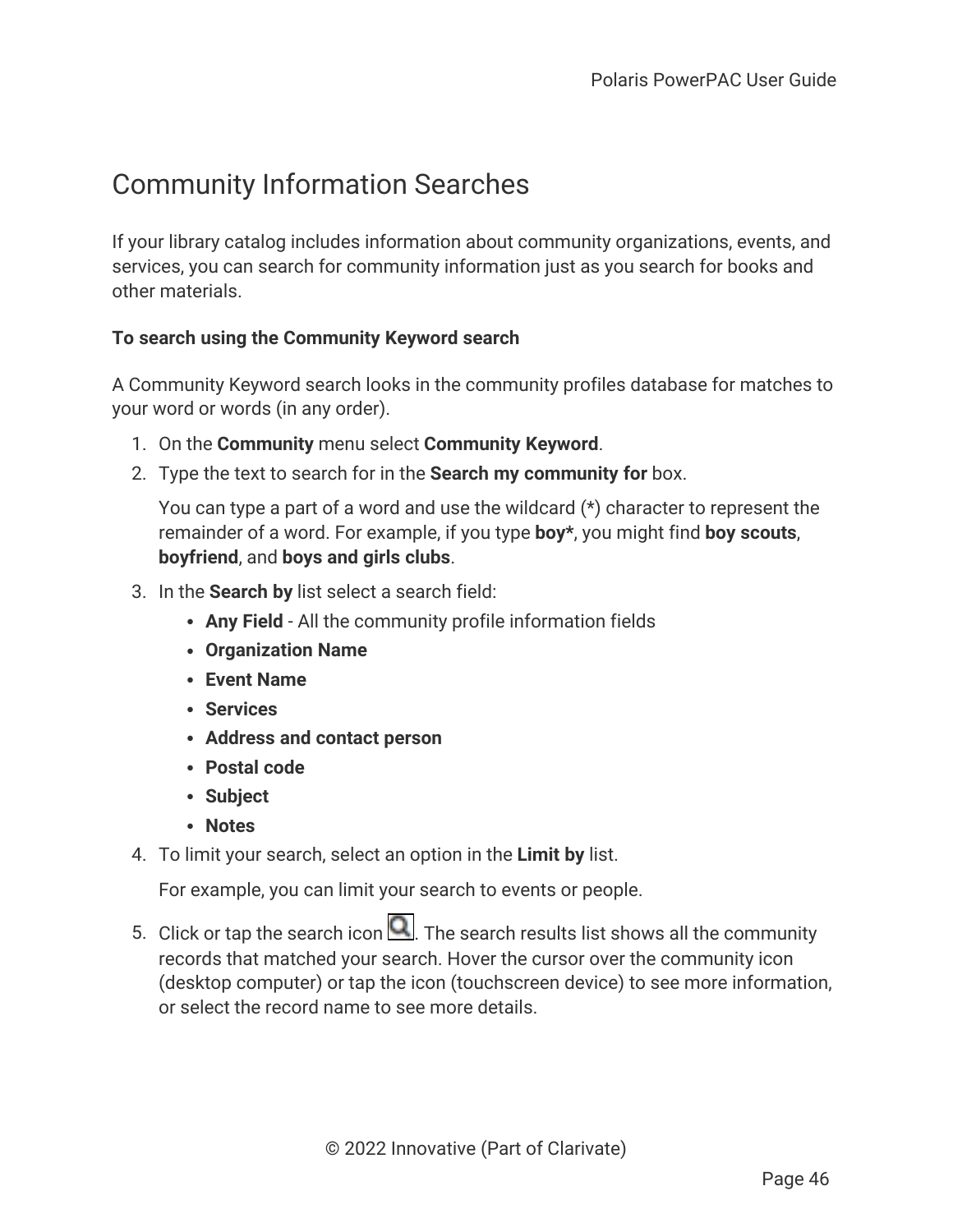## Related Information

**View a map showing the location of an organization or event** - When you select an organization or event in your search results, the detailed information may include a Map It option. Select Map It to see a map showing the location of the organization or event.

## **Do a community browse search**

You can browse a community information index for items of interest. For example, you can type just the first few letters of an organization's name and then browse the organization index. To do a community browse search:

- 1. Select **Community Browse** on the **Community** menu.
- 2. Select an index to browse in the **Browse search for** box: (**Organization Name**, **Event Name**, **Services**, **Subject**).
- 3. Type a word or the first few letters of the word in the **that begins with** box.
- 4. Click or tap the search icon  $\Box$ . The results list displays the index headings. Select **<<Previous 10 Listings** or **Next 10 Listings>>** to browse through the index.
- 5. Select a heading to see the organizations and events connected with the heading. To return to the headings list, select **Go Back to Browse Results**.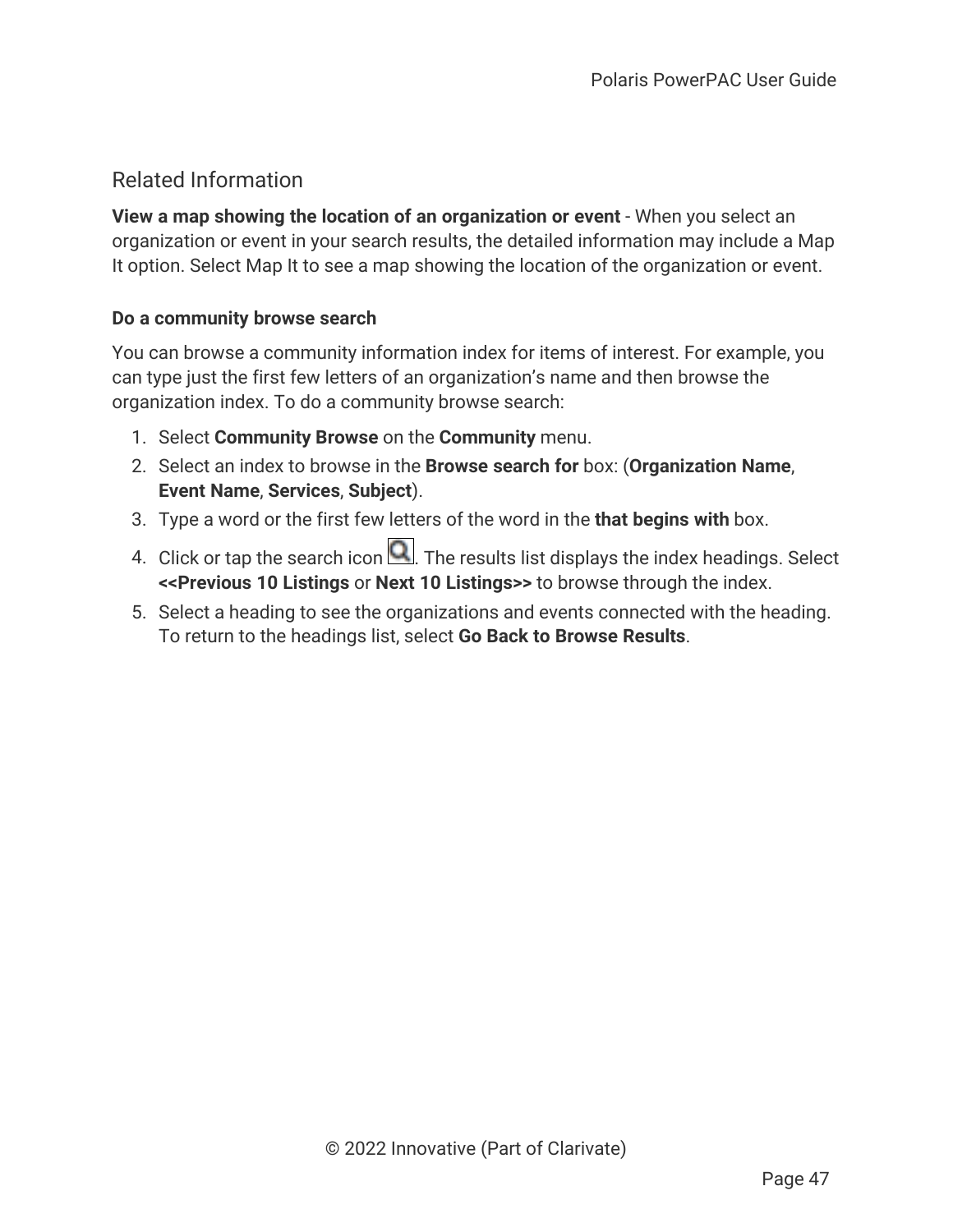# Course Reserve Searches

If your library holds items reserved for courses at a school or college, you may be able to search for course reserve information and materials. You can search for course records, which list all the items on reserve for a course, and you can search for specific items on reserve. From your search results, you can locate a reserve item in the library and view its circulation status. You may be able to ask the library to hold a reserved item for you to check out.

Typing Search Text - Course Reserve Searches

**Case, spaces, punctuation** - Letter case, multiple spaces, and punctuation are ignored. Omit hyphens in numbers.

**Multiple words** - You can type more than one word. The results have all the words in the specified field, in the same order you typed them.

**Wildcard characters** - You can type a part of a word and use a wildcard character. The wildcard character asterisk (\*) represents the rest of the word. For example, if you type **King\***, the results include words such as *King*, *Kingsley*, and *Kingford*. The wildcard character question mark (?) represents exactly one character. For example, **wom?n** finds *woman* and *women*. If the question mark occurs at the end of a word, it does not act as a wildcard character, so you can find titles like **what color is your parachute?** Also, if you type a backslash character (\) before any wildcard character, the wildcard character is treated as text.

**Course names** - If you are looking for a course name that begins with an article (A, An, The), you must include the article or use a wildcard character. If you are not sure, use the wildcard character.

**Example:** To find a course named The Middle Ages, you can type **the middle ages**, **\*middle ages**, or **\*middle**. If you type **middle ages**, the search does not find the course.

## **To find a course record**

Course reserve records store general information about courses that have items on reserve, and provide links to all the items on reserve for the course.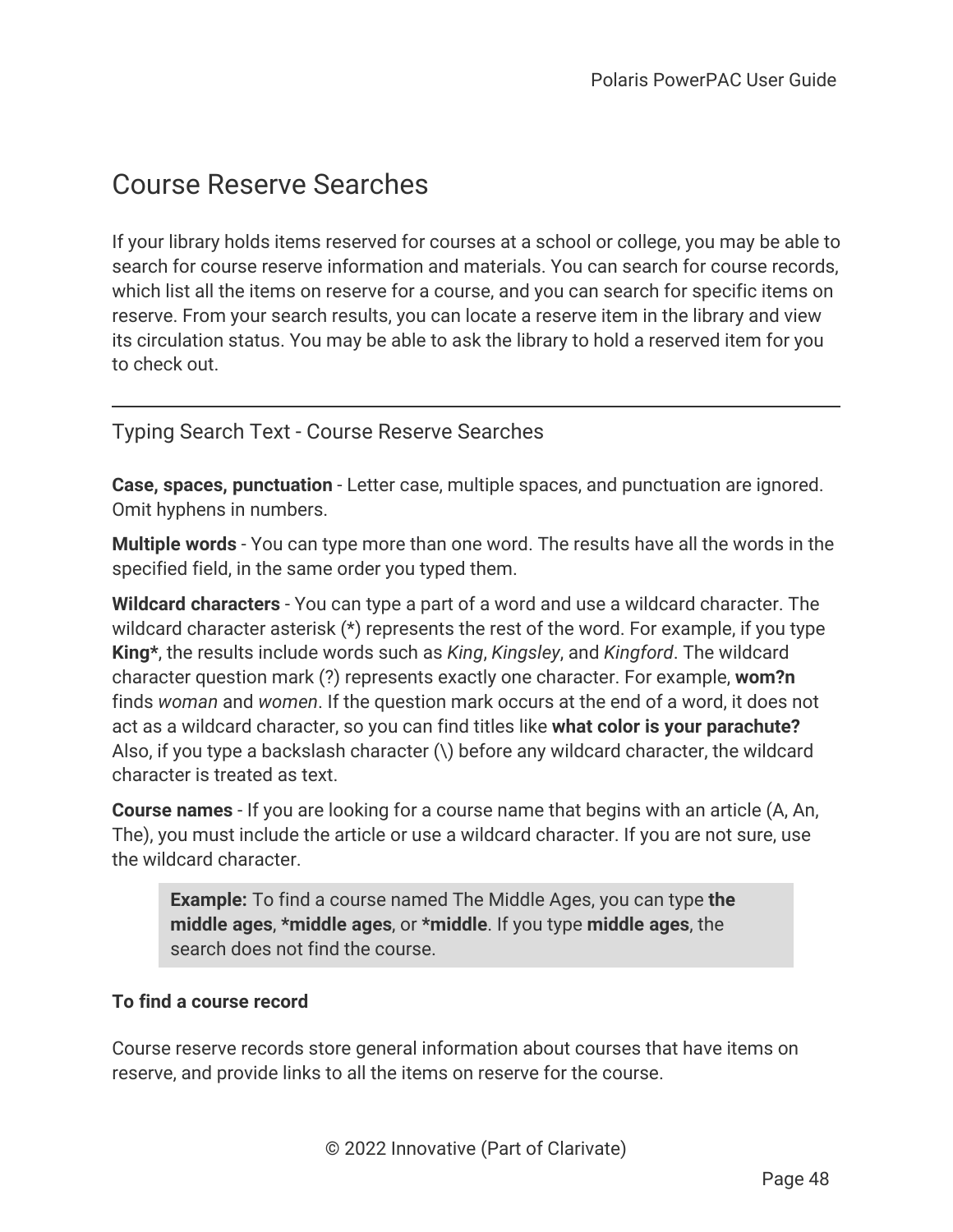- 1. Select **Course Reserves** on the **Search** menu.
- 2. Type the text to search for in the **Course Reserve search for** box.
- 3. Select the **Search by** box, and select a search field from the list:
	- <sup>l</sup> **Course Name**
	- <sup>l</sup> **Course Number/Section**
	- **Course Abbreviation**
	- <sup>l</sup> **School/Division Name**
	- <sup>l</sup> **Department Name**
	- **Instructor Name** Primary or alternate instructor *(Last name, first name)*
- 4. Click or tap the search icon  $\Box$ . The results are displayed.
- 5. To see more information about a course, select the course name, the **Availability** button, or the **Full Display** button.
- 6. **Availability** If necessary, select the link **Click here to see items from all branches** to see each item associated with the course, including the item location, reserve status, and circulation status.
- 7. **Full Display** Select this link to display more information about the course itself.

### **To find an item on reserve**

When you search for items on reserve, the search results include titles that have at least one associated item on reserve for a course. Detailed information about any title in the search results shows the course for which an item is reserved. You can link to course information from the reserve item search results.

- 1. On the **Search** menu select any search method except Browse.
- 2. On the search bar select **Course reserve items only**.
- 3. If you want to find only a certain kind of course reserve material, select **Limit by**, and select an option from the list.

For example, if you only want to find DVDs, select **DVD** in the **Limit by** list.

- 4. Type the text to search for in the **search for** box, keeping these tips in mind:
	- Letter case, multiple spaces, and punctuation are ignored. Omit hyphens in numbers.
	- You can type a part of a word and use a wildcard character. The wildcard character asterisk (\*) represents the rest of the word. For example, if you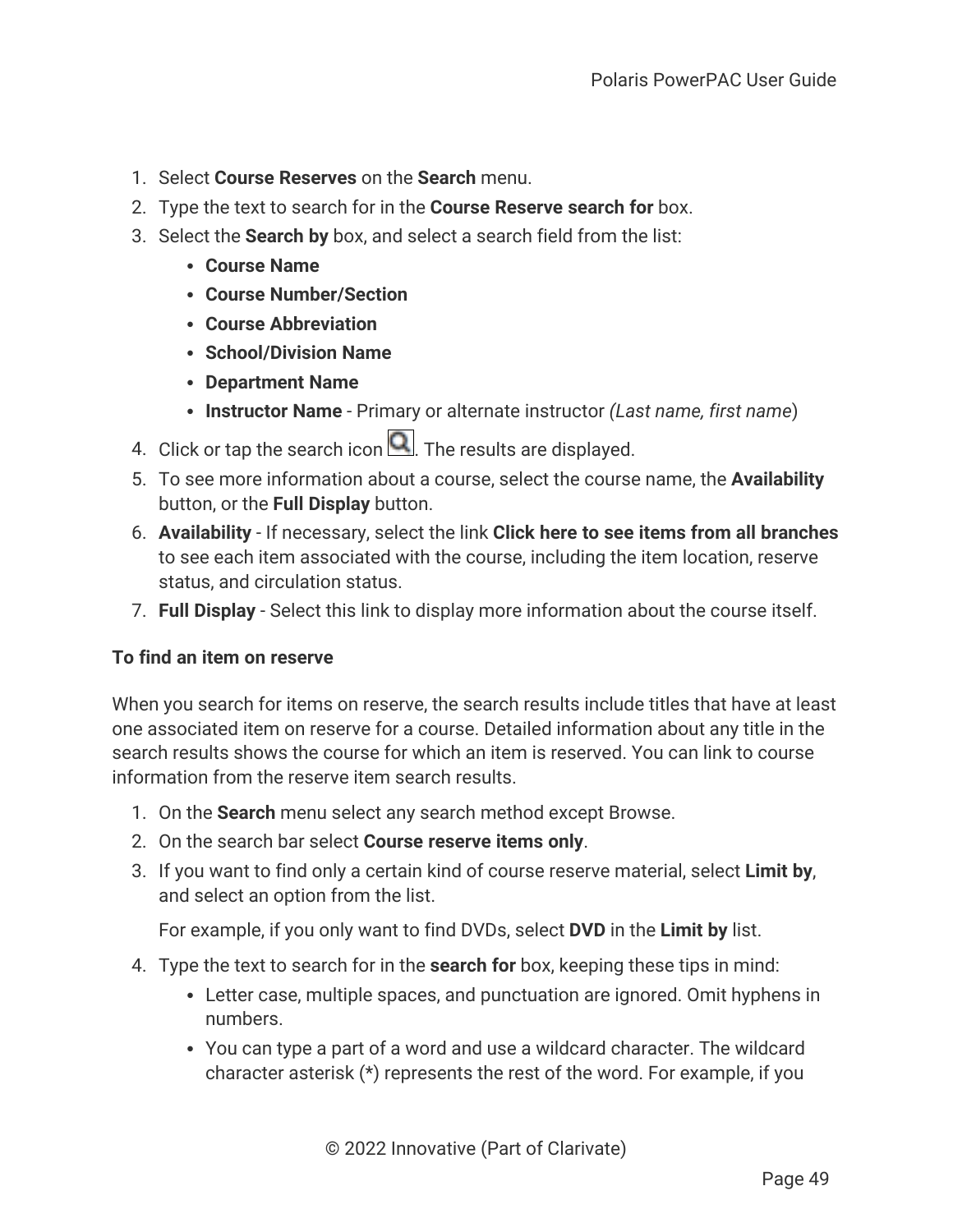type **King\***, the results include words such as *King*, *Kingsley*, and *Kingford*. The wildcard character question mark (?) represents exactly one character. For example, **wom?n** finds *woman* and *women*. If the question mark occurs at the end of a word, it does not act as a wildcard character, so you can find titles like **what color is your parachute?** Also, if you type a backslash character **\** before any wildcard character, the wildcard character is treated as text.

- 5. Select **Search by** and a search field from the list.
- 6. Click or tap the search icon  $\Box$  to display the search results.
- 7. To see more information about the items on reserve, click **Availability**.

Availability information is displayed, but the information applies to the item when it is not on reserve. To see more information about a course for which an item is reserved, including the current location of the reserved item, select the Course

Reserve icon  $\approx$  next to the item in the Availability list.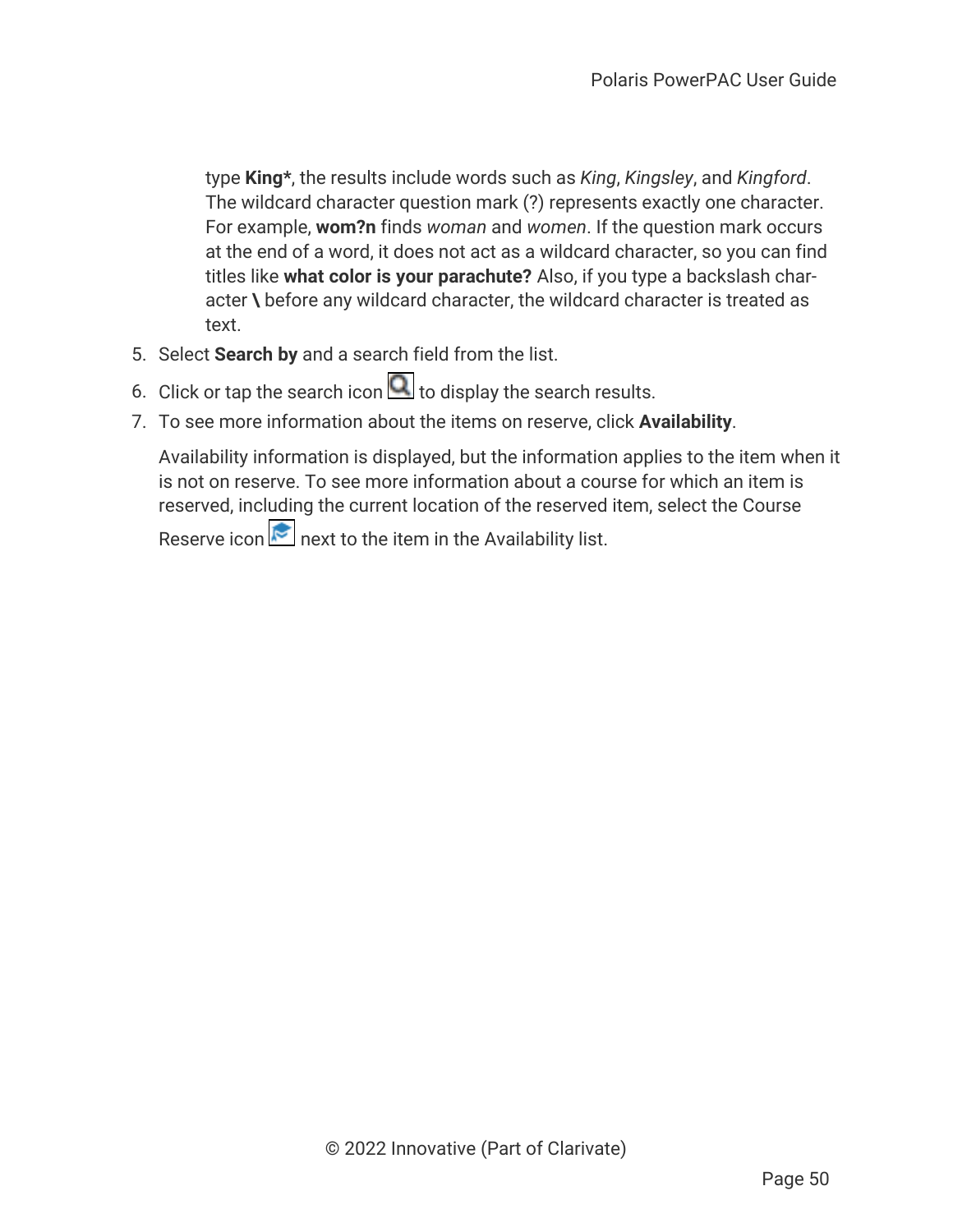# Searching Remote Databases

Your library may offer other resources to search, beyond your local library catalog. When you search multiple resources, the results are displayed in a single list.

**Note:** You can search remote databases using keyword, phrase, exact, advanced, or Boolean search methods. (Your library may not offer all of these methods.) You cannot browse remote databases. The following instructions apply to keyword searching.

- 1. On the search page, select **Select Databases**. The Select Databases window opens with the library's default search databases (the local database and remote databases) selected. If you do not want to search the local catalog along with the remote databases, select the check box next to the local database to clear the check box.
- 2. In the Select Databases window, check the databases you want to search. You can select a category check box to search all the targets in that category.
- 3. At the bottom of the Select Databases window, select **Set Databases** to save the database selections and close the window. The search page is displayed with the **Select Databases** option highlighted to indicate you have made selections, and a **Clear** option to cancel your remote databases selections. Your selections remain in effect until you select **Clear**.

**Note: Clear** deselects all databases and selects the library's local catalog and any default databases.

- 4. Type the text to search for in the **Search for** box.
- 5. Select the **Search by** box, and select a search field from the list.
- 6. To limit your search, select the **Limit by** box, and select an option from the list.

**Note:** Your **Limit by** selection may not work with the databases you have chosen to search.

7. Click or tap the search icon  $\Box$  to launch the search.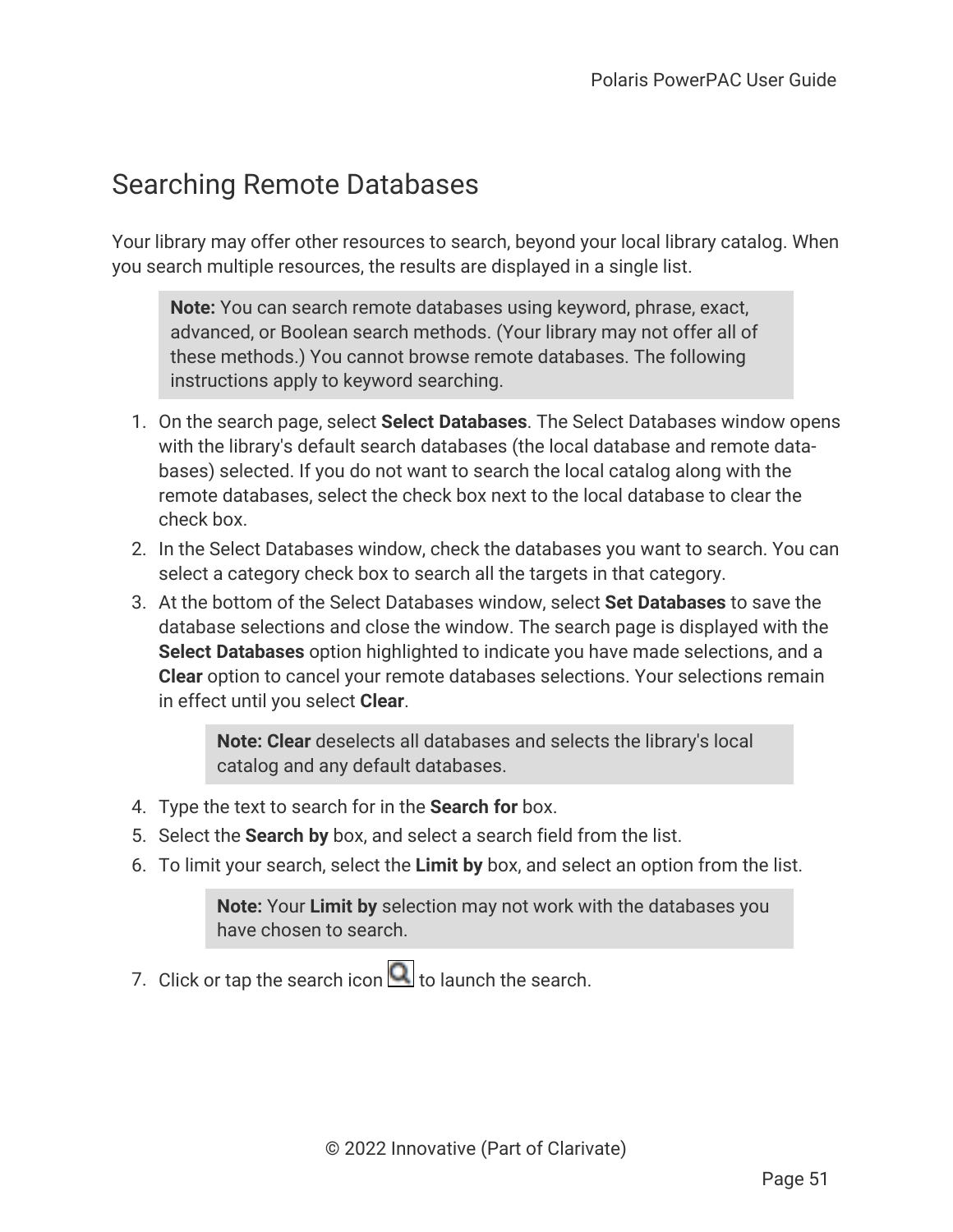## Viewing Your Results

If you have selected more than one search target, the results are displayed in a merged list. If your search included the local library catalog, the search results list first displays results from the local catalog. Click or tap **Add Pending Results** to add more results to the list. The number displayed at the top of the list changes as the results are added.

As results are being added from the selected databases, you can select **Search Status** to see the progress. A status window displays the total results for each database, the database status, the results pending, and the results retrieved. When all the pending records have been retrieved, the search bar indicates that all retrieved results have been added.

You can filter the search results list by database. The **Narrow your search** dashboard at the side of the page displays the **Database** facets list. Click a database facet in this list to filter your results to that database.

In the results list, the brief information for the title displays a database icon  $\Box$  and the source database for titles found in remote databases.

Remote Databases in Follow-On Searches

Your library may provide automatic follow-on searches in specified remote resources when a search of the local library catalog produces no results. A message and link are displayed on the "no hits" page. You may need to select the link to determine if there are results in the follow-on databases.

The follow-on databases, and the local database, are also automatically selected on the Select Databases window. All subsequent searches use the selected databases, until you clear the search databases or end your session.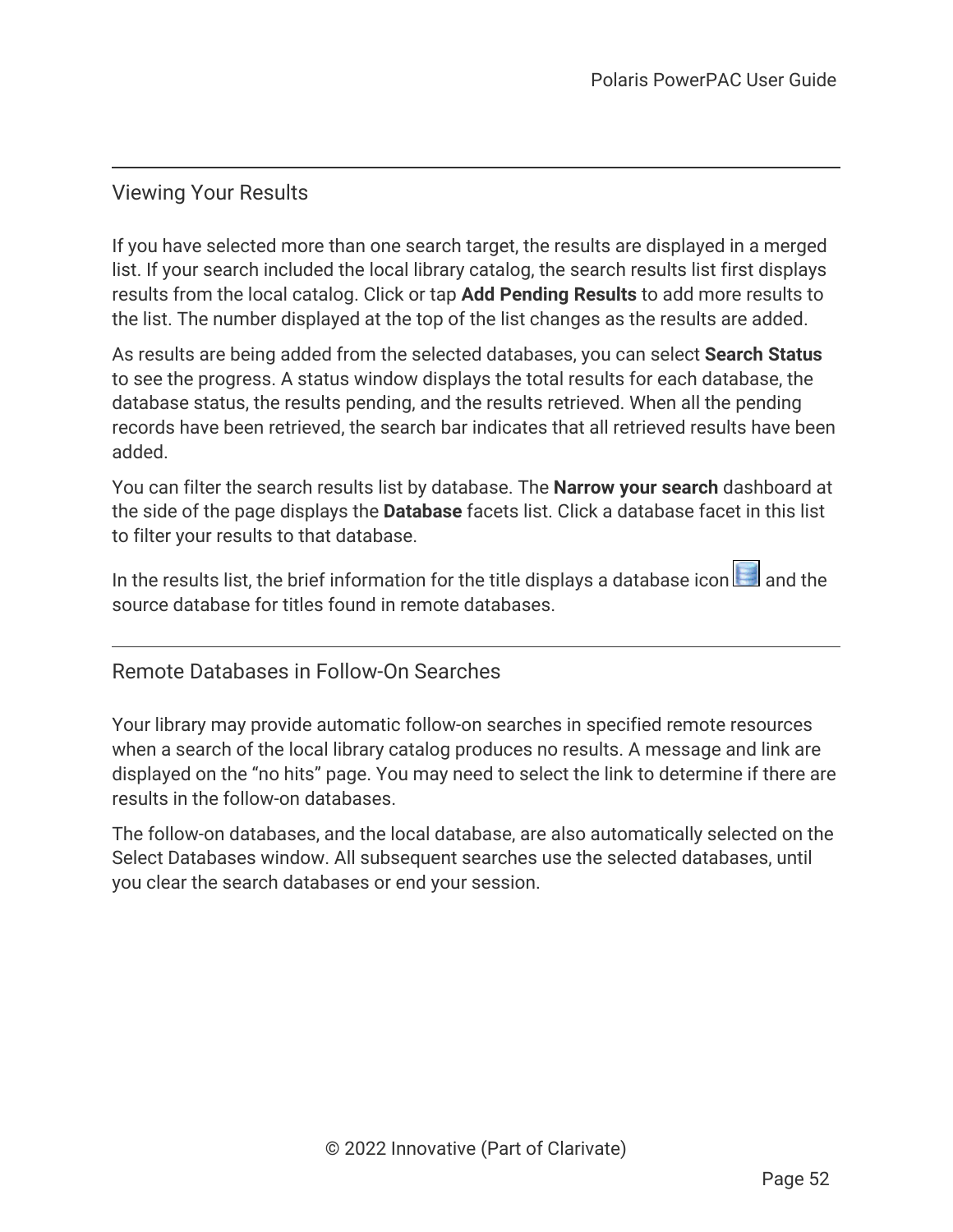# Narrowing Results and Related Searches

When your search results are displayed, you can narrow your search within the results or launch related searches using the same search text.

## Narrow your search results

When your search results are displayed, the area at the side of the page on a computer or tablet shows **Narrow your search** filters. On a phone display, tap **Narrow** above your search results to see the filters. The number next to each filter indicates how many titles in your search results have that characteristic. You can select a filter to focus your search results. For example, you may be able to list only the DVDs from your search results.

### **To narrow your search results**

1. With your search results displayed, look for the links under **Narrow your search**, or tap **Narrow** on a phone display.

The filter links are organized by category, such as **Type of Material**, **Target Audience**, **Publication Date**, **Subjects**, **Authors**, and more. You may need to scroll to see all the links.

- You can select **Narrow your search** to expand or collapse the entire list.
- You can select a category name to expand or collapse the list of links for the category.
- <sup>l</sup> You can select **More>>** or **<<Less** to see more or fewer links in a particular category.
- 2. Select a link under a category to filter your search results by that link. For example, you might select a **Large Print** link to see only the large print titles in your search results.

The search results page displays your filtered search results. At the top of the **Narrow your search** list, you see the filter you selected with a check mark. On a phone display, you see **Narrowed** above your search results to indicate that you have selected a filter or filters. You can tap **Narrowed** to see your selections.

You can continue to select **Narrow your search** links to further filter your results.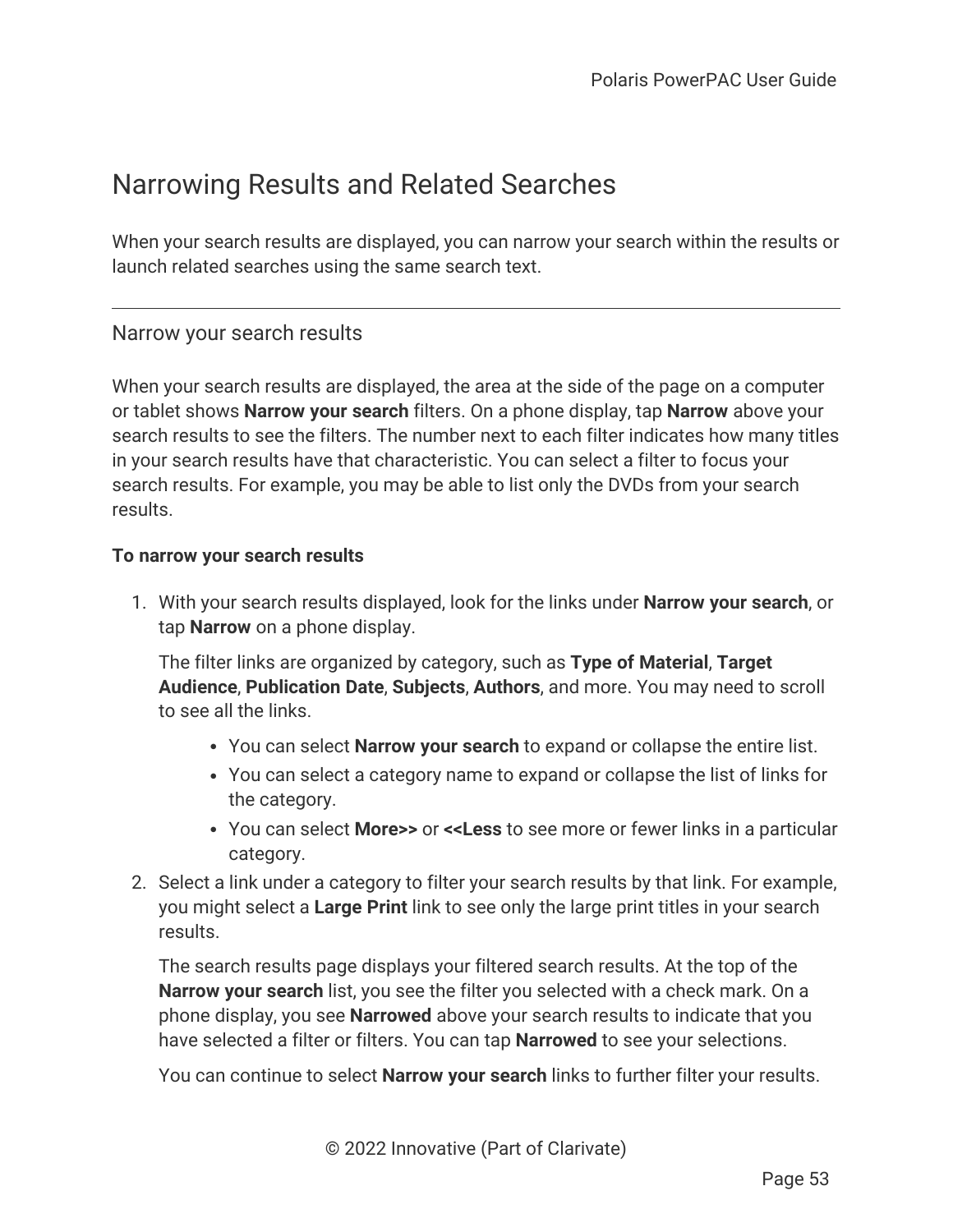3. To remove a filter and display the results without the filter, clear the filter. The new results are displayed.

## Using Related search links

When your search results are displayed, the area at the side of the page (computer or tablet) or bottom of the page (phone) shows **Related** search links. These links launch different searches using your original search text. For example, if you did a keyword search for **bunnicula** in any field, you might click the **Subjects** link **Dogs - Fiction** to find other stories about dogs.

### **To use the Related search links**

1. With your search results displayed, look for the links under **Related**. The related search links are organized by category, such as **Subject**, **Author, Series, Other Searches,** and **Other Databases**. You may need to scroll the page to see all the links.

You can select a category to expand or collapse a list.

You can click **More>>** or **<<Less** to see more or fewer links in a particular category.

- 2. Do any of the following related searches:
	- **Select a link under Subject, Author,** or **Series** to browse the catalog for subjects, authors, or series related to your original search results.
	- **Select a link under Other Searches** to keyword-search for your original search term in a different field.
	- **Select a link under Other Databases** to do a keyword search for your original search term in a different database.

When you do any of these related searches, your original search results are replaced by the results of the new search.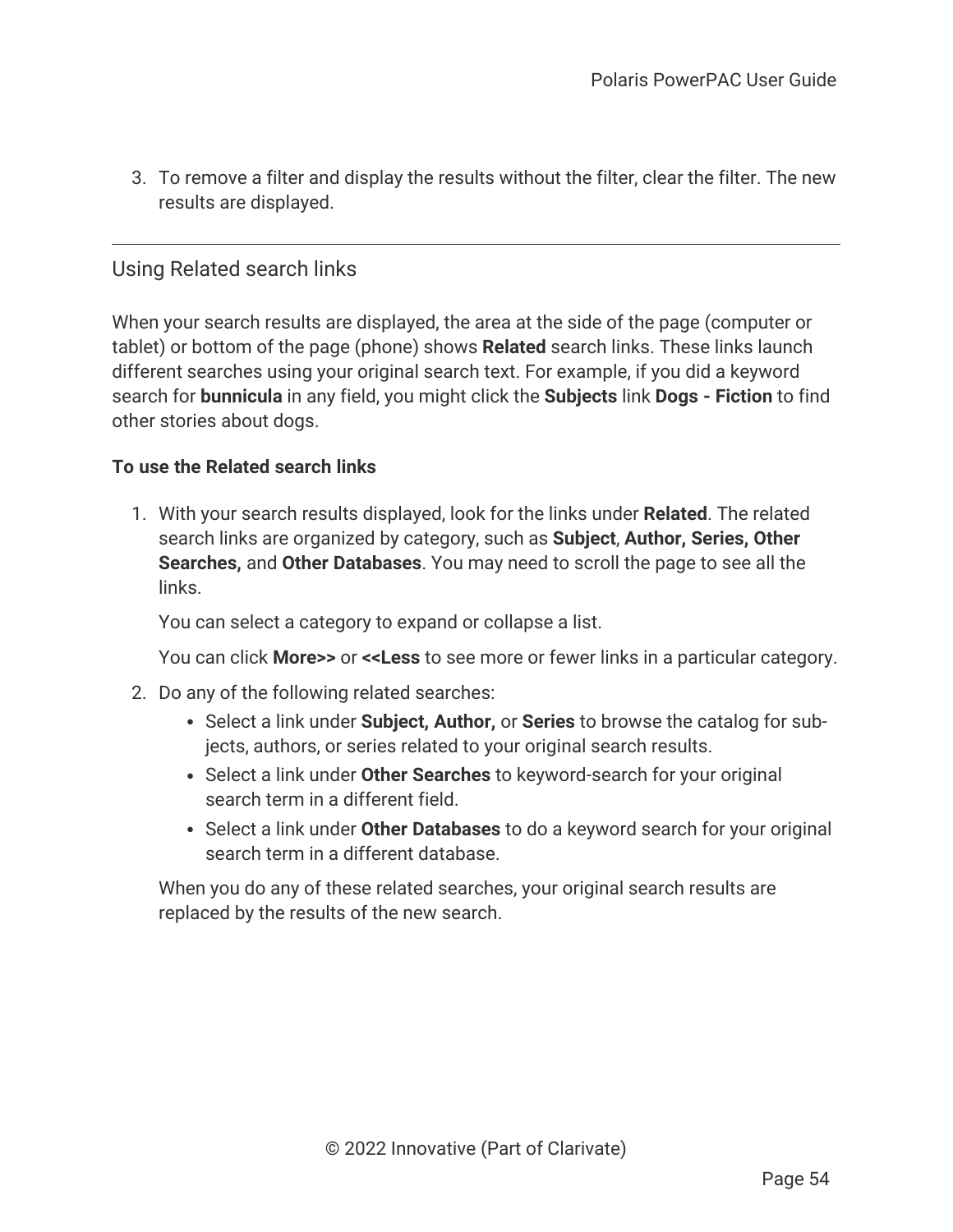# Saving Searches

You can set up and save searches and have them run automatically once a week or once a month. You can also run a saved search manually, any time. Each time a saved search is run, the search looks for results that are new since the last run. You might want to save a search even if the search produced no results, so you are notified of new materials that have arrived since the last time the search ran. Your saved searches can be viewed and edited at any time.

The results of saved searches are automatically sent by email to an address you specify. The email message includes the name and description of the search, the number of new titles found, and the call number, author, and title of each new item. You can select a link for any entry to search for the new item in the library catalog.

**Note:** For automatic search runs, the library limits the number of titles in saved search results. The usual limit is 500 titles.

You may have multiple saved searches scheduled to run at different frequencies. In this case, you receive an e-mail message listing the results for the weekly searches, and a separate message listing the results for the monthly searches.

You need a library account number and password to save searches.

**Important:** When you save a search, the search information is associated with your library account. If you have concerns about your privacy, contact the library for specific information about the library's privacy policies.

### <span id="page-59-0"></span>**To set up and save a search**

1. Set up and run a keyword, phrase, exact, advanced, or Boolean search. The search results are displayed. Even if there are no search results, each subsequent automatic search will use the criteria you entered to look for titles that are *new* since the search ran.

> **Note:** When your saved search runs automatically, the results include titles from the local library catalog only, even if your original search included remote databases.

2. Select **Save Search** at the side of the page (computer or tablet), or below the search results (phone).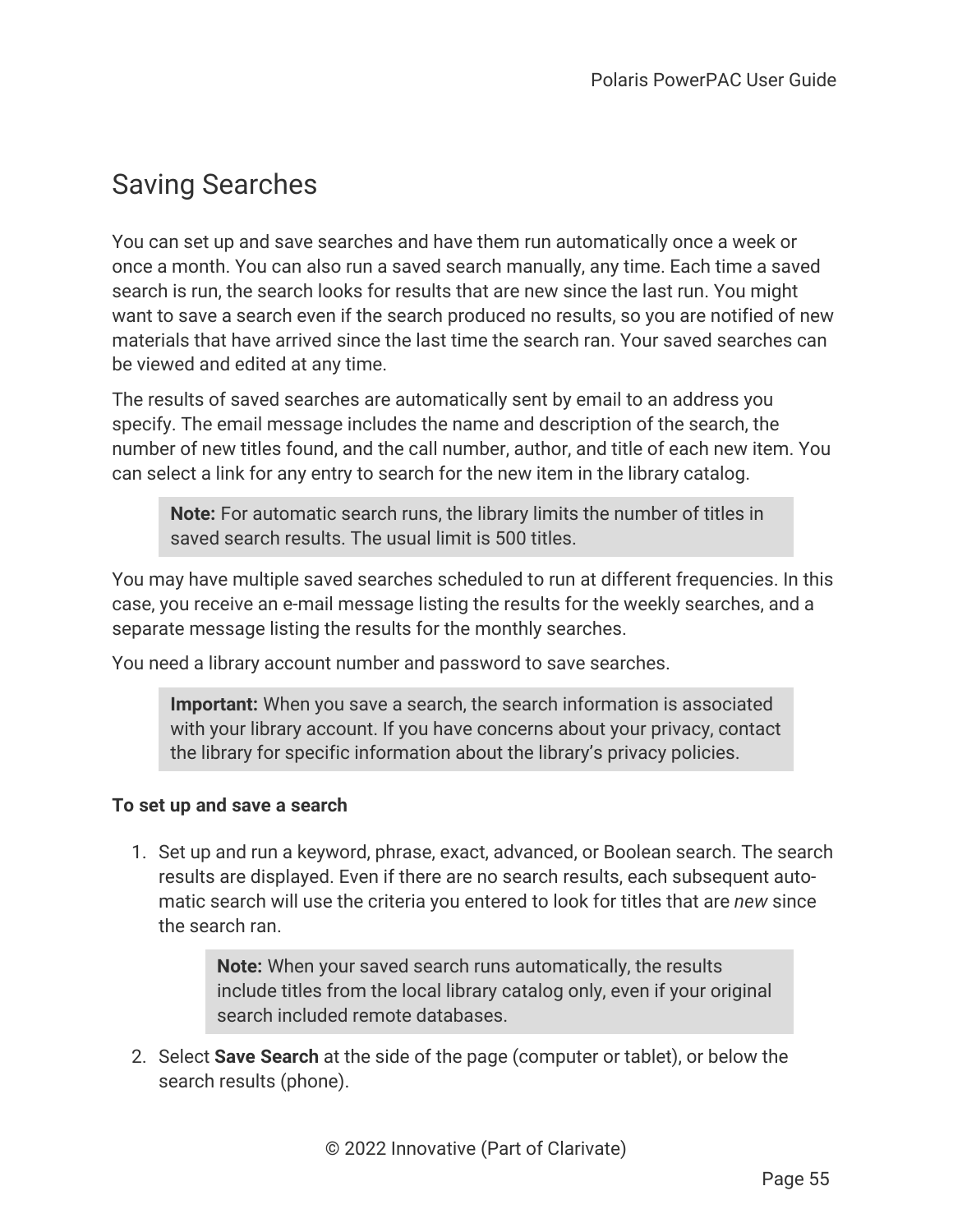3. If the log-in page appears, type your library account barcode number or user name and password and select **Log In**.

> **Note:** If this is the first time you have saved a search, a consent message may be displayed. Read the message, and if you want to continue, select **Yes**.

You are logged in to your library account, and the Save Search form is displayed.

- 4. Enter the following information for your saved search:
	- **Search name** Type a name to identify the search in your list of saved searches.
	- Note Type a brief phrase to help you remember details about the search (optional).

**Note:** The **Search command** line displays your search as a search command. You cannot edit this command. The number of characters in your search command is limited to 250.

- **Email results to** Type the email address that should receive the results.
- **Email format** HTML or plain text. Select the format you prefer for email. Your selection applies to all your saved searches.
- **Email if no results** Check the box if you want to receive an email message when an automatic search returns no new results.
- **Search frequency** Specifies how often the saved search is automatically run (**Weekly**, **Monthly**, or **Suspend**). The library schedules the automatic run. Select **Suspend** if you want to save the search to use later, but do not want regular results at this time. You can edit the setting to a different frequency later or run the search manually when you choose.
- **Number of times to run** Type the number of times that the saved search should be run automatically. The library sets a maximum number for this setting.
- 5. Select **Save Search**. The search is saved.
- 6. Select **Back** to return to the search page.

## **To run a saved search manually**

You can run any saved search manually, instead of waiting for the next automatic run. The manual run counts toward the total number of times the search is to be run.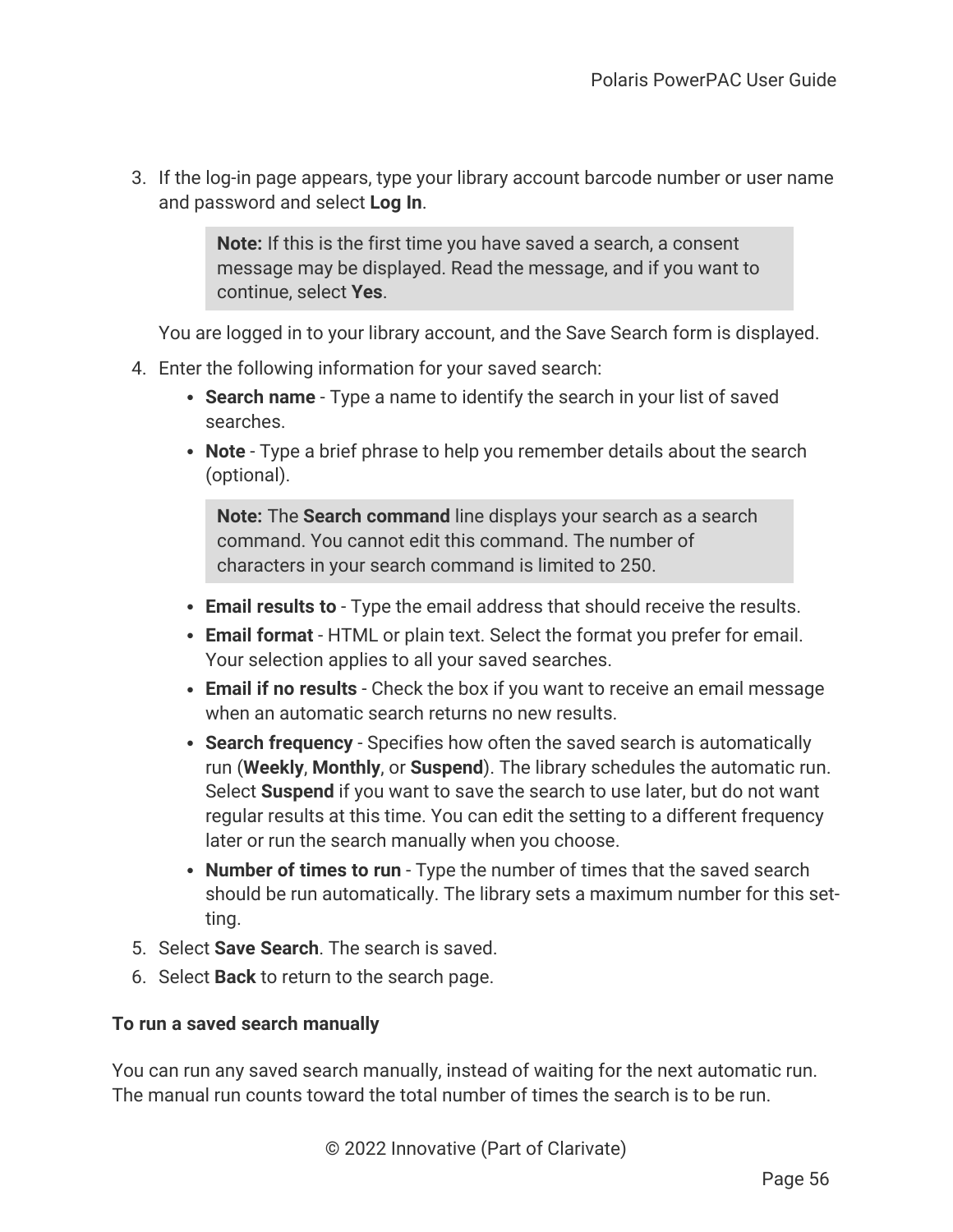- 1. Access your saved searches by one of the following methods:
	- If you are already logged in, a brief list of your most recent saved searches is displayed at the side (computer or tablet) or bottom (phone) of the page. As long as you remain logged in, the list is displayed. If you logged in at this time, the Saved Searches page from your library account is also displayed.

**Note:** You can display the Saved Searches page at any time by clicking **Show All** in the Saved Searches list at the side of the page.

- <sup>l</sup> Click **Saved Searches** on the **My Account** menu and log in. The Saved Searches page from your library account is displayed.
- 2. Run a search manually by one of these methods:
	- At the side or bottom of the page, select the search you want to run.
	- On the Saved Searches page of your library account, select the search you want to run, and select **Search** on the search form.

The search results are displayed.

### **To view and edit your saved searches**

- 1. Display the complete list of your saved searches by one of these methods:
	- If you are already logged in, select **Show All** beneath the Saved Searches list at the side or bottom of the page.
	- **Select Saved Searches** on the My Account menu and log in.

The Saved Searches page in your library account includes the settings you specified when you saved each search, and the current status of the search.

- 2. Select the name of the search in the Saved Searches list at the side or bottom of the page, or in the Saved Searches page of your library account. The search form is displayed.
- 3. Edit the fields on the Save Search form. For a description of the fields, see [Set](#page-59-0) up and save a [search](#page-59-0).

**Note:** The **Search command** line displays your search as a search command. You cannot edit this command. To change the search command, set up and run a new search, then save the search (refer to Set up and save a [search\)](#page-59-0).

4. Select **Save Search** to save your changes to the search.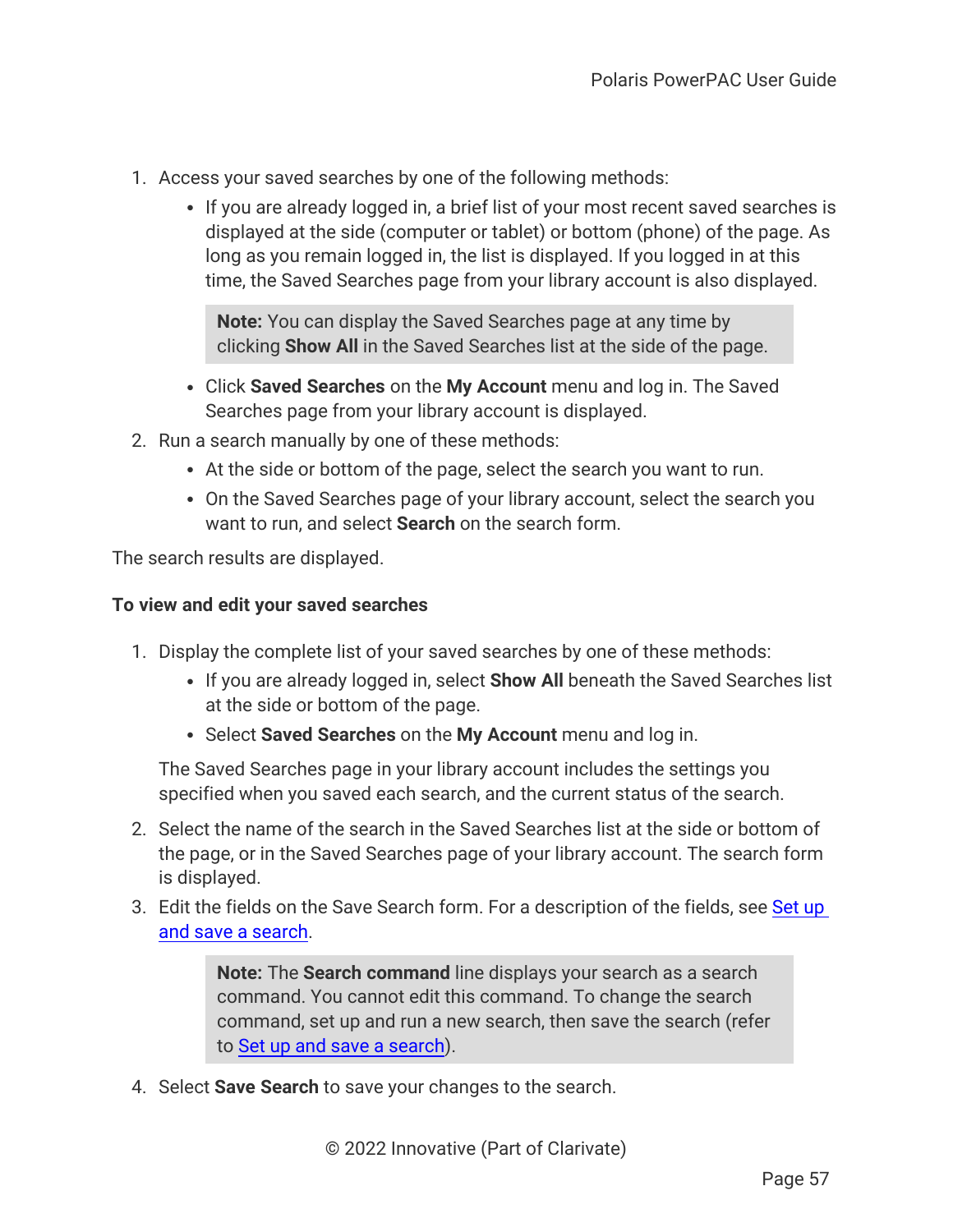## **To delete a saved search**

You can delete a saved search when it is no longer useful or when the maximum number of searches has been reached.

- 1. Display the complete list of your saved searches by one of these methods:
	- **.** If you are logged in, select **Show All** beneath the Saved Searches list at the side or bottom of the page.
	- **Select Saved Searches** on the My Account menu and log in.
- 2. Delete searches by one of these methods:
	- In the Saved Searches list at the side or bottom of the page, select the X icon by the name of the search.
	- In the Saved Searches page of your library account, select the check boxes for the searches you want to delete, and select **Delete Selected Search**. To delete all searches at once, select **Delete All Searches**.
- 3. A message asks you to confirm the deletion. Click or tap **Yes** to delete the search, or click or tap **No** to cancel the deletion.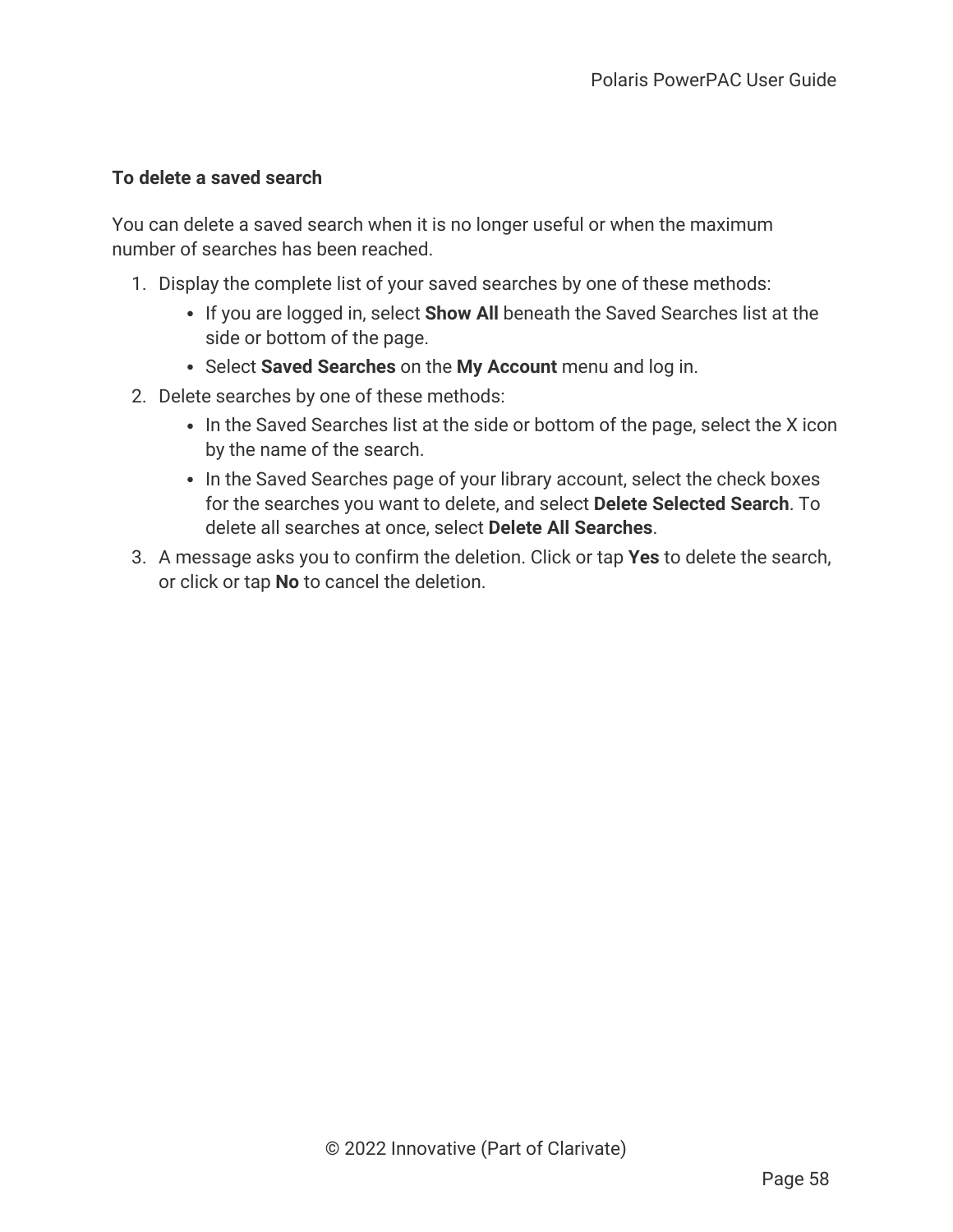# Viewing Title Information

For all types of searches except Browse, the heading of your search results list shows how many titles were found and your current viewing position in the list. To navigate the results list, select the page number links at the top or bottom of the results list. Select the arrows next to the page numbers to see the previous and next pages. Use the **per page** box to select the number of titles to list on each page. If you want to sort your search results in a different order, select the **Sort** box and select a sort option.

**Relevance** sorts titles in the search results so that those that seem most likely to meet your needs appear first in the list. Words that appear in both title and subject fields are considered in determining relevance. **Most Popular** sorts titles in the search results so that the titles most frequently checked out or requested over the past 120 days appear first in the list.

When you select a sort option that combines two categories, the results are sorted by the first category, then by the second. For example, if you choose to sort by **Author, then Publication Date**, the results are sorted first by author, then by publication date within the group of each author's titles.

## Brief Title Information

The results list shows brief information about each title. You may see information under each title that shows where your search term occurs in the record for the title. You can also place your cursor over the cover image or tap the image to see more summary information. This information can help you decide whether the title interests you.

If the title is a serial such as a magazine or a newspaper, you may see a range of the issues the library system keeps. (Gaps are not included, and certain issues may not be available locally.) Select **Availability** to see details about the issues at each branch.

**Note:** If you sort your search results by publication date, the sorting of serial titles in the results may not be obvious since the publication date is not displayed in the brief results for these titles.

If you searched databases other than the library catalog, and a title is from another database, the brief information for the title displays a database icon  $\Box$  and the source database.

From here, you can see more information and work with any title:

© 2022 Innovative (Part of Clarivate)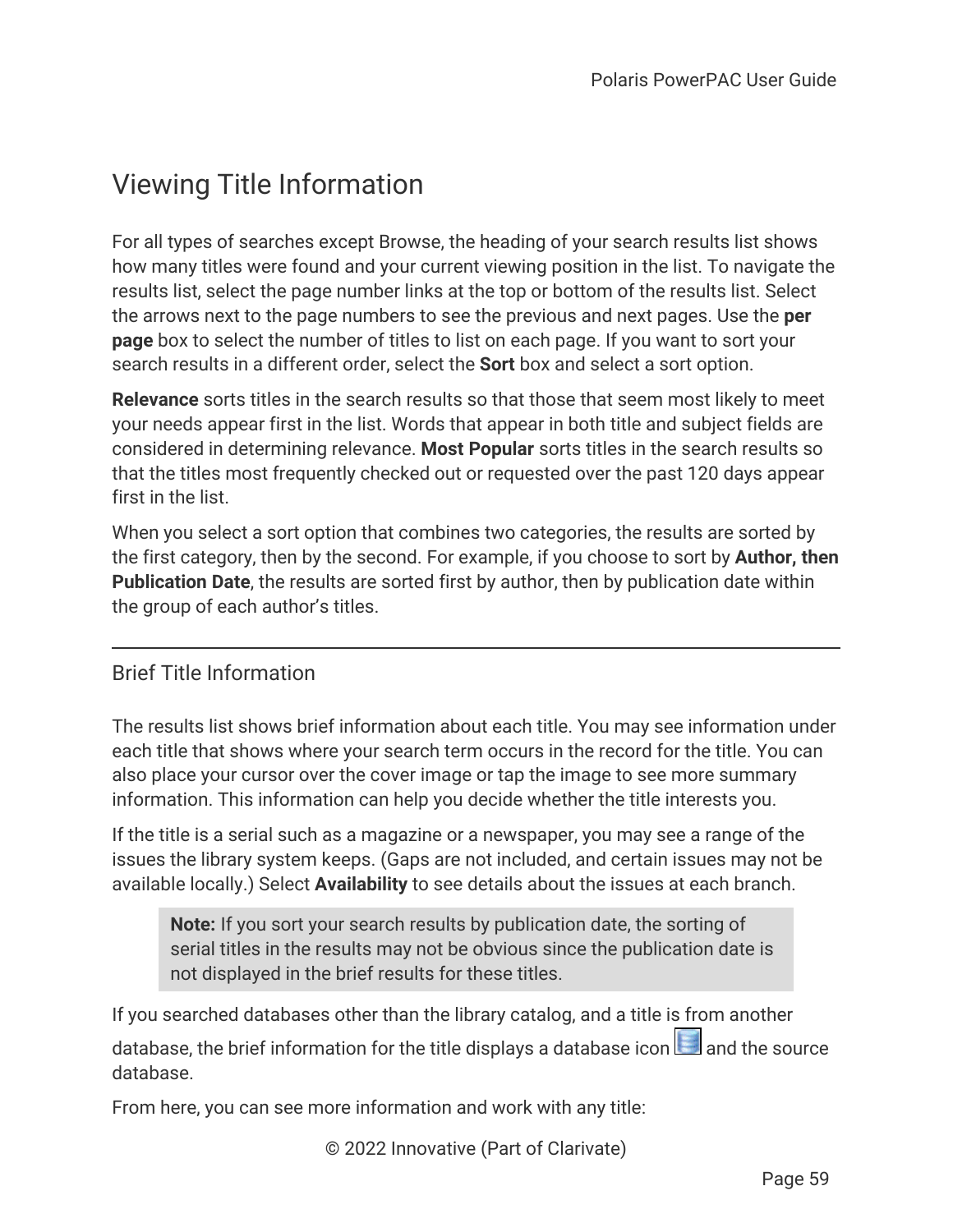- **Author link** Select the author's name to browse for more titles by this author.
- **Internet links** A website icon **Pull and Web Site** link in a title listing indicate that the title is an electronic resource (website), or that a related website is available. Select the **Web Site** link to open the site in a new browser window.
- **Format icons** An icon in each title listing represents the format of the title. If the library has a title in several formats, only one icon is displayed. For example, the library may hold the title *The Client* as a DVD and a book, but only the DVD icon is displayed. (To see all the formats for the title, click or tap **Full Display** for the title.) The publication date, if known, appears below the format icon for most titles. The date is not displayed for serials, such as magazines and newspapers.

**Note:** Click or tap the format icon to see the Librarian's View (MARC record) for the title. This information is most useful to librarians responsible for the library's catalog records.

<span id="page-64-0"></span><sup>l</sup> **More details** - Select the title itself, **Availability**, or **Full Display** to see more information about the title. See [Viewing](#page-64-0) More Details.

## Viewing More Details

Select the title itself or **Full Display** to see more information about the title.

**Note:** Select **Availability** to see where copies are available, without viewing full title information. You can also see availability information in the full display for the title.

## **Bibliographic Information**

Select **Full Display** to see bibliographic information for a title. You may find links in the full record for the title. For example, you may be able to click or tap the author's name to browse authors in the catalog, beginning with the name you selected. This is an easy way to find other titles by the same author. Other links may lead you to titles about related subjects.

**Note:** The bibliographic record may include a call number. This call number does not necessarily correspond to the classification method of a particular branch. Local call numbers for specific items may be included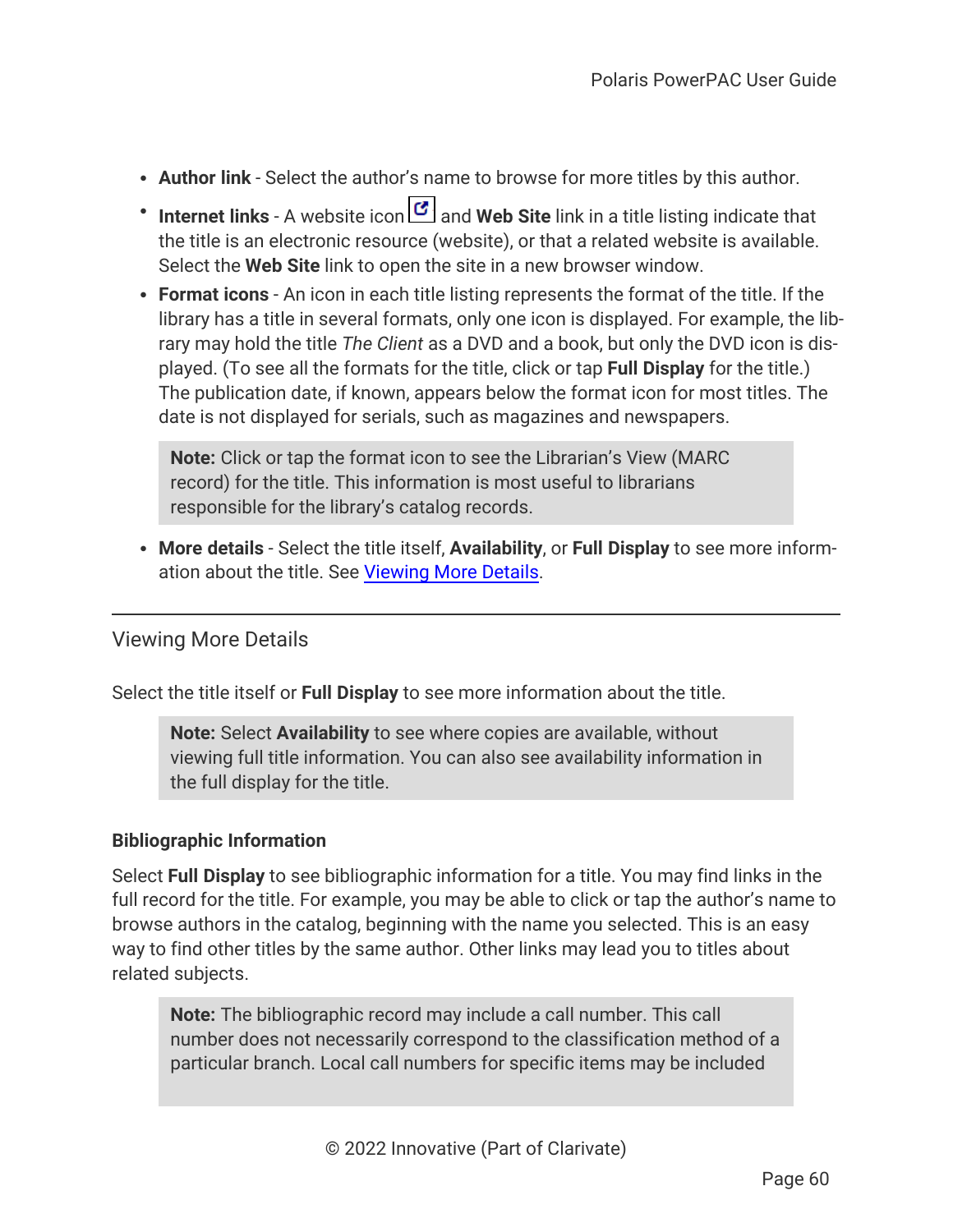in the availability list. Select **Availability** to see specific items and locations.

## **MARC Record (Librarian's View)**

You may see a **Librarian's View** option. Select **Librarian's View** to see the MARC record for the title. This information is most useful to librarians responsible for the library's catalog records. You can also select the format icon for the title to see the Librarian's View.

## **Additional Title Information**

Your library may subscribe to additional services—such as tables of contents, reviews, and summaries—for titles in your search results list. Select the title, the book jacket, or **Full Display** for a title in the search results list. Detailed information about the title is displayed. Scroll the page down and select an option below the title information to expand the option. You can click **Expand All** to open all at once, or **Collapse All** to close all the options.

**Summary, Reviews, Large Cover Images, Excerpts** - This type of information is displayed when you select the option. (**Awards** appear in a new browser window.)

**Tags, Other Editions, Similar Titles** - Select this option to open the Tag Browser. The Tag Browser displays the tags for your title, other related tags, and a list of titles that have been tagged with the same term you selected. Click or tap a title to search for the title in the library catalog, or select another tag to list titles that have been tagged with the new term.

**Tip:** You can also search for other tags. Type a term in the **Tag search** box and click or tap **Search**. The Tag Browser lists titles tagged with the term you typed.

**Link to NoveList** - Your library may offer Ebsco's NoveList® , a readers' advisory service for fiction titles. You can select a link to view additional information about a title in your search results, and do further searches for fiction within NoveList. When you select this link the NoveList website opens in a new window. Links to external resources such as

NoveList are marked by a web link icon  $\mathcal{C}$ .

**More titles like this** - Select this option to get a list of related titles available at the library. If your library offers related titles, you see a list of title links in the lower part of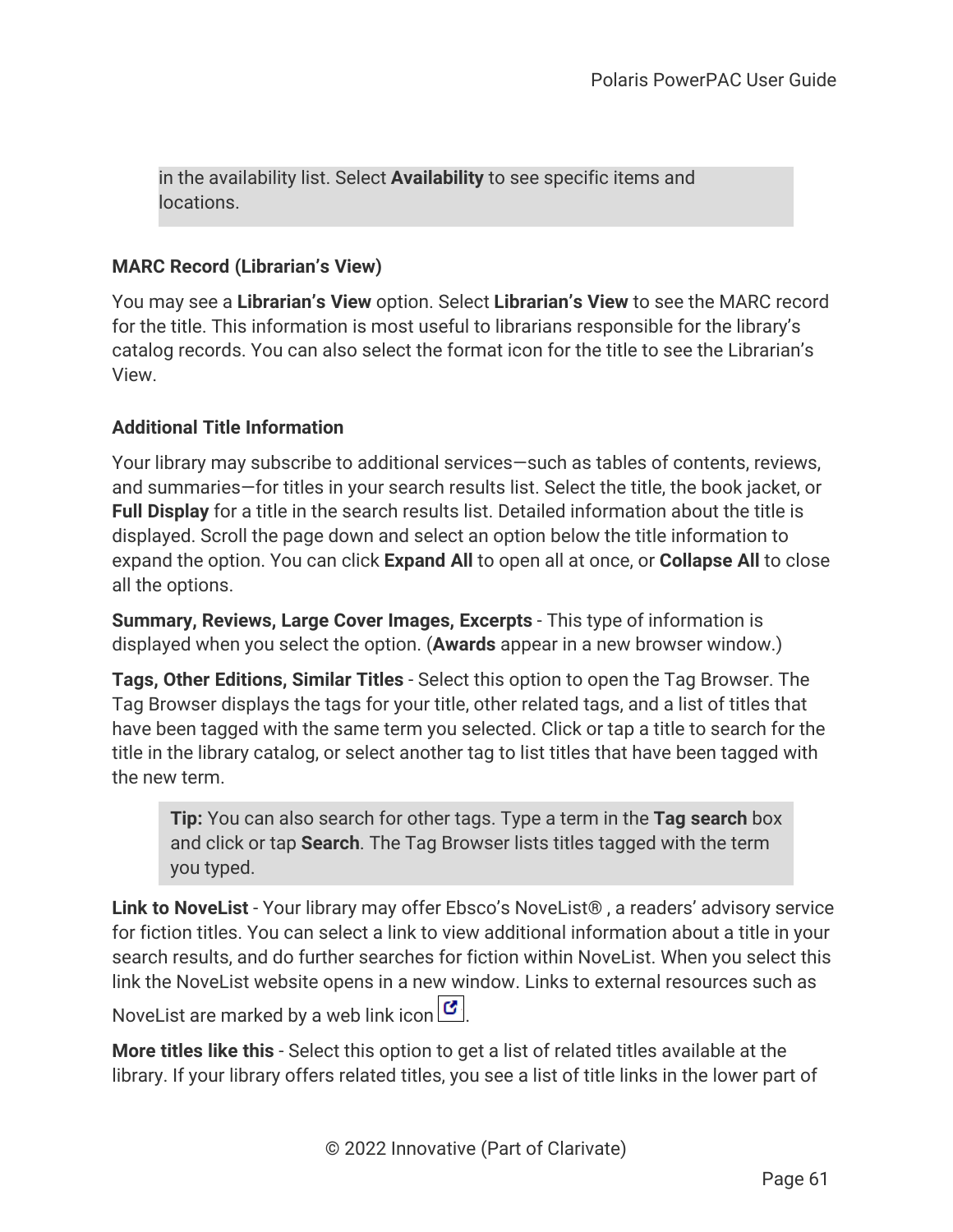the title information. The availability count is displayed for each title, and the list is sorted so that titles with at least one available copy in the system are listed first, and those with no available copies are listed last. The list is sub-sorted by relevance. You can select a title link to search for the title in the library. In the More Titles Like This list, you can select **Why This Title?** to display the reason for the title suggestion. When the reason is displayed, you can select the minus sign by the link to suppress the reason.

**More authors like this** - Select this option for a list of similar authors. Select an author link in the list to launch a browse search by that author in the catalog.

**Find similar titles** - This link takes you to a website where you can specify the characteristics of a title that interests you and get a list of similar titles available at the library.

### **Google Preview**

Google Preview is a book viewer for books that have previews in Google Book Search. You may see a Google Preview button for titles in your search results. When you click or tap the button, the preview is displayed in its own window. You can use the preview controls to page through the preview. Select **X** in the corner of the window to close the preview and return to your search results.

## **Recently Viewed Titles**

**Tip:** If you are working in the library and are concerned about your privacy, select **Turn off recently viewed titles** when you have finished using the catalog.

If you have looked at the full display for at least one title in your search results, your library may display a Recently Viewed Titles list at the side of (computer or tablet) or below (phone) title information or search results pages. The Recently Viewed Titles list displays titles you have already viewed, including the cover image, title, author, format icon, and publication date. You can click a title in the list to search for the title. The list is available for your current session. You can disable the feature for your session by selecting **Turn off recently viewed titles**. This action clears the list. You can start it again by selecting **Turn on recently viewed titles**.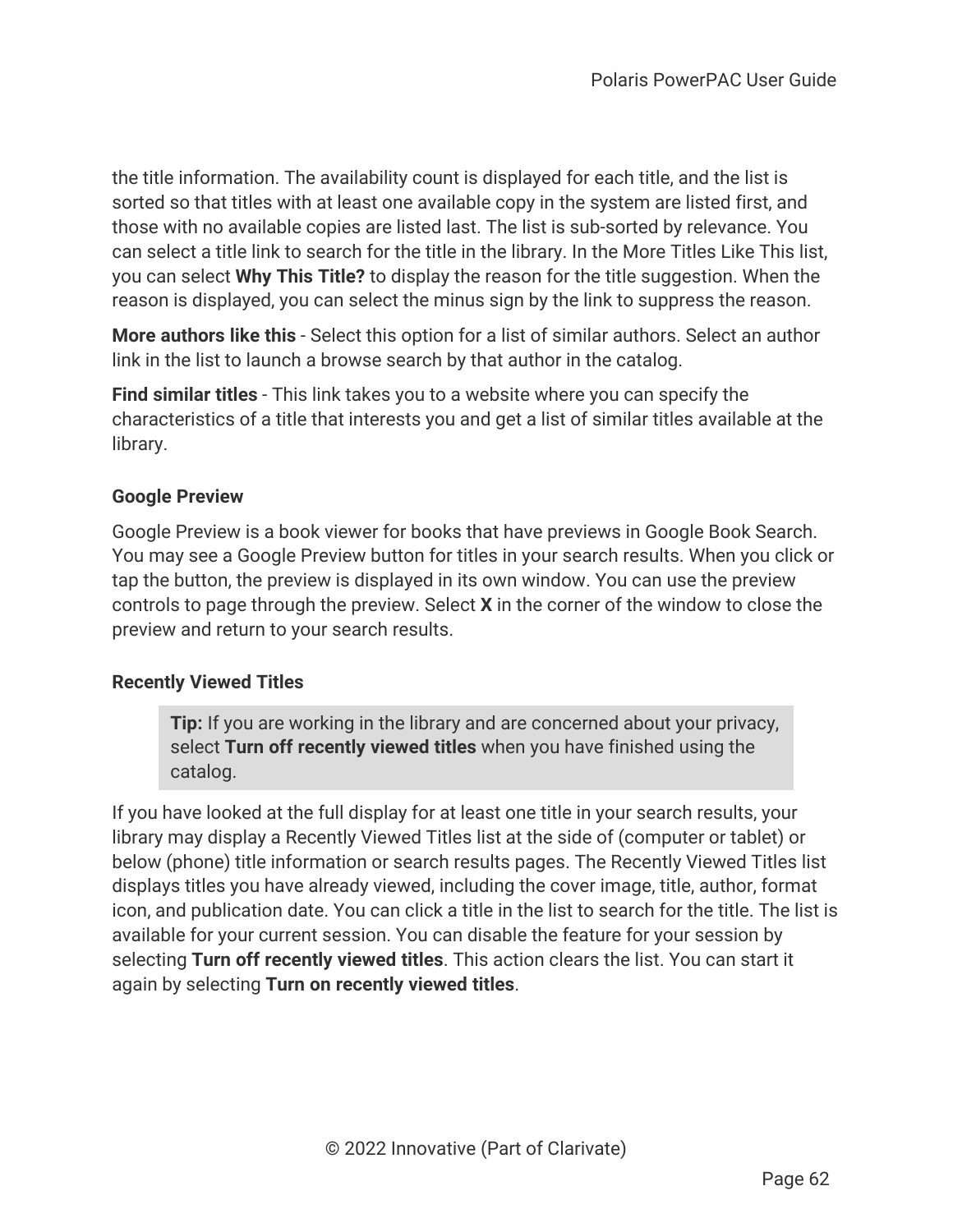# Availability

Select **Availability** for the title in your search results to get detailed information about where copies of a title are located, Availability information is displayed in a separate small window. You can select **X** in the corner to close the window.

Since there may be several copies of a title in the library or the library system, there may be more than one entry in the list. Each entry is a separate item. The entries are organized first by location, then by collection at each location. You can select the plus sign (+) to expand the listings for a location or collection, or select the minus sign (-) to hide them.

**Note:** The **Availability** button and availability information may not be displayed for certain types of materials, and are not displayed for titles found in remote databases (sources outside the library's own catalog).

For serials such as magazines or newspapers, a summary of what issues the branch keeps appears just below the branch name. Expand the list to see individual issues.

Certain items may be marked by special icons:

| Icon | <b>Description</b>                                                                                                                                                                                                                                                                                                                                                                                                                                                                              |
|------|-------------------------------------------------------------------------------------------------------------------------------------------------------------------------------------------------------------------------------------------------------------------------------------------------------------------------------------------------------------------------------------------------------------------------------------------------------------------------------------------------|
|      | You may be able to request that the library hold a specific copy of the title for<br>you. Select the icon to request a specific copy.                                                                                                                                                                                                                                                                                                                                                           |
|      | Some item information may include notes in which the library offers additional<br>information about items. Select the icon to view the notes.                                                                                                                                                                                                                                                                                                                                                   |
|      | Your library may allow you to send a text message containing the item's call<br>number to your mobile phone. When you select the Text It icon, a small window<br>opens. If you are logged in and your library account record includes a phone<br>number designated for text messages and a carrier, the <b>Phone number</b> and<br><b>Carrier</b> fields are already set. Otherwise, type the phone number to receive the<br>text message and select a carrier from the list. Then select Send. |
| €    | There is a charge to check out this item.                                                                                                                                                                                                                                                                                                                                                                                                                                                       |
|      | An item on reserve for a course is marked by the course reserve icon. Select the<br>icon to search for the course record.                                                                                                                                                                                                                                                                                                                                                                       |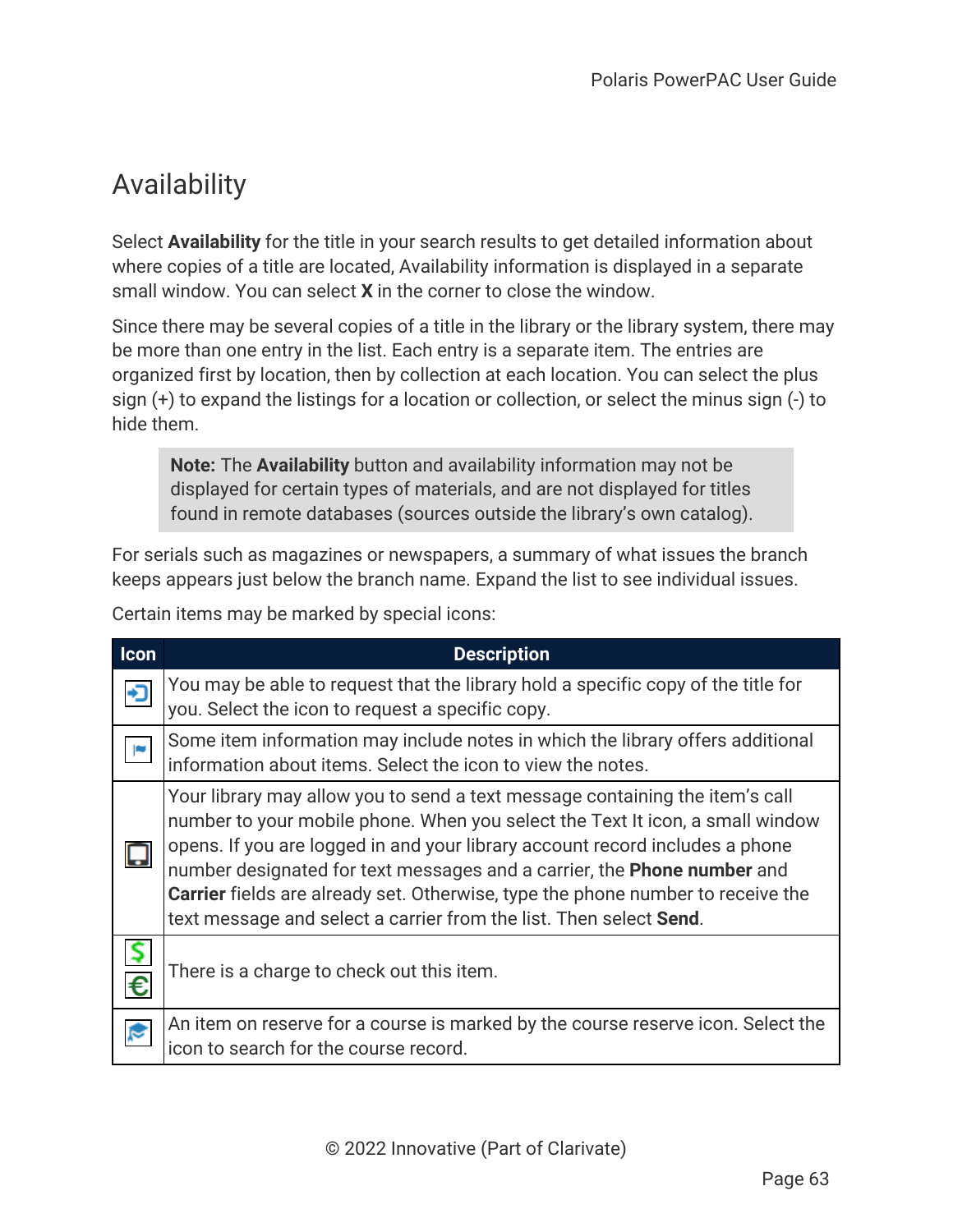**Designation column** - If you are viewing a periodical such as a magazine, a Designation column displays the volume number, issue, and date of each entry.

**Call numbers** - The availability list may display call numbers. These call numbers help to identify the shelf location of each item at the branch.

**Note:** You can see the same availability information in the full display for a title.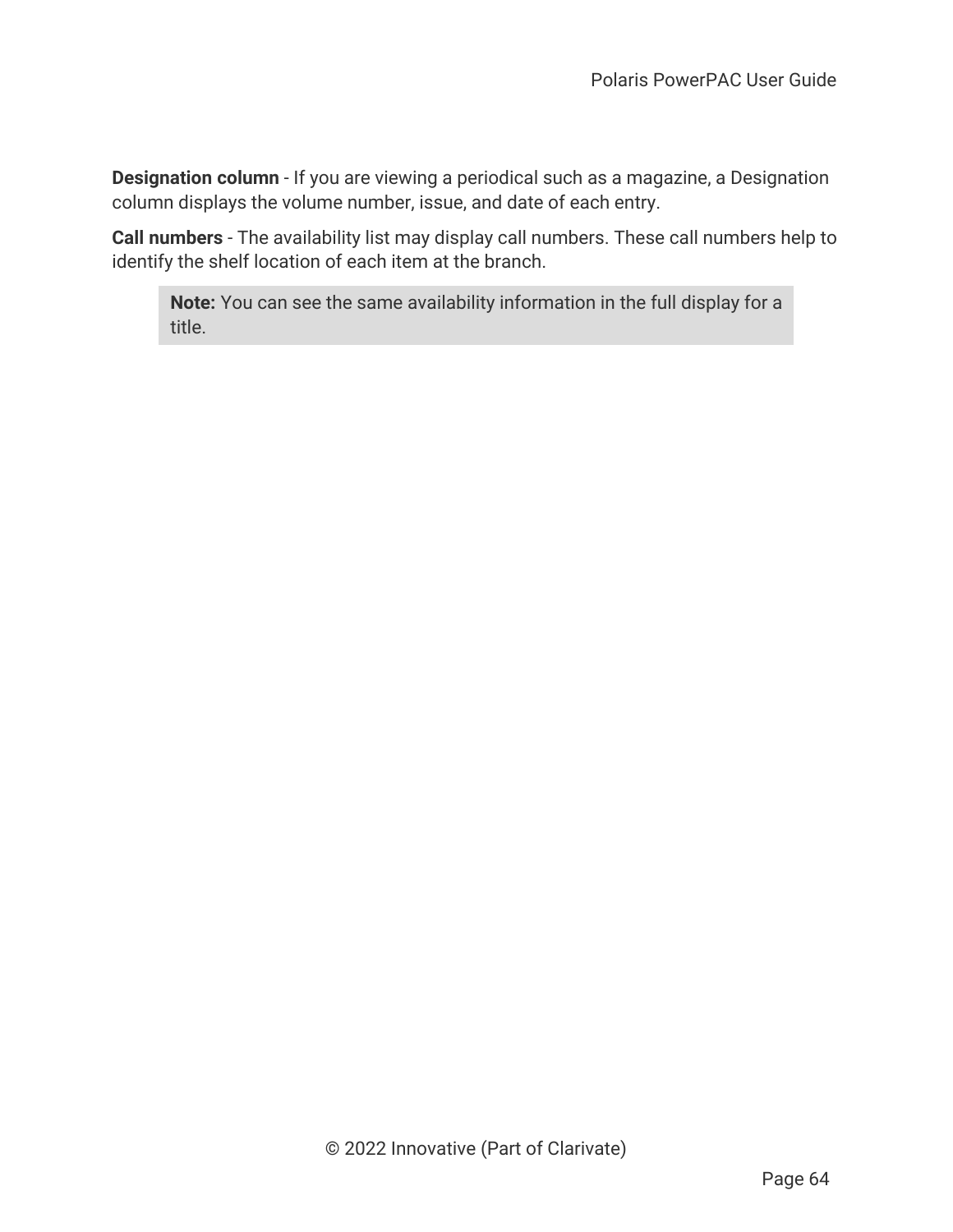# Locate Items With Map It!

Your library may offer a Map It! feature that provides a visual guide to the location of items in your search results list. The Map It! feature offers all the zoom, pan, satellite, and map imagery available in Google Maps.

## **To see a map of branch locations that have available items**

- 1. In your search results list, select the title, **Availability** or **Full Display** for the title, or the book jacket image to see more information about the title. Detailed information about the title is displayed.
- 2. Select **Map It!**. A map displays markers for branch locations that have available items.

Markers for branches with items that are currently In display the number of copies in, while blank markers indicate branches that have no copies currently in. Noncirculating items are included in the availability counts, so a marker with a number does not necessarily mean that an item can circulate outside the library. A text key explains the meaning of the markers.

- 3. Click or tap a branch marker to see the branch's address, hours, and details about the availability counts at that branch.
- 4. Click or tap **Get Directions** in the hours window to get directions to the branch from any address. Simply enter your address and select **Go!**. (If you are logged in, the address from your library record is already filled in, but you can change it.)

# Accessing Digital Collection Materials

Your library may provide digital collections that you can search in the same way that you search for other materials, then access the digital materials online. Materials in the digital collections may include images, video clips, sound files, and text files. If you want to limit your search results to digital collection materials, select **Digital Collection** in the **Limit by** box when you set up your search.

In your search results, the digital collection icon  $\Box$  identifies digital collection materials. If the material is a single image, you see a small version of the image.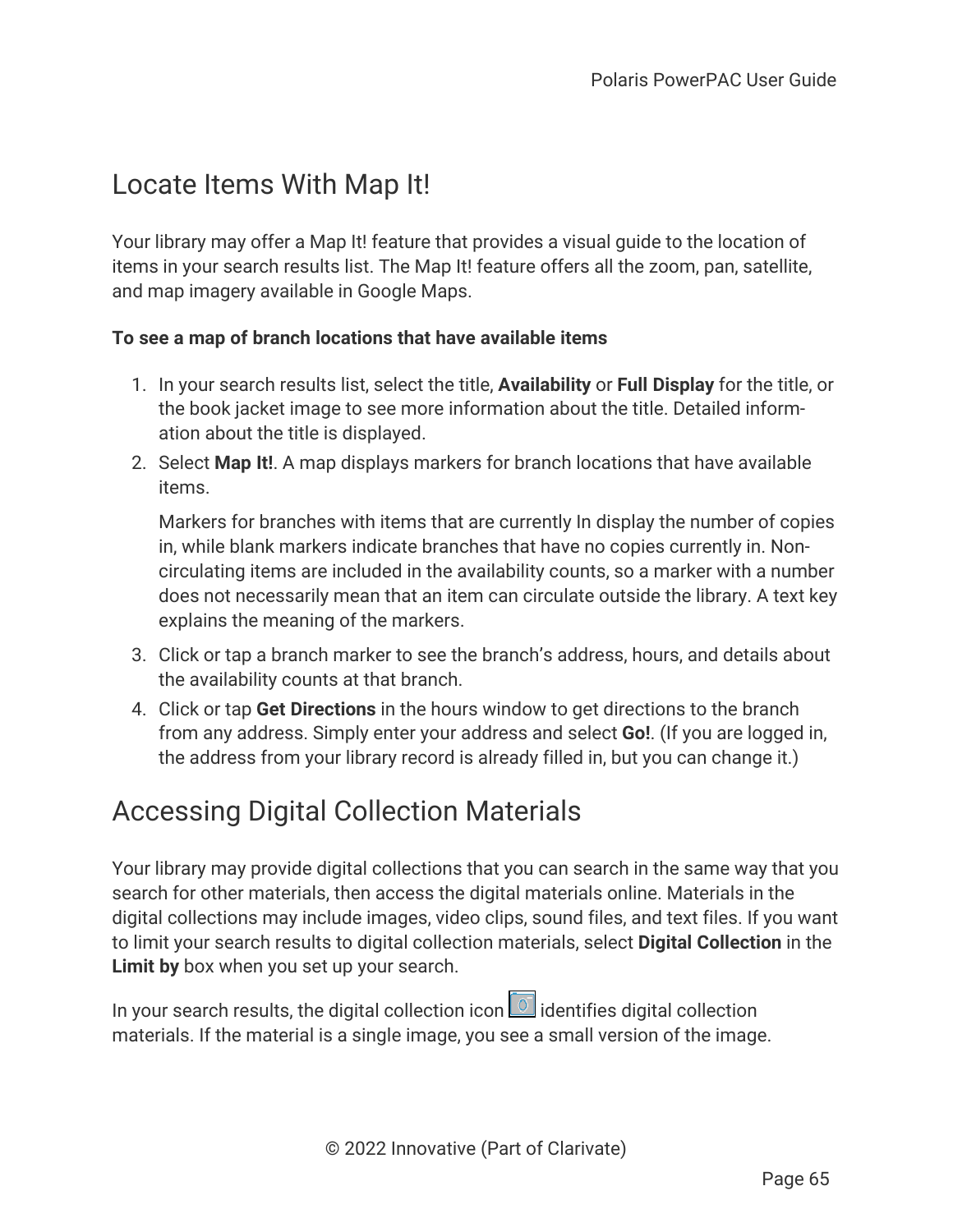Select **Full size image** to view a bigger version of an image. Sound files and video clips are played on your device's default media viewer program.

Multiple items may be associated with one digital title. You can select the link **Click here to see thumbnail images** to see small versions of all the items, and select an item to see more information about each item. You can select any small image to see the full size version or play the sound file or video clip. Or select **Full Description** to see the multiple items associated with the Digital Content title.

The library may make some of its digital collection materials freely available, while restricting access to others.

### **Important:**

Digital materials may be protected by copyright. Read copyright information carefully or contact your library for information about copyright restrictions.

See the following topics:

- Request access to [restricted](#page-70-0) digital materials.
- [Purchase](#page-71-0) access to digital materials.
- <span id="page-70-0"></span>• View and [download](#page-72-0) previous shopping cart items

Request access to restricted digital materials

## **To log in to view restricted materials, and request access if necessary**

When you click or tap a digital item image, you may see a message telling you that you must log in.

- 1. Select **OK** on the message. The log-in form is displayed.
- 2. Type your user name or barcode and your password, and select **Log In**.

The page returns to your search results. If you already have permission to access the item, you can select the item now. If you do not have access permission, the Request Access window opens.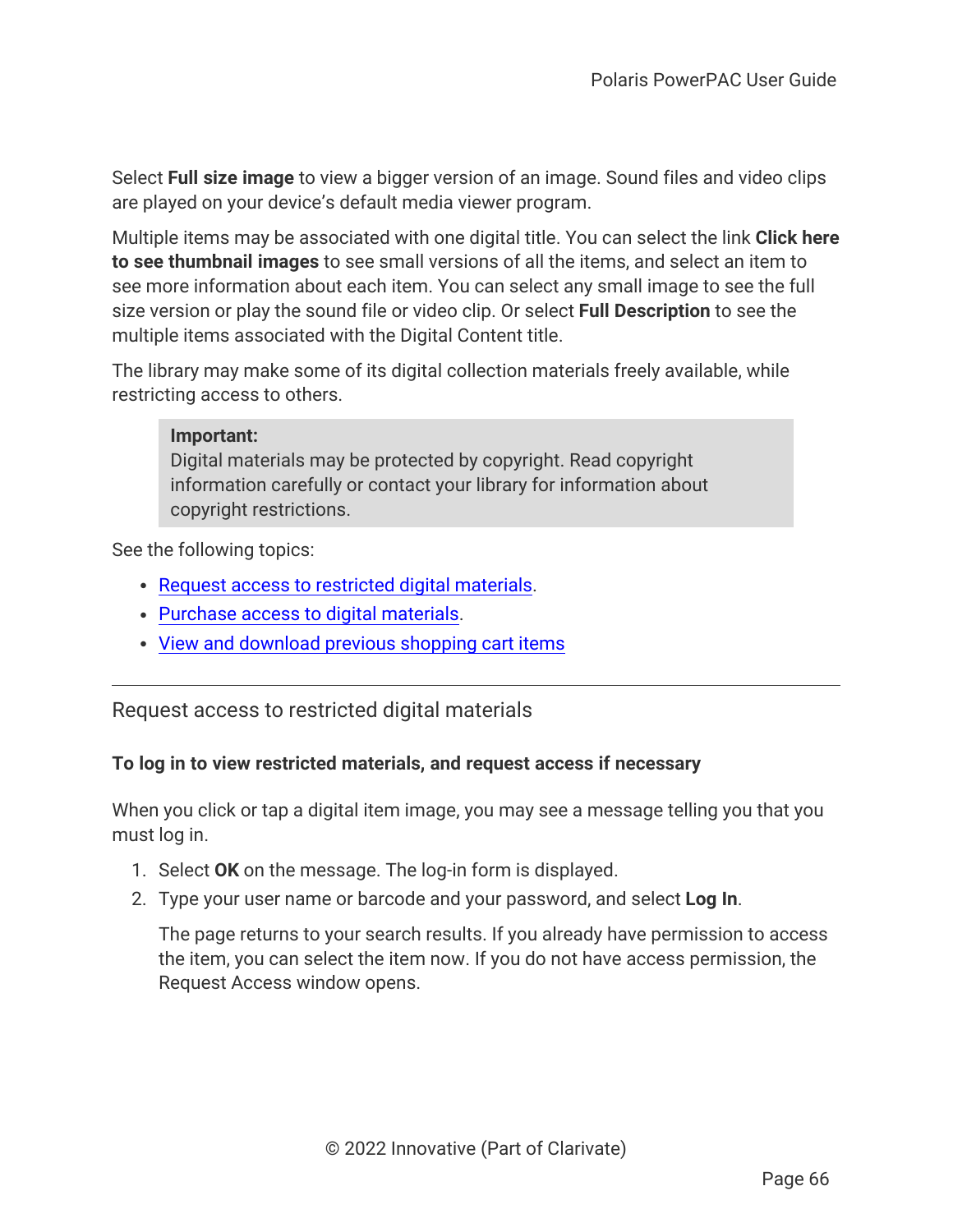The Request Access window notes the cost, if any, associated with the item. Once you have permission to access an item with a cost, you can purchase it if you wish. There is no cost associated with requesting permission to access the item.

- 3. Select the reason you are requesting the item.
- 4. (Optional) Type an explanatory note in the **Additional information** box.
- 5. Read the terms and select **Yes, I agree**.
- 6. If you selected **Yes, I agree**, select **Request Access**. A message indicates that the request has been placed.
- 7. Select **X** in the corner of the window to close the window.

If your library record includes an email address, you will receive a message when access has been granted. If the library has no email address for you, you will be contacted by other means. When you have been granted access to the material, you can search for and access it through the library catalog.

<span id="page-71-0"></span>Purchase access to digital materials

Certain digital materials in your search results may be available by purchasing access to them. You can add one or more items to an online shopping cart, then review your cart contents and pay for access to the items with a credit card.

### **To purchase access to digital materials**

- 1. Log in to your library account.
- 2. Search for the digital collection materials.
- 3. In the search results display, select the **add to cart** link for the item you want to access. The Add item to your shopping cart window opens.
- 4. Read the terms and select **Yes, I agree**.
- 5. Select **Add to shopping cart**. A message indicates that the item has been added.
- 6. Select **X** in the corner of the window to close the window.
- 7. Repeat steps 2-6 to continue to add items to the shopping cart.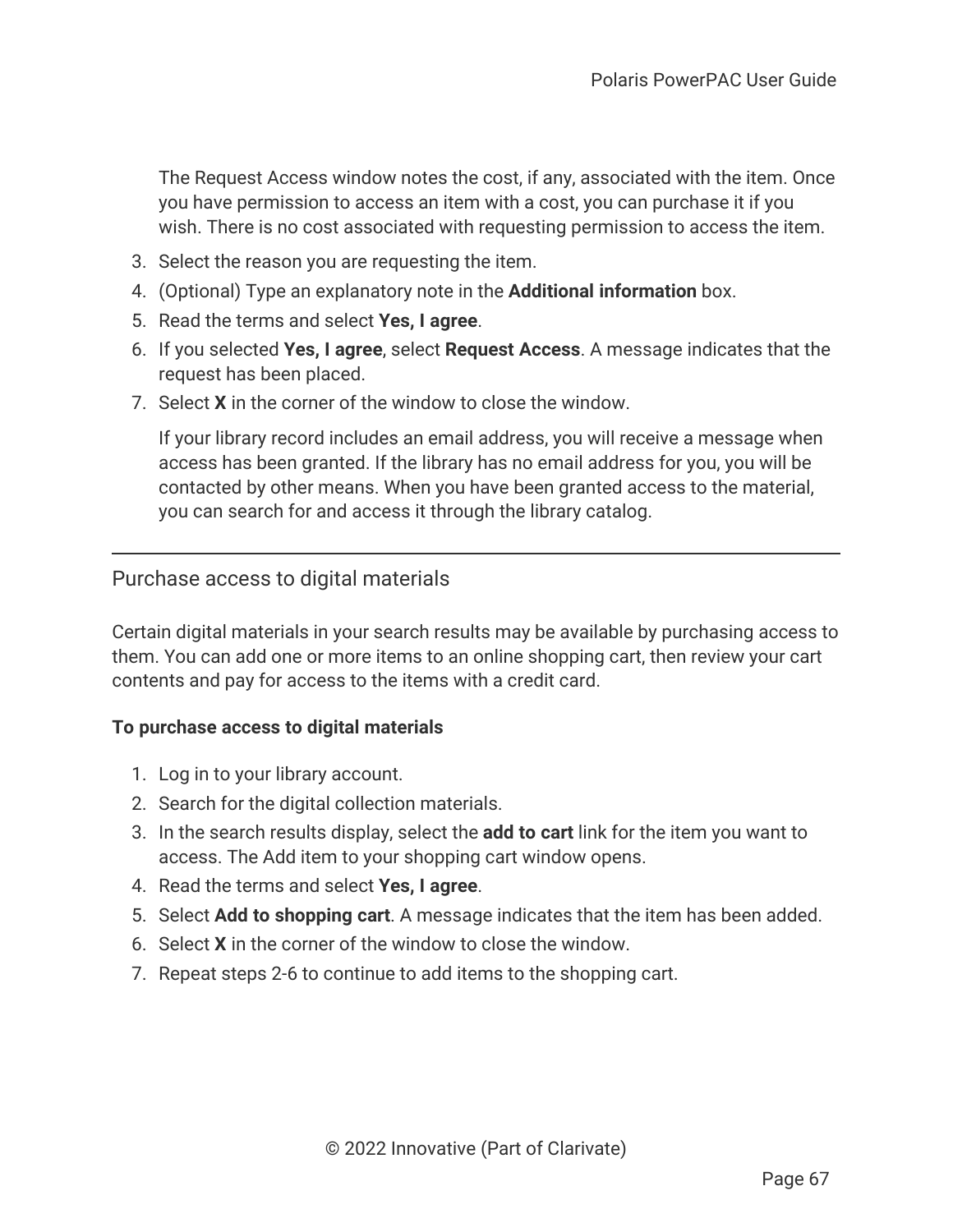### **To view your shopping cart**

1. Select **My shopping cart** on the **My Account** menu.

**Note:** To delete an item from your cart, select **X** next to the item.

2. To pay for access to the items in your cart, select **Proceed to Checkout**.

The Shopping Cart Payment form is displayed. Information in the address fields is taken from the address recorded in your library account. If your credit card billing address is different, change the address in the address fields to match your billing address.

- 3. Supply the required information in the fields marked by an asterisk (**\***). Unmarked fields are generally optional.
- 4. If you want an email receipt for your payment, supply an e-mail address.
- 5. Your library may require a card security code for certain types of credit cards. Select **Help** by the **Card Security Code** box to locate this code on your credit card.
- 6. Select **Next**. The Payment Verification form opens.
- 7. If the information is correct, select **Submit Payment**.
- 8. If you need to correct the information, select **Previous** to go back to the Payment form, then submit the payment again. When the payment is successfully submitted, a confirmation page is displayed.
- 9. You can now search for and access the items.

View and download previous shopping cart items

### **To view and download items from previous shopping cart transactions**

- 1. Select **My Record** on the **My Account** menu and log in.
- 2. Select **My shopping cart** on the **My Account** menu. The Shopping cart page is displayed. It shows the current shopping cart contents, if any, and your previous transactions.
- 3. To see more information about a previous transaction, clcik or tap the information icon by the transaction. The transaction details (**Contents of shopping cart**) are displayed.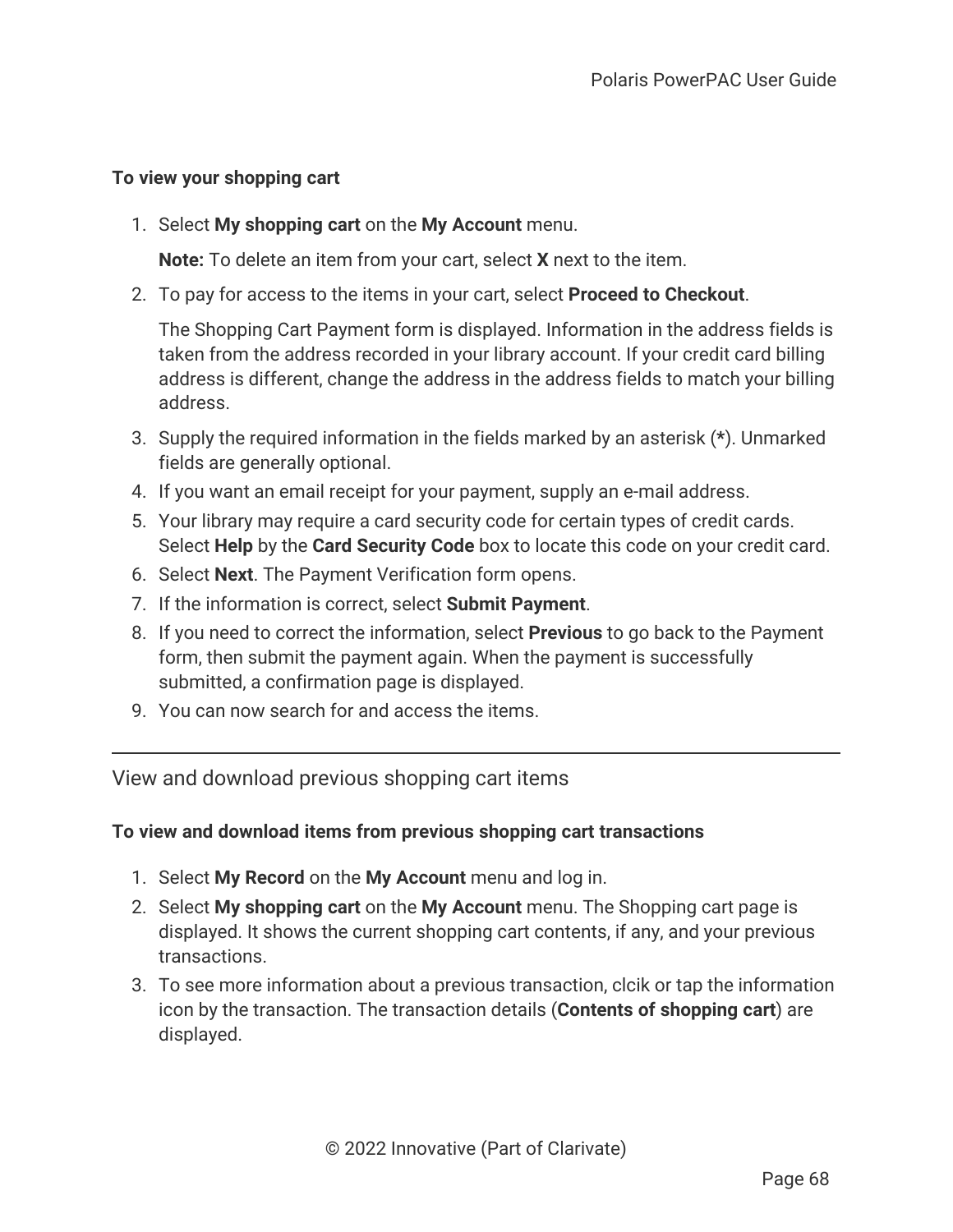- 4. To download an item, select the file name link in the **Contents of shopping cart** section. The copyright notice appears.
- 5. Select **Yes, I agree**, and select **Download**. Previewing and downloading instructions appear. Follow the instructions to preview or download the item.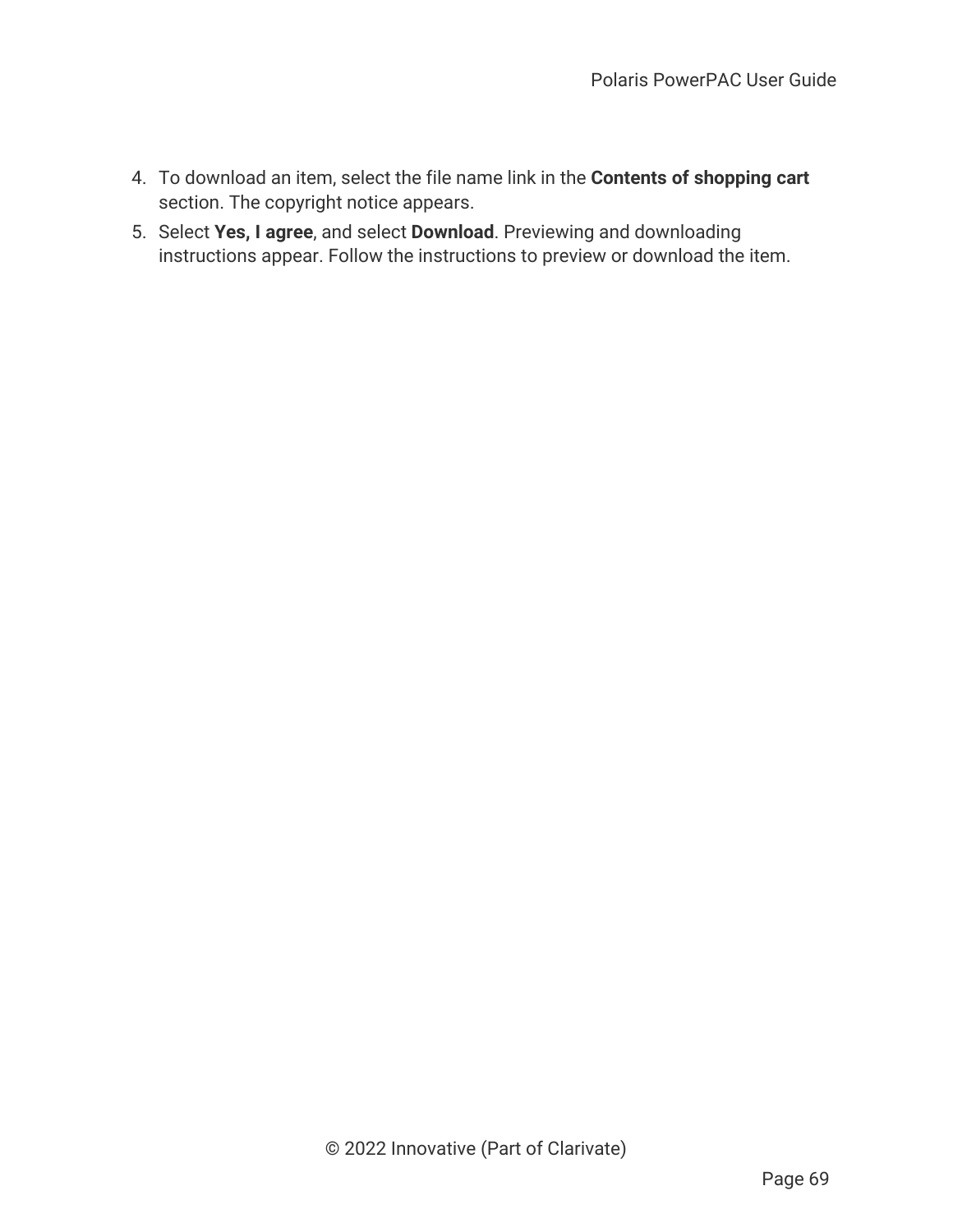# <span id="page-74-0"></span>Saving Results with Title Lists

You can use title lists to gather and save information from your search results. You can create a working title list from your current search results, print your list, send it by email, or save it to an outside device. You have the following format choices for your lists:

- Brief bibliographic display Can include availability information
- Full bibliographic display Can include availability information
- Chicago Manual of Style bibliography Check the requirements of your school, college, or journal. If you print or save the list in this format, you may need to edit it to match specific requirements.
- American Psychological Association (APA) bibliography Check the requirements of your school, college, or journal. If you print or save the list in this format, you may need to edit the format to match specific requirements.

Your working title list is available for your current session only. However, if you have a library account, you can create and save multiple title lists. When you log in, you can see and work with your saved lists.

In working and saved lists, you can select multiple titles and move or copy them from a working list to a saved list. You can also move or copy titles among many saved lists. Once you have saved a list, you can print, email, or save to disk any single list pages, and you can email the entire list. You can also select single or multiple titles to place hold requests on the selected title or titles, if your library offers this feature.

See the following topics:

- Saving [Results](#page-74-0) with Title Lists
- Save a title list in your library [account](#page-76-0)
- Save a title list page to a [computer](#page-77-0) drive or disk
- Print a title list [page](#page-78-0)
- Send a title list by [email](#page-79-0)

### **To create and edit a working title list from your current search results**

1. In the search results display, locate the title you want to add to the title list, and click **Add to List**. The title is added to **My Lists** at the side (computer or tablet) or bottom (phone) of the page.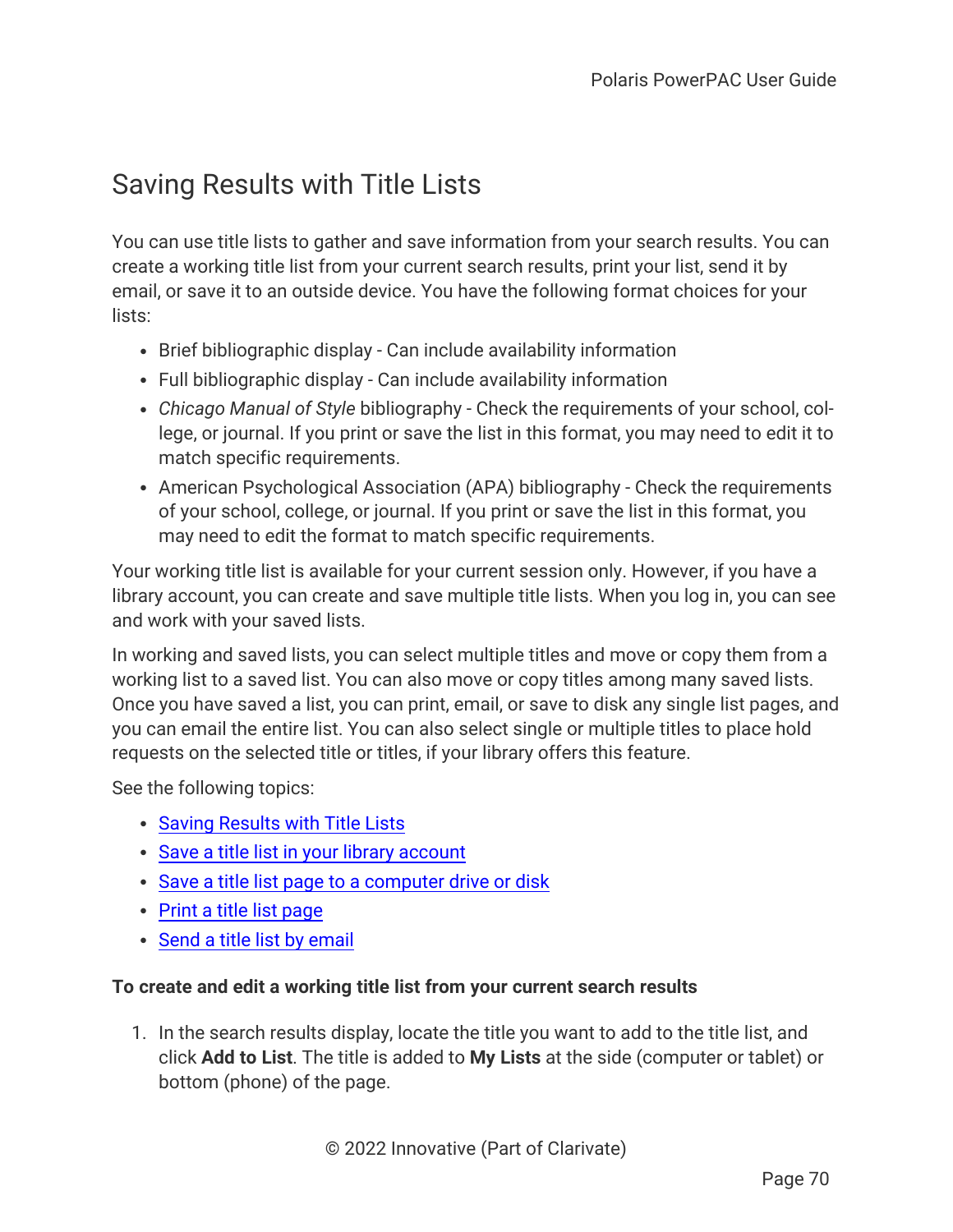In the search results, a **Remove** link appears. You can click **Remove** to take the title off the working title list.

- 2. Repeat step 1 to add titles to any of your saved lists.
- 3. To view information about the titles in the working title list, click **Full Display**. The details for that title open in a new page in Brief Bibliographic display format.

**Note:** Each title in your title list is a link. You can select a title to launch a search for the title in the library catalog. (This feature does not apply to titles you may have added from databases other than your library catalog.)

- 4. To change the display format, select a format in the **Format** list. If you select **Brief Bibliographic** or **Full Bibliographic**, you can choose to include availability information for each title. Select **Local Availability** or **System Availability** from the **Include Availability** list.
- 5. To change the number of titles displayed on the page, select the **per page** box and select a number.
- 6. To change the sort order, select the **Sort** box and select a sort order.
- 7. If you want to delete one or more titles from the working title list, do one of the following
	- **•** To delete all the titles and the list, select **Delete List** at the top of the title list, or select **Clear list** in the working list summary at the side or bottom of the page.
	- <sup>l</sup> To delete titles from the list one at a time, select **Remove** beside each title you want to delete.
	- To delete multiple titles from the title list, select the check box by each title you want to delete. Then select **Remove selected** at the bottom of the list. The titles are removed from the title list.

**Important:** The working title list remains visible until you delete all the titles on it, log out (if you have logged in), or close the browser window. If you are using the online catalog in the library and are concerned about your privacy, delete the working title list before you leave the library computer.

If you want to use your working title list after your catalog session, you can save, print, or send it using the following procedures: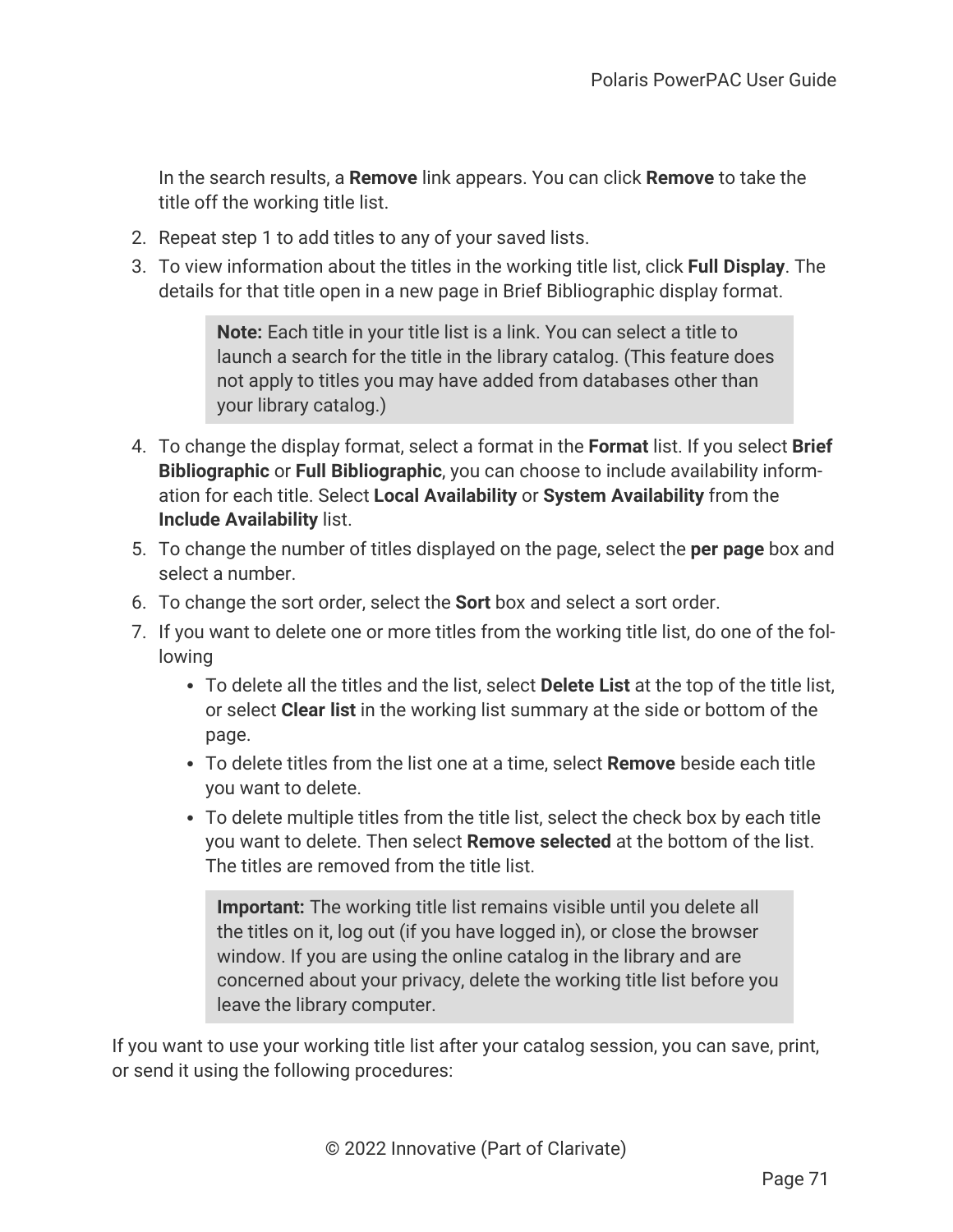- Save a title list in your library [account](#page-76-0)
- Save a title list page to a [computer](#page-77-0) drive or disk
- Print a title list [page](#page-78-0)
- Send a title list by [email](#page-79-0)

### <span id="page-76-0"></span>**Save a title list in your library account**

If you are a registered library user, you can log in to copy or move any titles from a working title list to a title list that is saved in association with your library account. You can have multiple saved title lists for different purposes; they are available to edit and work with when you log in to the online catalog.

### **To create a title list that is saved with your library account**

- 1. From a set of search results, create a working title list. See Saving [Results](#page-74-0) with Title [Lists.](#page-74-0)
- 2. Go to the Working List page. Find the working list and click the **Show list details...** link.
- 3. Click **Log in** link at the top of the title list.
- 4. Type your username or barcode and password and click **Log In**. The working list page opens.
- 5. At the top of the title list, click the **Create new saved title list** link. The new list form appears.

**Note:** If you have already saved title lists to your library account, these are displayed on the form and at the side or bottom of the page, under **Saved Title Lists**. You can also select **Create new saved list** in this area to create a new list.

6. Type a name for your new list and click **Create List**. The name cannot contain the following: plus sign, single quote, double quotes, or backslash (**\**).

The working list is again displayed in the center of the page.

7. To add titles to your new saved list, select the titles in the working list, and then use one of the following methods:

> **Note:** To select all the titles on the page, select the check box beside the title count at the top or the bottom of the list.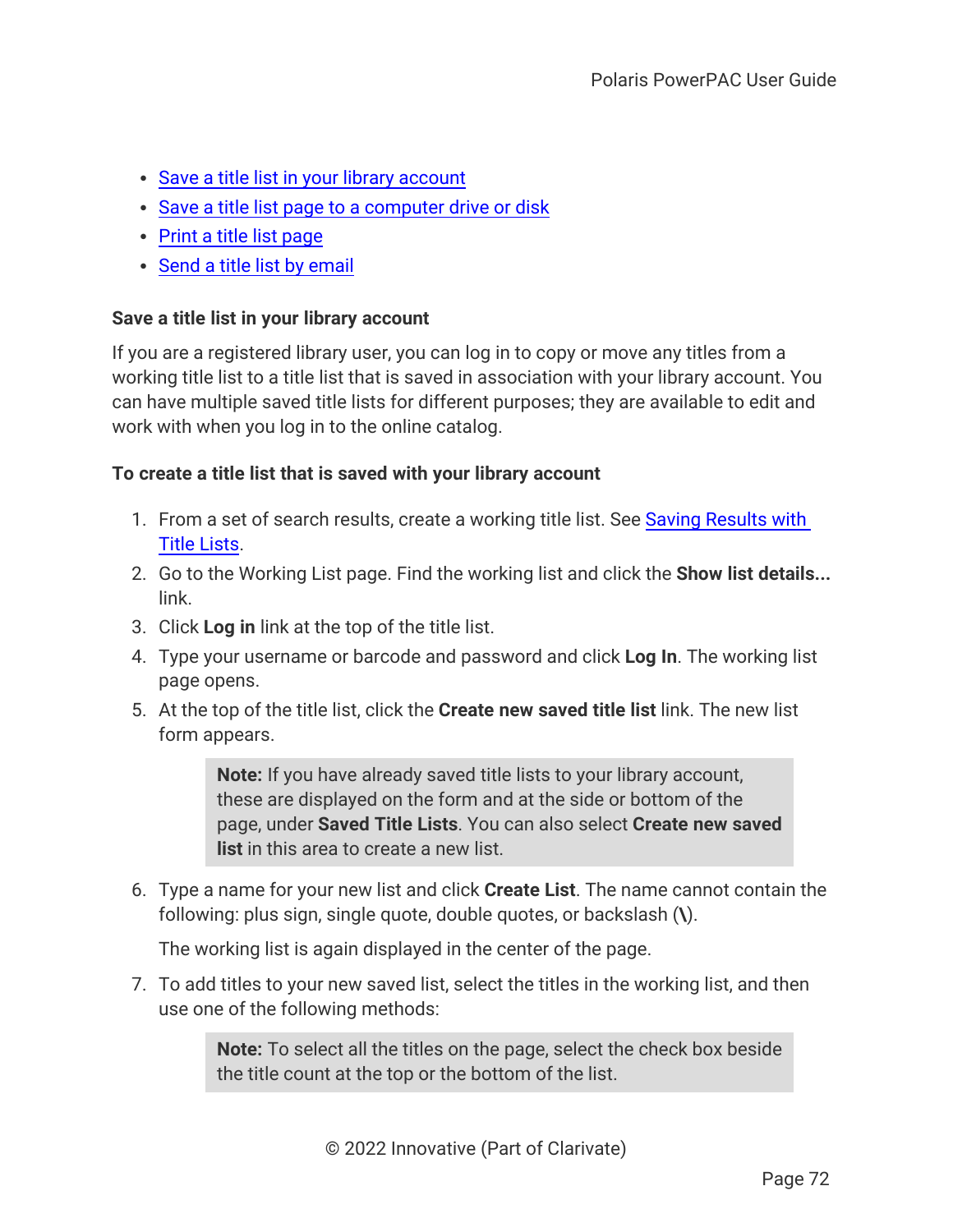- Copy titles from the working list to the saved list. Select the titles in the working list, select the saved list in the **Please select a list** box, and then click **Copy Selected To.** The titles you copy remain on the working list, but they are also added to the saved list.
- Move titles from the working list to the saved list. Select the saved list in the **Please select a list** box, and then click **Move Selected To**. The titles you move leave the working list, and are added to the saved list.

### **See also**

- <sup>l</sup> **Editing saved lists** You can delete saved lists and copy and move titles from one list to another using the procedures described in Saving [Results](#page-74-0) with Title Lists and Save a title list in your library [account](#page-76-0). To display and work with saved lists, log in to your library account. The saved lists are displayed in the My Lists section at the side (computer or tablet) or bottom (phone) of the page, and you can click or tap a saved list to display the titles.
- <sup>l</sup> **Add a title directly to a saved list** If you are logged in, you can save a title from search results directly to a saved list. When you have at least one saved list and you select **Add to list** for a title in your search results, you can select where to save the title. (You can also create a new saved list by this method. Select **New List** from the options.)
- Save a title list page to a [computer](#page-77-0) drive or disk
- Print a title list [page](#page-78-0)
- Send a title list by [email](#page-79-0)

### <span id="page-77-0"></span>**Save a title list page to a computer drive or disk**

If you are working from a remote device, you can save the current page of your working title list or a saved title list to any available drive. If you are working at a computer in the library, confirm that the library permits you to save files.

**Note:** You can only save the currently displayed page with this method. If you need the entire list, email it. See Send a title list by [email](#page-79-0).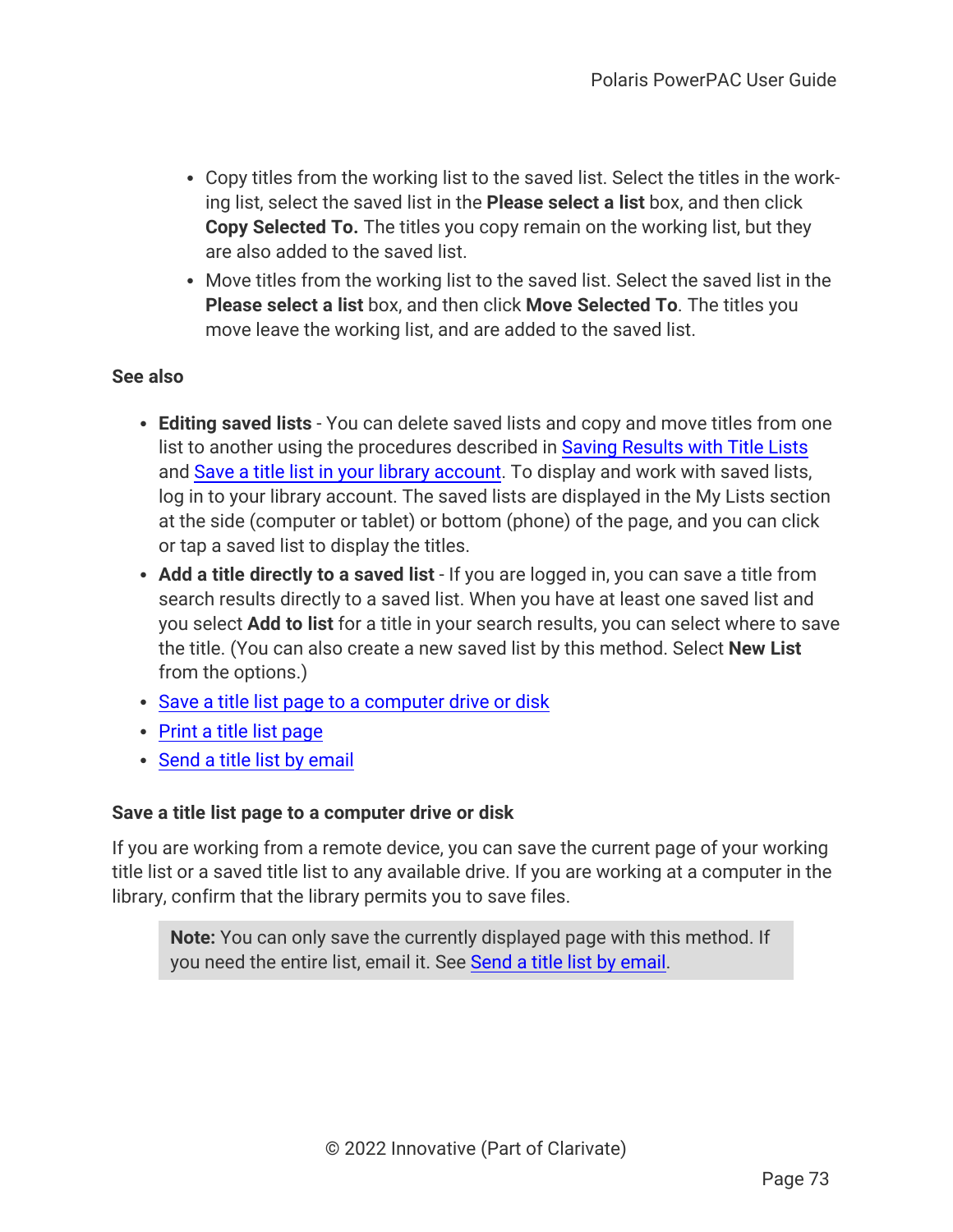## **To save a title list page**

- 1. Display the title list you want to save, using one of the following methods:
	- <sup>l</sup> **Working title list** At the bottom of the working list, select **Show list details**.
	- **Saved title list** Log in to your library account if you have not already done so. Select **My Account** > **My Lists**, then click or tap **Saved Title Lists** if the option is not already expanded. The saved lists are displayed , and you can select the list you want.

The titles on the list are displayed.

- 2. Select the page you want to save.
- 3. To change the display format, select a format in the **Format** list. The title list is displayed in the selected format.
- 4. Select **Printer Friendly** at the top of the title list. The title list is again displayed in the selected format, but in the printer-friendly view. Extra page information has been removed.
- 5. Right-click in an empty space in your browser window and select **Save as** (or **Save Page As**, if using the Firefox browser).

The Save As dialog box appears.

6. Select the location in which to save the title list.

**Note:** In the library, you may be limited to saving files to the disk drive or a portable storage device. In this case, insert a disk or portable storage device.

- 7. Select the file format in the **Save as type** box. You can save the title list as an HTML file viewable in a web browser, or as a plain text (.txt) file.
- 8. Type a name for the title list file in the **File name** box.
- 9. Select **Save** to complete the save operation.
- 10. Select **Back to Title List** to return to the My Lists view.

### <span id="page-78-0"></span>**Print a title list page**

If you are working from a remote device, you can print a title list page on any available printer. If you are working at the library, confirm that the library permits you to print, and determine which printer the library allows you to use. Your library may also charge a fee for printing.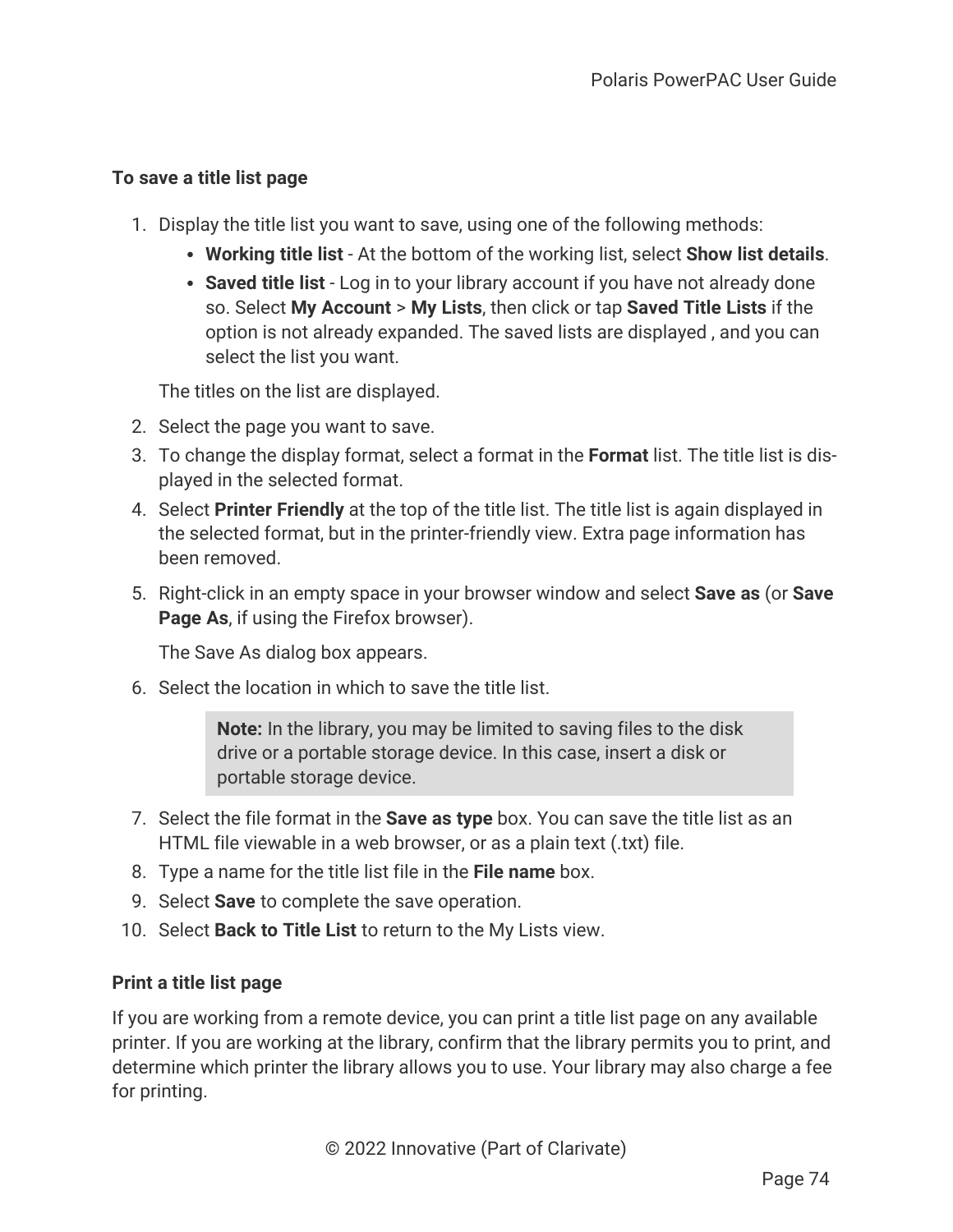## **To print a title list page**

- 1. Display the title list you want to print, using one of the following methods:
	- <sup>l</sup> **Working title list** At the bottom of the Working List, select **Show list details**.
	- **Saved title list** Log in to your library account if you have not already done so. Select **My Account** > **My Lists**, then click or tap **Saved Title Lists** if the option is not already expanded. The saved lists are displayed , and you can select the list you want.

The titles on the list are displayed.

- 2. Select the page you want to print.
- 3. To change the display format, select a format in the **Format** list. The title list is displayed in the format you selected.
- 4. Select **Printer Friendly** at the top of the title list. The title list is again displayed in the format you selected, but in the printer-friendly view. Extra page information has been removed.
- 5. Select **Print Page**. The printer selection dialog box opens.
- 6. Select the printer to use.
- 7. Specify the number of title list copies to print in the **Number of Copies** box, and select **OK** to confirm your printer settings.
- 8. Select **Print**. The printer dialog box closes and your title list page is printed.
- 9. Select **Back to Title List** to return to the title list.

## <span id="page-79-0"></span>**Send a title list by email**

If you are working from a remote device, you can send a title list page or your entire title list by email to anyone. If you are working at the library, and the library permits you to send email, sending the title list to yourself is a good way to keep title information without printing or saving it.

**Note:** If your list is very large it may exceed the email size limit and you will see a message. If this happens, email individual pages from your list as described below.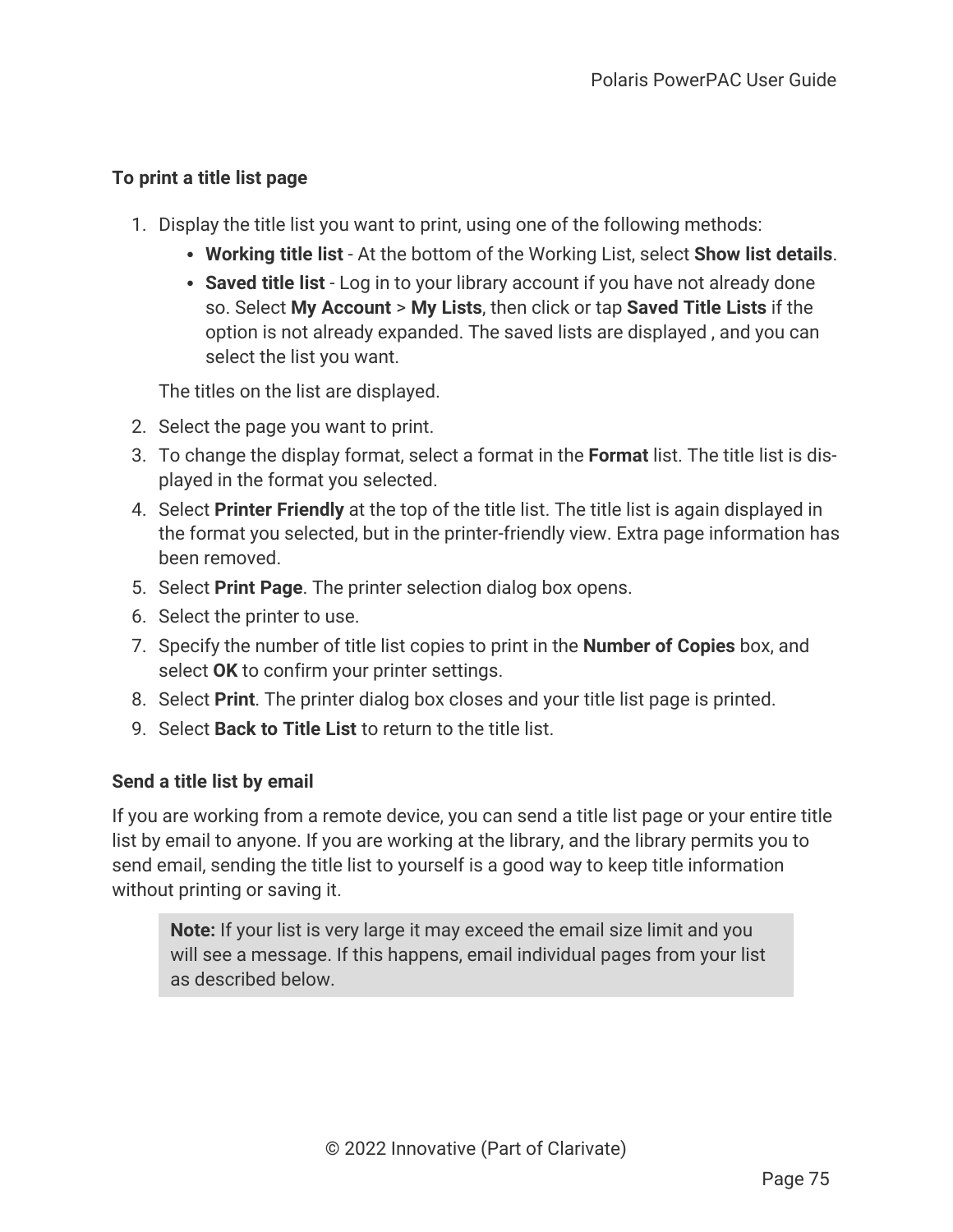## **To send your title list by email**

- 1. Display the title list you want to send, using one of the following methods:
	- **Working title list** At the bottom of the working list at the side of the page, select **Show list details**.
	- **Saved title list** Log in to your library account if you have not already done so. Select **My Account** > **My Lists**, then click or tap **Saved Title Lists** if the option is not already expanded. The saved lists are displayed, and you can select the list you want.

The titles on the list are displayed.

- 2. If you plan to email only one page, select the page you want to email.
- 3. To change the display format, select a format in the **Format** list. The title list is displayed in the format you selected.
- 4. Select **Email List** at the top of the title list. The title list is again displayed in the format you selected, but in the printer-friendly view. Extra page information has been removed.
- 5. Type the destination email address in the box by the **Email Page to** and **Email All to** options.
- 6. Select **Email Page to** send only the current page or select **Email All to** to send the entire list. The title list is sent by email to the destination address. A message at the top of the My Lists view informs you that the email has been sent.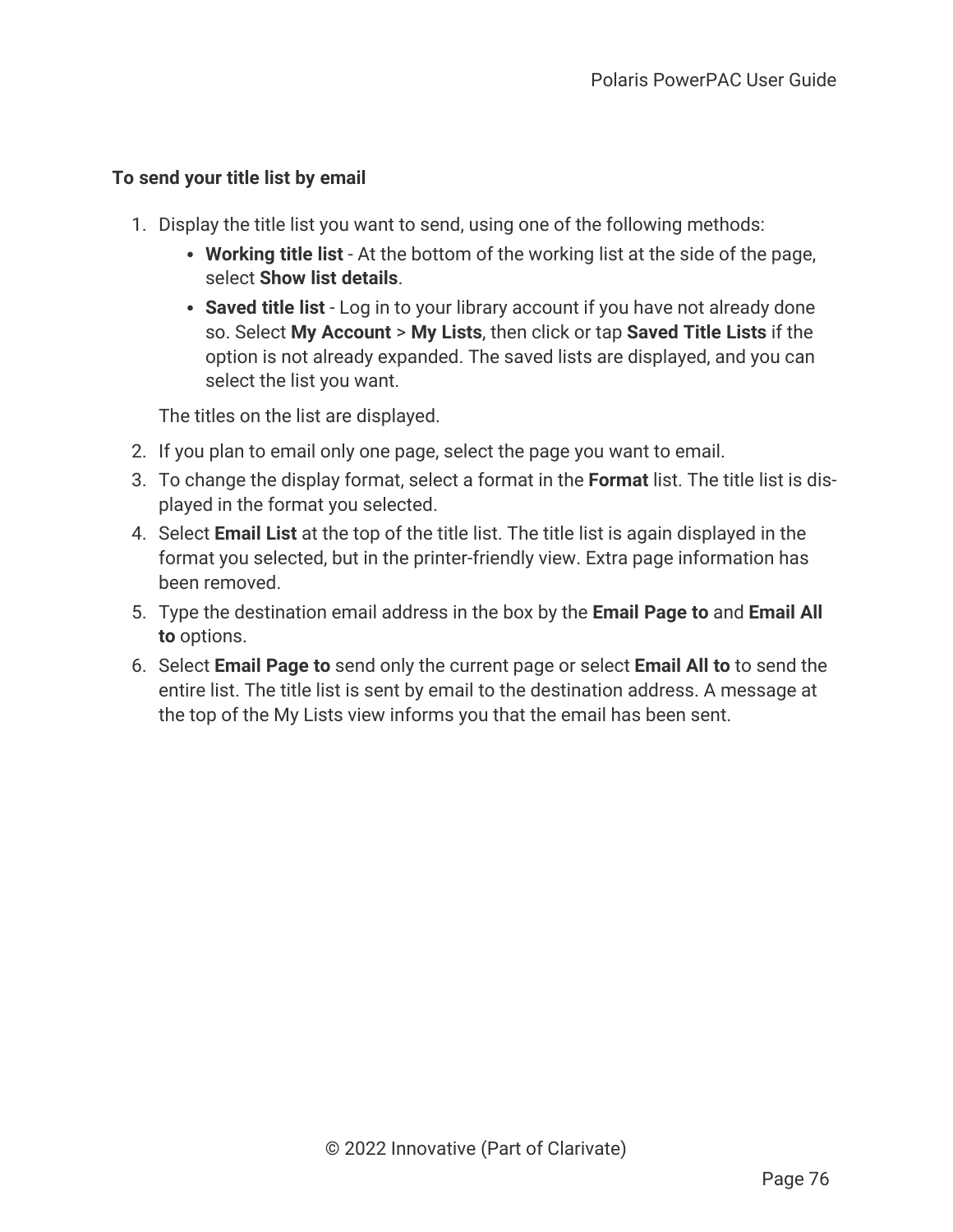## Sharing Search Results

Depending on the options your library offers, you may be able to share bookmarks to titles and participate in ratings and reviews.

Bookmarking and Sharing (Social Bookmarks)

Social bookmarking is a method for Internet users to share, organize, search, and manage bookmarks of web resources. Your library may allow you to share bookmarks to titles in your search results on over 200 sites that support social bookmarking, such as Facebook™, Twitter™, and Digg™. When someone clicks the link on your social network site, a search for the title is launched in the library catalog. If your library provides this feature, you can see Share features when you hover the cursor over a book jacket image in your initial search results. The same features are available in the full display for a title.

- Select an icon to email title information or share the information on the websites represented by the icons.
- $\cdot$  To see more sites, select the plus icon  $\left| \cdot \right|$ .

Reader Ratings and Reviews

Your library may provide reader ratings and reviews for titles in your search results. Ratings and a link for reviews are displayed beside the title information in your search results. Click or tap the review link and follow the instructions to read or write reviews.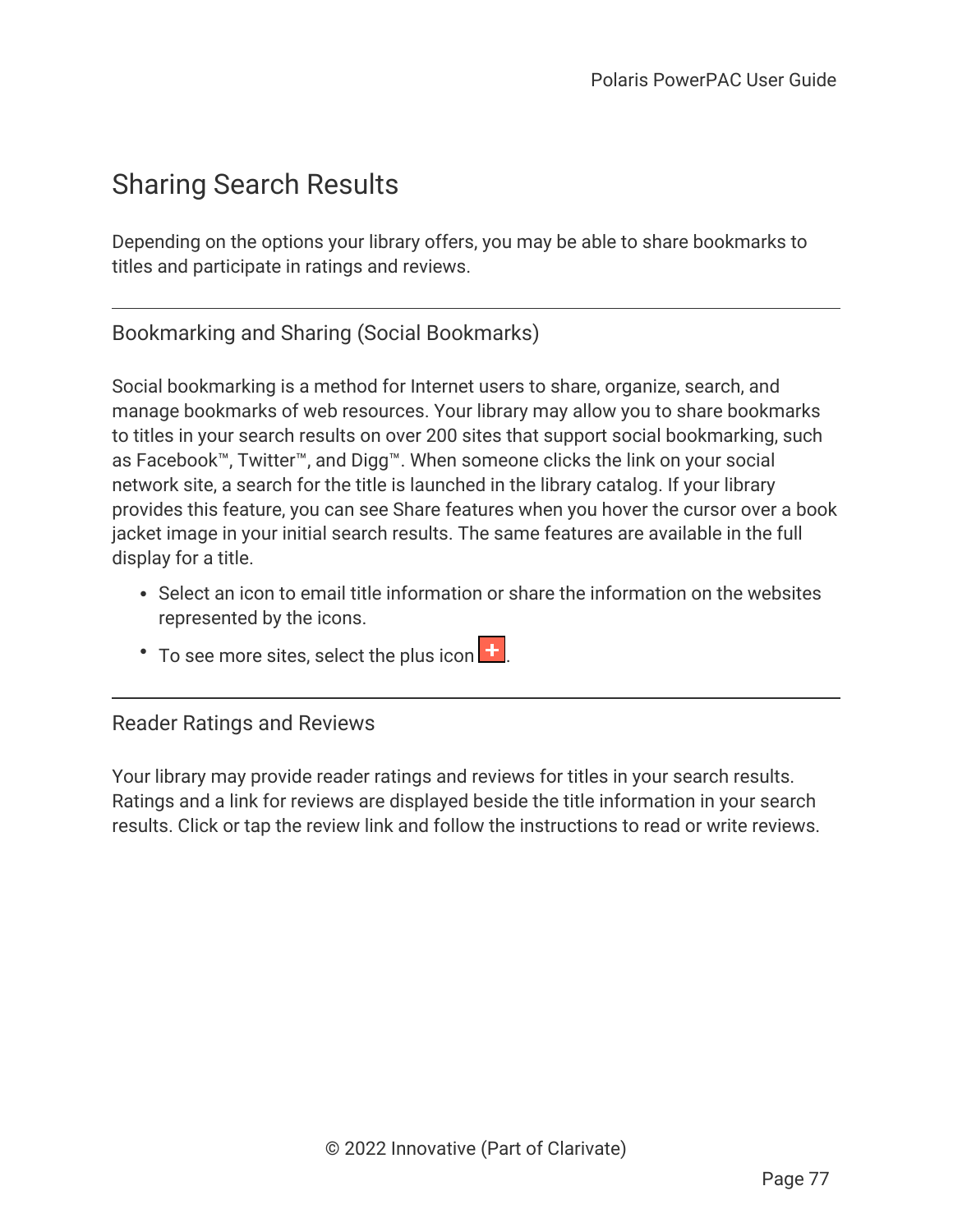# Search Subscription Databases (E-Sources)

Your library may offer some subscription databases that can be searched along with the library catalog. These remote databases are available when you choose **Select Databases**. Other remote databases may be set up as E-sources that you search separately. The library may restrict the use of an e-source so that it can be accessed only from certain locations, only by registered patrons, or only by certain types of patrons. A message informs you if the e-source is restricted. You can search one esource at a time.

### **To search a subscription database that is searched separately from the library catalog**

**Tip:** Other subscription databases may be available to search along with the library catalog. These are available under **Select Databases**. E-sources are subscription databases that are searched separately.

- 1. Select **E-Sources** on the **Search** menu. The e-sources page displays the available database categories and targets, as established by the library. A category is a group of related databases. A target is a specific database.
- 2. Select any category to display the subcategories and target e-sources in the category. (You can also select a target directly. See step 4.)
- 3. To navigate among categories and subcategories, select the navigation links at the top of the e-sources page.
- 4. Select an e-source target to search.
- 5. If you are asked to provide your library account number (barcode) or user name and password, type these in the appropriate spaces and select **Log In**.

The webpage for the e-source opens in a new browser window.

- 6. Follow the search instructions for the e-source you selected.
- 7. Select **X** to close the e-source window and return to the library catalog.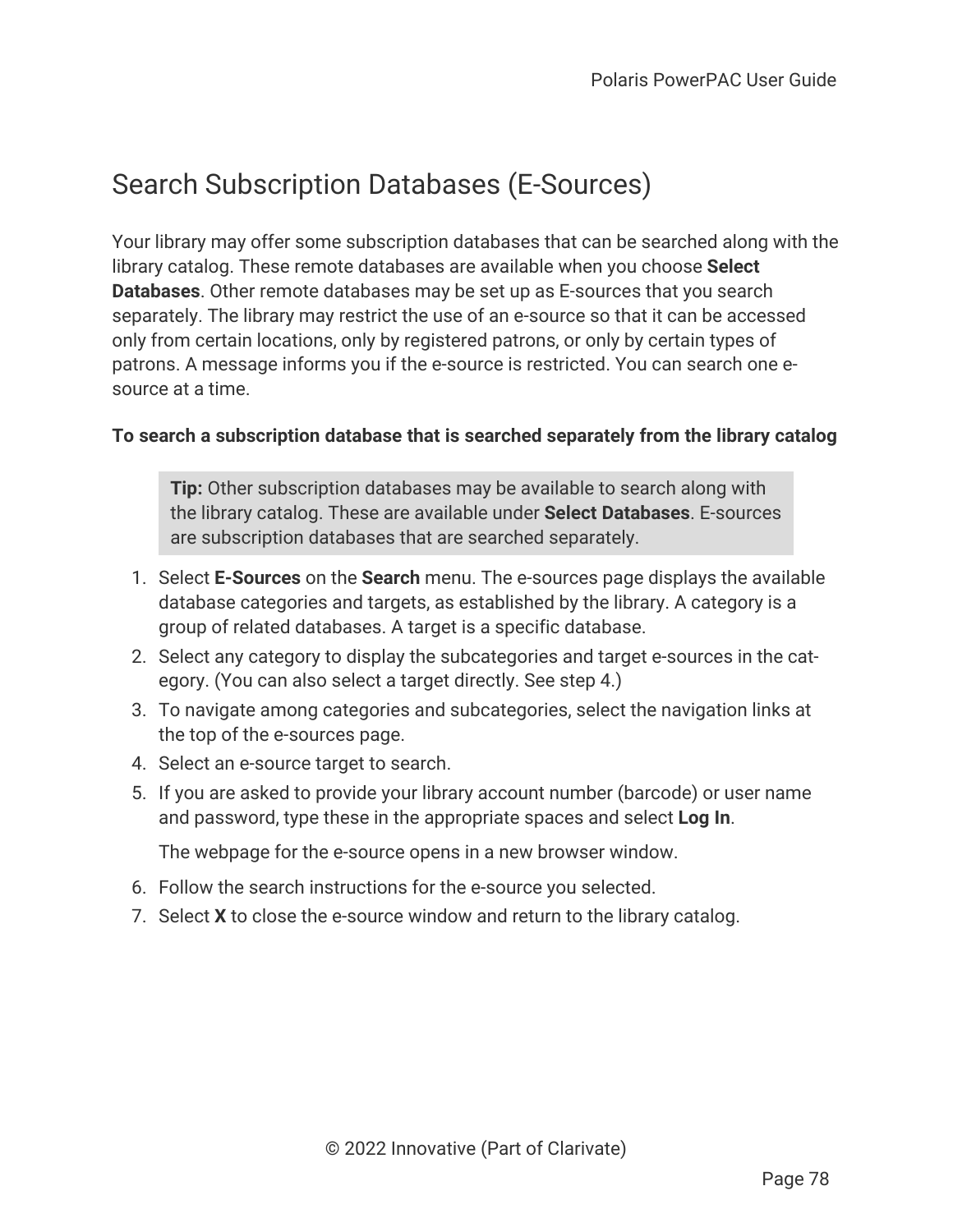## Request Materials

You can place a request for a title in your search results list and ask that the title be held for you to pick up at a library location you select.

Your library might also offer the following services:

- Requests for specific copies of a title, specific issues of a serial, or specific parts of multipart sets.
- Borrow by Mail, which allows you to request a title and have it mailed to you when it is available. To request a title, you must log in with your password and either your barcode number (library account number) or user name. Your library might limit the number of requests you can make or might charge a fee.
- Interlibrary loans, which means that if the title you want is not available within the current library system, the library obtains it for you from another source. This is useful when you have searched a site outside the library system. Your request provides the information the library needs to borrow the title from an outside source for you. Interlibrary loans can take some time to obtain.
- Working or saved title list, which allows you to select multiple titles on a working or saved title list and place requests on them all at once.

See the following sections in this topic:

- $\cdot$  [Request](#page-83-0) any copy of a title
- [Request](#page-85-0) a title with one click
- [Request](#page-86-0) a specific item
- [Request](#page-88-0) multiple titles in your working or saved title list
- Change your [preferred](#page-88-1) request pickup location
- Cancel your hold [request](#page-89-0)

<span id="page-83-0"></span>Request any copy of a title

**Tip:** To request your library's newest materials, check the area at the side (computer or tablet) or bottom (phone) of the page. You may see lists such as **New Titles** and **On-Order Items**. Select a title in a list to search for the title, then follow these steps to request it.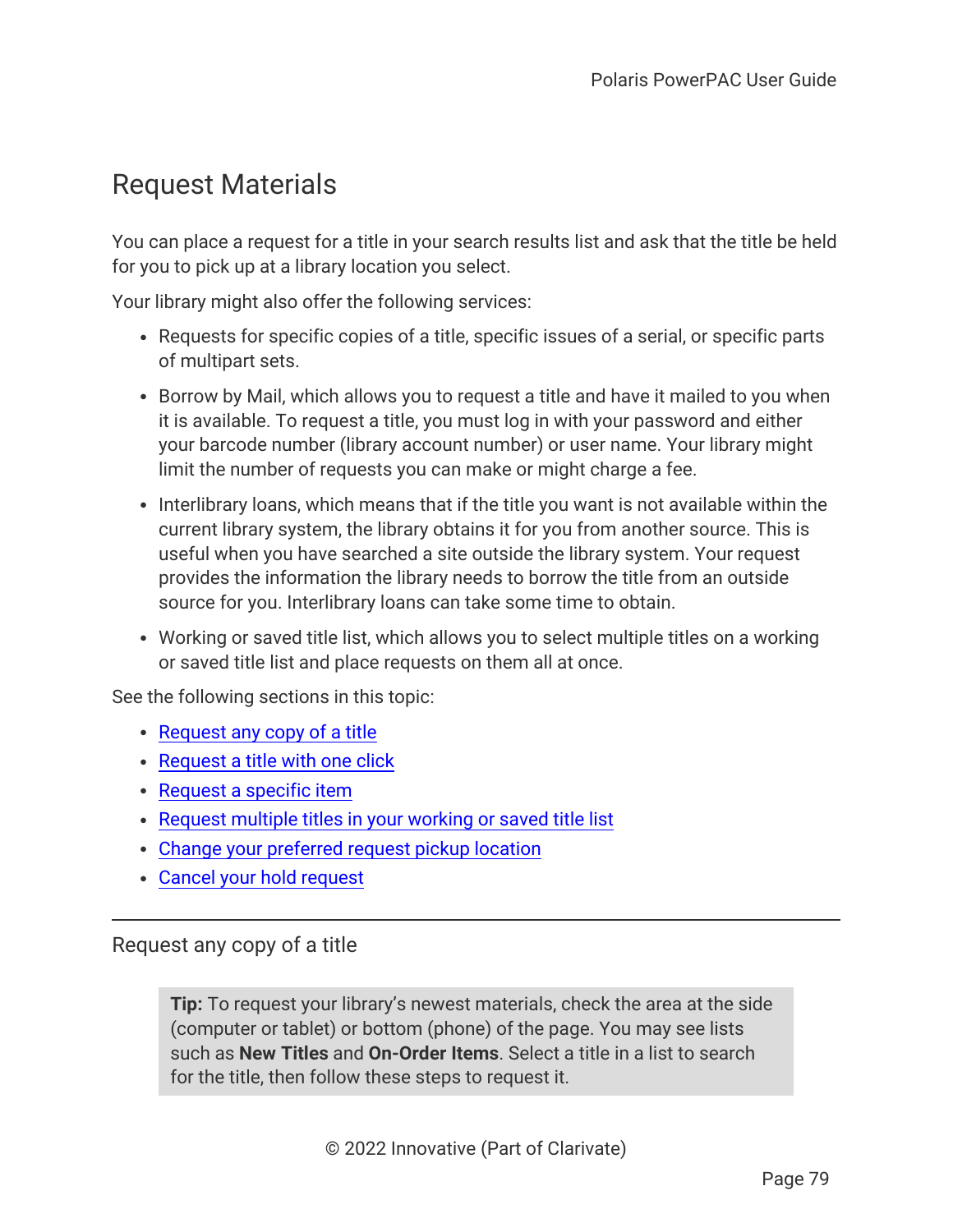### **To request any copy of a title listed in your search results**

1. When the title you want is displayed in your search results, select **Place Request** for the title.

> **Note:** The **Place Request** option may not be available for titles that represent websites, electronic resources, or other types of material the library designates.

- 2. If the log in form appears, type your barcode number (library account number) or user name and password in the appropriate boxes, and select **Log In**.The request form appears.
- 3. From the **Pickup Library** list, select the name of the library where you want to pick up the requested item.

If your library offers Borrow by Mail, and you want the item mailed to you when it is available, select **Please mail this to me**.

**Note:** The library may charge a fee for this service. When you select **Please mail this to me**, a message states the fee, and you can cancel your request if necessary.

- 4. If you want to activate your request at a future time, type the date in the **Activation Date** box. If you want your request to be active immediately, leave today's date in the **Activation Date** box.
- 5. If you want to add a note to your request, type the text in the **Note** box.
- 6. Select **Submit Request**.

If other requests are active for the same title, the library may display a message that tells you how many requests have been placed before yours. You may also see a message if your request might be filled by an item that has a checkout fee. In either case, you can choose to continue or cancel the request.

If you select **Continue**, a message informs you that your request has been placed.

**Note:** Your request may not be successful if your library account is blocked or if the requested material does not circulate. The system displays a message if your request cannot be placed.

If the confirmation message displays your contact information, you can review and update it if necessary. Select the update link.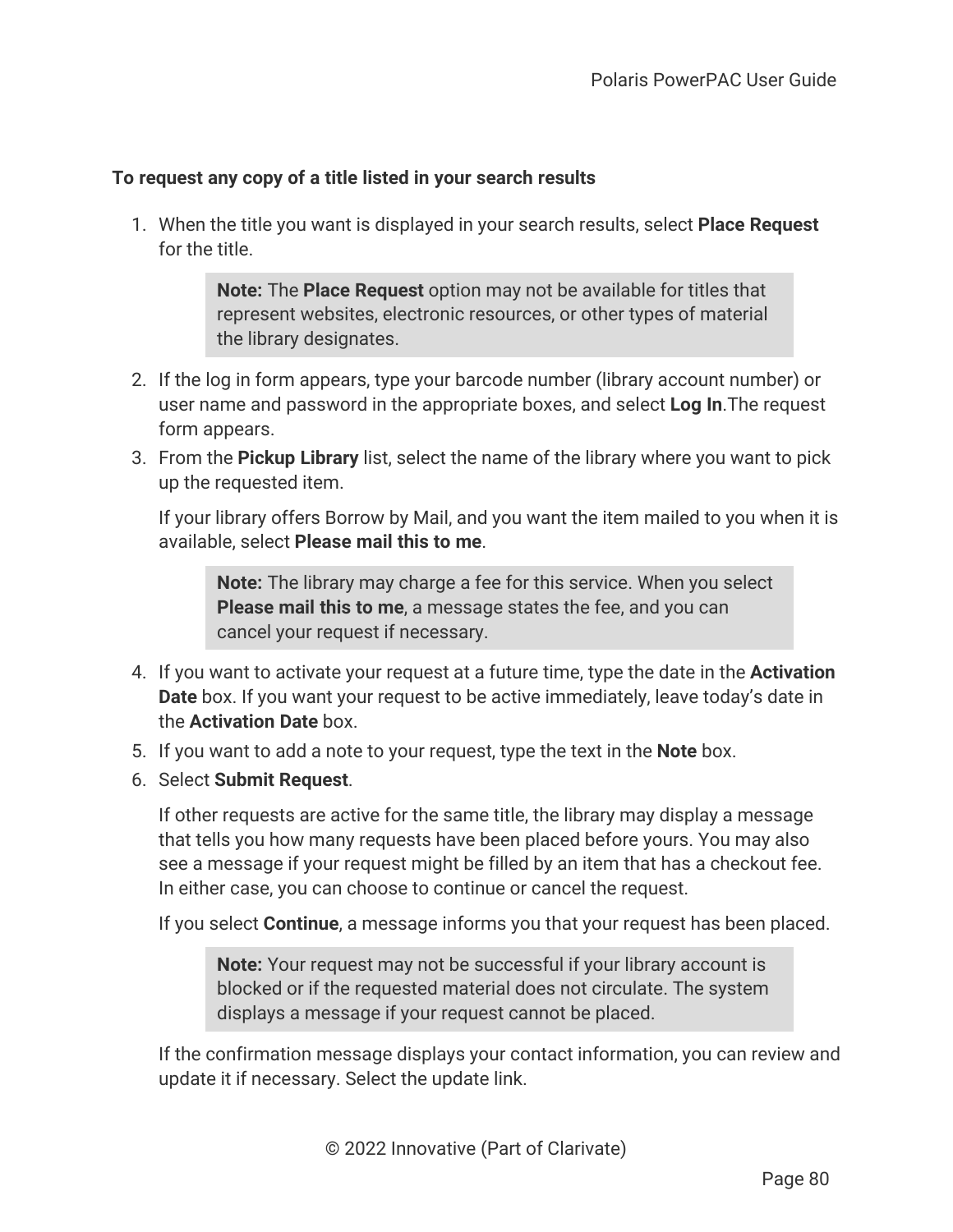- 7. Select one of the following:
	- <sup>l</sup> To display your search results again, click **Return to search results**.
	- <sup>l</sup> To access your account and see your list of requests, click **Go to list of hold requests** to access your library account and see your current list of requests.
	- To exit the system, click Log Out.

### **Related Information**

To review the status of your requests, and suspend, reactivate, or cancel them online, select **Requests** on the **My Account** menu.

## <span id="page-85-0"></span>Request a Title with One Click

### **To request a title with one click**

Your library may offer one-click requests, which allow you to request a title in your search results with one click.

- 1. Log in to your patron account.
- 2. Search the library catalog for the title or titles.
- 3. In the search results list, select **One-Click Request** beside the title you want to request.

If the request is successfully placed, the system displays a confirmation message. The one-click request activation date is the current date, and the pickup branch is automatically set to your default pickup library. You can select **View My Requests** on the confirmation message to go to the requests page in your patron account.

You may see an information message when the request is placed; for example, if your library may charge to check out the item.

### **Notes**

The **One-Click Request** feature is not available in the following situations:

- You are blocked from placing any requests.
- **The Place Requests** button is not displayed for a title.
- The system charges for holds.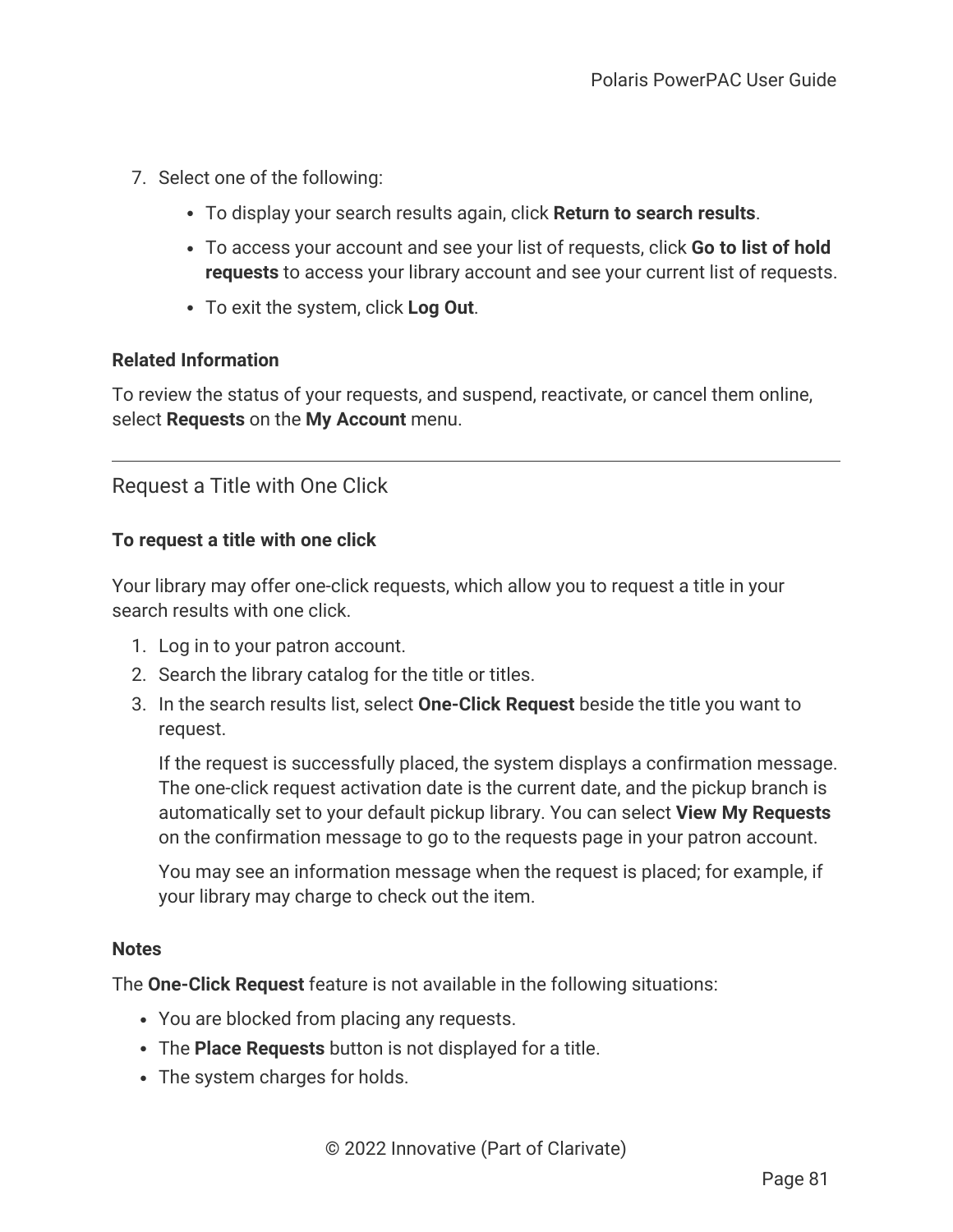- The title belongs to a remote database.
- The title represents certain kinds of eContent, such as a cloudLibrary eBook.

In other cases, you may see the **One-Click Request** option for a title, but your request cannot be placed due to a specific block (for example, the request cannot be placed because your account has exceeded the maximum number of requests). In this case, the system displays an explanation message and the request is not placed.

## <span id="page-86-0"></span>Request a specific item

Follow these steps to request a specific copy of a title, a specific issue of a serial, or a specific part of a multipart set, if your library provides these options.

1. When the title you want is displayed in your search results, select **Availability** for the title.

> **Note:** The **Availability** button and availability information may not be displayed for certain types of materials and are not displayed for titles in remote databases.

Availability information for the title is displayed.

2. Select **Place Request D** beside the item you want to request.

**Note:** If you cannot request a specific item, the request icon is not displayed for that item.

3. If the log in form appears, type your barcode number (library account number) or user name and password in the appropriate boxes, and select **Log In**.

The request form appears.

4. From the **Pickup Library** list, select the name of the library where you want to pick up the requested item.

If your library offers Borrow by Mail, and you want the item mailed to you when it is available, select **Please mail this to me**.

**Note:** Your library may charge a fee for this feature. When you select **Please mail this to me**, a message states the fee and you can cancel your request if necessary.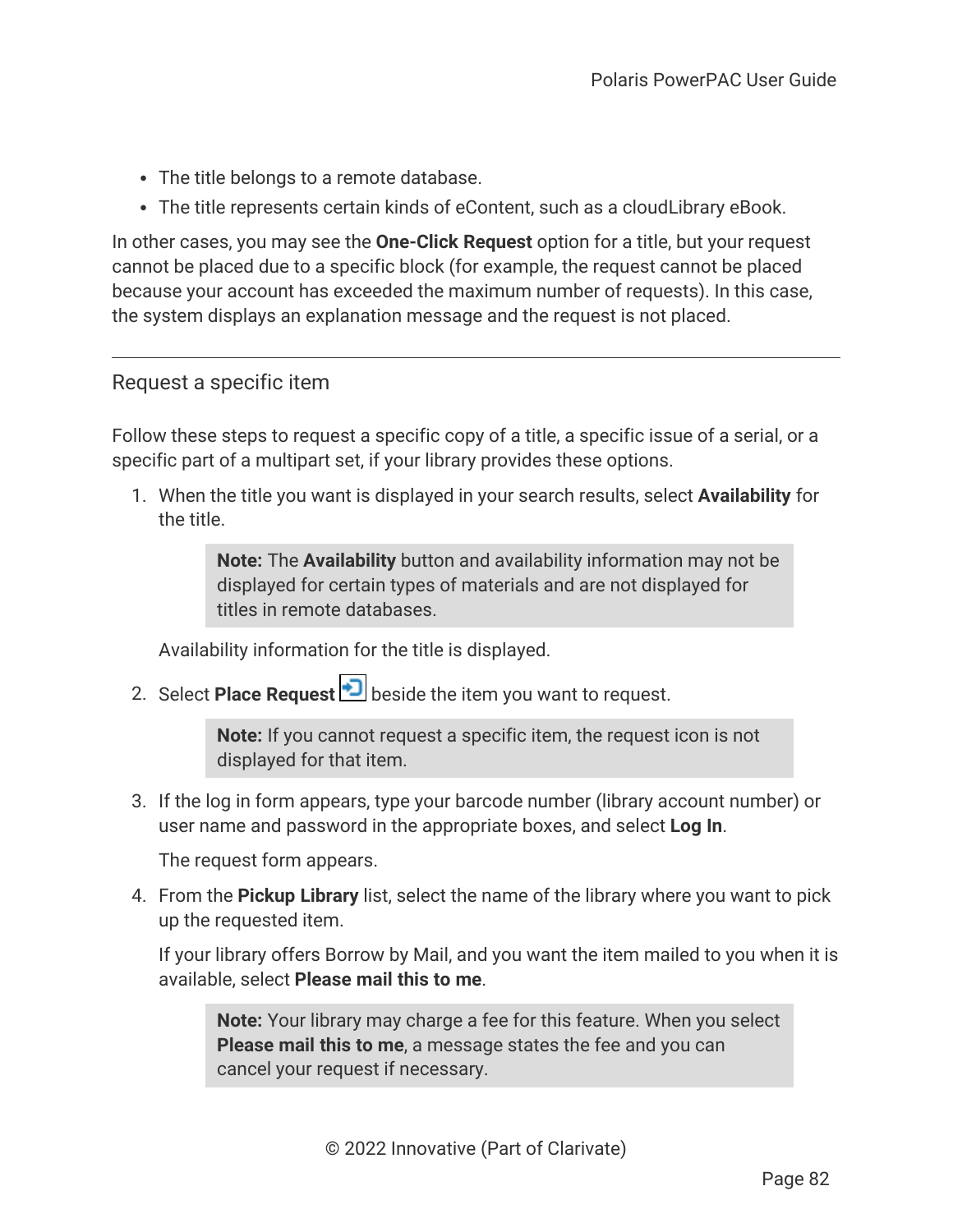- 5. If you want to activate your request at a future time, type the date in the **Activation Date** box. If you want your request to be active immediately, leave today's date in the **Activation Date** box.
- 6. If you want to add a note to your request, type the text in the **Note** box.
- 7. Select **Submit Request**.

A message asks you to confirm that you want this specific copy. If you do, select **This item only**. If you decide that any copy is acceptable, select **First available copy**.

If other requests are active for the same item, the library may display a message that tells you how many requests have been placed before yours. You can choose to continue or cancel the request. If you select **Continue**, a message informs you that your request has been placed.

If the confirmation message displays your contact information, you can review and update it if necessary. Select the update link.

**Note:** Your request may not be successful if your library account is blocked or if the requested material does not circulate. A message is displayed if your request cannot be placed. Also, a message may inform you that you cannot request a hold on a specific copy. For example, the item may be lost or may not circulate, or the library may not allow requests for items available on the shelves for checkout.

- 8. Select one of the following:
	- <sup>l</sup> To display your search results again, click **Return to search results** to search results.
	- <sup>l</sup> To access your account and see your list of requests, click **Go to list of hold requests** to access your library account and see your current list of requests (if this link is available).
	- To exit the system, click **Log Out**.

### **Related Information**

You can review the status of your requests, and suspend, reactivate, or cancel them online. Select **Requests** on the **My Account** menu.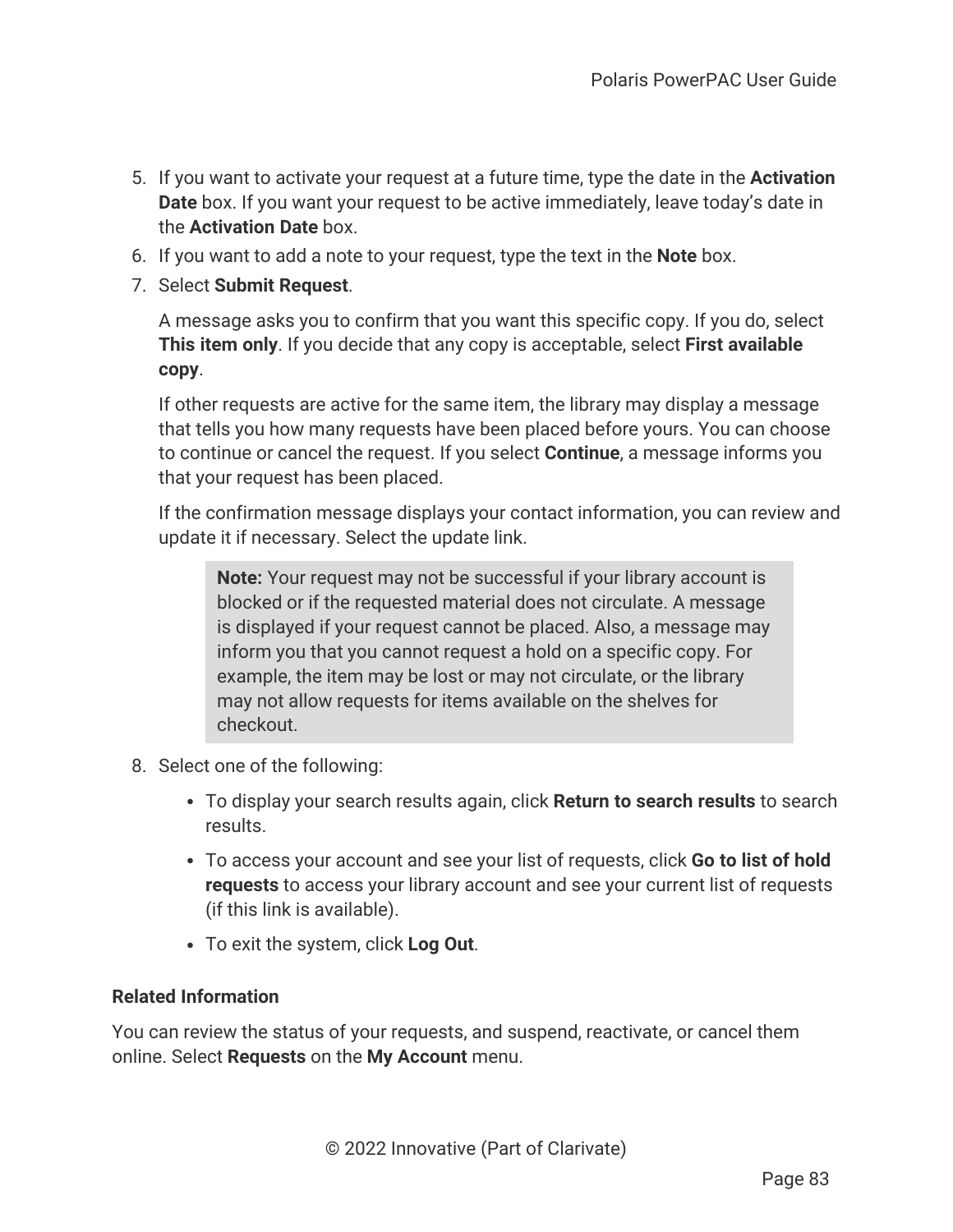## <span id="page-88-0"></span>Request multiple titles in your working or saved title list

If you have made a working title list from your search results, or if you have saved title lists, your library may allow you to request multiple titles on your list.

### **To request multiple titles**

- 1. Select **My Account** and log in.
- 2. Open your title list:
	- <sup>l</sup> **Working list** Select **Show list details**.
	- **Saved list** Select My Account on the menu bar and select your saved list from **My Lists** on the side (computer or tablet) or bottom (phone) of the page.
- 3. Select one or more titles on your list and then select **Place Request**. The Place Requests page opens.
- 4. Set an activation date for your requests. You must enter the date in the format displayed on the Place Requests page. Your library may also allow you to change the pickup location and enter a note.
- 5. Select **Continue**. The Confirm Bulk Requests page opens. This page displays the titles you selected to request. Titles without check boxes cannot be requested. The Confirm Bulk Requests page displays appropriate messages for the titles that cannot be requested.
- 6. (Optional) Clear the check box next to a title if you do not want to request it or if you have requested too many titles of the same type, and select **Update**.
- 7. Select **Confirm**. When processing is complete and all requests are successfully placed, the system displays the Results page with the message: Your requests were successfully placed. If some requests could not be placed, they are listed with a message.
- 8. Select **Return to your Title List**, **Go to your list of hold requests**, or **Log Out**.

<span id="page-88-1"></span>Change your preferred request pickup location

When you place a request, the system automatically populates the Pickup Library setting with your preferred request pickup location. If you have not specified a preferred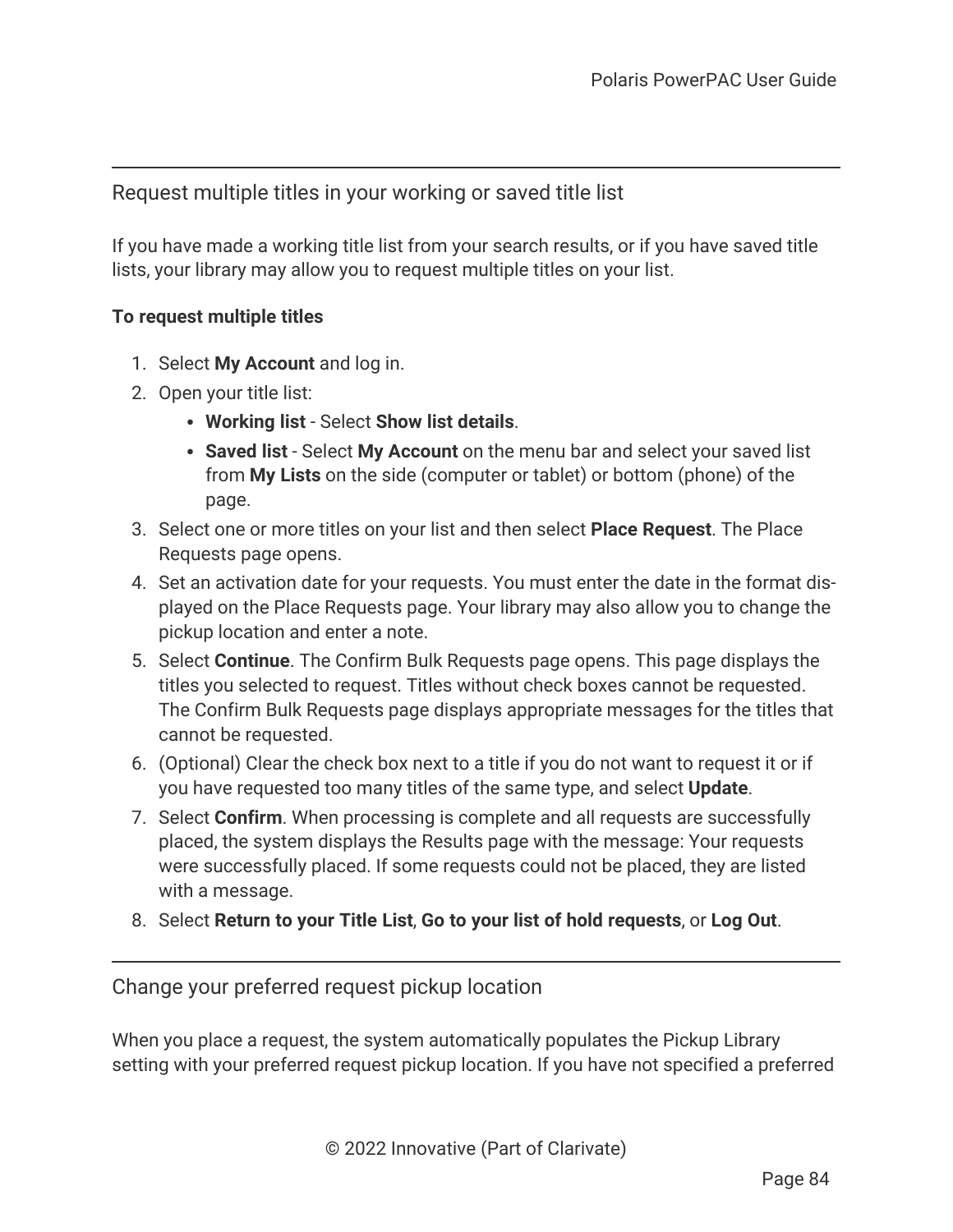pickup location, the system uses the pickup library you selected the first time you placed a request.

**Note:**

You can change your preferred request pickup location in two ways:

- To change your preferred pickup location while placing a request, see the instructions below.
- To change your preferred pickup by editing your library account, see Account Updates, [Preferences,](#page-98-0) and Messages.

### **To change your preferred request pickup location**

1. Select the **Place Request** icon **D** next to the material you want to request.

The request form appears.

2. From the **Pickup Library** list, select the name of the library where you want to pick up your requested item.

An **Always use this pick-up location** check box appears.

- 3. Select **Always use this pick-up location**.
- 4. Select **Submit Request**.

Your request is placed and the system updates your preferred request pickup location. Your new pickup location is automatically selected the next time you place a request.

### <span id="page-89-0"></span>Cancel your hold request

When you place a request, it can go through several different statuses before you pick it up. If you decide you no longer want to hold an item, you can cancel the hold for an item that is in one of the following statuses:

- $\cdot$  Inactive
- Active
- Pending
- Located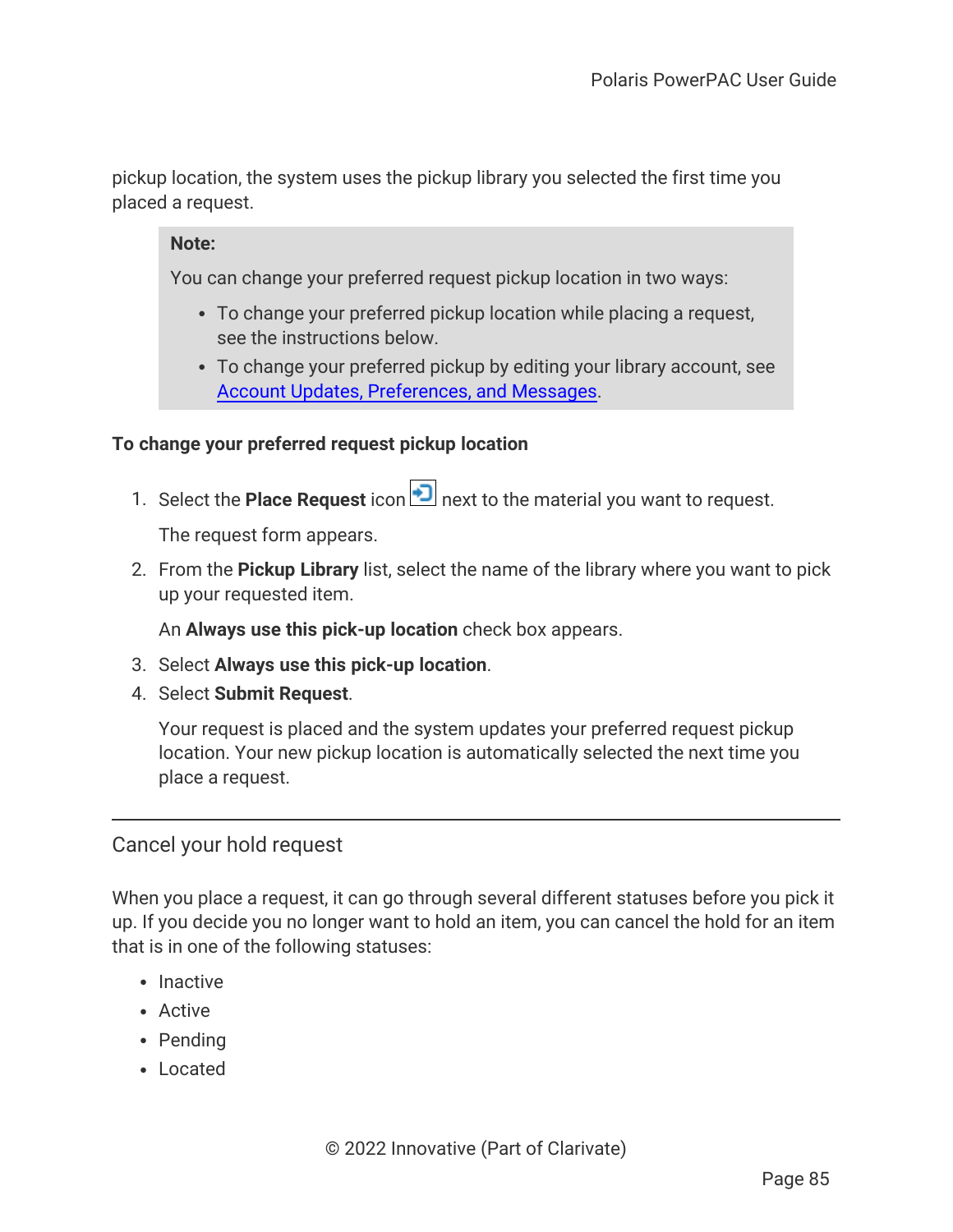- Shipped (if enabled by your library)
- Not Supplied

### **To cancel your hold**

- 1. Go to **Requests** to see a list of holds you've requested.
- 2. Select the requested item or items that you want to cancel.
- 3. Click **Cancel Selected**.

The item still appears in your Requests list, but shows the date the request was canceled.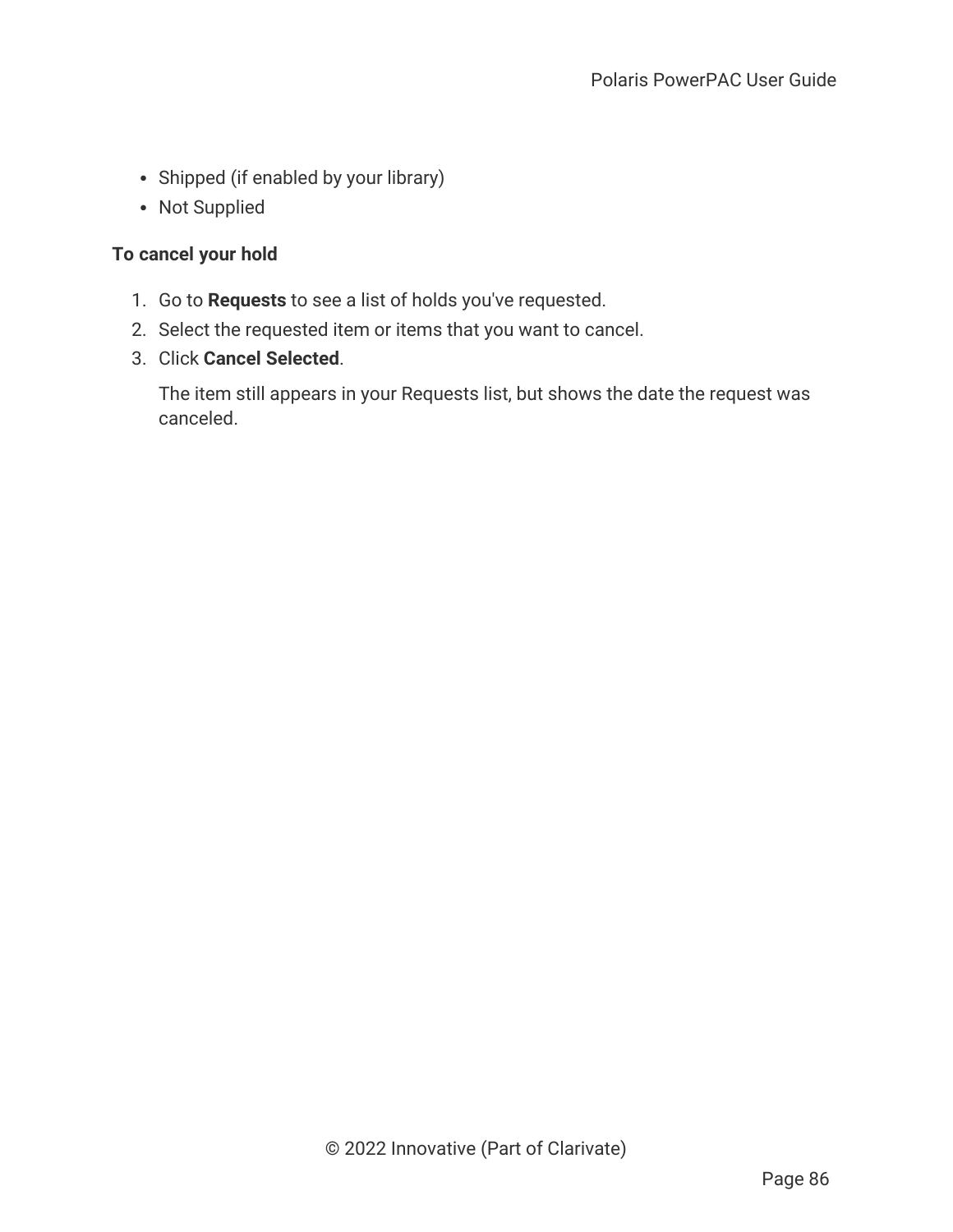# Buying Materials

You can purchase a title directly from a retail vendor online, if your library provides this feature, and at some libraries a portion of your purchase may benefit the library.

## Purchase

You may be able to purchase a title in your search results from a retail vendor online, without leaving the library catalog. The library determines what vendor's site is accessible when you select **Purchase**.

**Note:** Instead of a **Purchase** option, you may see **Buy It Now** for certain titles in your search results. When you use **Buy It Now**, a portion of the sale is donated to the library. See Buy It [Now](#page-91-0).

- 1. Navigate the search results list to display the title you want to purchase.
- 2. Select the title, the book jacket, or **Full Display** for a title in the search results list. Full information for the title is displayed.
- 3. Select **Purchase**. The vendor's website is searched for the title, and the website opens in a new browser window.
- 4. Follow the vendor's instructions for purchases.

**Important:** The library does not control or maintain records about your purchase. The purchase transaction is between you and the vendor directly, and the library is not responsible for the vendor's site security.

<span id="page-91-0"></span>5. When you have finished, close the vendor's browser window to return to your library search results.

### Buy It Now

You may see a **Buy It Now** option for certain titles in your search results. When you use **Buy It Now**, a portion of the sale is donated to the library. Follow these steps to buy a title listed in your search results and benefit the library.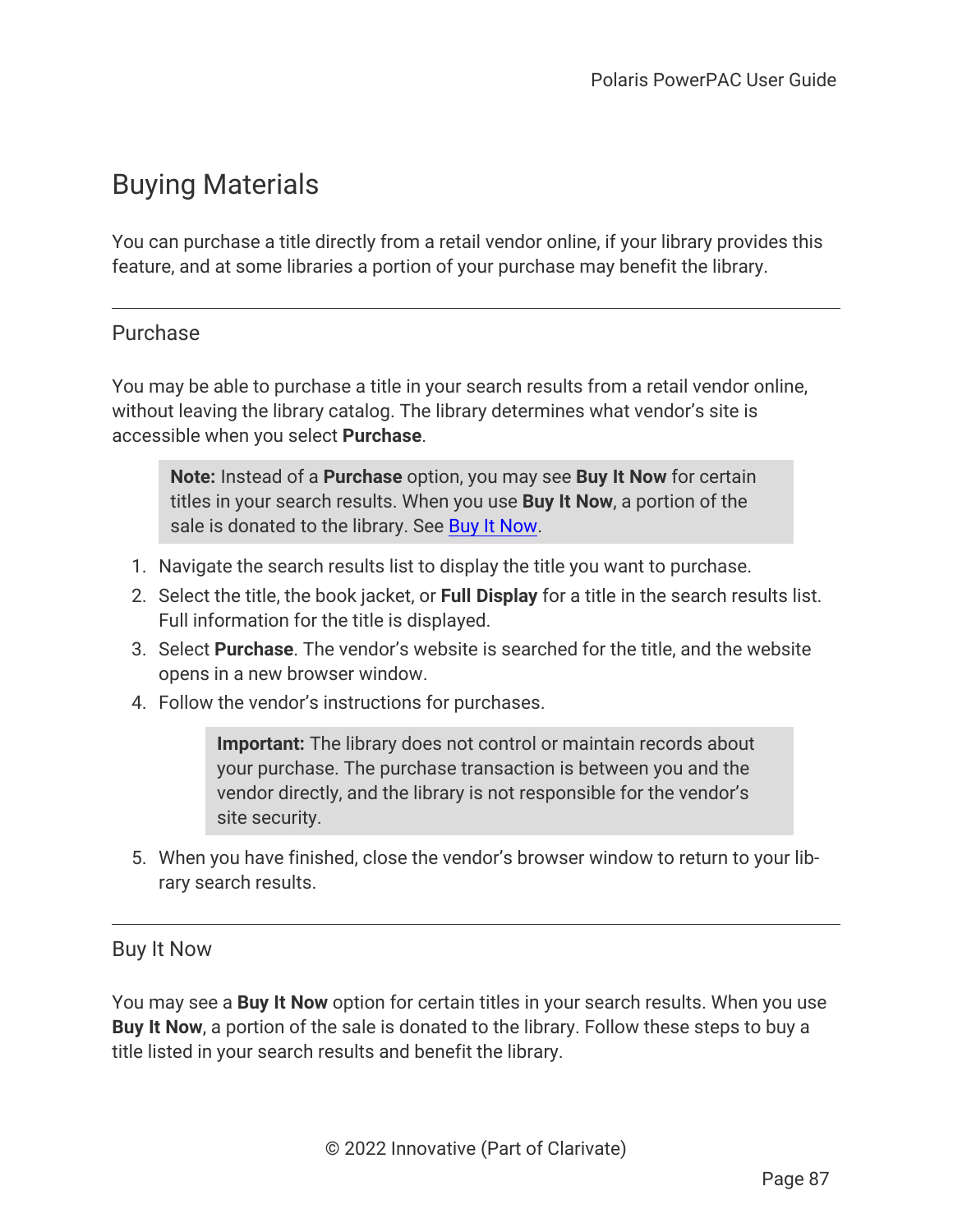**Note:** Your library may also display a **Shop Now** link at the side or bottom of the page. When you use this link, you can browse and search the library bookstore to find titles to purchase. A portion of the sale is donated to the library.

- 1. Navigate the search results list to display the title you want to purchase.
- 2. Select the title, the book jacket, or **Full Display** for a title in the search results list. Full information for the title is displayed.
- 3. Select **Buy It Now**.

**Note:** If the title is not available in the online library bookstore, the **Buy It Now** option is not displayed.

The library bookstore site opens in a secondary browser window. Your title is displayed.

- 4. Follow the bookstore's instructions for purchases.
- 5. When you have completed your purchase, close the bookstore window to return to your search results.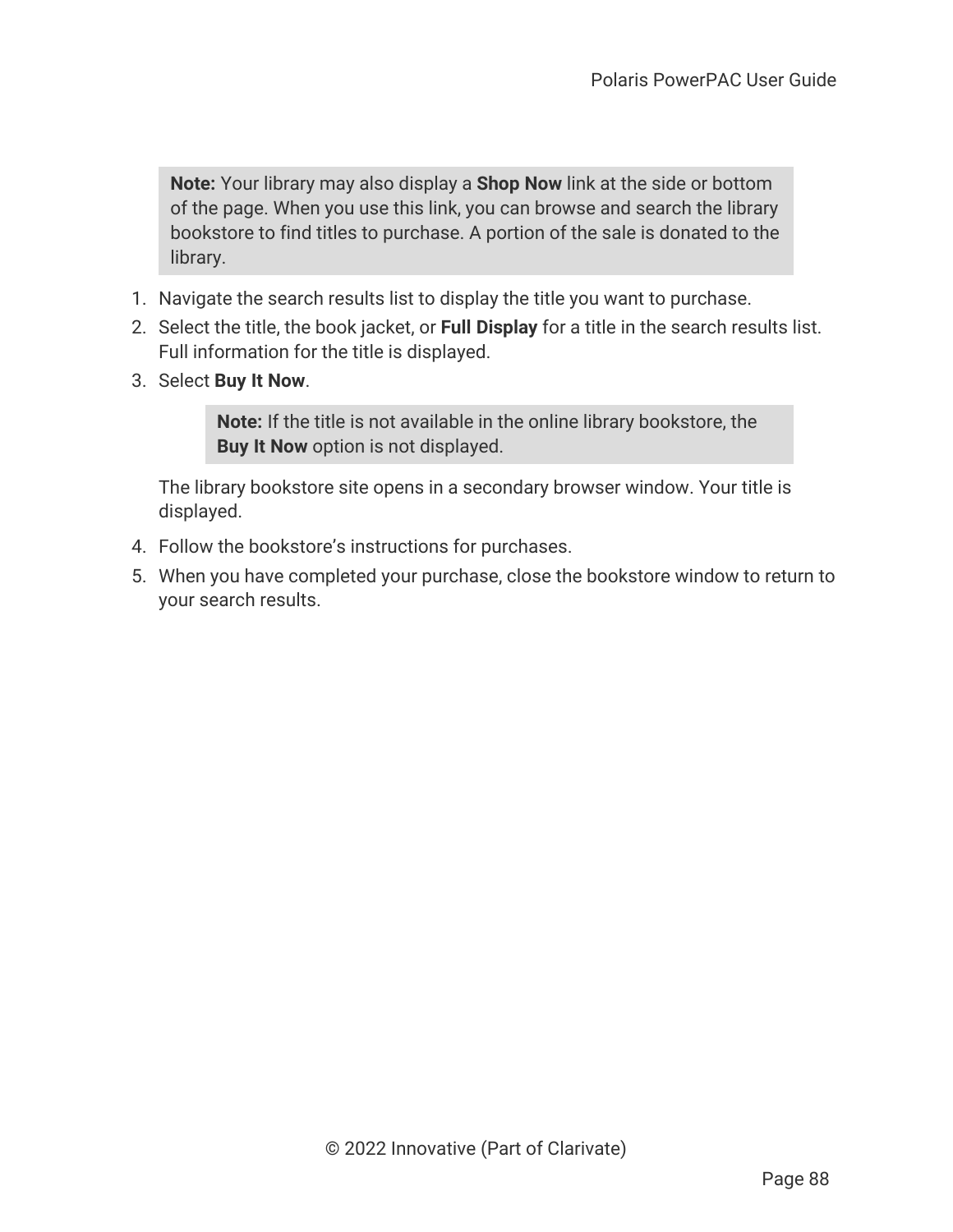## Setting Up a New Account

To work with your account online, you must log in to establish your identity. You need a password and either a library account barcode number or a username to log in. Your library might allow you to register for a new account online if you are at least 13 years old. Depending on your library's setup, you might receive a temporary barcode number that you can use to request materials and do other operations online, but not to check out materials. If you receive a temporary barcode, your registration must be confirmed by library staff before you receive a permanent account number to check out materials.

When you set up your new account, you select a library branch for your home library. This library's policies determine what account functions, such as checking out certain materials, renewing items, or placing a request, are available to you. If you place a request for materials, you pick them up at this library unless you specify a different location.

### Set up a new library account

### **To set up your new library account**

- 1. Click or tap **Log In** at the top of the page, or select **My Account** or **Log In/Register** on the **My Account** menu. The login form opens.
- 2. Select **here to register now**. The home library selection form opens.
- 3. Select a home library. The branch you select becomes your registered library branch.

**Note:** If your library requires a registration fee, you see an alert message. You can cancel your registration or continue. If you choose to continue, the registration fee is added to your new account when your registration is completed. If your library accepts online credit card payments, you can pay the fee online (go to **My Account, Fines & Fees**). Otherwise, you need to pay the fee at the library before you can check out items.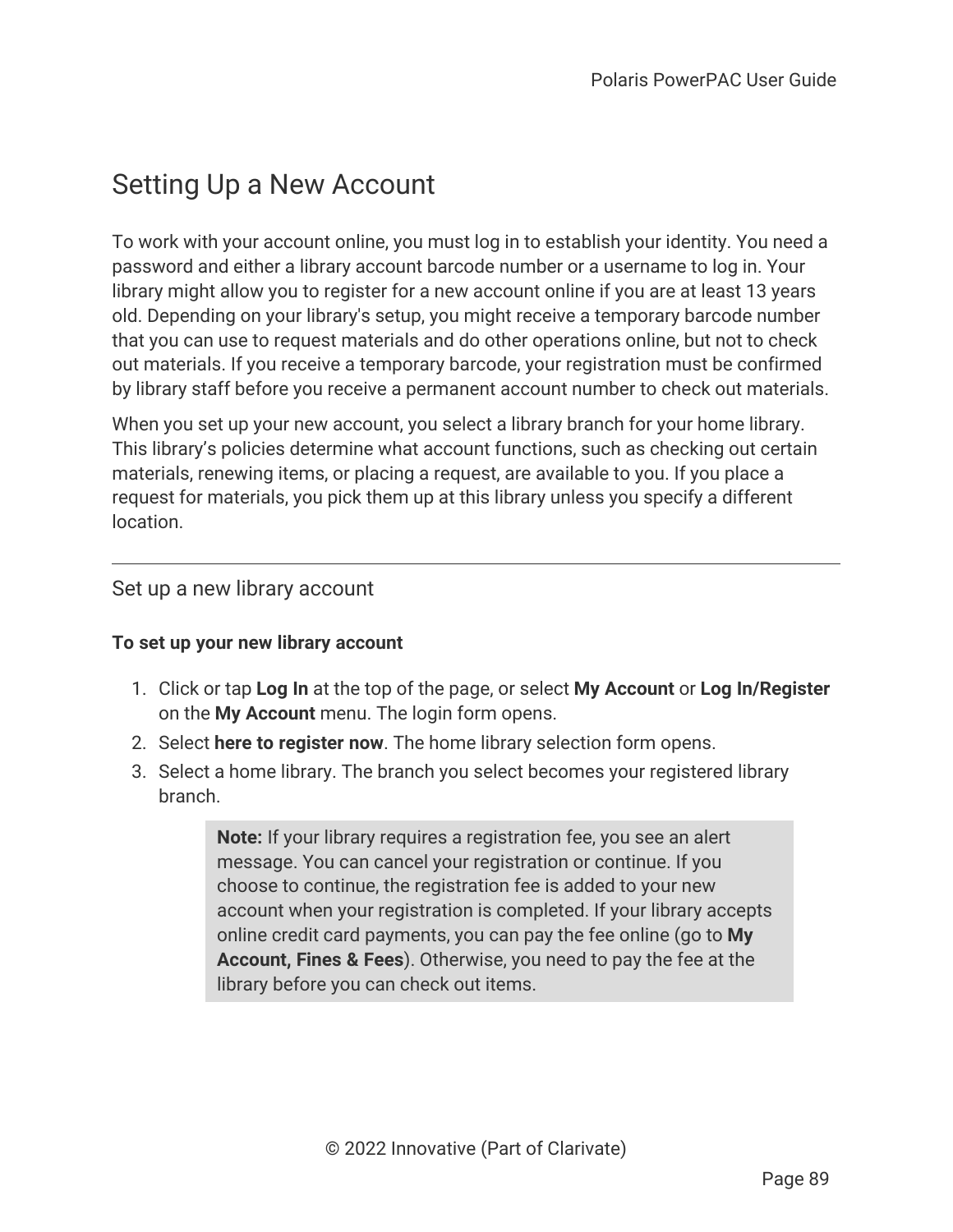- 4. Enter your country and postal code:
	- If you live in the US, type your five-digit zip code in the **Postal Code** box.
	- If you live in Canada, click the country box, select **Canada**, and type your postal code in the **Postal Code** box. Type the postal code in the format **A1A 2B2**. You must include the space between the two groups of characters, but do not type a hyphen.
	- If your address does not require a state, province, or county, then you can leave the **State/province** and **County** boxes empty.
- 5. Select **Continue**.

If more than one city is associated with your postal code entry, the city screen appears. Select the correct city or city/county combination and select **Continue**.

The registration form opens.

- 6. Enter your information. Boxes marked with an asterisk (\*) are required.
- 7. **Personal Information Section**: enter your preferred first and last name in the required First Name and Last Name fields. All your library print and phone notices are addressed to this name.
- 8. **Name on Identification section**: If the name you entered in the previous step is different from the name that appears on your identification, enter the first and last name as it appears on your identification. The library might use this information for duplicate detection or billing.
- 9. Select **Use name on ID for print / phone notices** if you'd rather receive library notices addressed to the name as it appears on your ID.
- 10. Enter your other information.

**Tips:**

- **Phone numbers -** Type your telephone area code, prefix, and number in the **Phone1** box. You can type any additional numbers in the remaining **Phone** boxes. If your library delivers notices, receipts, or other messages by text message and you want to receive text messages, select **TXT** for the phone number that should receive the messages, and select your carrier for that phone number.
- **E-mail address** Type your email address if you want the library to have your email address for notices and other messages. You can specify plain text format, if you prefer, after your account is set up.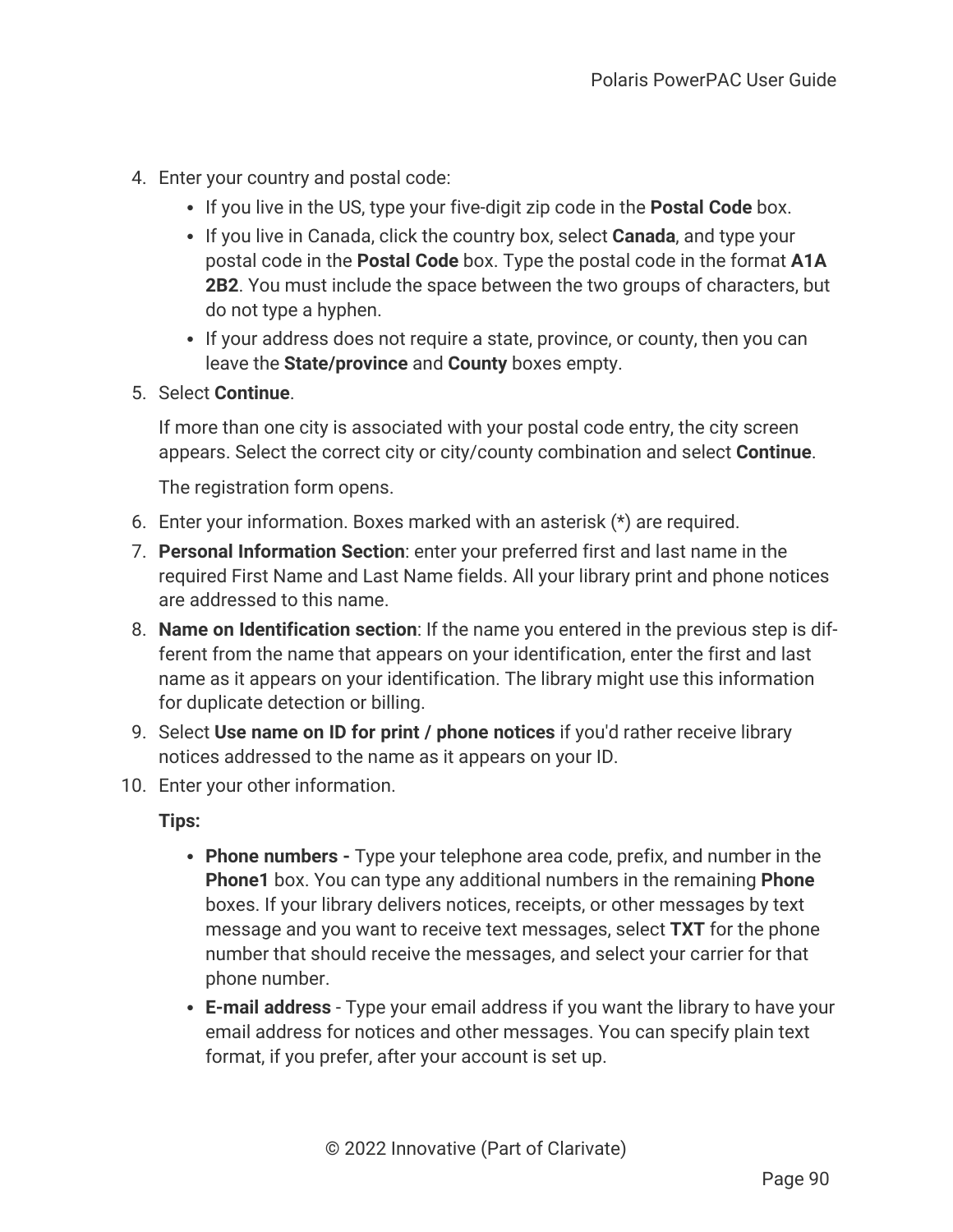- **Notification preference** If the library offers this feature, select your preferred method for receiving notices about your requests and overdue items, or other communications from the library.
	- Email: If you select email, supply an email address.
	- Phone: If you select phone, select the phone number from those you supplied in the **Phone** boxes.
	- <sup>o</sup> Text: If you select **TXT**, click the **TXT** button for the phone number that should receive text messages, and select your carrier for that number.
- **Execeipts** If you would like to receive receipts (such as check-out and renewal receipts) by email, text message, or both, select an eReceipt option.
	- <sup>o</sup> Email: If you select email, provide an email address.
	- <sup>o</sup> Text: If you select text message, select **TXT** for the phone number that should receive the receipts, and select your carrier for that phone number.

**Note:** You can select one phone number for text messages (notices and receipts).

11. (Optional) If your library offers the username feature, type a username in the **Username** box. You can supply your username instead of a library account number to log in. (You always need a password.)

The username must be a minimum of 4 alphanumeric characters, not more than 50 characters, and cannot contain spaces. It must begin with an alpha character. The following special characters are also allowed: **-** (dash), **\_** (underscore), **.** (period), and **@** (at). The username must not contain two special characters next to each other.

12. Type a password.

The password must be a minimum of 4 characters and a maximum of 16. You can use capital letters, lowercase letters, and numbers, but not special keyboard characters or spaces.

**Note:** Your library might require numbers only.

- 13. Type the same password in the **Verification** box.
- 14. Select **Submit**.

A message displays either a permanent or temporary barcode. You can use the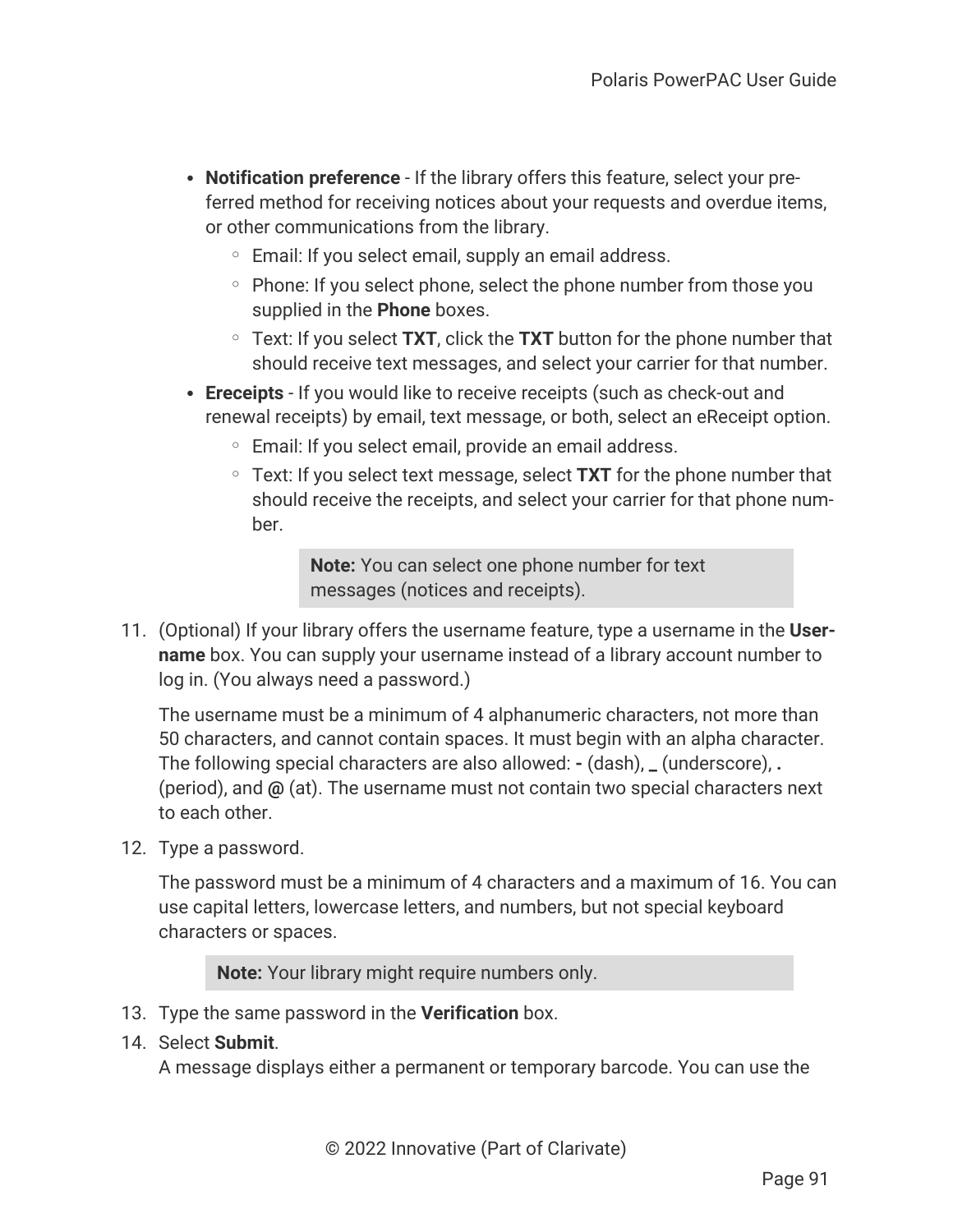permanent barcode just like a library card. The temporary barcode is valid for some actions until the library issues your permanent account number. You might see an error message asking you to contact the library if there is a matching patron in the database.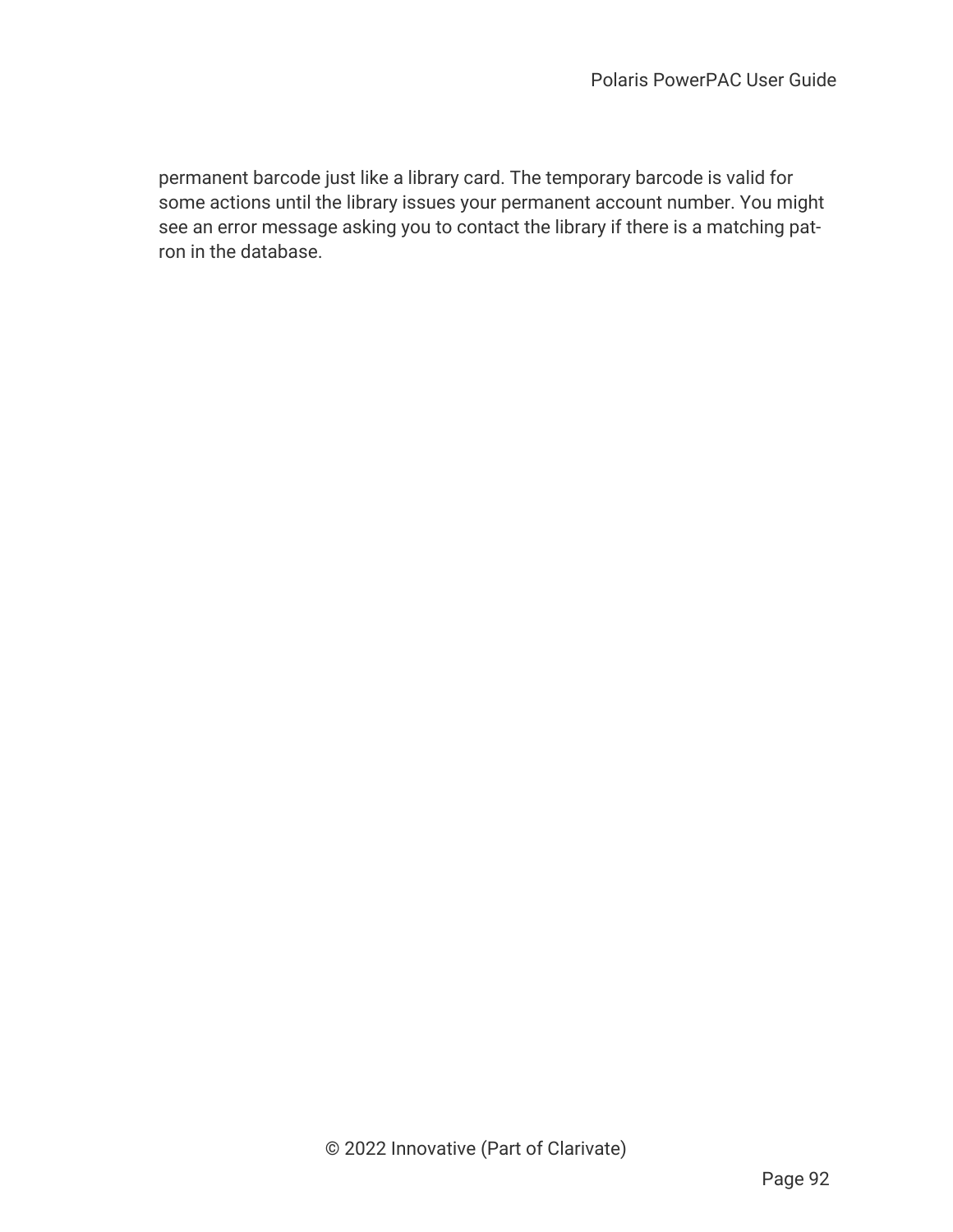## Creating a Username

If your library offers these features, you can create a username to use instead of your account barcode number when you log in. Your username is not available to library staff. If you forget *both* your username and password, you must contact the library. Staff can assign a new password. Using this and your account barcode number, you can set up a new username. You must know your account barcode number and password to create a usename.

### **To create a username for an existing account**

1. Click or tap **Log In** at the top of the page, or select **My Record** on the **My Account** menu.

The log-in form appears.

2. Select **Create Username**.

The Create Username form opens.

3. Type your account barcode number and your password, and select **Next Step**.

The My Record page for your account appears. The Change Logon area, where you specify your new username, is expanded.

- 4. Select (check) **Change Username**.
- 5. Type your username in the **New Username** box, and type it again in the **Verify Username** box.

The username must be a minimum of 4 alpha-numeric characters, not more than 50 characters, and cannot contain spaces. It must begin with an alpha character. The following special characters are also allowed: dash (-), underscore (\_), period  $(.)$ , and at $(\varpi)$ . The username must not contain two special characters next to each other, and cannot match an existing account barcode.

6. Select **Save**.

A confirmation message appears. If your library account information includes an email address, you will also receive a confirmation email message.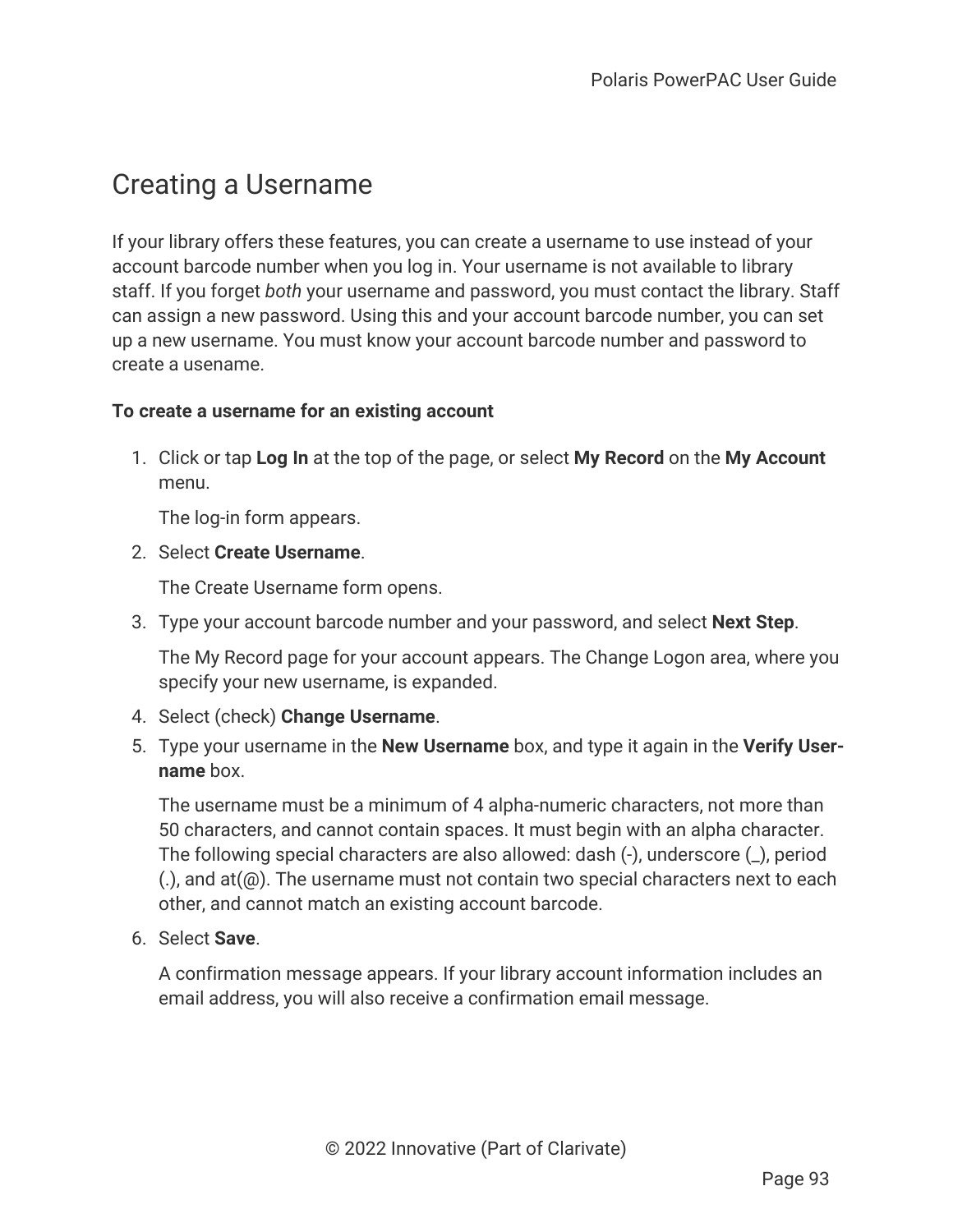# <span id="page-98-0"></span>Account Updates, Preferences, and Messages

You can review your library account at any time by selecting **My Record** on the My Account menu and logging in. The My Record page displays a summary of your library account information. From this page, you can view and edit your personal information and preferences, change your user name and password, and manage your messages from the library:

- Update account information and [preferences](#page-98-1)
- Change your user name or [password](#page-100-0)
- <span id="page-98-1"></span>• Manage your [messages](#page-101-0)

Update account information and preferences

### **To see the personal information in your library account record, and to update your account information**

- 1. Select **My Record** on the **My Account** menu and sign in.
- 2. Select **Contact Information and Preferences** to expand that area of the page.
- 3. To request an address change:
	- a. In the **Address Type** box, select the address you want to update. The **Address Type** box lists the addresses associated with your library record, such as Home, Work, and School. The address displayed when you first expand this area of the page is the one the library has designated to receive notices.
	- b. Type or select the new information in the appropriate boxes, as required.

**Note:** Your library may also allow you to change your email address or phone number. If so, you can type the new information in the appropriate boxes. Otherwise, contact your library to request changes to your email address or phone numbers. If you receive phone notices, see step 4. You can specify only one phone number for text messages (notices or receipts). Select **TXT** for the number and select a carrier for that number.

4. To set the format of email notices from the library, select a format: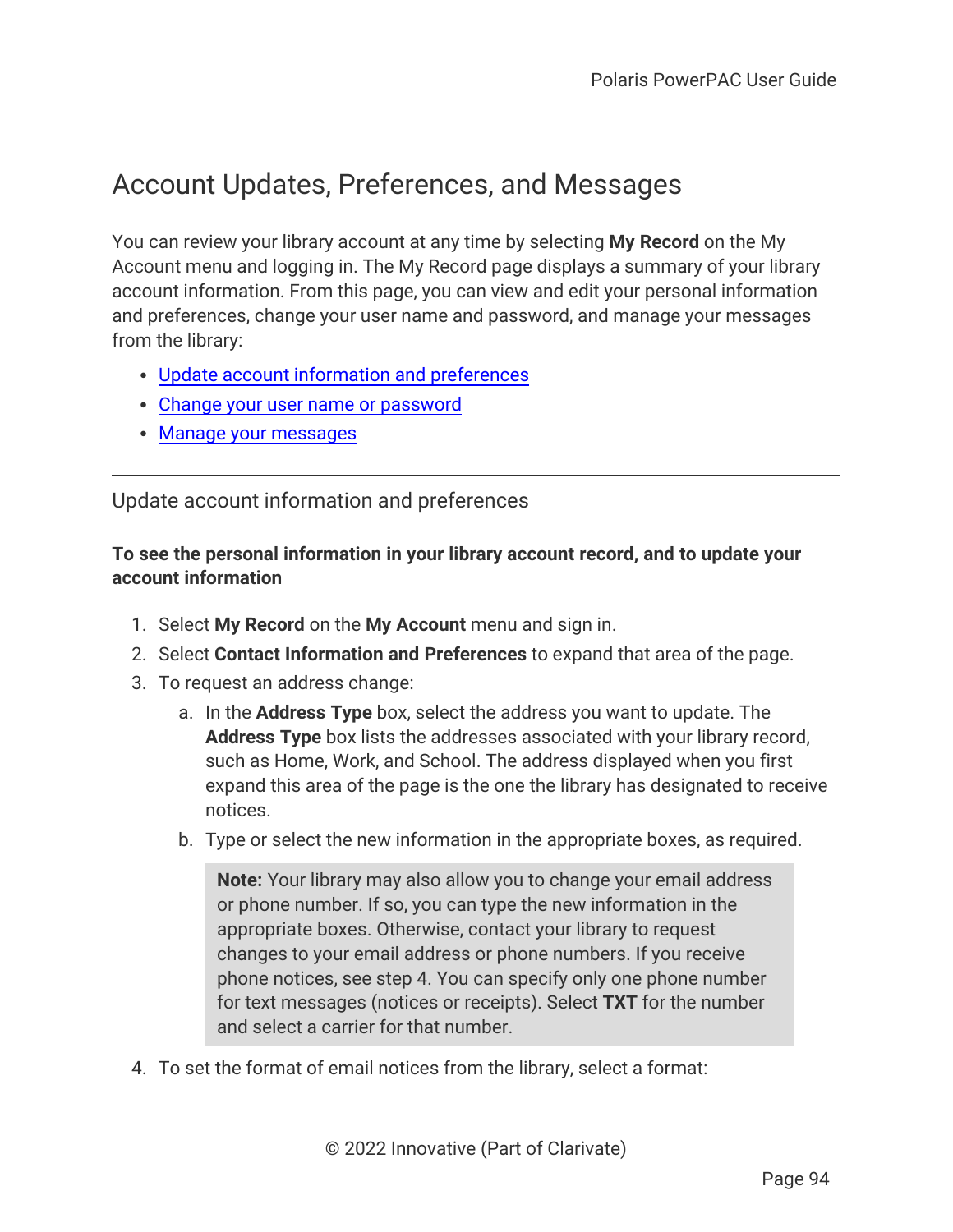- **Basic, plain text format** Works with most email accounts but does not include color or any special text features.
- <sup>l</sup> **Full, HTML format** Can include color and special text features.
- 5. To set or change your preferred language for notices, select a language in the **Language preference** box.
- 6. To change your preferred notification method, select a new method in the **library notices** box.

**Note:** Your library may override your preference for certain types of notices. For example, if your preference is **Email address** you may receive overdue notices by email, but the library may send only printed bills for lost items.

If your preference is email, your record must include an email address. If your preference is Phone, select the phone number that should receive the notices. If your preference is text message, select the **TXT** button for the phone number that should receive the notices and select your carrier for that phone number.

7. If you would like to receive receipts (such as check-out and renewal receipts) by email, text message, or both, select an eReceipt option.

If you select email, you must provide an email address. If you select text message, you must select **TXT** for the phone number that should receive the receipts, and select your carrier for that phone number.

**Note:** You can select only one phone number to receive text messages (notices or receipts).

To stop receiving eReceipts, clear the check boxes.

- 8. To specify a preferred pickup location for hold requests, select a location from the **Preferred pickup location** list.
- 9. Select **Submit Change Request** to submit the new information to the library.

**Important:** When you submit certain changes in your account information, your account may be blocked from activity until the library processes the new information.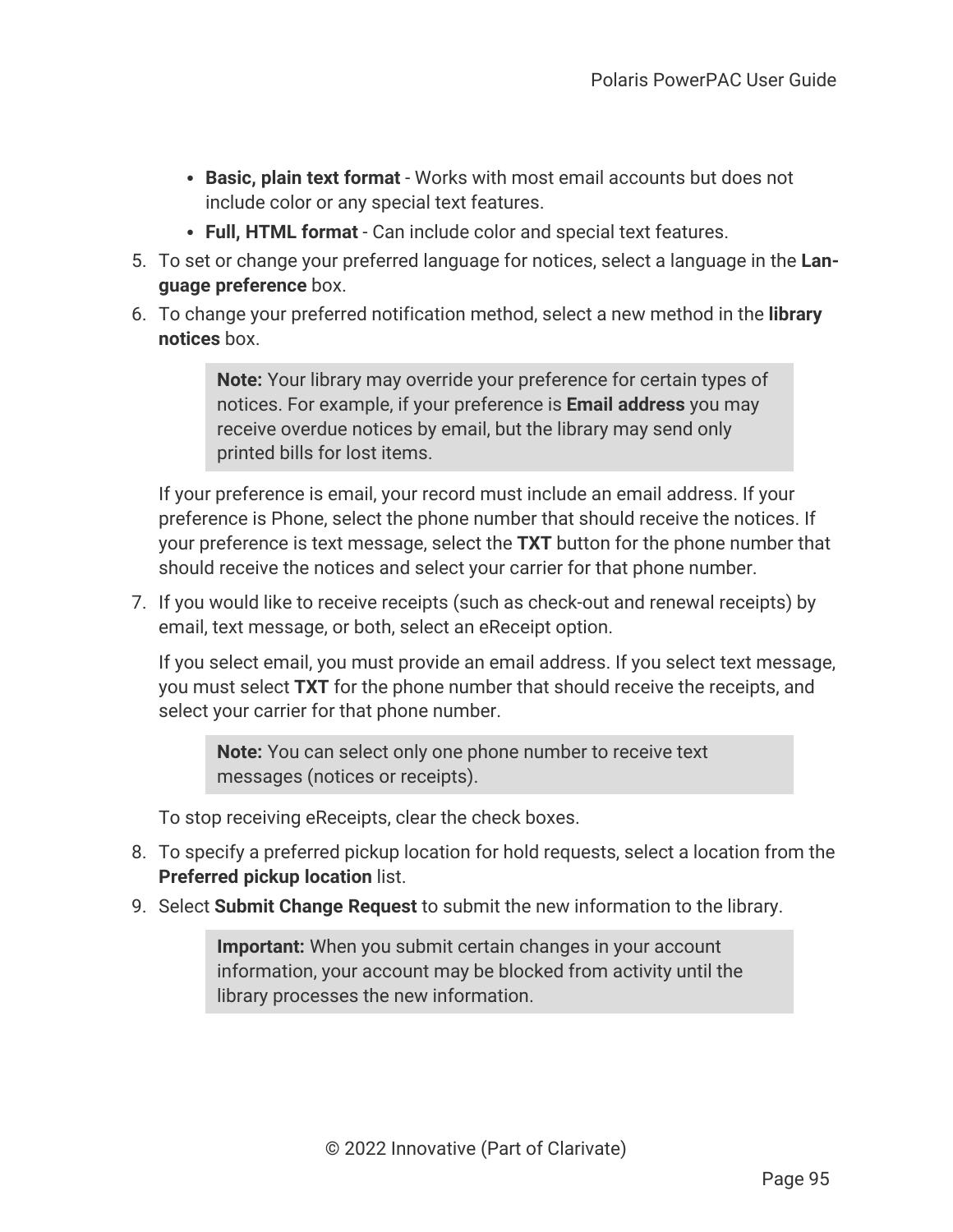### <span id="page-100-0"></span>Change your user name or password

#### **To set a new password or user name**

- 1. Select **My Record** on the **My Account** menu and log in.
- 2. Select **Change Logon**. The Change Logon area, where you specify your user name and password, is expanded.
- 3. To change your user name:
	- a. Select **Change Username**.
	- b. Type your new user name in the **New Username** box, and retype it in the **Verify Username** box.

The user name must be a minimum of 4 alpha-numeric characters, not more than 50 characters, and cannot contain spaces. It must begin with an alpha character. The following special characters are also allowed: dash (-), underscore  $($ ), period  $($ ), and at $($  $@)$ . The user name must not contain two adjacent special characters, and cannot match an existing library account barcode.

- 4. To change your password:
	- a. Select **Change Password**.
	- b. Type your current password in the **Old Password** box.

**Tip:** Your library may require that the password contains numbers only.

c. Type the new password in the **New Password** box.

The password must be a minimum of 4 characters and a maximum of 16. You can use capital letters, lowercase letters, and numbers, but not special keyboard characters or spaces.

- d. Type the new password again in the **Verification** box.
- 5. Select **Save**.

A confirmation message is displayed. If your library account information includes an email address, you will also receive a confirmation email message.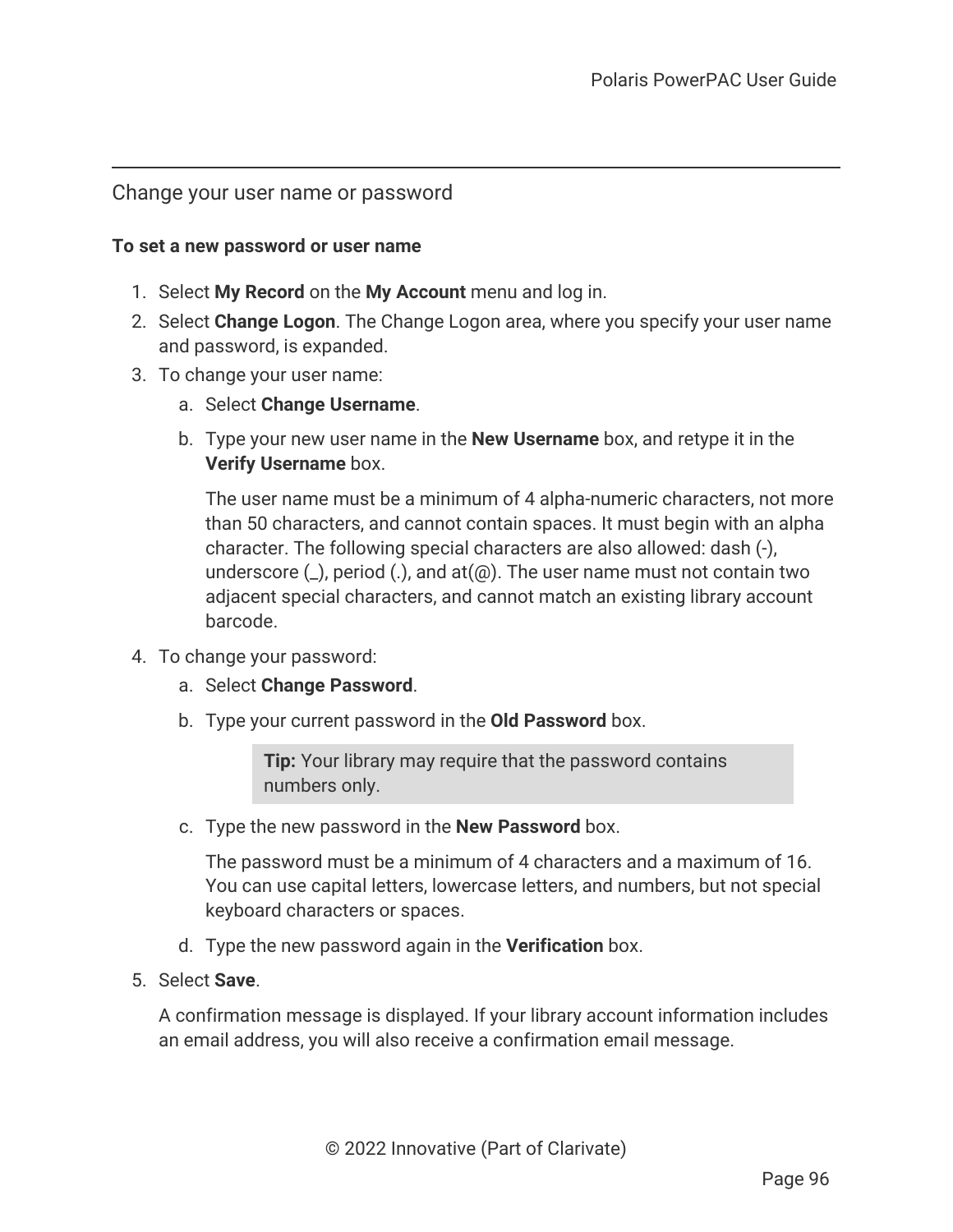### <span id="page-101-0"></span>Manage your messages

The library may post special messages in your library account. If so, the My Record page displays counts of new messages that are links to open the Messages area of the account. This area is also automatically expanded if you have a new message.

You can read your messages and delete them if you wish. Your library may automatically delete messages as they age.

### **To read and delete your messages from the library**

- 1. Select **My Record** on the **My Account** menu and log in.
- 2. Select **Messages** to expand the Messages area of the page if necessary.
- 3. To mark messages as read, select the messages and select **Mark as read**.
- 4. To delete messages, select the messages and select **Delete**.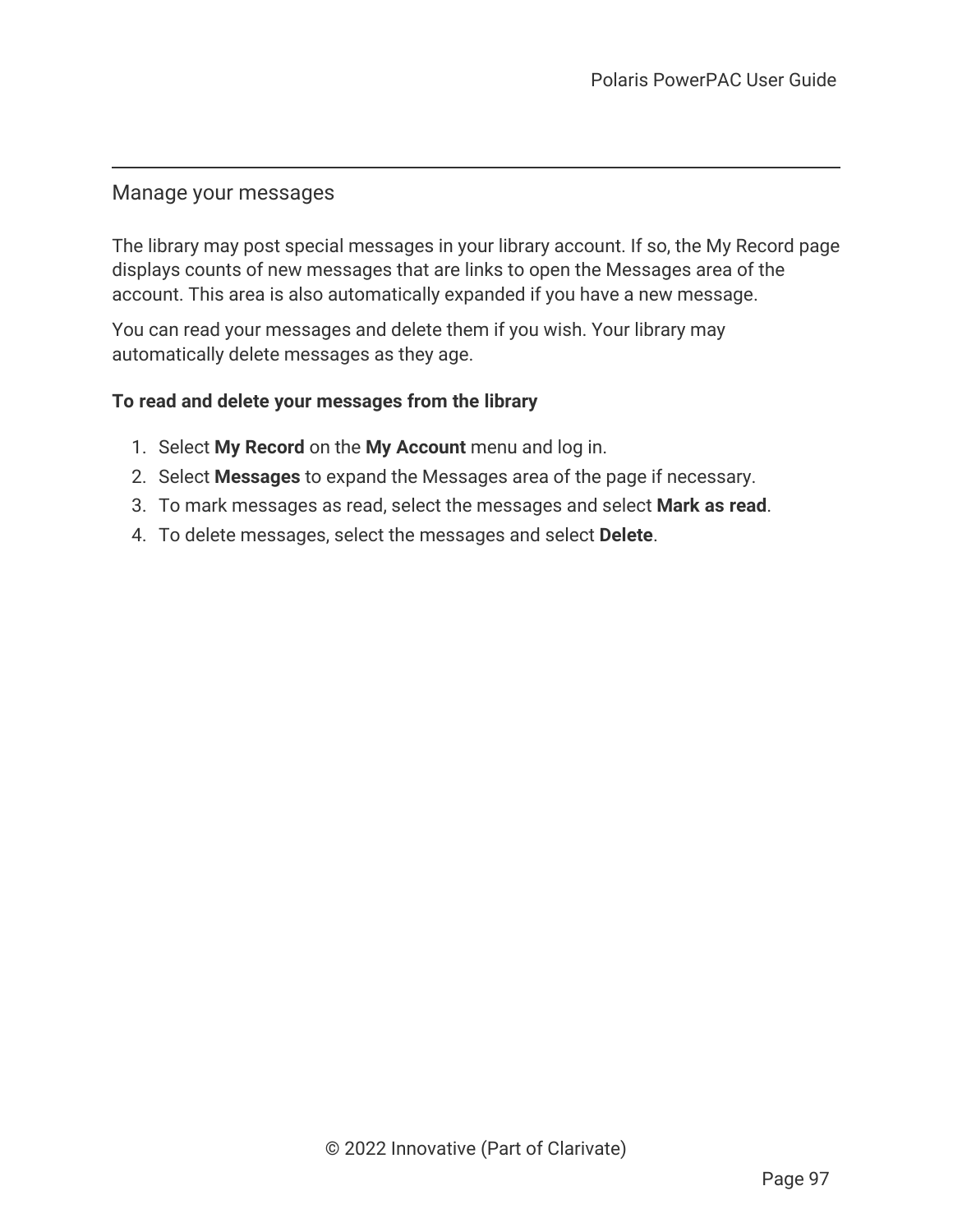## Reset, Recover, or Create a Password

You can reset your library account password or recover your password if you have forgotten it. If you have a library account but have never created a password for your account, you can create one.

### **To reset, recover, or create a password**

- 1. Select **Log In** at the top of the page or **Log In/Register** from the My Account menu. The Log In page appears.
- 2. Click the **Forgot your password?** link.

A Reset Password page appears.

- 3. Enter your user name or barcode in the **Username or Barcode** box.
- 4. Click **Submit**.

Your library sends an email to the email address associated with your library account.

5. Open the email and click the provided reset password link.

A Reset Password page opens in a new browser window or tab.

- 6. Enter your new password in the **New Password** box.
- 7. Enter your new password in the **Confirm Password** box.
- 8. Click **Submit**.

A confirmation message appears and your library account is updated with your new password.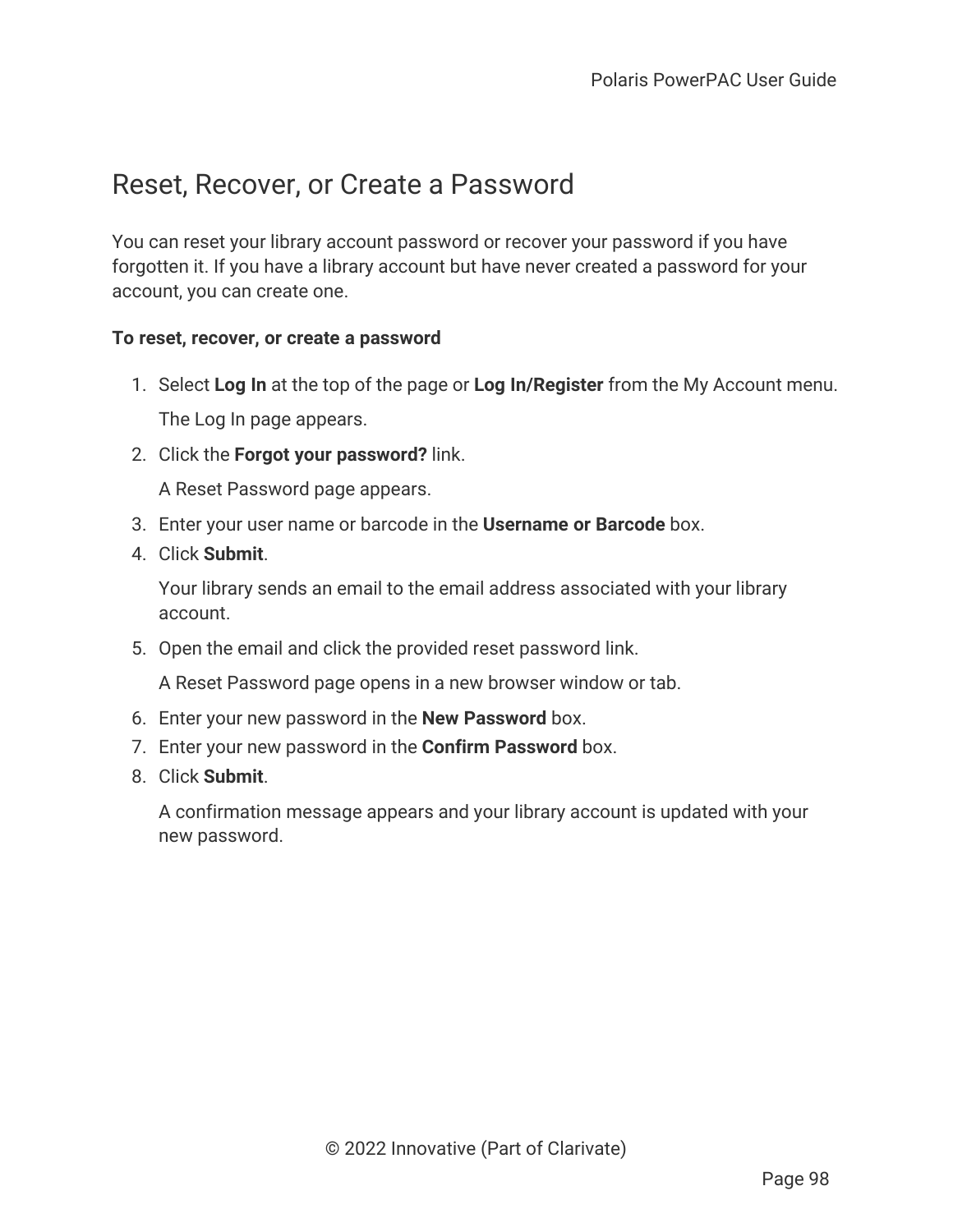# Managing Your Requests

You can review the requests you have made for materials, and suspend, reactivate, or cancel the requests. For each request, you can see the format and title of the item, the pickup location you designated, and the status of the request. The following statuses are common listings:

**Note:** Your library might use different names for these statuses.

- **Active** Your request for the item is active and the pickup location will receive the item when it is available.
- **Inactive** A request for an item in the library system has an activation date in the future; for an interlibrary loan item, the library must review the request before it is sent.
- **Pending** An item has been requested within the library system, and the request is active.
- Held The item you requested has been located. The library notifies you when it is available for pick-up.
- **Out** The item has been checked out. When you return the item, the request is deleted.
- **Shipped** An item was trapped at a branch other than the pickup location and is being shipped to the pickup location.
- **Received** An interlibrary loan item is in the library and is set aside for you to check out. (After you check out an interlibrary loan item, the request is no longer displayed.)
- **Not-Supplied** There are no items to fill a request that you placed in the library.
- **Cancelled** The request has been canceled.
- **Sent** Used by libraries that offer Borrow by Mail. The requested item has been checked out and mailed to you.

**Note:** You may see a Hold Position column. The numbers in the Hold Position column indicate the status of your request compared to other patrons' requests for the same item. The library may have policies that override the hold position. An item may occasionally be used to fill a different request even if your request is the first in the hold request list for the item.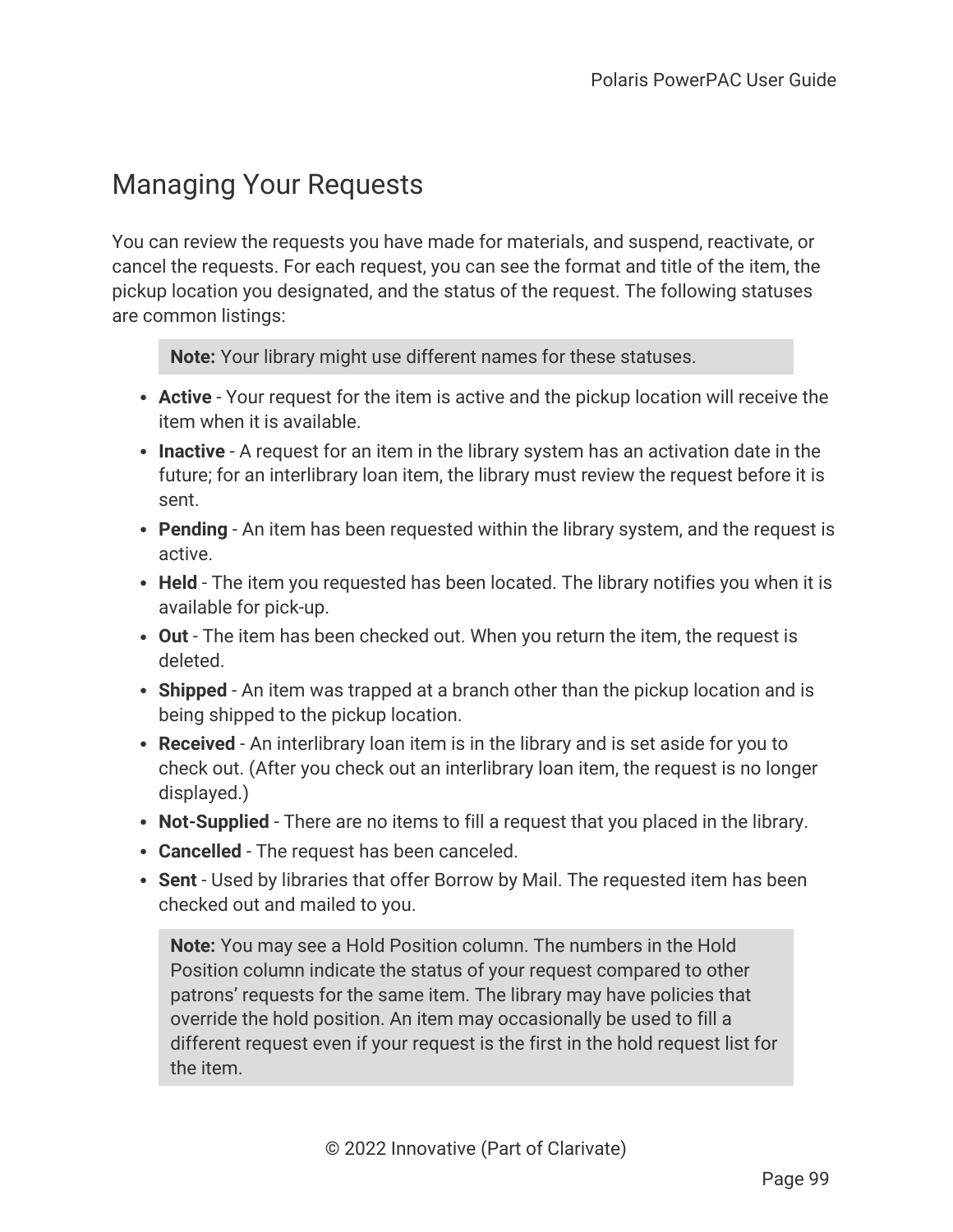Your library may also allow you to change the pickup location of your request.

## Manage your requests for materials

#### **To manage your requests**

1. Select **Requests** on the **My Account** menu and log in. The requests page displays a list of your current requests.

> **Tip:** Select a title in the list to search for the title in the library catalog and see full information about the title in the search results. (This feature does not apply to interlibrary loan requests.)

2. To sort the list, select a column name. For example, select **Title** to sort the list by title.

> **Note:** If your library offers Borrow by Mail and you requested an item to be mailed, the **Pickup Library** is Borrow by Mail.

- 3. To suspend or reactivate requests, and specify the date to reactivate them:
	- a. Select the check box by the title for each request that you want to suspend or reactivate, and select **Suspend/Reactivate Selected Requests** (or select **Suspend/Reactivate AllRequests** to suspend or reactivate all your requests). The Suspend/Reactivate Hold Requests dialog box appears. You can suspend library system requests with the status **Active** or **Pending,** and you can reactivate requests with the status **Inactive**. You cannot suspend interlibrary loan requests.
	- b. Type the date when suspended requests should be reactivated, or type today's date to reactivate an inactive request. Type the date in the format mm/dd/year .
	- c. Select **Submit**.

**Active** and **Pending** requests become **Inactive**. **Inactive** requests become **Active**.

4. To cancel one or more requests, select the check box by the title for each request that you want to cancel, and select **Cancel Selected Requests.** Or select **Cancel AllRequests** to cancel all your requests.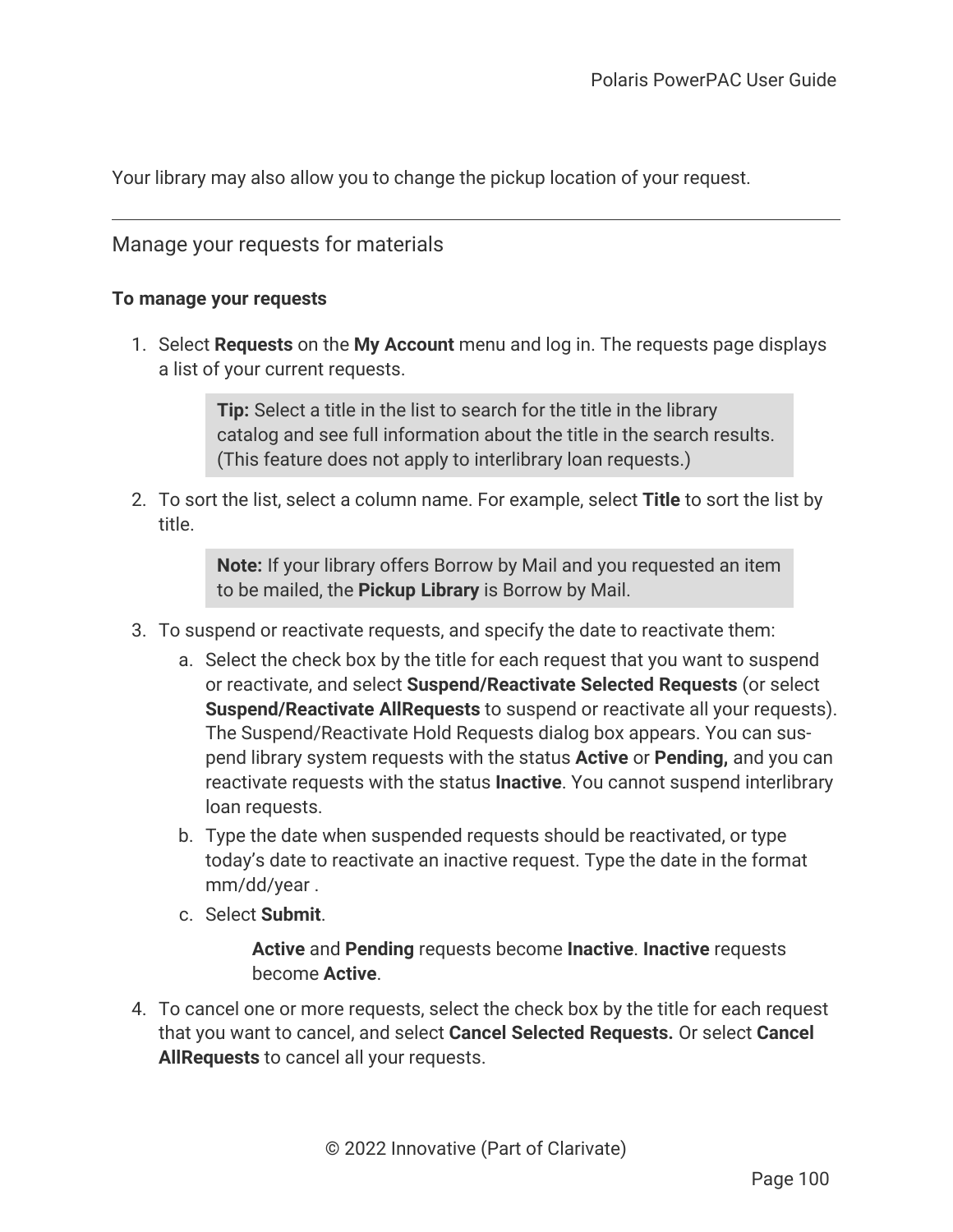You can cancel requests within the library system with the status **Active**, **Inactive**, or **Pending**. You can cancel interlibrary loan requests with the status **Active** or **Inactive**.

- 5. To see more information about a particular request, select the blue information icon by the request. Detailed information about the request is displayed. You can cancel, suspend, or reactivate the request from this view.
- 6. To read a note about a request, place your cursor over the flag icon  $\Box$  if you are working on a desktop computer. The note text appears. You can also select the note icon on any device to see more information about the request. The information includes the note.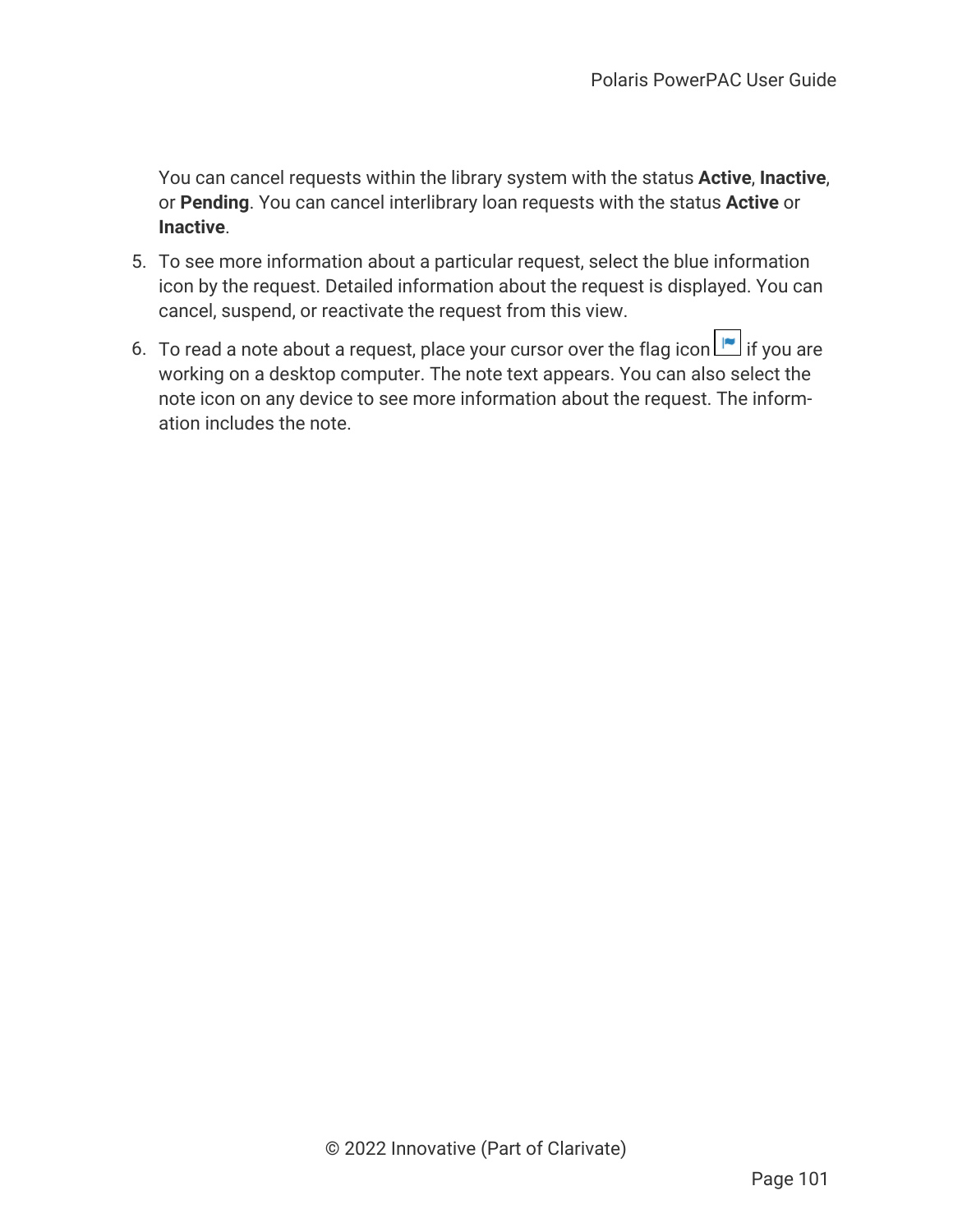# Viewing and Renewing Items Out

When you are logged in, you can view a list of the materials you currently have checked out, and renew items if your library provides this option. Occasionally, you may not be able to renew items because there is a problem with your account, an item may satisfy another patron's hold request, or it has already been renewed the maximum number of times allowed. Library policy determines if an item can be renewed.

### **To view and renew the items you have checked out**

1. Select **Items Out** on the **My Account** menu and log in. The Items Out page is displayed.

> **Note:** When you click or tap **Log In** at the top of the page or **Log In/Register** on the My Account Menu, your Items Out page is automatically displayed.

**Tip:** You can select a title in the list to search for the title in the library catalog and see full information about the title in the search results.

- 2. To sort the list, select a column name. For example, select **Title** to sort the list by title.
- 3. To view details about an item, select the blue information icon next to the item you want to view. More information about the item is displayed.
- 4. To renew one or more items, select (check) each item that you want to renew, and select **Renew selected items**, or select **Renew all items** to renew all the items.

**Note:** Some items may be limited to a specific number of renewals. This number is displayed in the **Renewals left** column.

A message informs you which items have been renewed. If you selected **Renew all items**, the message also tells you whether any renewals have been blocked. If you have set your account for eReceipts, you will receive an email or text message receipt for the renewals.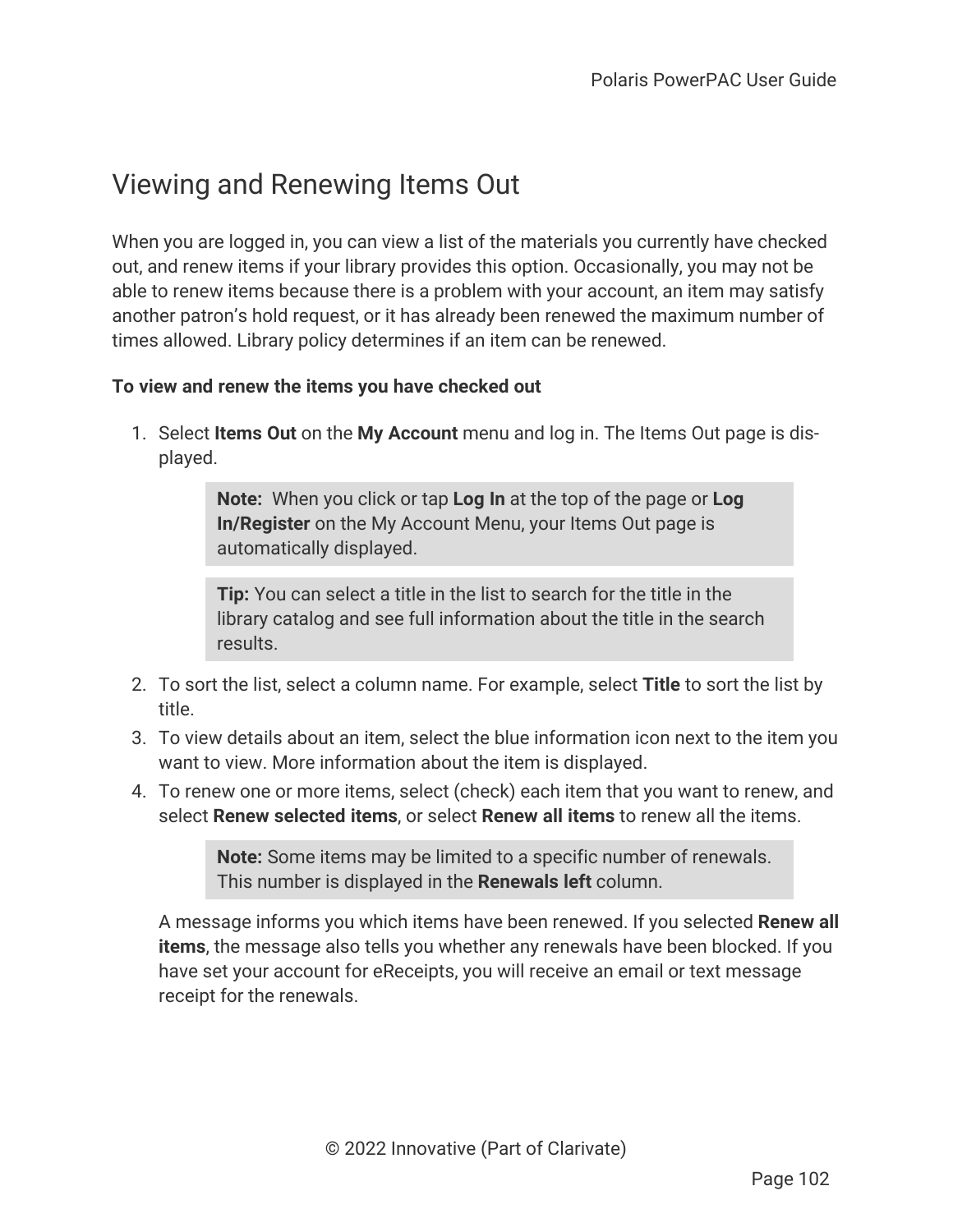# Your Reading History

Your reading history is a list of items you have checked out since the reading history began. (The library may limit the length of the history.) You can stop the history and clear it from your library account and the system, and start a new reading history at any time. The library may also allow you to remove individual items from your reading history.

**Important:**Your reading history is associated with your library account. If you have concerns about your privacy, contact the library for specific information about the library's privacy policies.

## **To start a reading history**

- 1. Select **My Record** on the **My Account** menu and log in.
- 2. Select **Contact Information and Preferences** on the My Record page. The Contact Information area expands.
- 3. Select (check) **Maintain reading history**.
- 4. Select **Submit Change Request**.

Your reading history will begins with the next item you check out, but the item may not actually appear in your reading history list until the next day.

### **To view an existing reading history**

- 1. Click or tap **Log In** at the top of the page, or select **Log In** on the **My Account** menu and log in if you have not already done so.
- 2. Select **Reading History** on the **My Account** menu. Your reading history is displayed.

**Tip:** You can click a title in the list to search for the title in the library catalog and see full information about the title in the search results.

- To sort the list, select a column name. For example, select **Title** to sort the list by title.
- To remove individual titles from your reading history, select the check box by each title you want to remove and select **Delete Selected**. To delete all the titles on the page, select the check box at the top of the list and select **Delete Selected**.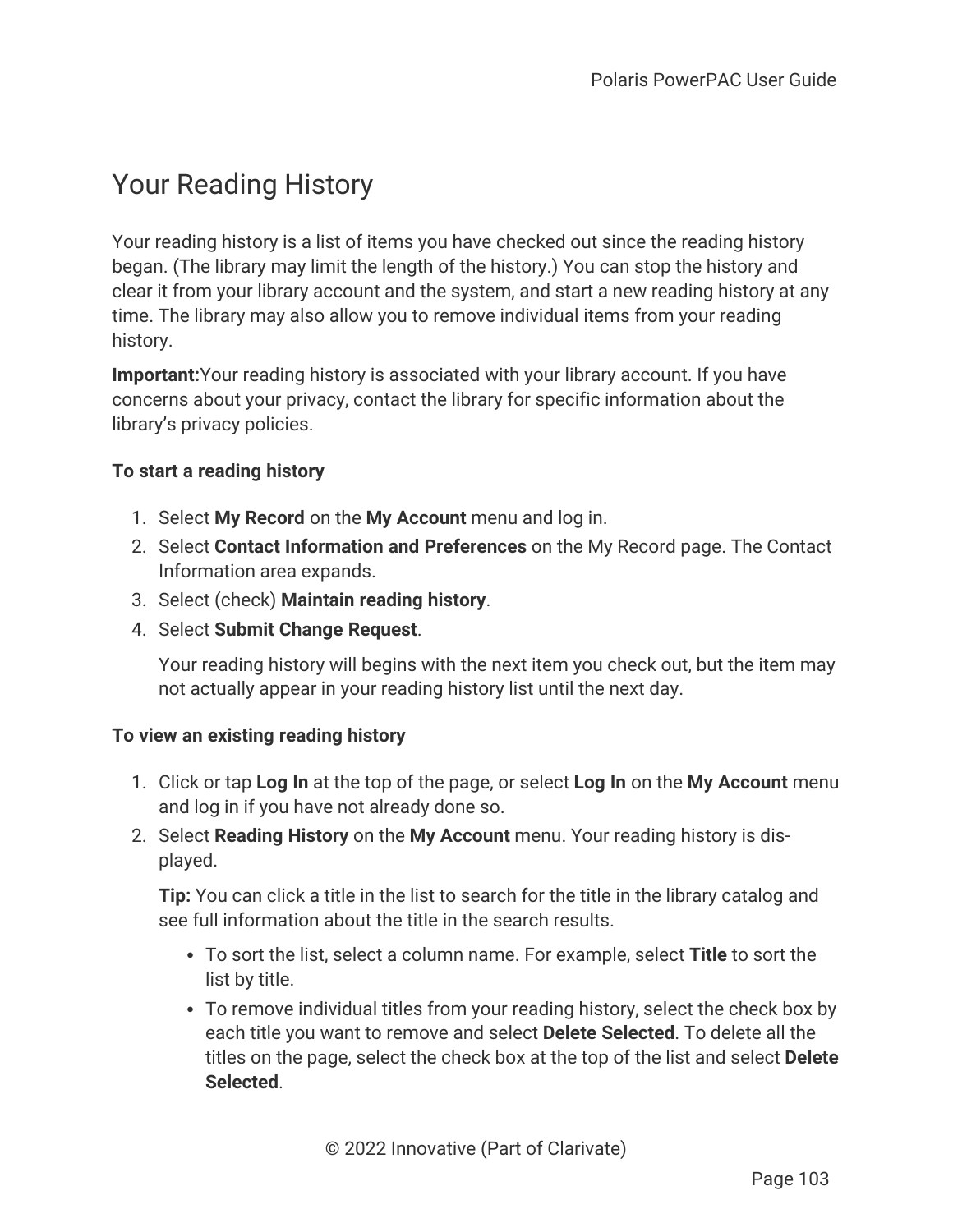### **To clear and stop your reading history**

**Note:** If you receive outreach services from the library, your reading history is always active. You cannot clear and stop it.

- 1. Select **Contact Information and Preferences** on the My Record page, or select **Change Preferences** on the Reading History page.
- 2. Select the **Maintain reading list** check box to clear it.

**Important:** When you stop the reading history, the information in the history is not stored. It is permanently removed from the system.

3. Select **Submit Change Request**.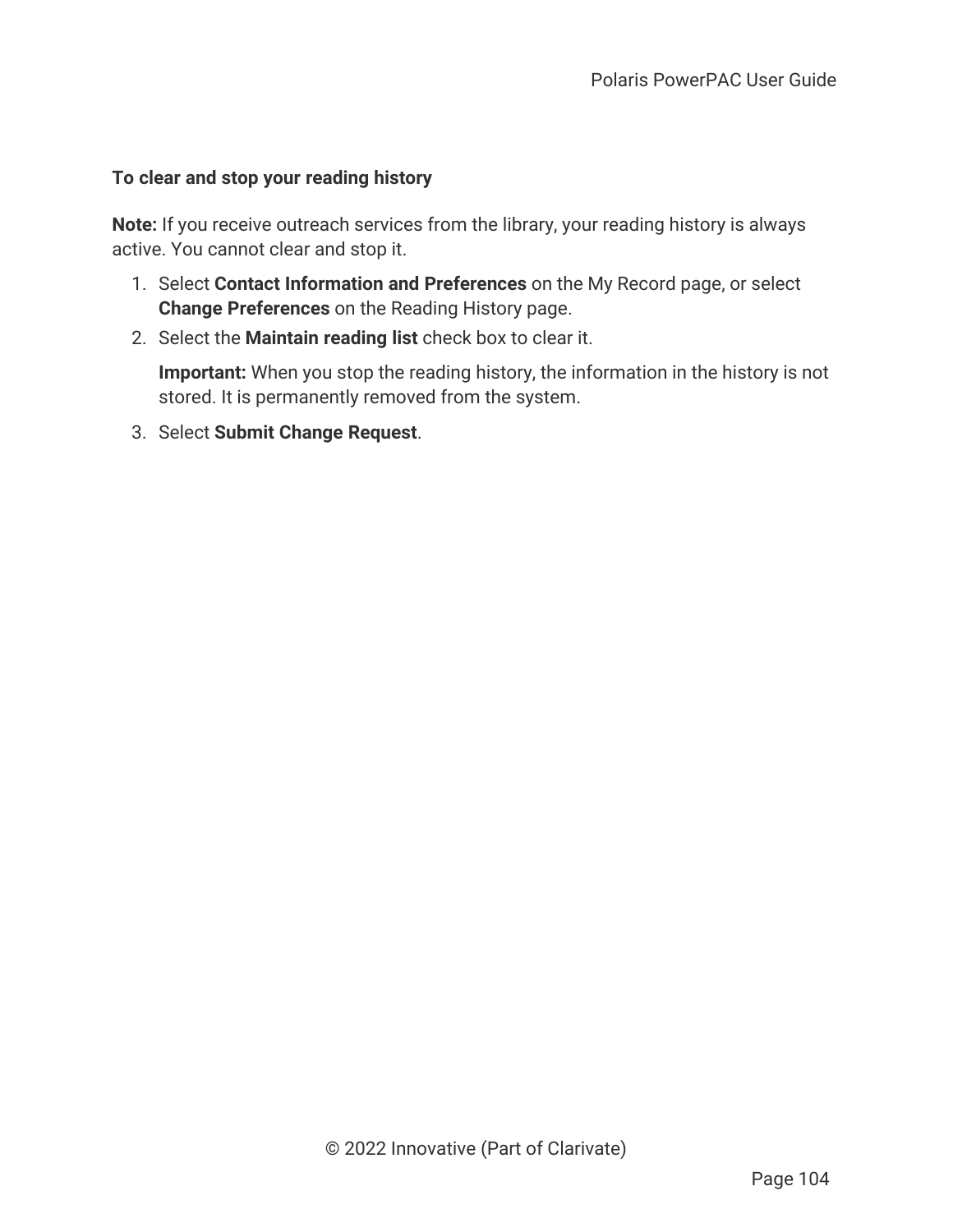# Viewing and Paying Fines and Fees

Your library account record includes information about your library charges. Your library may allow you to view detailed information about your library charges. You may also be able to pay your fines and fees online, using a credit card.

### View fines and fees

### **To view the fines and fees on your account**

- 1. Select **Fines & Fees** on the **My Account** menu and log in.
- 2. Your list of fines and fees is displayed.
- 3. To view details about an entry, select the information icon for the entry you want to view.

### Pay fines and fees

### **To pay your fines and fees online**

Your library may accept online credit card payments for fines and fees. If so, you see a **Pay Fines Now** link below your fines and fees list.

1. Select **Fines & Fees** on the **My Account** menu and log in.

Your list of fines and fees appears.

- 2. Select (check) the boxes next to the charges you want to pay.
- 3. Select **Pay Fines Now**.

**Note:** Your library may set a minimum amount that you can pay by credit card. If the amount you owe falls below this limit, the **Pay Fines Now** link is not available. Also, your library may charge a processing fee for credit card payments. If so, you see a message. You can click **Accept** and continue, or cancel your payment.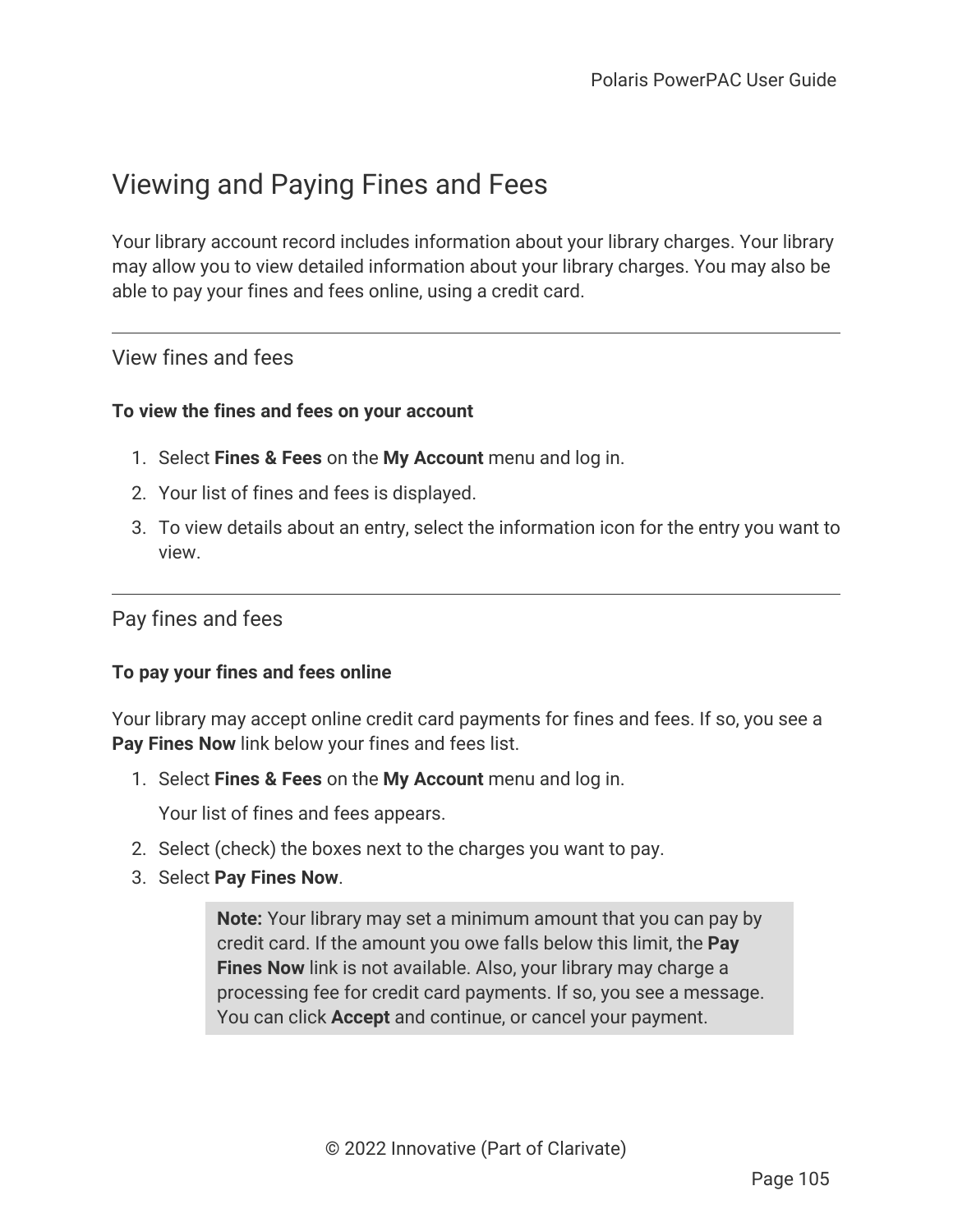The Payment form appears. Information in the address fields is taken from the address recorded in your library account. If your credit card billing address is different, type your billing address instead.

- 4. Supply the required information in the fields marked by an asterisk (**\***). Unmarked fields are generally optional.
	- If you want an email receipt for your payment, supply an email address.
	- Your library may also require a card security code for certain types of credit cards. Select **Help** by the **Card Security Code** box to locate this code on your credit card.
- 5. Select **Next**. A Payment Verification message is displayed.
- 6. If the information is correct, select **Submit Payment**.

If you need to correct the information, select **Previous** to go back to the Payment form, then submit the payment again. When the payment is successfully submitted, a confirmation page is displayed. Click or tap the printer icon to print the page, or note the transaction details for your records.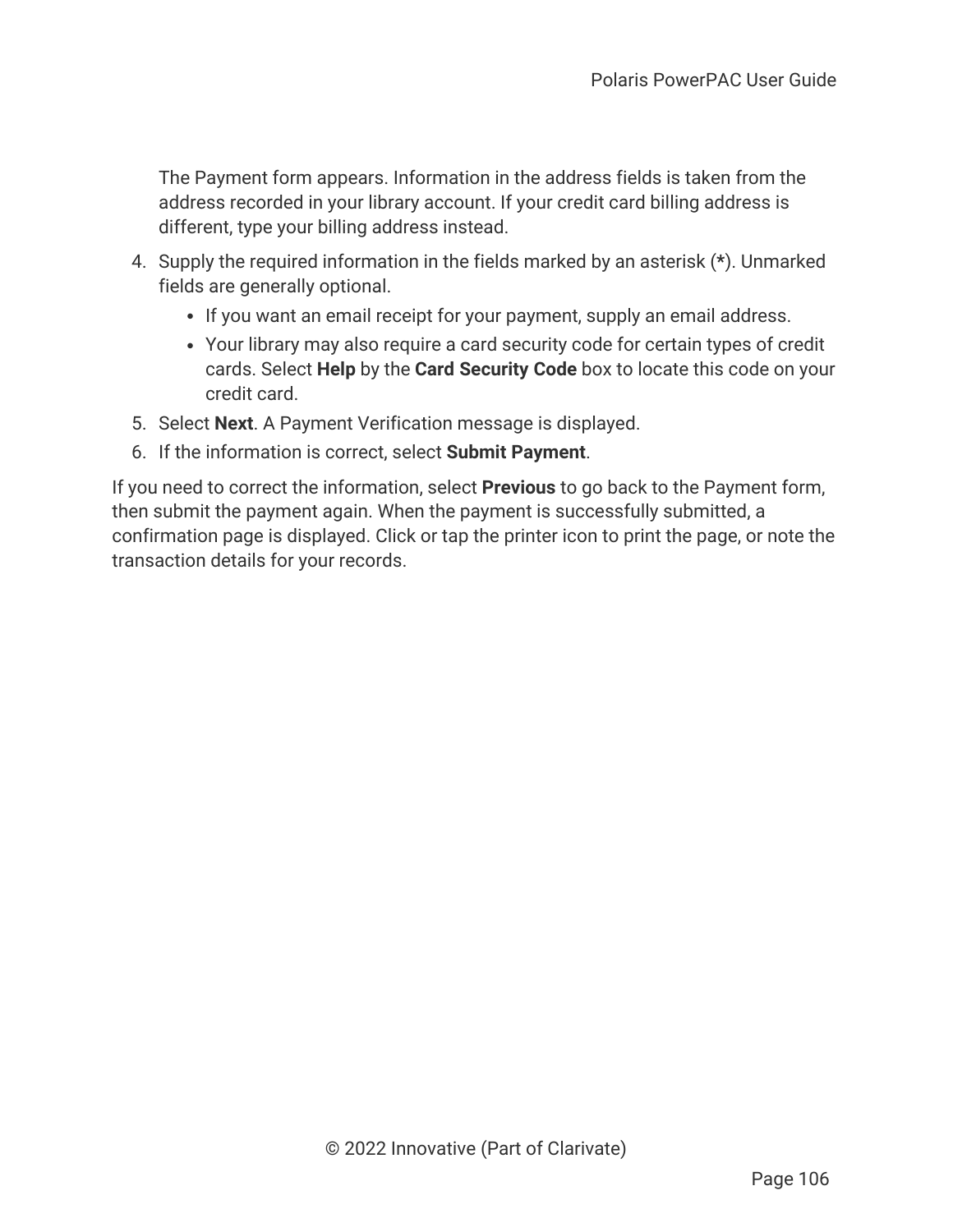### Viewing Course Reserve Statistics

If you are a primary or alternate instructor for at least one active course, and the course has at least one item on temporary or permanent reserve, you can see circulation statistics for the items on reserve for the course. You can also email the statistical report to yourself if your library account includes an email address.

### **To view course reserve statistics**

- 1. Click or tap **Log In** at the top of the page, or select **My Record** on the **My Account** menu and log in.
- 2. Select **Courses** on the **My Account** menu to display the list of active courses for which you are an instructor.
- 3. To view the statistical report for a course, select the information icon by the course name. The report includes the author, title, call number, type of material, owner, and number of checkouts for each item on reserve for the course.
- 4. To send the report to the email addresses in your library record, select **Send me this report**. A confirmation message indicates that the report will be sent within the next 24 hours.
- 5. Select the information icon again to hide the course report and return to the course list.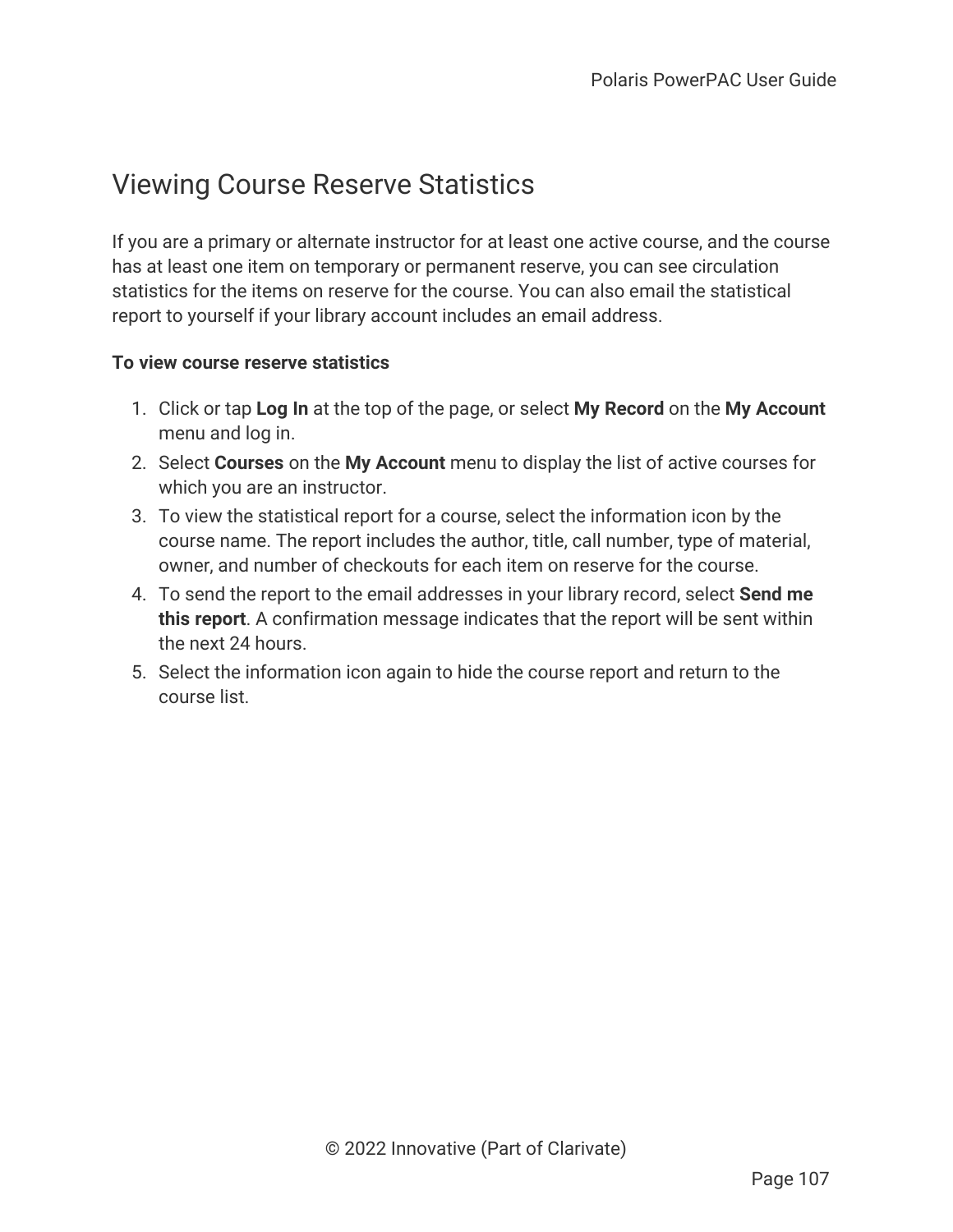## Making a Donation to the Library

If you see **Make a Donation** at the side (desktop computer or tablet) or bottom (phone) of the page, your library accepts credit card payments for donations. If you choose to donate, the donation must be at least \$1.00. You do not have to have a library account to make a donation.

### **To make a donation to the library by credit card**

- 1. Select **Make a Donation**.
- 2. Select **Donate Now**.The Donation form opens.
- 3. Supply the required information in the fields marked by an asterisk (**\***). Unmarked fields are optional.
	- You do not need a library account barcode number to make a donation, but you can enter it if you want the library to know that you made the donation. If you have a library account and you have already logged in, your barcode is filled in automatically.
	- If you want the library to send a printed acknowledgement of your donation, select the **acknowledgement/card** option.
	- Your library may offer the option of specifying a subject area for a title purchase.

**Note:** For security purposes, you may need to identify a picture or select **I'm not a robot** to continue.

### 4. Select **Next**.

**Note:** Your library may charge a processing fee for credit card payments. If so, you see a message. You can click or tap **Accept** and continue, or cancel your payment.

The Donation Payment form opens.

- 5. Supply the required information in the fields marked by an asterisk (**\***). Unmarked fields are generally optional.
	- If you want an email receipt for your donation, supply an email address.